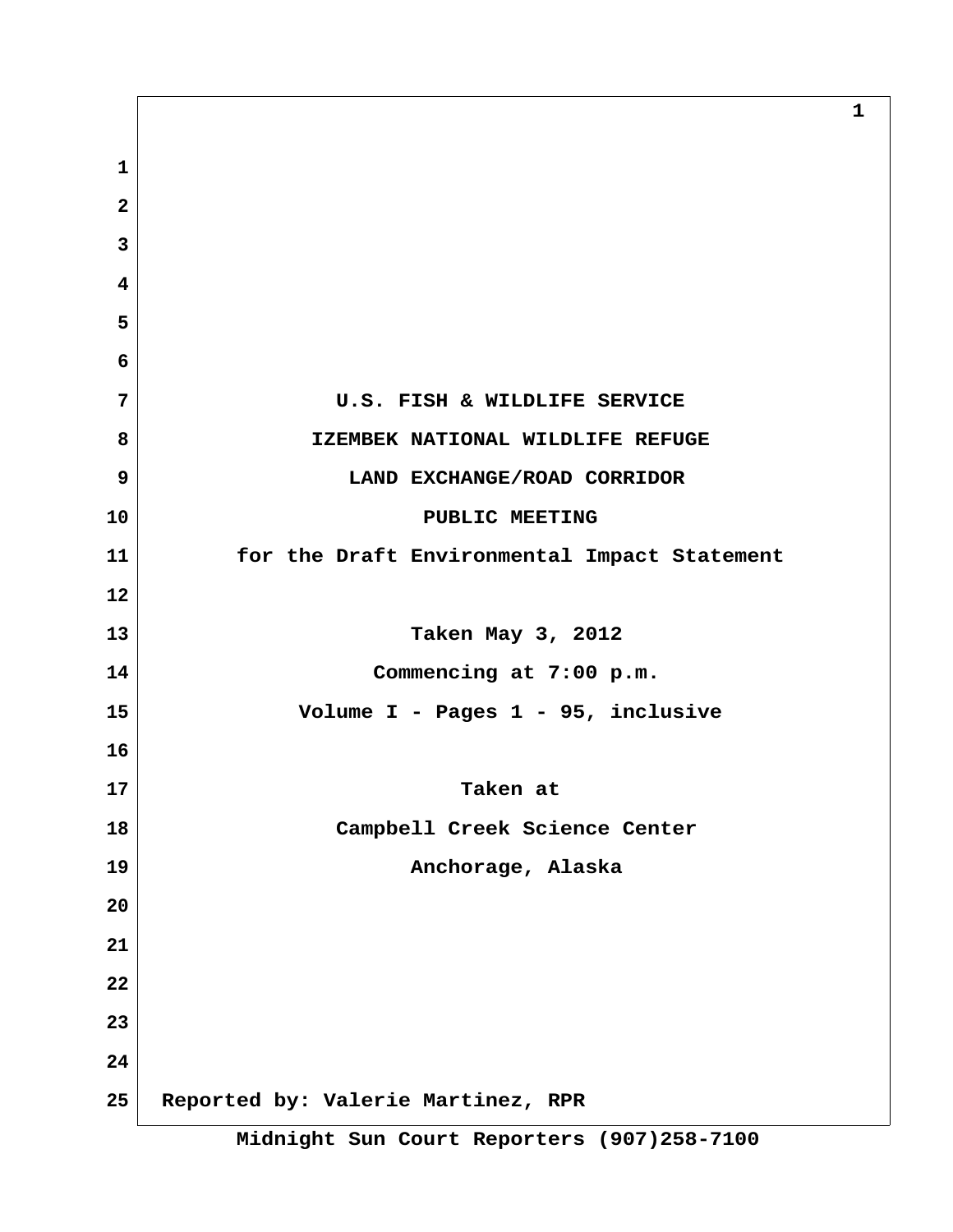|          | Page 2                                                                                                      |    | Page 4                                                                                                       |  |
|----------|-------------------------------------------------------------------------------------------------------------|----|--------------------------------------------------------------------------------------------------------------|--|
| 1        | A-P-P-E-A-R-A-N-C-E-S                                                                                       |    |                                                                                                              |  |
| 2        | For U.S. Fish and Wildlife Service:                                                                         | 1  | TAYLOR BRELSFORD: I'm short.                                                                                 |  |
| 3        | Polly Wheeler                                                                                               | 2  | <b>JOAN KLUWE: Thanks.</b>                                                                                   |  |
| 4        | Mike Boylan                                                                                                 | 3  | And the cooperators, would you all stand as                                                                  |  |
| 5        | Stephanie Brady (telephonic)                                                                                |    | 4 well and I'll introduce you one by one?                                                                    |  |
| 6        |                                                                                                             | 5  | Everybody can have a glance at who is the                                                                    |  |
| 7        | For URS Corporation:                                                                                        |    | 6 cooperating agencies. Gary Hennigh is with the City of                                                     |  |
| 8        | Joan Kluwe                                                                                                  |    | 7 King Cove. Della Trumble is with the Agdaagux Tribe and                                                    |  |
| 9        | Jon Isaacs                                                                                                  |    | 8 the King Cove Corporation. Samantha Carroll is with the                                                    |  |
| 10       | Taylor Brelsford                                                                                            |    | 9 State of Alaska. Bill Ballard is with State DOT. And                                                       |  |
| 11       |                                                                                                             |    | 10 Bill Lushkin?                                                                                             |  |
| 12       | Taken by:                                                                                                   | 11 | <b>ED FOGELS:</b> Ed Fogels.                                                                                 |  |
| 13       | Valerie Martinez, RPR                                                                                       | 12 | JOAN KLUWE: Ed Fogels. Sorry. Haven't met                                                                    |  |
| 14       |                                                                                                             |    | 13 you yet, Ed. Nice to meet you.                                                                            |  |
| 15       |                                                                                                             | 14 | Heather Boyer is with the Corps of Engineers.                                                                |  |
| 16       |                                                                                                             | 16 | 15 And I think that is all the cooperators with us tonight.<br>And thank you all for coming.                 |  |
| 17       | BE IT KNOWN that the aforementioned proceedings were<br>taken at the time and place duly noted on the title | 17 | These folks have been working on this project                                                                |  |
|          |                                                                                                             |    | 18 with us side by side for a year and a half now. We're                                                     |  |
| 18       | page, before Valerie Martinez, Registered Professional                                                      |    | 19 headed towards two years very closely.                                                                    |  |
| 19<br>20 | Reporter and Notary Public within and for the State of                                                      | 20 | Thank you all for coming.                                                                                    |  |
| 21       | Alaska.                                                                                                     | 21 | POLLY WHEELER: Okay. Just a little bit in                                                                    |  |
| 22       |                                                                                                             |    | 22 terms of how we're going to do this tonight. This is                                                      |  |
| 23       |                                                                                                             |    | 23 Mike Boylan. He works also with Fish and Wildlife                                                         |  |
| 24       |                                                                                                             |    | 24 Service, Refuge System. And Mike is going to run                                                          |  |
|          |                                                                                                             |    | 25 through the PowerPoint.                                                                                   |  |
| 25       |                                                                                                             |    |                                                                                                              |  |
|          |                                                                                                             |    |                                                                                                              |  |
|          |                                                                                                             |    |                                                                                                              |  |
|          | Page 3                                                                                                      |    | Page 5                                                                                                       |  |
| 1        | P-R-O-C-E-E-D-I-N-G-S                                                                                       | 1  | Now, we all know why we're here tonight. And                                                                 |  |
| 2        | POLLY WHEELER: Thanks, everybody, for being                                                                 |    | 2 I will say in advance, the PowerPoint is 40 slides long                                                    |  |
|          | 3 here. The whole front row here is open. So if anybody                                                     |    | 3 and it's got a lot of text in it. So we're not -- we're                                                    |  |
|          | 4 is so inclined, there's lots of extra seats up here.                                                      |    | 4 going to try and hit the highlights. You could say                                                         |  |
| 5        | Good evening. My name is Polly Wheeler. I'm                                                                 |    | 5 there's a lot of highlights because of 40 pages, but we                                                    |  |
|          | 6 with the Fish and Wildlife Service, the National                                                          |    | 6 did make copies of the PowerPoint. It's in the back of                                                     |  |
|          | 7 Wildlife Refuge System. Thanks a lot for being here                                                       |    | 7 the room.                                                                                                  |  |
|          | 8 tonight. It took a lot, I know, to come in on this                                                        | 8  | So we may cover some of the information rather                                                               |  |
|          | 9 beautiful evening, but we also know that this is a                                                        | 9  | quickly, but hopefully if you have any -- you can go                                                         |  |
|          | 10 really important issue to everybody, so we'll try and                                                    |    | 10 back and take the time to look at the PowerPoint. We're                                                   |  |
|          | 11 get started here.                                                                                        |    | 11 going to try not to read you every word on every slide                                                    |  |
| 12       | Before we do get started, Joan Kluwe with the                                                               |    | 12 because we know that you're anxious to give your                                                          |  |
|          | 13 URS, who is the chief contractor when we did the EIS                                                     |    | 13 testimony and that's really -- that's what we're here                                                     |  |
|          | 14 under -- the draft EIS under the guise of the Fish and                                                   |    | 14 for tonight is to listen to your comments and concerns.                                                   |  |
|          | 15 Wildlife Service, she's going to introduce the formal                                                    | 15 | So we may run through it quickly, but again                                                                  |  |
|          | 16 cooperators. And then I'll tell you a little bit about                                                   |    | 16 there's copies of that in the back. There's also copies                                                   |  |
|          | 17 how we're going to be doing things tonight and then we                                                   |    | 17 of the CD and the executive summary of the draft EIS as                                                   |  |
| 19       | 18 can get started off.<br>So, Joan?                                                                        |    | 18 well. And we have hundreds of copies, so please feel                                                      |  |
| 20       |                                                                                                             |    | 19 free to take them and read them at your leisure.                                                          |  |
|          | JOAN KLUWE: Good evening. I'm Joan Kluwe<br>21 with URS Corporation, as Polly said. We have two other       | 20 | Just as a reminder, when we get to the public<br>21 testimony stage, everybody got a number when they signed |  |
|          | 22 URS employees with us tonight. John Isaacs is in the                                                     |    | 22 in. I think we've got about 30, 35 people signed up                                                       |  |
|          | 23 back and Taylor Brelsford disappeared.                                                                   |    | 23 thus far. And we'll be looking at about three minutes.                                                    |  |
| 24       | Where are you, Taylor?                                                                                      |    | 24 If people can try and be concise in their comments. You                                                   |  |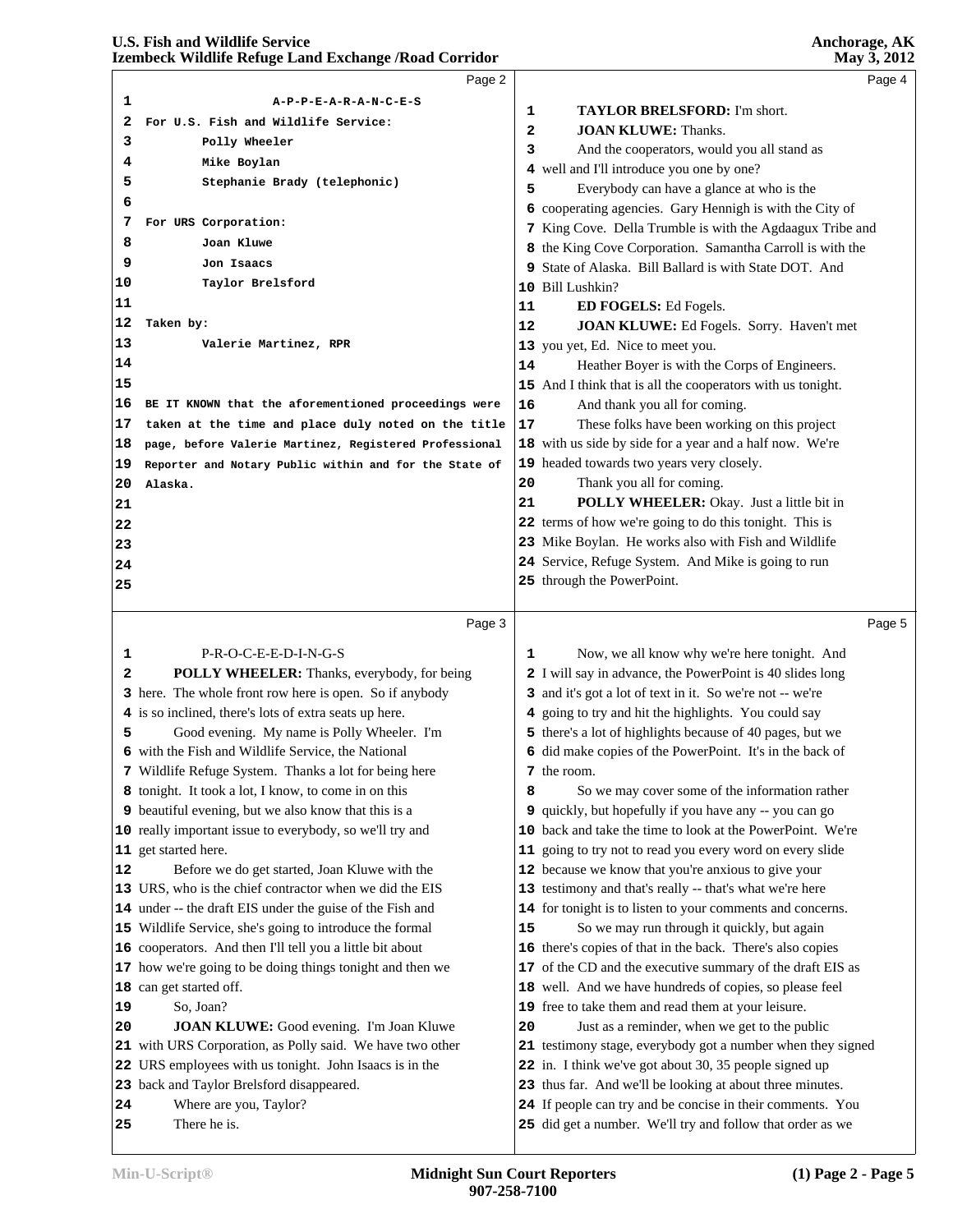|    | Page 6                                                                                                                |    | Page 8                                                                    |  |
|----|-----------------------------------------------------------------------------------------------------------------------|----|---------------------------------------------------------------------------|--|
|    | 1 move through.                                                                                                       |    | 1 the EIS and issuing a record of decision. That's the                    |  |
| 2  | We do have a court transcriptionist who will                                                                          |    | 2 U.S. Fish and Wildlife Service.                                         |  |
|    | 3 be getting every word. Those of us that are here with                                                               | 3  | Okay. The proposed action: A land exchange                                |  |
|    | 4 Fish and Wildlife Service will also be writing things                                                               |    | 4 for the purpose of constructing and operating a                         |  |
|    | 5 down, but we'll have a word-for-word transcription of                                                               |    | 5 single-lane gravel road between -- linking the                          |  |
|    | 6 the testimony, so that will help us down the road.                                                                  |    | 6 communities of King Cove and Cold Bay. The road shall                   |  |
| 7  | So without any further ado, I'm going to turn                                                                         |    | 7 be used primarily for health and safety purposes and                    |  |
|    | 8 it over to Mike who will -- turn the mic to Mike -- and                                                             |    | 8 only for noncommercial purposes, with the exception of                  |  |
|    | 9 he will run through the PowerPoint.                                                                                 |    | 9 taxis and shared rides, like vanpools.                                  |  |
| 10 | Thank you.                                                                                                            | 10 | Okay. The land exchange proposed in the Act                               |  |
| 11 | MIKE BOYLAN: Thanks, Polly.                                                                                           |    | 11 was to be -- and these are rough numbers -- 206 acres of               |  |
| 12 | I'll try to go through this. Again, it's not                                                                          |    | 12 the Izembek National Wildlife Refuge/Wilderness would be               |  |
|    | 13 going to be death by PowerPoint, but you're probably                                                               |    | 13 conveyed to the State for 206 linear acres for a road                  |  |
|    | 14 going to be injured. I would like to be able to talk                                                               |    | 14 corridor. 1,600 acres from the Alaska Maritime National                |  |
|    | 15 like an auctioneer, but I can't, so we're just going to                                                            |    | 15 Wildlife Refuge would be conveyed to the State, and                    |  |
|    | 16 get going quickly.                                                                                                 |    | 16 that's on Sitkinak Island, which is mostly State-owned                 |  |
| 17 | And if you would hold your questions to the                                                                           |    | 17 already.                                                               |  |
|    | 18 end, please, when you have those. But, again, the main                                                             | 18 | 43,093 acres of State land would be conveyed                              |  |
|    | 19 reason is not to hear a bureaucrat talk here. It's to                                                              |    | 19 to the U.S. and added to the Alaska Peninsula National                 |  |
|    | 20 hear from you. So that's why I'm trying to get through                                                             |    | 20 Wildlife Refuge as wilderness. Another 13,300 acres of                 |  |
|    | 21 this very quickly.                                                                                                 |    | 21 King Cove Corporation land near Mortensens Lagoon and                  |  |
| 22 | Okay. Starting off, the agenda tonight, first                                                                         |    | 22 the mouth of Kinzarof Lagoon would be conveyed to the                  |  |
|    | 23 of all, we will do an overview of the Public Land                                                                  |    | 23 U.S. And the Kinzarof parcel would be part of the                      |  |
|    | 24 Management Act of 2009, which directed that we do an EIS                                                           |    | 24 Izembek Wilderness.                                                    |  |
|    | 25 for a proposed land exchange; the various cooperating                                                              | 25 | And, finally, the King Cove Corporation would                             |  |
|    |                                                                                                                       |    |                                                                           |  |
|    | Page 7                                                                                                                |    | Page 9                                                                    |  |
|    | 1 agency roles of the proposed action; a little bit about                                                             |    | 1 relinquish its selection of 5,430 acres in the Izembek                  |  |
|    | 2 the Izembek National Wildlife Refuge; the purpose and                                                               |    | 2 Wilderness, but make alternative selections outside of                  |  |
|    | 3 need for the draft EIS; issues that were identified in                                                              |    | 3 wilderness.                                                             |  |
|    | 4 the scoping; the five draft EIS alternatives; mitigation                                                            | 4  | Okay. On the map, the way this looks                                      |  |
|    | 5 measures; impact conclusions; the public process,                                                                   | 5  | JOAN KLUWE: Oh, sorry.                                                    |  |
|    | 6 comment process, and how this fits in; and the next                                                                 | 6  | MIKE BOYLAN: On the map, these are the two                                |  |
|    | 7 steps.                                                                                                              |    | 7 potential road corridors. And approximately -- each one                 |  |
| 8  | <b>JOAN KLUWE:</b> And, Mike, I forgot to mention                                                                     |    | 8 would be approximately 206 acres of land, of federal                    |  |
|    | <b>9</b> that the cooperators -- there's also some on the phone                                                       |    | 9 land, within the Izembek Wilderness, but only one of                    |  |
|    | 10 as well, but that is a muted line.                                                                                 |    | 10 those corridors will be picked. So those are the two                   |  |
| 11 | <b>MIKE BOYLAN:</b> There are some cooperators on                                                                     | 11 | alternatives we'll talk about later.                                      |  |
|    | 12 the phone also, but they can't -- they can't speak in.                                                             | 12 | Also, the State would be giving up                                        |  |
|    | 13 They are listening in, though.                                                                                     |    | 13 43,093 acres up here of State land that is proposed to                 |  |
| 14 | The Omnibus Public Land Management Act of 2009                                                                        |    | 14 be transferred to the U.S. Fish and Wildlife Service.                  |  |
|    |                                                                                                                       |    |                                                                           |  |
|    |                                                                                                                       |    |                                                                           |  |
|    | 15 directed that we do an environmental impact statement to                                                           | 15 | <b>JOAN KLUWE:</b> I think that would become                              |  |
|    | 16 consider a proposed land exchange directed by the                                                                  | 17 | 16 wilderness.                                                            |  |
|    | 17 Secretary of the Interior; at least one road alternative                                                           |    | <b>MIKE BOYLAN:</b> That's non-wilderness.                                |  |
|    | 18 must have been analyzed and must be analyzed -- and, in                                                            | 18 | JOAN KLUWE: It would become wilderness.                                   |  |
|    | 19 fact, there are two -- and that the Secretary of the                                                               | 19 | MIKE BOYLAN: Would become wilderness, yes.                                |  |
|    | 20 Interior will determine if the land exchange -- the                                                                | 20 | In addition -- the federal government, what it                            |  |
|    | 21 proposed land exchange is in the public interest.                                                                  |    | 21 would be giving up in addition to this 206 acres, is on                |  |
|    | The cooperating agencies. The Act identified                                                                          |    | 22 Sitkinak Island, a total of 1600 acres of federal land                 |  |
| 22 | 23 the cooperating agencies, and there's a written MOU that                                                           |    | 23 proposed for transfer to the State. These two parcels.                 |  |
|    | 24 spells out their roles and responsibilities. But the<br>25 lead agency is responsible for determining the scope of |    | 24 As I said, most of Sitkinak Island is already State<br><b>25</b> land. |  |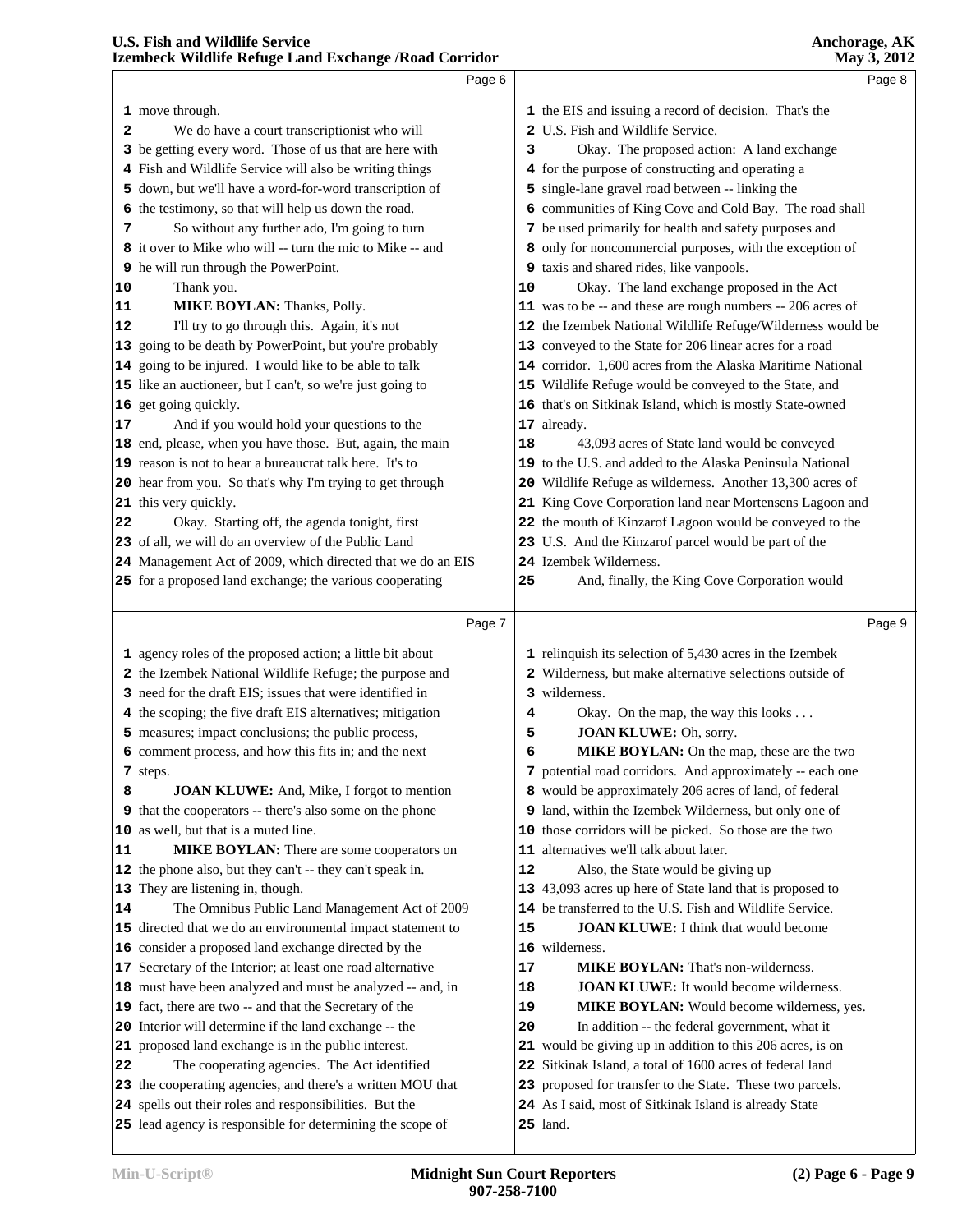| 1 still visible. And depressions from military barracks<br>2 dot the landscape. A lot of Izembek has been cleaned up<br>3 of the military's debris.<br>The residents of King Cove have been<br>4<br>5 advocating for the proposed road for over 25 years.<br>6 This is nothing new. They've been advocating for this<br>7 for over 25 years. It shows their commitment, their<br>8 dedication, their concern. They have concluded that a<br>9 road is necessary for the health and safety of their<br>10 residents.<br>The proposed land exchange would transfer a<br>11<br>12 road corridor that would allow a construction of a<br>13 one-lane -- a single-lane gravel road between King Cove<br>14 and Cold Bay. And the proposed road is to be used<br>15 primarily to address health and safety issues so they<br>16 can get to the airport.<br>17<br>The major needs, they say, health and safety,<br>18 reliable and safe transportation for medical care,<br>19 including emergencies; second, quality of life -- the<br>20 ability to drive to the nearest airport, the major<br>21 airport, linking Cold Bay in that area, that region,<br>22 with Anchorage -- and, three, affordable transportation,<br>23 because right now the round-trip airfare is over \$200<br>24 between King Cove and Cold Bay on PenAir.<br>Some of the issues identified in the scoping.<br>25<br>Page 11<br>Page 13<br>1 I'm not going to go through all those. You can read<br>2 them. But they involve the physical environment, the<br>3 biological environment, social environment,<br>4 socioeconomics, wilderness, threatening endangered<br>5 species.<br>There are five alternatives in the draft EIS.<br>6<br>7 The first alternative is called the no-action<br>8 alternative. That's just the way things are now.<br>9<br>The second alternative is a land exchange and<br>10 a southern road alignment. Alternative three is a land<br>11 exchange and what's called a central road alignment. So<br>12 two alignments -- two alternatives that call for a road.<br>13<br>Alternative four is a hovercraft operation<br>14 from the Northeast Hovercraft Terminal to Cross Wind |    | Page 10                                                                                                              |    | Page 12                                                    |  |
|------------------------------------------------------------------------------------------------------------------------------------------------------------------------------------------------------------------------------------------------------------------------------------------------------------------------------------------------------------------------------------------------------------------------------------------------------------------------------------------------------------------------------------------------------------------------------------------------------------------------------------------------------------------------------------------------------------------------------------------------------------------------------------------------------------------------------------------------------------------------------------------------------------------------------------------------------------------------------------------------------------------------------------------------------------------------------------------------------------------------------------------------------------------------------------------------------------------------------------------------------------------------------------------------------------------------------------------------------------------------------------------------------------------------------------------------------------------------------------------------------------------------------------------------------------------------------------------------------------------------------------------------------------------------------------------------------------------------------------------------------------------------------------------------------------------------------------------------------------------------------------------------------------------------------------------------------------------------------------------------------------------------------------------------------------------------------------------------------------------------------------------------------------------------------------|----|----------------------------------------------------------------------------------------------------------------------|----|------------------------------------------------------------|--|
|                                                                                                                                                                                                                                                                                                                                                                                                                                                                                                                                                                                                                                                                                                                                                                                                                                                                                                                                                                                                                                                                                                                                                                                                                                                                                                                                                                                                                                                                                                                                                                                                                                                                                                                                                                                                                                                                                                                                                                                                                                                                                                                                                                                    | 1  | Another 13,300 acres of land owned by King                                                                           |    |                                                            |  |
|                                                                                                                                                                                                                                                                                                                                                                                                                                                                                                                                                                                                                                                                                                                                                                                                                                                                                                                                                                                                                                                                                                                                                                                                                                                                                                                                                                                                                                                                                                                                                                                                                                                                                                                                                                                                                                                                                                                                                                                                                                                                                                                                                                                    |    | 2 Cove Corporation would be transferred to the U.S.,                                                                 |    |                                                            |  |
|                                                                                                                                                                                                                                                                                                                                                                                                                                                                                                                                                                                                                                                                                                                                                                                                                                                                                                                                                                                                                                                                                                                                                                                                                                                                                                                                                                                                                                                                                                                                                                                                                                                                                                                                                                                                                                                                                                                                                                                                                                                                                                                                                                                    |    | 3 including 5,430 acres, which would relinquish their                                                                |    |                                                            |  |
|                                                                                                                                                                                                                                                                                                                                                                                                                                                                                                                                                                                                                                                                                                                                                                                                                                                                                                                                                                                                                                                                                                                                                                                                                                                                                                                                                                                                                                                                                                                                                                                                                                                                                                                                                                                                                                                                                                                                                                                                                                                                                                                                                                                    |    | 4 selection rights in wilderness.                                                                                    |    |                                                            |  |
|                                                                                                                                                                                                                                                                                                                                                                                                                                                                                                                                                                                                                                                                                                                                                                                                                                                                                                                                                                                                                                                                                                                                                                                                                                                                                                                                                                                                                                                                                                                                                                                                                                                                                                                                                                                                                                                                                                                                                                                                                                                                                                                                                                                    | 5  | Okay. Some of the other requirements of the                                                                          |    |                                                            |  |
|                                                                                                                                                                                                                                                                                                                                                                                                                                                                                                                                                                                                                                                                                                                                                                                                                                                                                                                                                                                                                                                                                                                                                                                                                                                                                                                                                                                                                                                                                                                                                                                                                                                                                                                                                                                                                                                                                                                                                                                                                                                                                                                                                                                    |    | 6 Act. You might call them mitigation measures. It calls                                                             |    |                                                            |  |
|                                                                                                                                                                                                                                                                                                                                                                                                                                                                                                                                                                                                                                                                                                                                                                                                                                                                                                                                                                                                                                                                                                                                                                                                                                                                                                                                                                                                                                                                                                                                                                                                                                                                                                                                                                                                                                                                                                                                                                                                                                                                                                                                                                                    |    | 7 for a cable barrier on each side of this proposed road,                                                            |    |                                                            |  |
|                                                                                                                                                                                                                                                                                                                                                                                                                                                                                                                                                                                                                                                                                                                                                                                                                                                                                                                                                                                                                                                                                                                                                                                                                                                                                                                                                                                                                                                                                                                                                                                                                                                                                                                                                                                                                                                                                                                                                                                                                                                                                                                                                                                    |    | 8 unless another type of barrier is required in the record                                                           |    |                                                            |  |
|                                                                                                                                                                                                                                                                                                                                                                                                                                                                                                                                                                                                                                                                                                                                                                                                                                                                                                                                                                                                                                                                                                                                                                                                                                                                                                                                                                                                                                                                                                                                                                                                                                                                                                                                                                                                                                                                                                                                                                                                                                                                                                                                                                                    |    | 9 of decision, but at a minimum, a cable barrier. It                                                                 |    |                                                            |  |
|                                                                                                                                                                                                                                                                                                                                                                                                                                                                                                                                                                                                                                                                                                                                                                                                                                                                                                                                                                                                                                                                                                                                                                                                                                                                                                                                                                                                                                                                                                                                                                                                                                                                                                                                                                                                                                                                                                                                                                                                                                                                                                                                                                                    |    | 10 would minimize adverse impact of the road corridor on                                                             |    |                                                            |  |
|                                                                                                                                                                                                                                                                                                                                                                                                                                                                                                                                                                                                                                                                                                                                                                                                                                                                                                                                                                                                                                                                                                                                                                                                                                                                                                                                                                                                                                                                                                                                                                                                                                                                                                                                                                                                                                                                                                                                                                                                                                                                                                                                                                                    |    | 11 the refuge; there would be a mitigation plan, including                                                           |    |                                                            |  |
|                                                                                                                                                                                                                                                                                                                                                                                                                                                                                                                                                                                                                                                                                                                                                                                                                                                                                                                                                                                                                                                                                                                                                                                                                                                                                                                                                                                                                                                                                                                                                                                                                                                                                                                                                                                                                                                                                                                                                                                                                                                                                                                                                                                    |    | 12 avoiding wildlife impacts and mitigation of wetland                                                               |    |                                                            |  |
|                                                                                                                                                                                                                                                                                                                                                                                                                                                                                                                                                                                                                                                                                                                                                                                                                                                                                                                                                                                                                                                                                                                                                                                                                                                                                                                                                                                                                                                                                                                                                                                                                                                                                                                                                                                                                                                                                                                                                                                                                                                                                                                                                                                    |    | 13 loss; transfer the minimum acreage of federal land                                                                |    |                                                            |  |
|                                                                                                                                                                                                                                                                                                                                                                                                                                                                                                                                                                                                                                                                                                                                                                                                                                                                                                                                                                                                                                                                                                                                                                                                                                                                                                                                                                                                                                                                                                                                                                                                                                                                                                                                                                                                                                                                                                                                                                                                                                                                                                                                                                                    |    | 14 required for construction of the road; to incorporate                                                             |    |                                                            |  |
|                                                                                                                                                                                                                                                                                                                                                                                                                                                                                                                                                                                                                                                                                                                                                                                                                                                                                                                                                                                                                                                                                                                                                                                                                                                                                                                                                                                                                                                                                                                                                                                                                                                                                                                                                                                                                                                                                                                                                                                                                                                                                                                                                                                    |    | 15 the existing roads to the maximum degree possible; and                                                            |    |                                                            |  |
|                                                                                                                                                                                                                                                                                                                                                                                                                                                                                                                                                                                                                                                                                                                                                                                                                                                                                                                                                                                                                                                                                                                                                                                                                                                                                                                                                                                                                                                                                                                                                                                                                                                                                                                                                                                                                                                                                                                                                                                                                                                                                                                                                                                    |    | 16 the State lands within Kinzarof Lagoon would be                                                                   |    |                                                            |  |
|                                                                                                                                                                                                                                                                                                                                                                                                                                                                                                                                                                                                                                                                                                                                                                                                                                                                                                                                                                                                                                                                                                                                                                                                                                                                                                                                                                                                                                                                                                                                                                                                                                                                                                                                                                                                                                                                                                                                                                                                                                                                                                                                                                                    |    | 17 designated as a State Game Refuge.                                                                                |    |                                                            |  |
|                                                                                                                                                                                                                                                                                                                                                                                                                                                                                                                                                                                                                                                                                                                                                                                                                                                                                                                                                                                                                                                                                                                                                                                                                                                                                                                                                                                                                                                                                                                                                                                                                                                                                                                                                                                                                                                                                                                                                                                                                                                                                                                                                                                    | 18 | A little bit of Izembek -- the history on                                                                            |    |                                                            |  |
|                                                                                                                                                                                                                                                                                                                                                                                                                                                                                                                                                                                                                                                                                                                                                                                                                                                                                                                                                                                                                                                                                                                                                                                                                                                                                                                                                                                                                                                                                                                                                                                                                                                                                                                                                                                                                                                                                                                                                                                                                                                                                                                                                                                    |    | 19 Izembek Refuge. It was established in 1960 as the                                                                 |    |                                                            |  |
|                                                                                                                                                                                                                                                                                                                                                                                                                                                                                                                                                                                                                                                                                                                                                                                                                                                                                                                                                                                                                                                                                                                                                                                                                                                                                                                                                                                                                                                                                                                                                                                                                                                                                                                                                                                                                                                                                                                                                                                                                                                                                                                                                                                    |    | 20 Izembek National Wildlife Range. Then it was                                                                      |    |                                                            |  |
|                                                                                                                                                                                                                                                                                                                                                                                                                                                                                                                                                                                                                                                                                                                                                                                                                                                                                                                                                                                                                                                                                                                                                                                                                                                                                                                                                                                                                                                                                                                                                                                                                                                                                                                                                                                                                                                                                                                                                                                                                                                                                                                                                                                    |    | 21 redesignated by ANILCA, the Alaska National Interest                                                              |    |                                                            |  |
|                                                                                                                                                                                                                                                                                                                                                                                                                                                                                                                                                                                                                                                                                                                                                                                                                                                                                                                                                                                                                                                                                                                                                                                                                                                                                                                                                                                                                                                                                                                                                                                                                                                                                                                                                                                                                                                                                                                                                                                                                                                                                                                                                                                    |    | 22 Lands Conservation Act, in 1980 as the Izembek National                                                           |    |                                                            |  |
|                                                                                                                                                                                                                                                                                                                                                                                                                                                                                                                                                                                                                                                                                                                                                                                                                                                                                                                                                                                                                                                                                                                                                                                                                                                                                                                                                                                                                                                                                                                                                                                                                                                                                                                                                                                                                                                                                                                                                                                                                                                                                                                                                                                    |    | 23 Wildlife Refuge. And ANILCA also established the                                                                  |    |                                                            |  |
|                                                                                                                                                                                                                                                                                                                                                                                                                                                                                                                                                                                                                                                                                                                                                                                                                                                                                                                                                                                                                                                                                                                                                                                                                                                                                                                                                                                                                                                                                                                                                                                                                                                                                                                                                                                                                                                                                                                                                                                                                                                                                                                                                                                    |    | 24 Izembek Wilderness.                                                                                               |    |                                                            |  |
|                                                                                                                                                                                                                                                                                                                                                                                                                                                                                                                                                                                                                                                                                                                                                                                                                                                                                                                                                                                                                                                                                                                                                                                                                                                                                                                                                                                                                                                                                                                                                                                                                                                                                                                                                                                                                                                                                                                                                                                                                                                                                                                                                                                    | 25 | Izembek is one of the most biologically                                                                              |    |                                                            |  |
|                                                                                                                                                                                                                                                                                                                                                                                                                                                                                                                                                                                                                                                                                                                                                                                                                                                                                                                                                                                                                                                                                                                                                                                                                                                                                                                                                                                                                                                                                                                                                                                                                                                                                                                                                                                                                                                                                                                                                                                                                                                                                                                                                                                    |    |                                                                                                                      |    |                                                            |  |
|                                                                                                                                                                                                                                                                                                                                                                                                                                                                                                                                                                                                                                                                                                                                                                                                                                                                                                                                                                                                                                                                                                                                                                                                                                                                                                                                                                                                                                                                                                                                                                                                                                                                                                                                                                                                                                                                                                                                                                                                                                                                                                                                                                                    |    |                                                                                                                      |    |                                                            |  |
|                                                                                                                                                                                                                                                                                                                                                                                                                                                                                                                                                                                                                                                                                                                                                                                                                                                                                                                                                                                                                                                                                                                                                                                                                                                                                                                                                                                                                                                                                                                                                                                                                                                                                                                                                                                                                                                                                                                                                                                                                                                                                                                                                                                    |    | 1 significant refuges. It's one of the smallest of                                                                   |    |                                                            |  |
|                                                                                                                                                                                                                                                                                                                                                                                                                                                                                                                                                                                                                                                                                                                                                                                                                                                                                                                                                                                                                                                                                                                                                                                                                                                                                                                                                                                                                                                                                                                                                                                                                                                                                                                                                                                                                                                                                                                                                                                                                                                                                                                                                                                    |    | 2 Alaska's 16 refuges, and most of it is designated                                                                  |    |                                                            |  |
|                                                                                                                                                                                                                                                                                                                                                                                                                                                                                                                                                                                                                                                                                                                                                                                                                                                                                                                                                                                                                                                                                                                                                                                                                                                                                                                                                                                                                                                                                                                                                                                                                                                                                                                                                                                                                                                                                                                                                                                                                                                                                                                                                                                    |    |                                                                                                                      |    |                                                            |  |
|                                                                                                                                                                                                                                                                                                                                                                                                                                                                                                                                                                                                                                                                                                                                                                                                                                                                                                                                                                                                                                                                                                                                                                                                                                                                                                                                                                                                                                                                                                                                                                                                                                                                                                                                                                                                                                                                                                                                                                                                                                                                                                                                                                                    |    | 3 wilderness. And it's got a diverse array of wildlife                                                               |    |                                                            |  |
|                                                                                                                                                                                                                                                                                                                                                                                                                                                                                                                                                                                                                                                                                                                                                                                                                                                                                                                                                                                                                                                                                                                                                                                                                                                                                                                                                                                                                                                                                                                                                                                                                                                                                                                                                                                                                                                                                                                                                                                                                                                                                                                                                                                    |    | 4 species at the end of the Alaska Peninsula. And it                                                                 |    |                                                            |  |
|                                                                                                                                                                                                                                                                                                                                                                                                                                                                                                                                                                                                                                                                                                                                                                                                                                                                                                                                                                                                                                                                                                                                                                                                                                                                                                                                                                                                                                                                                                                                                                                                                                                                                                                                                                                                                                                                                                                                                                                                                                                                                                                                                                                    |    | 5 includes five species of salmon; furbearers, such as                                                               |    |                                                            |  |
|                                                                                                                                                                                                                                                                                                                                                                                                                                                                                                                                                                                                                                                                                                                                                                                                                                                                                                                                                                                                                                                                                                                                                                                                                                                                                                                                                                                                                                                                                                                                                                                                                                                                                                                                                                                                                                                                                                                                                                                                                                                                                                                                                                                    |    | 6 wolf, fox, and wolverine; large mammals, such as caribou                                                           |    |                                                            |  |
|                                                                                                                                                                                                                                                                                                                                                                                                                                                                                                                                                                                                                                                                                                                                                                                                                                                                                                                                                                                                                                                                                                                                                                                                                                                                                                                                                                                                                                                                                                                                                                                                                                                                                                                                                                                                                                                                                                                                                                                                                                                                                                                                                                                    |    | 7 and brown bear; shorebirds, waterfowl, and seabirds.                                                               |    |                                                            |  |
|                                                                                                                                                                                                                                                                                                                                                                                                                                                                                                                                                                                                                                                                                                                                                                                                                                                                                                                                                                                                                                                                                                                                                                                                                                                                                                                                                                                                                                                                                                                                                                                                                                                                                                                                                                                                                                                                                                                                                                                                                                                                                                                                                                                    | 8  | Some other things. It's part of the Aleutian                                                                         |    |                                                            |  |
|                                                                                                                                                                                                                                                                                                                                                                                                                                                                                                                                                                                                                                                                                                                                                                                                                                                                                                                                                                                                                                                                                                                                                                                                                                                                                                                                                                                                                                                                                                                                                                                                                                                                                                                                                                                                                                                                                                                                                                                                                                                                                                                                                                                    |    | 9 Islands Biosphere Reserve. It was designated as an                                                                 |    |                                                            |  |
|                                                                                                                                                                                                                                                                                                                                                                                                                                                                                                                                                                                                                                                                                                                                                                                                                                                                                                                                                                                                                                                                                                                                                                                                                                                                                                                                                                                                                                                                                                                                                                                                                                                                                                                                                                                                                                                                                                                                                                                                                                                                                                                                                                                    |    | 10 International Biosphere Reserve in 1976. And very                                                                 |    |                                                            |  |
|                                                                                                                                                                                                                                                                                                                                                                                                                                                                                                                                                                                                                                                                                                                                                                                                                                                                                                                                                                                                                                                                                                                                                                                                                                                                                                                                                                                                                                                                                                                                                                                                                                                                                                                                                                                                                                                                                                                                                                                                                                                                                                                                                                                    |    | 11 significantly, Izembek was designated the first American                                                          |    |                                                            |  |
|                                                                                                                                                                                                                                                                                                                                                                                                                                                                                                                                                                                                                                                                                                                                                                                                                                                                                                                                                                                                                                                                                                                                                                                                                                                                                                                                                                                                                                                                                                                                                                                                                                                                                                                                                                                                                                                                                                                                                                                                                                                                                                                                                                                    |    | 12 Wetland of International Importance, a Ramsar wetland,                                                            |    |                                                            |  |
|                                                                                                                                                                                                                                                                                                                                                                                                                                                                                                                                                                                                                                                                                                                                                                                                                                                                                                                                                                                                                                                                                                                                                                                                                                                                                                                                                                                                                                                                                                                                                                                                                                                                                                                                                                                                                                                                                                                                                                                                                                                                                                                                                                                    |    | 13 in 1986. And it's one of only 19 Wetlands of                                                                      |    |                                                            |  |
|                                                                                                                                                                                                                                                                                                                                                                                                                                                                                                                                                                                                                                                                                                                                                                                                                                                                                                                                                                                                                                                                                                                                                                                                                                                                                                                                                                                                                                                                                                                                                                                                                                                                                                                                                                                                                                                                                                                                                                                                                                                                                                                                                                                    |    | 14 International Importance in the United States. And it's                                                           |    |                                                            |  |
|                                                                                                                                                                                                                                                                                                                                                                                                                                                                                                                                                                                                                                                                                                                                                                                                                                                                                                                                                                                                                                                                                                                                                                                                                                                                                                                                                                                                                                                                                                                                                                                                                                                                                                                                                                                                                                                                                                                                                                                                                                                                                                                                                                                    |    | 15 a globally important bird area as well. About 98                                                                  |    | 15 Cove over by Cold Bay. And that would be six days a     |  |
|                                                                                                                                                                                                                                                                                                                                                                                                                                                                                                                                                                                                                                                                                                                                                                                                                                                                                                                                                                                                                                                                                                                                                                                                                                                                                                                                                                                                                                                                                                                                                                                                                                                                                                                                                                                                                                                                                                                                                                                                                                                                                                                                                                                    |    | 16 percent of the world's population of Pacific black brant                                                          |    | 16 week. And the hovercraft is not operating. This draft   |  |
|                                                                                                                                                                                                                                                                                                                                                                                                                                                                                                                                                                                                                                                                                                                                                                                                                                                                                                                                                                                                                                                                                                                                                                                                                                                                                                                                                                                                                                                                                                                                                                                                                                                                                                                                                                                                                                                                                                                                                                                                                                                                                                                                                                                    |    | 17 come to Izembek in the fall.                                                                                      |    | 17 EIS was conceived and was begun and initiated and       |  |
|                                                                                                                                                                                                                                                                                                                                                                                                                                                                                                                                                                                                                                                                                                                                                                                                                                                                                                                                                                                                                                                                                                                                                                                                                                                                                                                                                                                                                                                                                                                                                                                                                                                                                                                                                                                                                                                                                                                                                                                                                                                                                                                                                                                    | 18 | The Izembek Refuge region is rich in cultural                                                                        |    | 18 completed really before the hovercraft was taken out of |  |
|                                                                                                                                                                                                                                                                                                                                                                                                                                                                                                                                                                                                                                                                                                                                                                                                                                                                                                                                                                                                                                                                                                                                                                                                                                                                                                                                                                                                                                                                                                                                                                                                                                                                                                                                                                                                                                                                                                                                                                                                                                                                                                                                                                                    |    | 19 history. The Aleut people have lived there for over                                                               |    |                                                            |  |
|                                                                                                                                                                                                                                                                                                                                                                                                                                                                                                                                                                                                                                                                                                                                                                                                                                                                                                                                                                                                                                                                                                                                                                                                                                                                                                                                                                                                                                                                                                                                                                                                                                                                                                                                                                                                                                                                                                                                                                                                                                                                                                                                                                                    |    | 20 3,000 -- since 3,000 B.C. at least, and they continue to                                                          | 20 | And the fifth alternative is a Lenard Harbor               |  |
|                                                                                                                                                                                                                                                                                                                                                                                                                                                                                                                                                                                                                                                                                                                                                                                                                                                                                                                                                                                                                                                                                                                                                                                                                                                                                                                                                                                                                                                                                                                                                                                                                                                                                                                                                                                                                                                                                                                                                                                                                                                                                                                                                                                    |    | 21 reside in the local communities. And in the 18th and                                                              |    | 21 ferry from the King Cove side to Cold Bay with          |  |
| 19 operation. That's why it's -- but it's still in there.                                                                                                                                                                                                                                                                                                                                                                                                                                                                                                                                                                                                                                                                                                                                                                                                                                                                                                                                                                                                                                                                                                                                                                                                                                                                                                                                                                                                                                                                                                                                                                                                                                                                                                                                                                                                                                                                                                                                                                                                                                                                                                                          |    |                                                                                                                      |    |                                                            |  |
|                                                                                                                                                                                                                                                                                                                                                                                                                                                                                                                                                                                                                                                                                                                                                                                                                                                                                                                                                                                                                                                                                                                                                                                                                                                                                                                                                                                                                                                                                                                                                                                                                                                                                                                                                                                                                                                                                                                                                                                                                                                                                                                                                                                    |    |                                                                                                                      |    |                                                            |  |
| 22 improvements to the Cold Bay dock. So those are the<br>23 five alternatives.                                                                                                                                                                                                                                                                                                                                                                                                                                                                                                                                                                                                                                                                                                                                                                                                                                                                                                                                                                                                                                                                                                                                                                                                                                                                                                                                                                                                                                                                                                                                                                                                                                                                                                                                                                                                                                                                                                                                                                                                                                                                                                    |    | 22 19th centuries, the Russians explored the area and<br>23 established some fur trading posts, often resettling the |    |                                                            |  |

Alternative one, the no action, there would be

no land change. We use -- the current modes of

Aleut in the process.

World War II remnants are still available --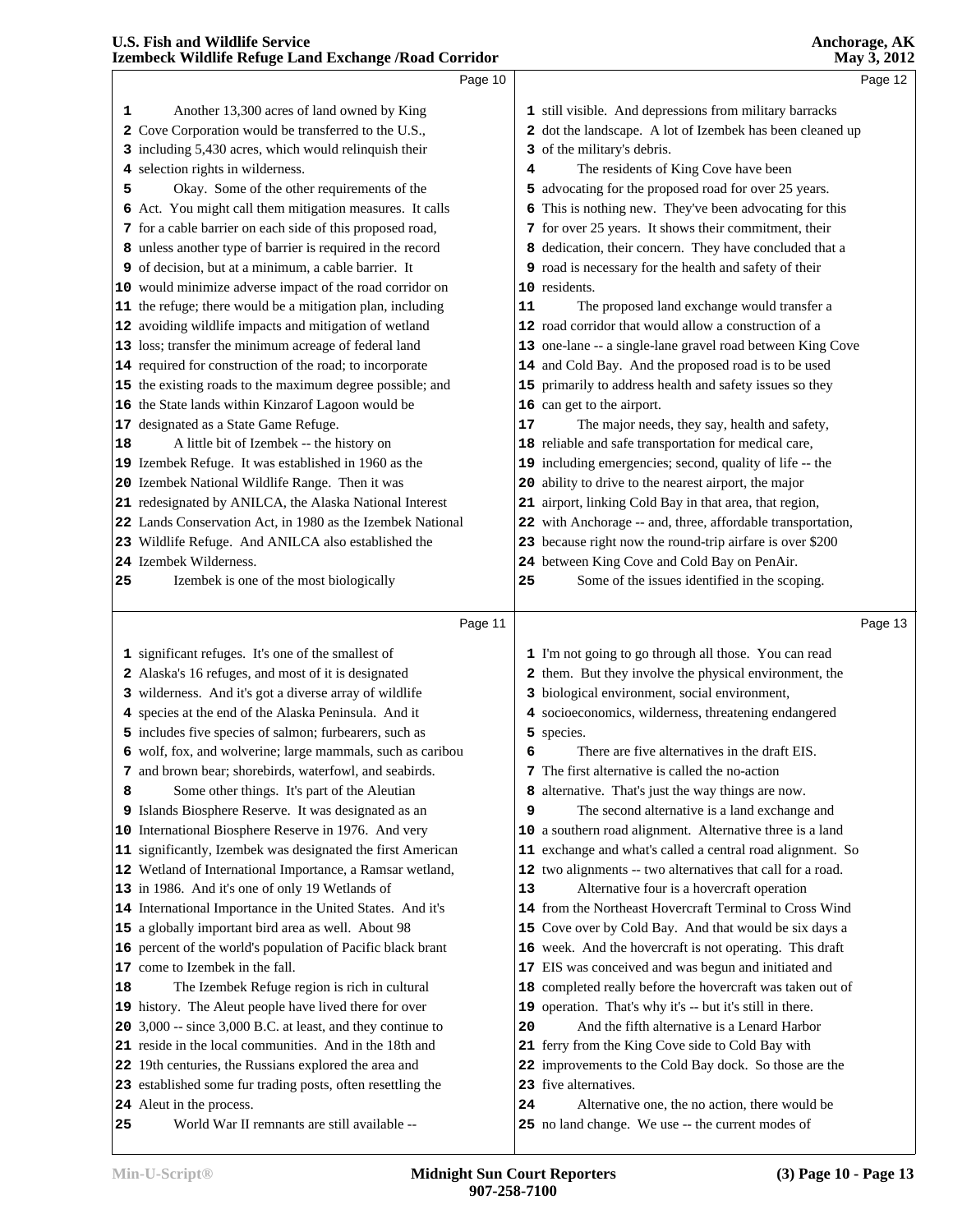|        | Page 14                                                                                                                  |    | Page 16                                                                                                            |  |
|--------|--------------------------------------------------------------------------------------------------------------------------|----|--------------------------------------------------------------------------------------------------------------------|--|
|        |                                                                                                                          |    |                                                                                                                    |  |
|        | 1 transportation would continue to work, including air                                                                   |    | 1 8,000 acres of refuge lands and 44,500 of designated                                                             |  |
|        | 2 service, personal marine vessels, ferry service, which                                                                 |    | 2 wilderness and then the 5,430 acres of selected land                                                             |  |
|        | 3 is twice monthly in the summer, and seasonal hovercraft                                                                |    | 3 would be retained in wilderness.                                                                                 |  |
|        | 4 service, three days a week.                                                                                            | 4  | And about a 21 -- a little bit longer road --                                                                      |  |
| 5      | In November of 2011, the Aleutians East                                                                                  |    | 5 about 21.6 miles; 11 miles of new construction, nine                                                             |  |
|        | 6 Borough announced they would not resume hovercraft                                                                     |    | 6 miles on existing roads and trails, 1.6 miles of the                                                             |  |
|        | 7 service in the area, so we are going to redefine and fix<br>that no-action alternative.                                |    | 7 existing road. The road footprint, 100 acres, and a<br>8 little bit less wetlands to fill, 2.4 versus 3.8 in the |  |
| 8<br>9 | Estimated cost of the no-action alternative,                                                                             |    | 9 earlier one.                                                                                                     |  |
|        | 10 \$1 million annual operation and maintenance and                                                                      | 10 | Again, the two roads that we showed.                                                                               |  |
|        | 11 \$26.3 million over the life cycle of the project.                                                                    | 11 | Alternative four, hovercraft operations from                                                                       |  |
| 12     | Alternative one is a revised no action. And                                                                              |    | 12 Northeast Hovercraft Terminal to Cross Wind Cove.                                                               |  |
|        | 13 by this one, the -- in February and March 2012, the                                                                   |    | 13 Again, the hovercraft is not going to be operating, but                                                         |  |
|        | 14 Aleutians East Borough identified an aluminum landing                                                                 |    | 14 we did the analysis on it. This was proposed -- the                                                             |  |
|        | 15 craft/passenger ferry as a potential marine                                                                           |    | 15 proposed action in the 2003 -- the original Izembek EIS                                                         |  |
|        | 16 transportation link if the road is not constructed.                                                                   |    | 16 and continues that alternative.                                                                                 |  |
|        | 17 But, again, the no action would still continue current                                                                | 17 | There would be no construction or                                                                                  |  |
|        | 18 modes of transportation and there would be no land                                                                    |    | 18 ground-disturbing activities beyond what was authorized                                                         |  |
|        | 19 exchange.                                                                                                             |    | 19 in 2003; mainly the completion of the Northeast                                                                 |  |
| 20     | Alternative two, the land exchange and the                                                                               |    | 20 Hovercraft Terminal and the access road; and they would                                                         |  |
|        | 21 southern road alignment. This would have 201 linear                                                                   |    | 21 use the existing hovercraft and existing terminal at                                                            |  |
|        | 22 acres for a road corridor removed from the refuge,                                                                    |    | 22 Cross Wind Cove over on the Cold Bay side.                                                                      |  |
|        | 23 including 131 acres in the Izembek Wilderness. A total                                                                | 23 | The estimated cost of construction is zero                                                                         |  |
|        | 24 of 52,500 acres would be added to the refuge; 8,092                                                                   |    | 24 because that's already been planned for and constructed.                                                        |  |
|        | 25 acres of refuge lands and 44,500 acres designated                                                                     |    | 25 And a 2-million-dollar annual operation and maintenance                                                         |  |
|        |                                                                                                                          |    |                                                                                                                    |  |
|        | Page 15                                                                                                                  |    | Page 17                                                                                                            |  |
|        | 1 wilderness; and 5,430 acres of Native-selected land                                                                    |    | 1 and a 44-million-dollar life cycle cost. And there                                                               |  |
|        | 2 would be retained in the wilderness.                                                                                   |    | 2 would be no land exchange under this one, continue to                                                            |  |
| з      | This would call for a road -- 19.4 miles is                                                                              |    | 3 use the hovercraft.                                                                                              |  |
|        | 4 the total road length, 12 and a half miles of which                                                                    | 4  | Here's where -- the last place from Lenard                                                                         |  |
|        | 5 would be new construction and six miles constructed on                                                                 |    | 5 Cove that the hovercraft operated over here. This road                                                           |  |
|        | 6 existing roads and trails, and nine-tenths of a mile of                                                                |    | 6 is now being completed -- or is completed up to the                                                              |  |
|        | 7 the existing road. The road footprint would be 107                                                                     |    | 7 Northeast Hovercraft Terminal here and then it would go                                                          |  |
| 8      | acres with 3.8 acres of wetlands filled.                                                                                 |    | 8 over to Cross Wind Cove and Cold Bay.                                                                            |  |
| 9      | There would be a boundary adjustment near                                                                                | 9  | Alternative five calls for a ferry from Lenard                                                                     |  |
|        | 10 Blinn Lake. A portion of the alignment would be                                                                       |    | 10 Harbor. And this would be an icebreaker kind of a ferry                                                         |  |
|        | 11 exclusive to the southern route, located only in the                                                                  |    | 11 that would stand up to the weather and the waves and the                                                        |  |
|        | 12 watershed of Kinzarof Lagoon. And the estimated cost of                                                               |    | 12 climate out there. And it would require a major --                                                              |  |
|        | 13 construction, about \$20.7 million; \$149,000 is annual                                                               |    | 13 well, it would be a Lenard Harbor ferry dock and                                                                |  |
|        | 14 operation and maintenance; and \$23.4 million over the                                                                |    | 14 terminal. And it would require a major modification of                                                          |  |
|        | 15 life cycle of the project.                                                                                            |    | 15 the Cold Bay dock, including a wave barrier, vehicle                                                            |  |
| 16     | This shows the alignment of the -- these are                                                                             |    | 16 ramp system, pedestrian walkway.                                                                                |  |
|        | 17 the two potential road alignments. And this is the one                                                                | 17 | This would be a displacement monohull,                                                                             |  |
|        | 18 they call the southern road alignment. And this would                                                                 |    | 18 open-deck ferry with icebreaking capabilities. And it                                                           |  |
|        | 19 be the northern -- central road alignment. So it would                                                                |    | 19 would require a materials site, a disposal site, and a                                                          |  |
|        | 20 be one or the other, not both. And each one is about                                                                  |    | 20 temporary barge landing site. Ferry service estimated                                                           |  |
|        |                                                                                                                          |    | 21 at six days a week, as was called for in the 2003 EIS.                                                          |  |
|        | 21 200-and-some acres.                                                                                                   |    |                                                                                                                    |  |
| 22     | Alternative three, land exchange and the                                                                                 | 22 | And the construction cost estimated at \$27                                                                        |  |
|        | 23 central road alignment. This calls for a little bit                                                                   |    | 23 million with \$2.3 million in annual operation and                                                              |  |
|        | 24 larger -- 227-acre road corridor. And about the same in<br>25 terms of acreage added to the refuge, 52,000-something; |    | 24 maintenance and a 70-million-dollar life cycle. Again,<br>25 no land exchange.                                  |  |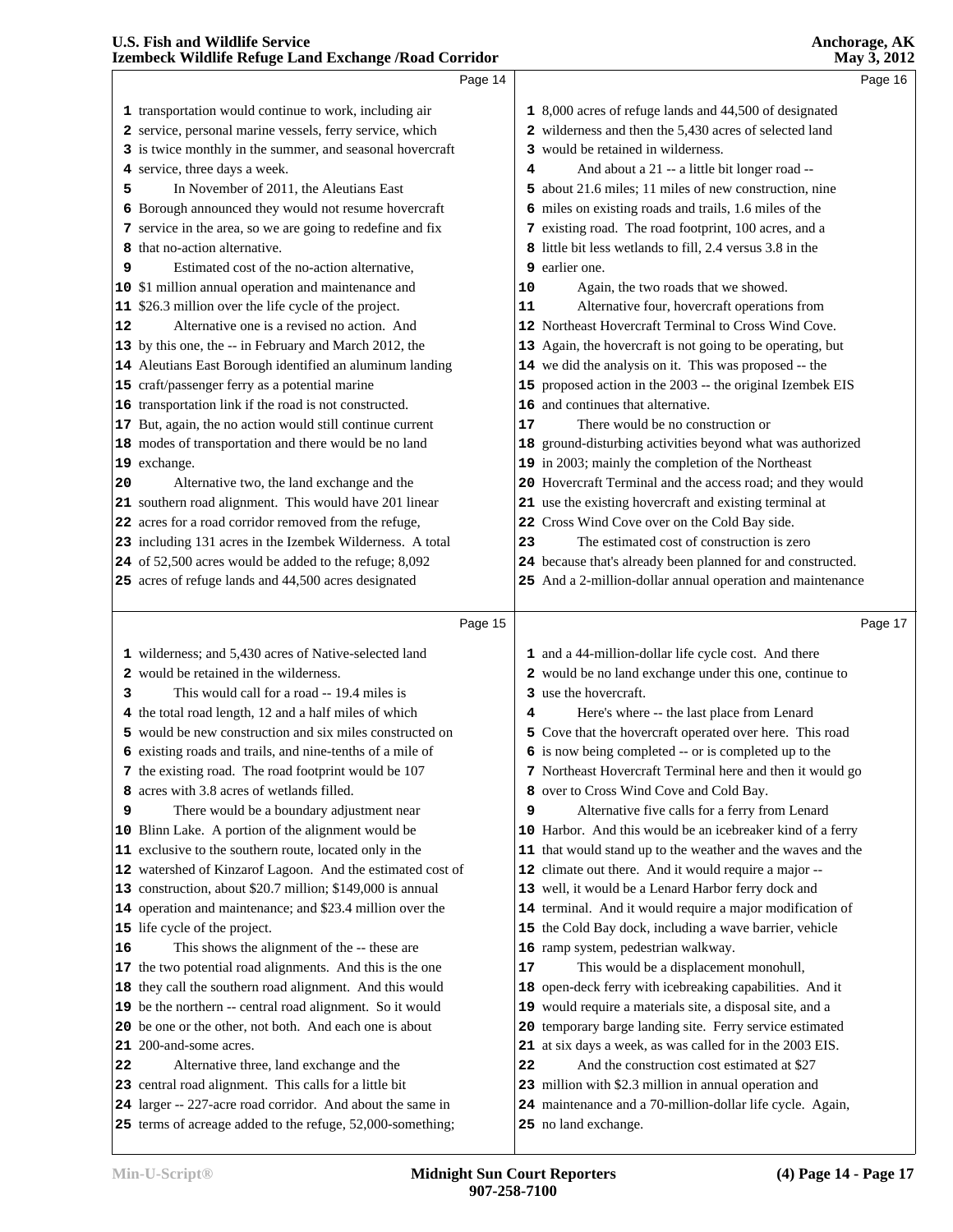|    |                                                                                                               |    | -,                                                                                     |  |
|----|---------------------------------------------------------------------------------------------------------------|----|----------------------------------------------------------------------------------------|--|
|    | Page 18                                                                                                       |    | Page 20                                                                                |  |
| ı  | And this is how the ferry would come out, from                                                                |    | 1 King Cove, but that doesn't handle all their needs.                                  |  |
|    | 2 Lenard Harbor here, close to the King Cove Airport,                                                         | 2  | Major adverse effects to public use: Cultural                                          |  |
|    | 3 across to the Cold Bay dock.                                                                                |    | 3 resources, fish, and essential wildlife -- fish and                                  |  |
| 4  | A number of the -- the draft EIS considered a                                                                 |    | 4 essential fish habitat were identified as some of the                                |  |
|    | 5 number of mitigation measures, including physical,                                                          |    | 5 adverse effects of the two road alternatives.                                        |  |
|    | 6 social, and biological environments, and these are some                                                     | 6  | Wilderness, as a -- considering the issue of                                           |  |
|    | 7 of them: Erosion and sediment control; hydro-acoustic                                                       |    | 7 wilderness, fragmentation of wilderness -- why sicken                                |  |
|    | 8 assessment; hazardous materials, petroleum project                                                          |    | 8 the wilderness with a road, basically -- would bring                                 |  |
|    | 9 control; fish and wildlife protection -- obviously the                                                      |    | 9 adverse effects to natural quality, undeveloped quality,                             |  |
|    | 10 biological environment being primary -- invasive species                                                   |    | 10 and opportunities for solitude. And the beneficial                                  |  |
|    | 11 concerns, integrated pest management; road use                                                             |    | 11 effects of wilderness would be that over 44,000 acres of                            |  |
|    | 12 restrictions; access and disturbance.                                                                      |    | 12 wilderness would be added to the Alaska Peninsula                                   |  |
| 13 | And then in the social environment in terms of                                                                |    | 13 Refuge, which is currently State land.                                              |  |
|    | 14 law enforcement; fares, subsidies, and additional                                                          | 14 | There would be major adverse effect on tundra                                          |  |
|    | 15 revenues; standard health and safety practices. These                                                      |    | 15 swan, brant, Emperor goose, common loon populations; and                            |  |
|    | 16 are some of the mitigation measures that were considered                                                   |    | 16 a moderate effect on other breeding, migrating, and                                 |  |
|    | 17 in the draft EIS.                                                                                          |    | 17 wintering birds. This is the conclusion of the draft                                |  |
| 18 | The conclusion, the impact conclusion summary.                                                                |    | 18 EIS.                                                                                |  |
|    | 19 Alternative one, the no action, what they've got now                                                       | 19 | The draft EIS also says that there would be                                            |  |
|    | 20 with the hovercraft operation: Negligible to minor                                                         |    | 20 adverse effect on caribou and bear, a potential for                                 |  |
|    | 21 effects, except moderate effects to fiscal resources.                                                      |    | 21 increased harvesting pressure on the fish in the                                    |  |
|    | 22 The borough has estimated \$1 million a year to -- I                                                       |    | 22 streams. Mainly on the caribou. It's projected that it                              |  |
|    | 23 believe it is to run the hovercraft operation, which is                                                    |    | 23 would -- could -- the road corridor could interfere with                            |  |
|    | 24 financially extremely difficult.                                                                           |    | 24 caribou migration patterns.                                                         |  |
| 25 | Effects generally related to the ongoing                                                                      | 25 | The annual operation and maintenance costs                                             |  |
|    | Page 19                                                                                                       |    | Page 21                                                                                |  |
|    |                                                                                                               |    |                                                                                        |  |
|    | 1 operations of the hovercraft and eventual conveyance of                                                     |    | 1 would be about \$149,000 to \$158,000 for the roads -- one                           |  |
|    | 2 approximately 5,430 acres in Izembek Wilderness to King                                                     |    | 2 of the roads.                                                                        |  |
|    | 3 Cove; a seasonal hovercraft service would supplement                                                        | з  | Alternative four, hovercraft operations from                                           |  |
|    | 4 existing aircraft transportation. Although not optimal,                                                     |    | 4 Northeast Terminal to Cross Wind Cove, negligible to                                 |  |
|    | 5 this improvement in public health and transportation                                                        |    | 5 minor effects, except a major adverse effect to fiscal                               |  |
|    | 6 options may be considered a minor beneficial effect.                                                        |    | 6 resources, as we've already shown; major beneficial                                  |  |
|    | 7 And, again, annual operation maintenance costs of \$1                                                       |    | 7 effects to public health and safety; and moderate                                    |  |
|    | 8 million.                                                                                                    |    | 8 beneficial effects to transportation. The effects were                               |  |
| 9  | Now, this is going to be -- this alternative                                                                  |    | 9 generally related to the ongoing operations of the                                   |  |
|    | 10 one -- updated in the final EIS to reflect the borough's                                                   |    | 10 hovercraft and eventual conveyance of some 5,400 acres                              |  |
|    | 11 current plans, which calls for another -- as I<br>12 mentioned, another kind of a landing craft that would |    | 11 in the Izembek Wilderness to the King Cove Corporation,<br>12 selected under ANCSA. |  |
|    | 13 work in that environment.                                                                                  | 13 | Beneficial effects, no doubt, from regularly                                           |  |
| 14 | Alternative two -- again, the impacts that                                                                    |    | 14 scheduled year-round transportation to the Cold Bay                                 |  |
|    | 15 were summarized for the land exchange with the southern                                                    | 15 | Airport and the availability of the hovercraft for most                                |  |
|    | 16 road alignment -- and alternative three -- the land                                                        |    | 16 emergency medical evacuations. Adverse effects to                                   |  |
|    | 17 exchange and the central road alignment -- the impacts                                                     | 17 | wilderness from increased hovercraft operations;                                       |  |
|    | 18 are very similar; a major beneficial effect, as you                                                        |    | 18 intermittent noise or visual disturbance; and eventual                              |  |
|    | 19 would expect, to public health and safety and                                                              |    | 19 conveyance of 5,430 acres. The annual operation of                                  |  |
|    | 20 transportation; the beneficial changes in the                                                              |    | 20 maintenance cost of the hovercraft, estimated at                                    |  |
|    | 21 transportation options, patterns, and costs with a                                                         |    | 21 \$2 million.                                                                        |  |
|    | 22 full-time service transportation link; and an increased                                                    | 22 | And, finally, the Lenard Harbor alternative,                                           |  |
|    | 23 opportunity for King Cove residents to travel to the                                                       |    | 23 similar to alternative four; major adverse effects to                               |  |
|    | 24 Cold Bay Airport for access to medical services that are                                                   |    | 24 fiscal resources and major beneficial effects to public                             |  |
|    |                                                                                                               |    |                                                                                        |  |

not available locally. They have a wonderful clinic in

health and safety; moderate beneficial effects to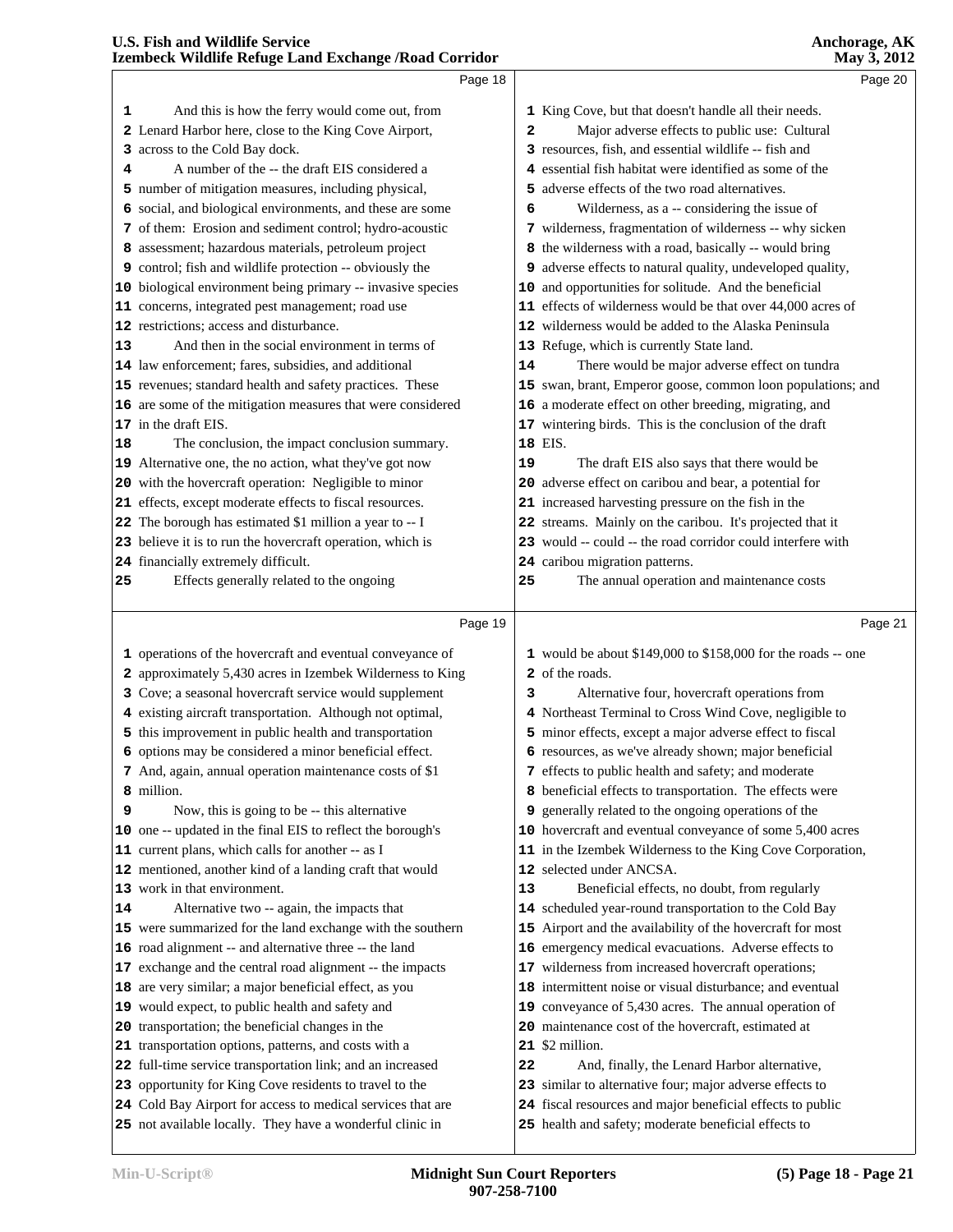|    | Page 22                                                                                                            |    | Page 24                                                                                                            |
|----|--------------------------------------------------------------------------------------------------------------------|----|--------------------------------------------------------------------------------------------------------------------|
|    |                                                                                                                    |    |                                                                                                                    |
|    | 1 transportation; and negligible to minor effects to other                                                         |    | 1 had any estimates on how many have died waiting for                                                              |
|    | 2 resource.                                                                                                        |    | 2 medevacs in King Cove during this period.                                                                        |
| з  | Again, the beneficial effects resulting from                                                                       | 3  | JOAN KLUWE: The transportation section of the<br>4 EIS and the health and safety section of the EIS does           |
|    | 4 regularly scheduled year-round transportation to the<br>5 Cold Bay Airport and the availability of the ferry for |    | 5 provide an analysis. There's not an analysis of deaths                                                           |
|    | 6 emergency medical evacuations. Minor to moderate                                                                 |    | 6 to date. There is an acknowledgment that there is a                                                              |
|    | 7 adverse effects to other resources. That would be                                                                |    | 7 need for public transportation to the airport.                                                                   |
|    | 8 construction of the Lenard Harbor ferry terminal and                                                             | 8  | <b>UNIDENTIFIED SPEAKER:</b> Is it my understanding,                                                               |
|    | 9 improvements to the Cold Bay docks and some disturbance                                                          |    | 9 given what you just said, that alternative four is going                                                         |
|    | 10 due to ferry operations. Annual operation and                                                                   |    | 10 to go away since the borough is taking the hovercraft                                                           |
|    | 11 maintenance cost, \$2.3 million.                                                                                |    | 11 out of service?                                                                                                 |
| 12 | Okay. The public comment period is March 19th                                                                      | 12 | JOAN KLUWE: The Aleutians East Borough sent a                                                                      |
|    | 13 through May 18th. This is the first public meeting, as                                                          |    | 13 letter to the Fish and Wildlife Service indicating that                                                         |
|    | 14 you can see, May 3rd. And then we're going from here to                                                         |    | 14 the hovercraft would no longer be available for the                                                             |
|    | 15 Sand Point, May 7th; Cold Bay, May 8th; Nelson Lagoon,                                                          |    | 15 route between King Cove and Cold Bay. That is correct.                                                          |
|    | 16 May 9th; False Pass, May 9th; and King Cove on May 10th.                                                        | 16 | UNIDENTIFIED SPEAKER: But to follow that up,                                                                       |
| 17 | You may e-mail in your comments, if you would,                                                                     |    | 17 is that alternative going to be taken out of --                                                                 |
|    | 18 to izembek_eis@fws.gov or fax them in, 907-786-3695                                                             | 18 | <b>JOAN KLUWE:</b> Alternative four will be retained                                                               |
|    | 19 [sic], or by mail, snail mail, to Stephanie Brady, who's                                                        |    | 19 for analysis in the EIS, to the best of my understanding                                                        |
|    | 20 the project team leader, U.S. Fish and Wildlife Service,                                                        | 20 | at this point. The Fish and Wildlife Service will make                                                             |
|    | 21 1011 East Tudor Road, Mail Stop 231, that's Anchorage                                                           | 21 | a final determination on alternatives at the conclusion                                                            |
|    | 22 99503. And those addresses are also on the summary and                                                          |    | 22 of the public comment period based on public comments.                                                          |
|    | 23 a bunch of the other papers that were back there.                                                               |    | 23 But, at this point, it is being analyzed.                                                                       |
| 24 | And with that, the next step, we're going to                                                                       | 24 | <b>UNIDENTIFIED SPEAKER: I didn't study this</b>                                                                   |
|    | 25 review the public comments, prepare a comment analysis                                                          |    | 25 very closely, but I wanted to know the definition of                                                            |
|    |                                                                                                                    |    |                                                                                                                    |
|    | Page 23                                                                                                            |    | Page 25                                                                                                            |
|    |                                                                                                                    |    |                                                                                                                    |
|    | 1 report, and respond to the public comments. That will<br>2 take us through mid July. The final EIS will be       |    | 1 "major effect" of tundra swans and Emperor geese. I<br>2 mean, that seems to be the conclusion under alternative |
|    | 3 generated from July through -- our target date is                                                                |    | 3 two and three, that there would be a major effect. Does                                                          |
|    | 4 September, September 2012, and the final EIS to be                                                               |    | 4 that mean the birds wouldn't come? They would die?                                                               |
|    | 5 issued October 2012. And then the record of decision                                                             |    | 5 What does that mean?                                                                                             |
|    | 6 would be late December of 2012.                                                                                  | 6  | <b>JOAN KLUWE:</b> We have a very gross-level                                                                      |
| 7  | And for project updates, where we are, you can                                                                     |    | 7 summary that has been presented to you tonight, and I do                                                         |
|    |                                                                                                                    |    |                                                                                                                    |
|    |                                                                                                                    |    |                                                                                                                    |
|    | 8 go to http://izembek.fws.gov/eis to stay informed on                                                             |    | 8 encourage you to take a look at the entirety of the EIS.                                                         |
|    | 9 this. And that's it.                                                                                             |    | 9 The effects are analyzed in Chapter 4 of the EIS, and                                                            |
|    | We didn't -- as I said, I moved through it                                                                         | 10 | definitions are provided at the beginning.                                                                         |
|    | 11 fast. You're not here to hear an employee talk. We                                                              | 11 | The effects to tundra swans relates to the --                                                                      |
|    | 12 want to hear from you. And when I last checked, we had                                                          |    | 12 my recollection -- and, again, I'm sorry, I'm not a                                                             |
| 10 | 13 about 30 people signed up. And just keep it moving.                                                             |    | 13 biologist -- but my recollection of that analysis is                                                            |
|    | 14 We'd like to hear from you. If you have any questions,<br>15 now would be the time also.                        |    | 14 that there would be impacts to the breeding success of                                                          |
|    |                                                                                                                    |    | 15 that species. So there is definitely more information                                                           |
|    | JOAN KLUWE: So we'll entertain a few<br>17 questions first and then we'll switch to the public                     | 17 | 16 on the analysis in the EIS.<br>Do you guys have any better recollection?                                        |
|    | 18 comment period. We'd like to keep public comments to                                                            | 18 | So we'll have to defer -- there is more in the                                                                     |
| 16 | 19 three minutes or less, as Polly mentioned at the                                                                |    | 19 summary as well. But the impacts in general are                                                                 |
|    | 20 beginning. We'll start with questions.                                                                          |    | 20 categorized as major, moderate, minor, negligible, or no                                                        |
| 21 | JOHN DICKENS: Ma'am, is there any estimate of                                                                      |    | 21 impact. And so that was rated out as the highest level                                                          |
|    | 22 how many people have died in King Cove waiting for                                                              |    | 22 of rating to that species. And so, again, this is a                                                             |
|    | 23 medevacs since this has all gone on? Congressman                                                                |    | 23 very broad summary. Sorry I can't be more specific at                                                           |
|    | 24 Young's office said they know of 11 people that have                                                            |    | 24 this time.                                                                                                      |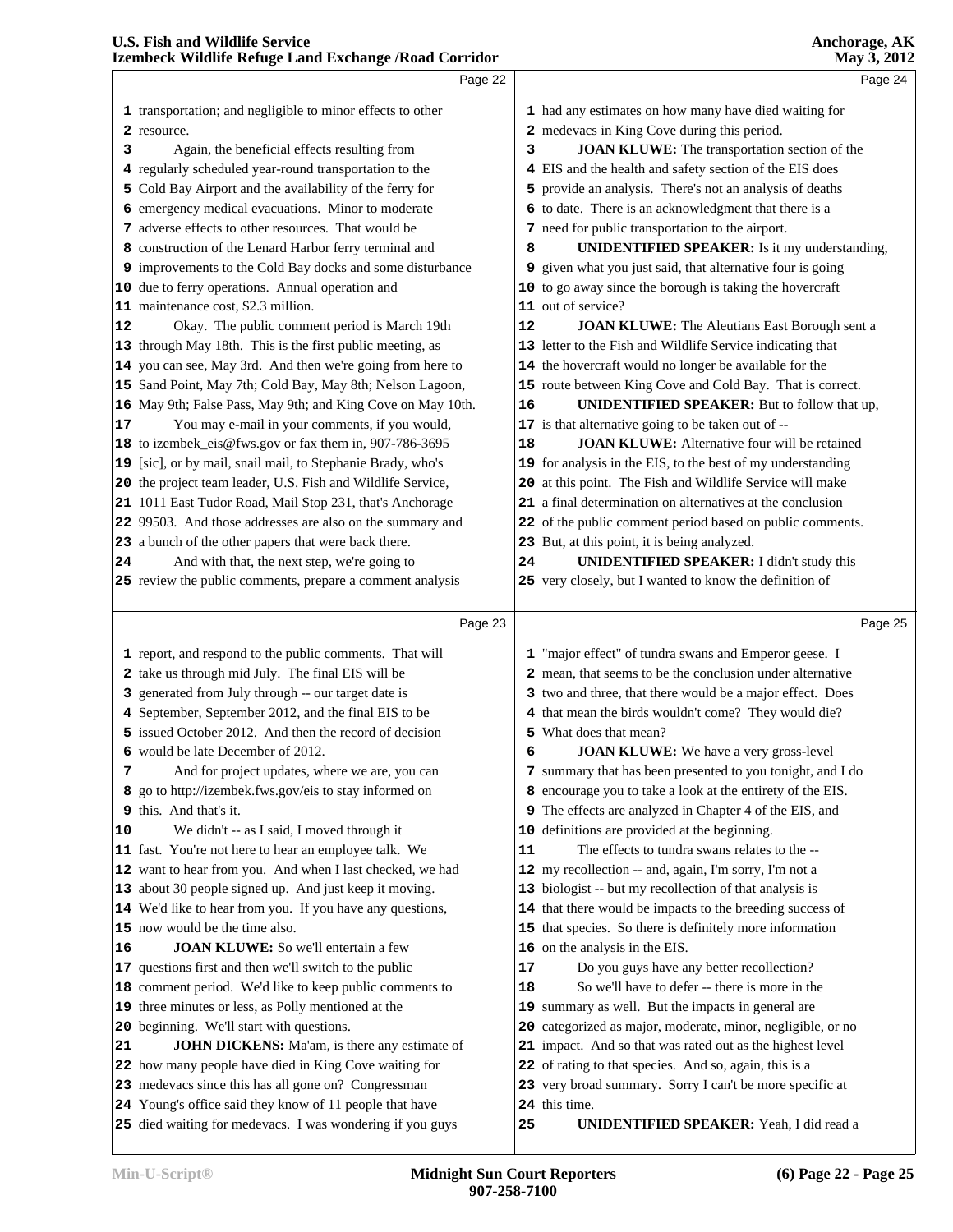|          | Page 26                                                                                                            |    |                                                                                                                            | Page 28 |
|----------|--------------------------------------------------------------------------------------------------------------------|----|----------------------------------------------------------------------------------------------------------------------------|---------|
|          |                                                                                                                    |    |                                                                                                                            |         |
|          | 1 pretty fair amount of the full EIS, and I didn't see in                                                          |    | 1 analysis of human death. There is analysis of the                                                                        |         |
|          | 2 there where you guys defined what the tundra swans --                                                            |    | 2 transportation needs and the needs for public health and                                                                 |         |
|          | 3 whether the study was based on proximity to a road or if<br>your studies were based on historic -- seeing as how |    | 3 safety. And it is clearly demonstrated in the EIS that<br>4 there is a need for public health and safety, but            |         |
| 4.<br>5. | there have been roads there for like 50 years.                                                                     |    | 5 there's not an estimate of the number of people that                                                                     |         |
| 6        | Now, the breeding of those swans, was that                                                                         |    | 6 will die, nor is there an estimate of the number of                                                                      |         |
|          | 7 study based on historic evidence of how swans reacted to                                                         |    | 7 birds that will die. It's just not that specific.                                                                        |         |
|          | 8 the roads that are there or was that based on generic                                                            | 8  | It is a gross-level -- it's a broad-level                                                                                  |         |
|          | 9 ecological literature on how they react to a road in                                                             |    | 9 estimate, but the basic impact topic areas are covered,                                                                  |         |
|          | 10 general?                                                                                                        |    | 10 I believe. And if you disagree with how they're                                                                         |         |
| 11       | <b>JOAN KLUWE:</b> The analysis is based on the                                                                    |    | 11 covered, please provide specific comment to that.                                                                       |         |
|          | 12 location of the proposed road. And the analysis of                                                              | 12 | At this point, unless there's any other                                                                                    |         |
|          | 13 impacts based on existing roads was considered. But                                                             |    | 13 clarifying questions, I would suggest that we move into                                                                 |         |
|          | 14 there has not been a road that has completely crossed                                                           |    | 14 the public comment period. This is the purpose of the                                                                   |         |
|          | 15 the Izembek Refuge before or the isthmus before.                                                                |    | 15 meeting that we're here tonight, so that the Fish and                                                                   |         |
| 16       | So it would be a new road. And the location                                                                        |    | 16 Wildlife Service can hear your comments on the EIS.                                                                     |         |
|          | 17 of the breeding birds in juxtaposition to the location                                                          | 17 | So unless there's any other clarifying                                                                                     |         |
|          | 18 of the road, they estimated that there would be an                                                              |    | 18 questions, I suggest we move to the main point of the                                                                   |         |
|          | 19 effect to the tundra swans.                                                                                     |    | 19 meeting, which is you being able to speak.                                                                              |         |
| 20       | <b>UNIDENTIFIED SPEAKER:</b> I noticed in the                                                                      | 20 | So any other clarifying questions?                                                                                         |         |
|          | 21 presentation that there was no reference to the King                                                            | 21 | All right. With that, then we will go by                                                                                   |         |
|          | 22 Cove Health and Safety Act of 1999. And I also noticed                                                          |    | 22 number order. We do request that you state your name.                                                                   |         |
|          | 23 in the EIS, where it lists various laws that are germane                                                        |    | 23 And if your name is not something like Smith or Jones,                                                                  |         |
|          | 24 to this issue, and that law is not listed in the list of                                                        |    | 24 please spell your name so that the court reporter can                                                                   |         |
|          | 25 laws. Now, it is discussed in the EIS, but it's not                                                             |    | 25 capture it accurately.                                                                                                  |         |
|          |                                                                                                                    |    |                                                                                                                            |         |
|          | Page 27                                                                                                            |    |                                                                                                                            | Page 29 |
|          | 1 listed in the EIS as a law pertinent to this.                                                                    | 1  | And then we will stick to the times for a                                                                                  |         |
| 2        | And not having any history of that part of                                                                         |    | 2 public comment period. We'll have a timekeeper, and                                                                      |         |
|          | 3 this puzzle is -- seems lacking, in my opinion, and                                                              |    | 3 they can help to let you know when your time is getting                                                                  |         |
|          | 4 downplays -- downplays the history of what's gone on on                                                          |    | 4 close.                                                                                                                   |         |
|          | 5 this issue for quite some time.                                                                                  | 5  | So number one.                                                                                                             |         |
| 6        | POLLY WHEELER: And, again, just as a                                                                               | 6  | <b>WENDY LOYA: Can I sit?</b>                                                                                              |         |
|          | 7 reminder, the point here tonight is to provide these                                                             | 7  | <b>JOAN KLUWE:</b> You can sit, stand. Please say                                                                          |         |
|          | 8 types of comments so that we can then consider them in                                                           |    | 8 your name first.                                                                                                         |         |
| 9        | developing the final EIS, so I encourage everybody to --                                                           | 9  | WENDY LOYA: My name is Wendy Loya, L-o-y-a.                                                                                |         |
|          | 10 to keep track of these. I mean, we have a                                                                       |    | 10 And I'm here to speak on behalf of Friends of Alaska                                                                    |         |
|          | 11 transcriptionist here. But if you want to provide                                                               |    | 11 National Wildlife Refuges.                                                                                              |         |
|          | 12 written public comments; we've got verbal comments. But                                                         | 12 | The Friends group is an all-volunteer                                                                                      |         |
|          | 13 I really encourage you to include these types of                                                                |    | 13 membership organization that works with the Fish and                                                                    |         |
|          |                                                                                                                    |    |                                                                                                                            |         |
|          | 14 comments in your comments so that they can be analyzed                                                          |    | 14 Wildlife Service to protect and enhance Alaska refuges                                                                  |         |
|          | 15 as part of the formal record and addressed in the final                                                         |    | 15 primarily through education/outreach activities. Thank                                                                  |         |
|          | 16 EIS.                                                                                                            |    | 16 you for the opportunity to speak tonight.                                                                               |         |
| 17       | <b>UNIDENTIFIED SPEAKER:</b> So I hear a lot of                                                                    | 17 | The proposed road from King Cove to Cold Bay                                                                               |         |
|          | 18 discussion about analysis on the impact to tundra swan,                                                         | 18 | would be extremely costly, damaging, and is unnecessary.                                                                   |         |
|          | 19 to brant, to other wildlife, but it also sounds like --                                                         |    | 19 In 1998, Senator Stevens negotiated an agreement with                                                                   |         |
|          | 20 have you estimated the impact of death on humans over                                                           |    | 20 the City of King Cove and the Aleutians East Borough                                                                    |         |
|          | 21 the life of the project? And if so, what estimated                                                              |    | 21 whereby Congress appropriated \$37.5 million to solve                                                                   |         |
|          | 22 number of human deaths would occur without the road?                                                            |    | 22 King Cove's medical and transportation needs. American                                                                  |         |
|          | 23 Have you estimated that and is there an analysis of                                                             |    | 23 taxpayers paid for an ultramodern medical clinic with                                                                   |         |
| 25       | 24 human death?<br>JOAN KLUWE: There's not an estimate of                                                          |    | 24 telemedicine capabilities, improvements to the King Cove<br>25 Airport, a 9-million-dollar state-of-the-art hovercraft, |         |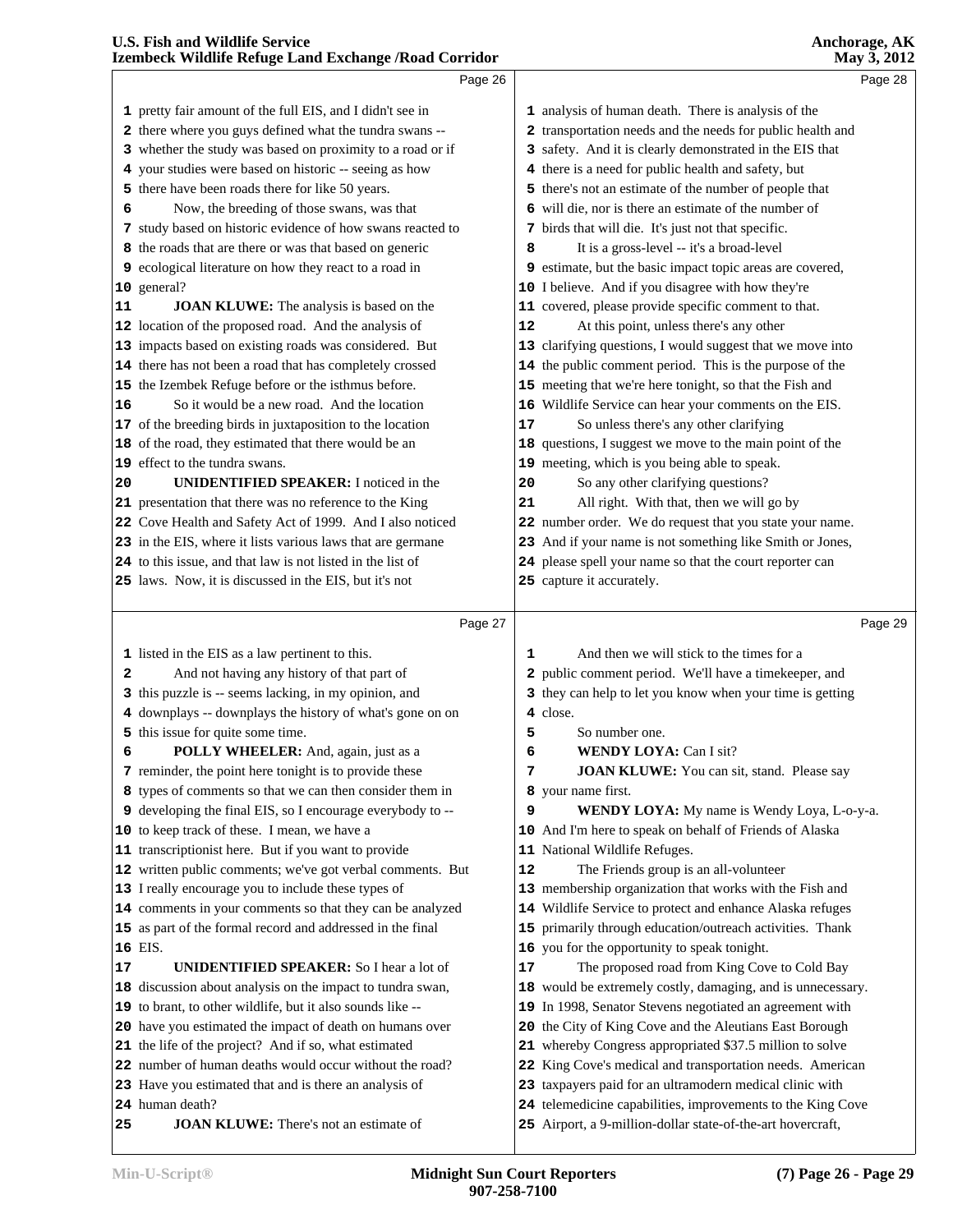|    | Page 30                                                     |    | Page 32                                                     |  |
|----|-------------------------------------------------------------|----|-------------------------------------------------------------|--|
|    |                                                             |    |                                                             |  |
|    | 1 \$26 million for a 17-mile road and hovercraft port.      |    | 1 regulate commercial use of the road, including hunting    |  |
|    | 2 This law specifically prohibited a road through           |    | 2 guides bringing sport hunters into the area, and          |  |
|    | 3 Congressionally-designated Izembek Wilderness.            |    | 3 ensuring that off-road vehicles do not leave the road     |  |
| 4  | The hovercraft safely and efficiently                       |    | 4 and enter the designated wilderness.                      |  |
|    | 5 completed more than 32 medevacs to Cold Bay that          | 5  | One very minor point is that, as mentioned in               |  |
|    | 6 averaged only 20 minutes per trip. The AEB mayor stated   |    | 6 the revised alternative one, AEB has contacted the Army   |  |
|    | 7 that the hovercraft is a lifesaving machine and is doing  |    | 7 Corps of Engineers regarding using the passenger ferry    |  |
|    | 8 what it is supposed to. In spite of their medical needs   |    | 8 and --                                                    |  |
|    | 9 having been met, AEB terminated the hovercraft operation  | 9  | <b>JOAN KLUWE:</b> Your time has passed.                    |  |
|    | 10 in 2010, claiming it was too costly and unreliable.      | 10 | WENDY LOYA: Thank you.                                      |  |
| 11 | Their expensive lobbying effort persuaded                   | 11 | JOAN KLUWE: And you can submit the entirety                 |  |
|    | 12 Congress to authorize a proposed land exchange and a     |    | 12 of your comments to the court reporter. Thank you.       |  |
|    | 13 20-mile road through the wilderness. The law requires    | 13 | Number two.                                                 |  |
|    | 14 the Secretary of the Interior to determine if the road   | 14 | DAVID MCCARGO: I'd appreciate it if you could               |  |
|    | 15 is in the public interest. We do not believe it is in    |    | 15 sort of give me a thumbs-up 30 seconds short of my --    |  |
|    | 16 the public interest.                                     | 16 | POLLY WHEELER: I can do that.                               |  |
| 17 | Several significant events have occurred in                 | 17 | DAVID MCCARGO: My name is David McCargo.                    |  |
|    | 18 the last two years that make it clear that the road is   |    | 18 Last name is spelled M-c-C-a-r-g-o.                      |  |
|    | 19 not about affordable, reliable transportation or health  | 19 | As an Alaskan for about four years, I've been               |  |
|    | 20 and safety. First, the AEB has announced plans to use a  |    | 20 to King Cove and Cold Bay and Izembek. First and         |  |
|    | 21 hovercraft that would carry passengers and freight       |    | 21 foremost, in my opinion, a 20-mile road would constitute |  |
|    | 22 between Akun and Akutan across waters that experience    |    | 22 a major intrusion into the refuge and threaten           |  |
|    | 23 more severe weather and seas than those that occur in    |    | 23 wilderness and wildlife values. Looking at the map, you  |  |
|    | 24 Cold Bay. They would be transferring the hovercraft      |    | 24 can see that Izembek is shaped like a horseshoe with the |  |
|    | 25 given to King Cove by the American taxpayers to Akutan.  |    | 25 road effectively bisecting the refuge, cutting it in     |  |
|    |                                                             |    |                                                             |  |
|    |                                                             |    |                                                             |  |
|    | Page 31                                                     |    | Page 33                                                     |  |
| ı  | We quote an AEB memo dated December 5th, 2011:              |    | 1 half. Controlling off-road access to adjacent lands       |  |
| 2  | "We have developed a plan for the repair, installation      |    | 2 would virtually be impossible, with access being a major  |  |
|    | 3 of modifications and redeployment of the Suna-X in        |    | 3 threat to the refuge's wilderness values. It's simply     |  |
|    | 4 Akutan. The date by which we are expected to have the     |    | 4 naive to think that once a road is built, that the        |  |
|    | 5 craft and crew ready for their first airport passenger    |    | 5 locals will not drive off of it and otherwise impact      |  |
|    | 6 run is September 1st, 2012." The AEB stated that they     |    | 6 adjacent lands.                                           |  |
|    | 7 will pay the cost of operation of the hovercraft and run  | 7  | Furthermore, there's nothing to say that                    |  |
|    | 8 a deficit for at least five years, even though their      |    | 8 Congress in the blink of an eye can't loosen what weak    |  |
|    | 9 main justification for the proposed road is that they     |    | 9 protections are being assumed here. Any supposed          |  |
|    | 10 cannot afford the cost of operating the hovercraft.      |    | 10 guarantees that there would be access restrictions are   |  |
| 11 | Further, at the scoping meeting at Sand Point,              |    | 11 untrustworthy, as evidenced by the opening of the Dalton |  |
|    | 12 the city manager of King Cove objected to the U.S. Fish  |    | 12 Highway and adjacent lands for public access after an    |  |
|    | 13 and Wildlife presentation that stated that the purpose   |    | 13 initial agreement was made in that case. Once the road   |  |
|    | 14 of the road was to meet health and safety concerns. He   |    | 14 is built, it can be expected that local communities,     |  |
|    | 15 insisted that it be revised to state, "The people of     |    | 15 given the tradition, will push the door further open, as |  |
|    | 16 King Cove believe that a road to Cold Bay is primarily   |    | 16 I've pointed out.                                        |  |
|    | 17 for improved quality of life and access to the outside   | 17 | The proposed land exchange, especially of this              |  |
|    | 18 world for the residents of King Cove." This clearly      |    | 18 magnitude, would be a bad, if not horrible, precedent    |  |
|    | 19 indicates their real justification for the proposed road |    | 19 and the Congress made a serious mistake by kicking this  |  |
|    | 20 is for other purposes, such as personal travel and       |    | 20 ball to the Secretary. Wilderness is the highest level   |  |
|    | 21 commercial interests.                                    |    | 21 of public land protection and boundary tampering should  |  |
| 22 | The Japanese-owned Peter Pan fish processing                |    | 22 be done with extreme caution, if at all.                 |  |
|    | 23 facility in King Cove is the largest in Alaska, and AEB  | 23 | In my opinion, there should be only two                     |  |

goods elsewhere. It would be nearly impossible to

land exchange is involved: First, there should be an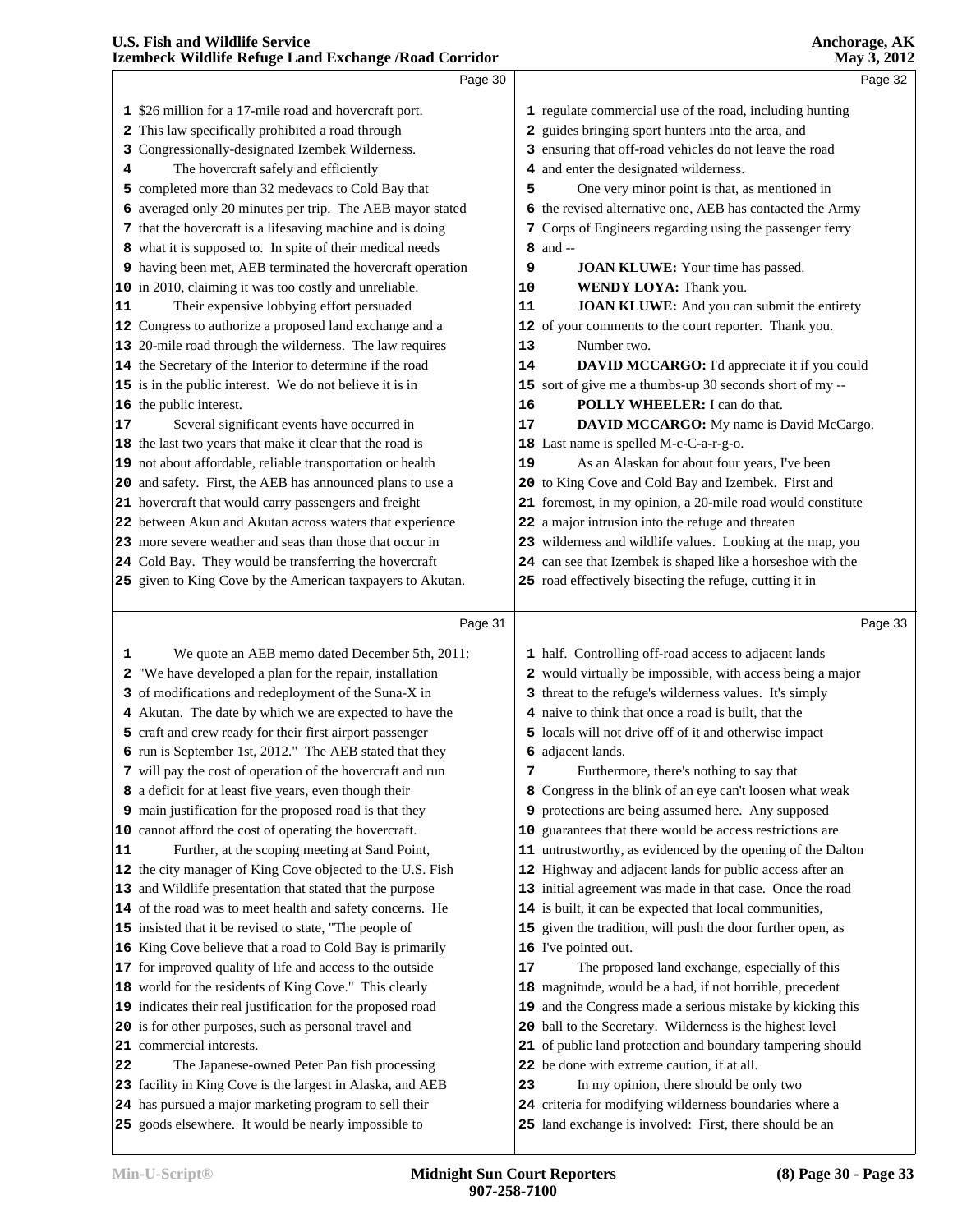|    | Page 34                                                                                                                |    | Page 36                                                                                                             |  |
|----|------------------------------------------------------------------------------------------------------------------------|----|---------------------------------------------------------------------------------------------------------------------|--|
|    | 1 overwhelming preponderance of benefit to wilderness;                                                                 |    | 1 enduring resource of wilderness."                                                                                 |  |
|    | 2 and, two, where the failure to do so would result in                                                                 | 2  | To assure that this policy would be achieved,                                                                       |  |
|    | 3 unacceptable offsite impacts. Neither of these                                                                       |    | 3 the Wilderness Act specifically stated, "There shall be                                                           |  |
|    | 4 criterion are met in this instance. The history of land                                                              |    | 4 no commercial enterprise, no permanent road, within                                                               |  |
|    | 5 exchanges in Alaska have served conservation interests                                                               |    | 5 wilderness areas designated by this Act."                                                                         |  |
|    | 6 poorly, witness the Red Dog and Anaktuvuk land exchange,                                                             | 6  | Given these powerful legal requirements, one                                                                        |  |
|    | 7 both of which I'm familiar with.                                                                                     |    | 7 has to ask, why are we here to consider a proposed land                                                           |  |
| 8  | There is a general policy matter here. In                                                                              |    | 8 exchange and road corridor? Since passage of the                                                                  |  |
|    | 9 addition to the moneys already spent without apparently                                                              |    | 9 Wilderness Act, history has shown that there have been                                                            |  |
|    | 10 anything to show for it and short of any shenanigans                                                                |    | 10 several efforts to circumvent the Act by various                                                                 |  |
|    | 11 that apparently pertain to the diversion of the                                                                     |    | 11 commercial purposes. This case is no exception.                                                                  |  |
|    | 12 hovercraft, the larger issue is one of a sense of                                                                   | 12 | And it's a strategy on -- it's part of a                                                                            |  |
|    | 13 entitlement. We simply cannot pay for everybody to do                                                               |    | 13 growing list of land exchange schemes that have been                                                             |  |
|    | 14 anything. The country is bankrupt and we don't have the                                                             |    | 14 developed to circumvent conservation laws, such as the                                                           |  |
|    | 15 money, even if there is a perceived need to satisfy                                                                 |    | 15 Wilderness Act, and serve development interests within                                                           |  |
|    | 16 everybody's perceived needs. The proponents of these                                                                |    | 16 the national conservation areas in Alaska. The first                                                             |  |
|    | 17 proposals often want somebody else to pay for it,                                                                   |    | 17 one was the St. Matthew Island land exchange, which                                                              |  |
|    | 18 especially the politicians, who have really no                                                                      |    | 18 would have transferred lands -- wilderness category                                                              |  |
|    | 19 reservation about these things other than to get                                                                    |    | 19 lands on St. Matthew Island to Native corporations that                                                          |  |
|    | 20 themselves reelected. And that's how this thing sort of                                                             |    | 20 would then lease those lands to oil companies for an                                                             |  |
|    | 21 got rolling.                                                                                                        |    | 21 on-shore base to explore for oil in the Bering Sea.                                                              |  |
| 22 | Thank you very much. And I'll be submitting                                                                            |    | 22 There are several others of these land exchange schemes.                                                         |  |
|    | 23 detailed comments in a letter.                                                                                      | 23 | I would like to add that the Izembek land                                                                           |  |
| 24 | JOAN KLUWE: If you have anything in writing,                                                                           |    | 24 exchange should be abandoned and dumped in the junkyard                                                          |  |
|    | 25 please provide them to the court reporter.                                                                          |    | 25 as failed Alaska land exchange schemes where it belongs.                                                         |  |
|    |                                                                                                                        |    |                                                                                                                     |  |
|    |                                                                                                                        |    |                                                                                                                     |  |
|    | Page 35                                                                                                                |    | Page 37                                                                                                             |  |
|    |                                                                                                                        |    |                                                                                                                     |  |
| 1  | POLLY WHEELER: Number three.                                                                                           |    | 1 The proposed action, as proposed, would obliterate the                                                            |  |
| 2  | FRAN MAUER: Thank you. My name is Fran                                                                                 |    | 2 integrity of the Izembek Wilderness, essentially,                                                                 |  |
|    | 3 Mauer. I'm here to speak on behalf of the Alaska                                                                     |    | 3 forever. It would inflict permanent irrefutable impacts                                                           |  |
|    | 4 Chapter of Wilderness Watch. Wilderness Watch is a                                                                   |    | 4 to wildlife through habitat fragmentation, degradation,                                                           |  |
|    | 5 national conservation organization whose primary mission                                                             |    | 5 persistent impacts, et cetera. We recommend the                                                                   |  |
|    | 6 is to advocate for the preservation and appropriate                                                                  |    | 6 no-action alternative, and I'd like to end with one last<br>7 statement --                                        |  |
|    | 7 stewardship of our nation's National Wilderness<br>8 Preservation System.                                            | 8  | <b>JOAN KLUWE:</b> Sir, your time is up.                                                                            |  |
| 9  | The presentation that was given earlier, the                                                                           | 9  | FRAN MAUER: Okay. Thank you.                                                                                        |  |
|    | 10 PowerPoint, the Izembek National Wildlife Refuge was                                                                | 10 | Read the first sentence in the Wilderness Act.                                                                      |  |
|    | 11 established more than 50 years ago for the purpose of                                                               | 11 | JOAN KLUWE: Sir, your time is over. Thank                                                                           |  |
|    | 12 creating a refuge, breeding ground, and management area                                                             |    | 12 you.                                                                                                             |  |
|    | 13 for all forms of wildlife. It was also -- it is also an                                                             | 13 | <b>POLLY WHEELER:</b> Number three -- number four.                                                                  |  |
|    | 14 exemplary wilderness and was recognized in 1980 when                                                                | 14 | <b>BETH PELUSO:</b> My name is Beth Peluso. It's                                                                    |  |
|    | 15 Congress designated 300,000 acres as wilderness.                                                                    |    | 15 P-e-l-u-s-o. And I represent Audubon Alaska, which is                                                            |  |
| 16 | Section two of the Wilderness Act explains the                                                                         |    | 16 the state office of the National Audubon Society. We've                                                          |  |
|    | 17 nation's interest in protecting wilderness qualities as                                                             |    | 17 had an Alaska office since 1977. And Audubon and our                                                             |  |
|    | 18 follows: "In order to assure that an increasing                                                                     | 18 | membership have been actively engaged in issues                                                                     |  |
|    | 19 population, occupied by expanding settlement and growing                                                            | 19 | concerning the conservation of the important bird and                                                               |  |
|    | 20 mechanization, does not occupy and modify all areas                                                                 |    | 20 wildlife habitat in Izembek for more than a decade.                                                              |  |
|    | 21 within the United States and its possessions, leaving no                                                            | 21 | Audubon Alaska supports alternative one, no                                                                         |  |
|    | 22 lands designated for preservation and protection of                                                                 |    | 22 action. Since 1997, Audubon has maintained that there                                                            |  |
|    | 23 their national condition, is hereby declared to be the                                                              |    | 23 are marine transportation options that would meet the                                                            |  |
|    | 24 policy of the Congress to secure for the American people<br>25 of present and future generations the benefits of an |    | 24 concern for medical emergency transportation for the<br>25 community of King Cove. When in service, the existing |  |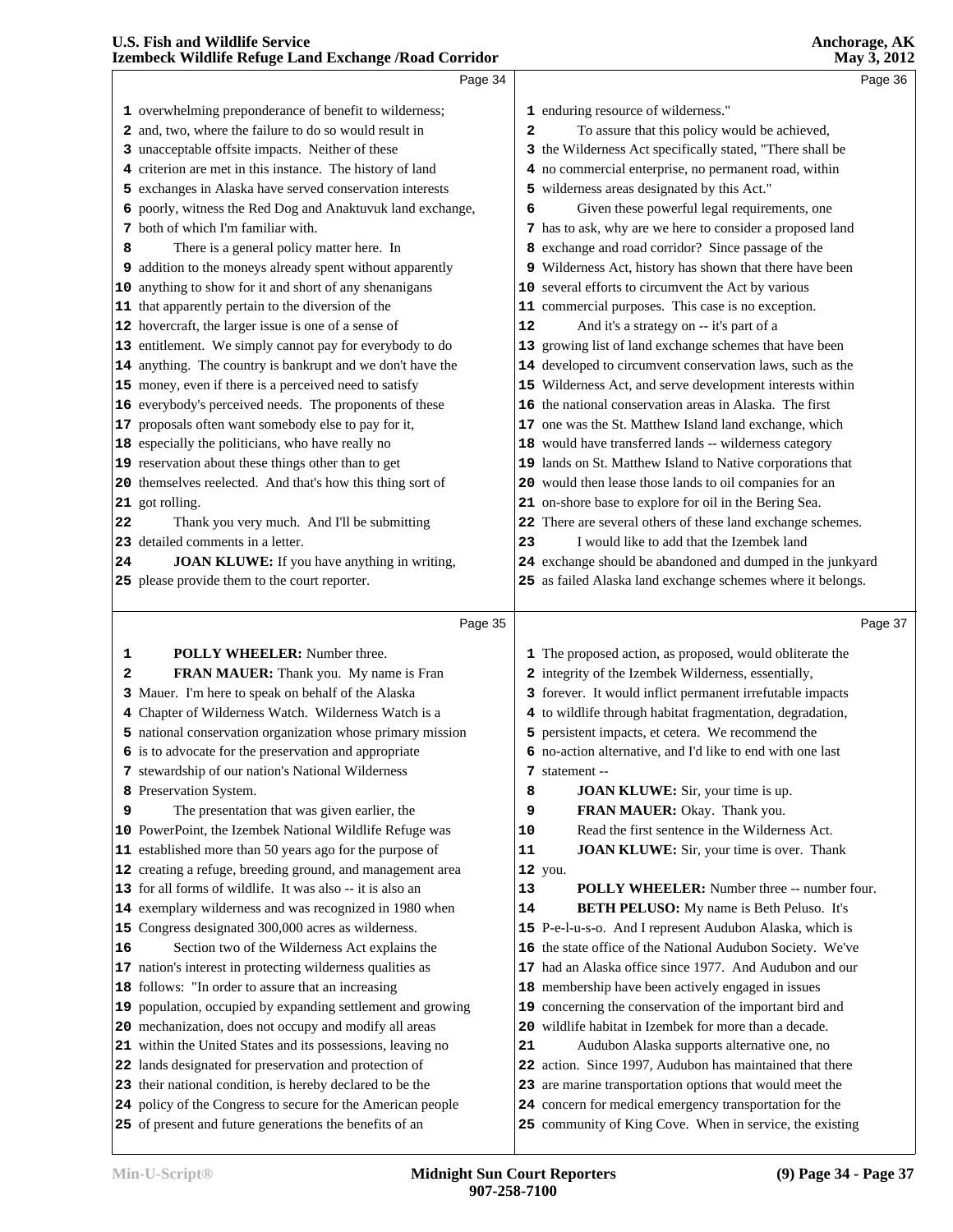|          | Izembeck Wildlife Refuge Land Exchange / Road Corridor                                               |    | <b>May 3, 2012</b>                                                    |  |
|----------|------------------------------------------------------------------------------------------------------|----|-----------------------------------------------------------------------|--|
|          | Page 38                                                                                              |    | Page 40                                                               |  |
|          | 1 hovercraft system successfully completed more than 30                                              |    | 1 compensate for the loss or degradation of the                       |  |
|          | 2 medical emergency evacuations, proving that a marine                                               |    | 2 Izembek-Kinzarof lagoons complex. Fundamentally, this               |  |
|          | 3 option sufficiently addressed this problem without                                                 |    | 3 is not an issue that can be resolved on the basis of                |  |
|          | 4 compromising the integrity of the Izembek Refuge.                                                  |    | 4 acreage. No amount of exchange lands could compensate               |  |
| 5        | Since 1985, the U.S. Fish and Wildlife Service                                                       |    | 5 for the unacceptable and irreversible impacts of a road             |  |
|          | 6 has consistently found that a road across the narrow                                               |    | 6 on globally significant and unique wildlife habitats.               |  |
|          | 7 isthmus between Izembek and Kinzarof Lagoon would be                                               | 7  | POLLY WHEELER: That's what I like to see.                             |  |
|          | 8 incompatible with the purpose for which the Izembek                                                | 8  | Number five.                                                          |  |
|          | 9 Refuge had been established and would cause significant                                            | 9  | <b>GARY HENNIGH:</b> That would be me.                                |  |
|          | 10 long-term damage to important fish and wildlife habitat.                                          | 10 | Good evening. My name is Gary Hennigh,                                |  |
| 11       | Izembek and Kinzarof Lagoon, separated by a                                                          |    | 11 H-e-n-n-i-g-h. This is my 23rd year working for the                |  |
|          | 12 narrow isthmus, make up the ecological heart of Izembek                                           |    | 12 City of King Cove as the city manager. It's a great                |  |
|          | 13 Refuge. The refuge is known for its world-class                                                   |    | 13 community I have the honor of working for. I've already            |  |
|          | 14 waterfowl and shorebird populations and habitats,                                                 |    | 14 heard some statements tonight giving credit for things             |  |
|          | 15 supporting hundreds of thousands of birds that migrate                                            |    | 15 that I don't have a clue what they're talking about.               |  |
|          | 16 to the Lower 48 and to other continents. The lagoons'                                             | 16 | I have a lot to say, but I'm going to keep                            |  |
|          | 17 complex provides wintering, breeding, molting, or                                                 |    | 17 most of it to myself and express it in written comments            |  |
|          | 18 resting grounds for the following: Nearly the entire                                              |    | 18 or at the public meetings next week out in the region.             |  |
|          | 19 Pacific Coast population of brant, including birds from                                           |    | 19 I would say at this time my primary focus is to make               |  |
|          | 20 Canada, Russia, and Alaska; more than half the world's                                            |    | 20 sure that the King Cove group, which includes the                  |  |
|          | 21 population of Emperor geese, which have a range limited                                           |    | 21 Aleutians East Borough, the Agdaagux Tribe in King Cove,           |  |
|          | 22 to Alaska and parts of Russia; up to 70 percent of the                                            |    | 22 the Belkofski Native Council, the King Cove Corporation,           |  |
|          | 23 world's population of Steller's eiders. The Alaska                                                |    | 23 and the City of King Cove, have the necessary resources            |  |
|          | 24 breeding population is listed as threatened on the                                                |    | 24 and expertise to do everything possible to help the                |  |
|          | 25 Endangered Species Act; many species of other                                                     |    | 25 service make the final EIS as fair, factual, and honest            |  |
|          |                                                                                                      |    |                                                                       |  |
|          | Page 39                                                                                              |    | Page 41                                                               |  |
|          | 1 shorebirds, including Pacific golden-plovers, rock                                                 |    | 1 as possible.                                                        |  |
|          | 2 sandpipers, dunlins, and also a resident population of                                             | 2  | And given the current status of the EIS, this                         |  |
|          | 3 tundra swans. Many of the avian species using                                                      |    | 3 is a challenge. This DEIS is substandard, biased in                 |  |
|          | 4 Izembek -- including dunlin, brant, and Steller's                                                  |    | 4 many cases, either scientifically or factually                      |  |
|          | 5 eider -- are recognized on Audubon's Alaska WatchList of                                           |    | 5 incomplete or inadequate. It is not fair for the                    |  |
|          | 6 declining and vulnerable bird populations.                                                         |    | 6 residents of King Cove in the Izembek region and the                |  |
| 7        | The isthmus between Izembek and Kinzarof                                                             |    | 7 American public for the Secretary of the Interior to use            |  |
|          | 8 Lagoon is the only path between the west and east sides                                            |    | 8 this document as it is to make this public interest                 |  |
|          | 9 of the refuge for such wide-ranging species as brown                                               |    | 9 finding as the final decision to this land exchange and             |  |
|          | 10 bear and caribou. Low levels of human disturbance have                                            |    | 10 road decision. So instead of excessively whining on                |  |
|          | 11 helped maintain the high habitat value of this area for                                           |    | 11 this concern, we are focused on helping the federal                |  |
|          | 12 brown bears.                                                                                      |    | 12 government make the EIS a respectable process and                  |  |
|          | Construction and use of a road would impact a                                                        |    | 13 document.                                                          |  |
|          | 14 wide range of avian species year-round, with major                                                | 14 | I must also comment that being listed as a                            |  |
|          | 15 effects on nearly the entire brant population of the                                              |    | 15 cooperating agency needs to be taken with a grain of               |  |
|          | 16 Pacific flyway, more than half the global population of                                           |    | 16 salt. The service knows that the cooperating agencies              |  |
|          | 17 Emperor geese, and on tundra swan and common loons.                                               |    | 17 were not involved in all those bogus impact evaluations            |  |
|          | 18 Concern about impacts on subsistence harvest extends                                              |    | 18 that they are talking about, and we are very upset about           |  |
|          | 19 beyond the Izembek area to the Yukon-Kuskokwim Delta,                                             |    | 19 being excluded from that process.                                  |  |
|          | 20 where many Alaska Native residents are dependent on                                               | 20 | I also learned to better tolerate simply by                           |  |
|          | 21 brant as a key subsistence resource. Negative effects                                             |    | 21 ignoring those who oppose the land exchange or any array           |  |
|          | 22 of the road are compounded by the narrow isthmus, so it                                           |    | 22 of environmentally hyped-up statements, some like I've             |  |
| 13<br>24 | 23 would be difficult for wildlife to avoid the road.<br>The proposed exchange lands in alternatives | 24 | 23 heard here tonight.<br>I have directly heard respectful scientists |  |

two and three would not provide habitat comparable to or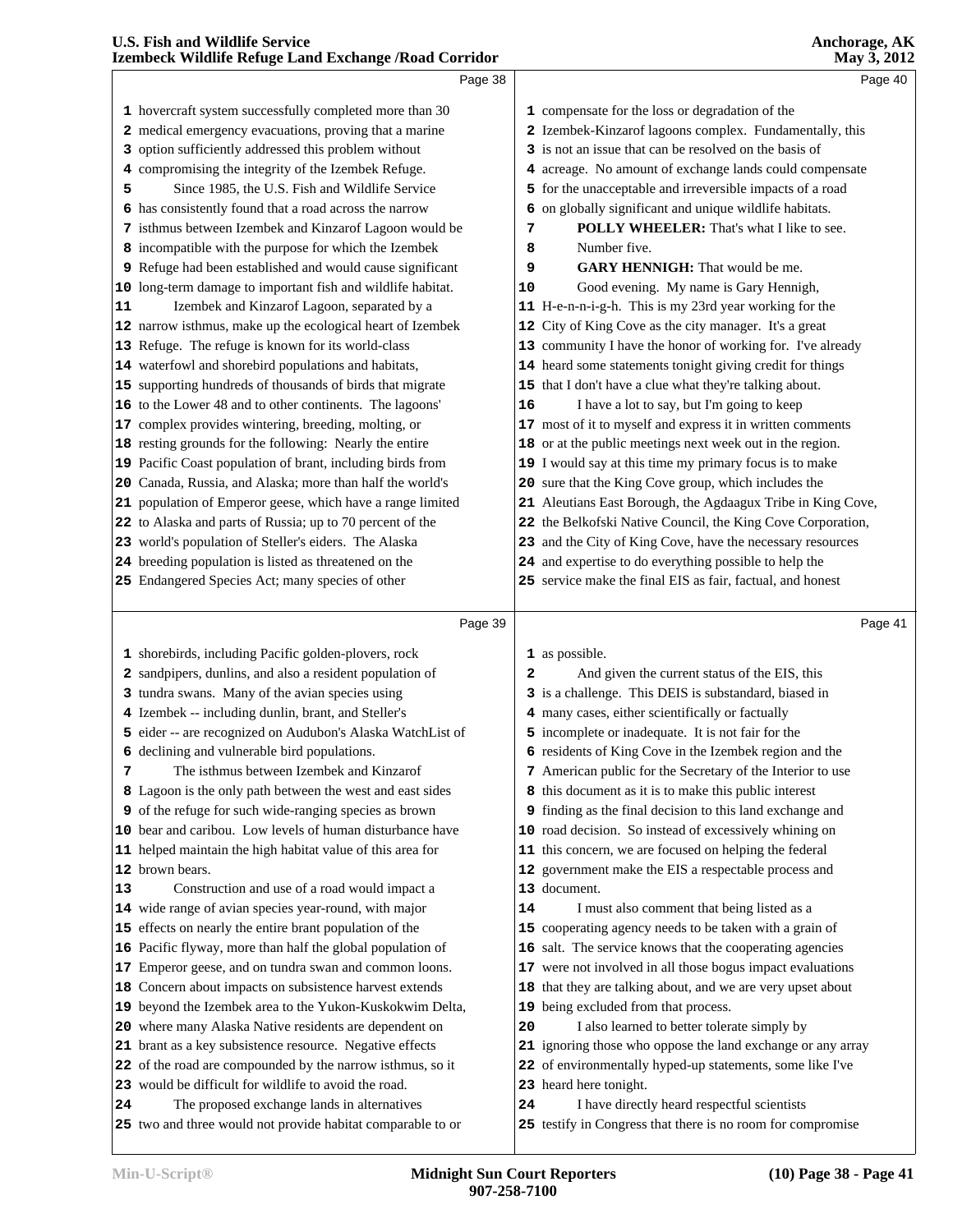|          | izembeek whume iscrage Land Exenange / Isbau Corridor       |    | 114, 3, 2012                                                |
|----------|-------------------------------------------------------------|----|-------------------------------------------------------------|
|          | Page 42                                                     |    | Page 44                                                     |
|          | 1 between Izembek, black brant, and the Aleuts of King      |    | 1 was taken away from them? This isn't just about King      |
|          | 2 Cove on this issue. That's a very sad statement.          |    | 2 Cove. This is about all of rural Alaska.                  |
| 3        | Anyhow, I'm just going to leave it at that.                 | з  | You know, a lot of people in the Fish and                   |
|          | 4 All I can say is -- to all of us -- the truth does        |    | 4 Wildlife Service that I meet are really nice people.      |
|          | 5 matter. And if you want to make your statements, you've   |    | 5 They don't seem to be racist. They don't seem to be       |
|          | 6 got to have the scientific facts to back them up. Some    |    | 6 fascists. Yet the results of their activities are often   |
|          | 7 of what I've read in the paper recently and have heard    |    | 7 perceived that way by Alaska Native people.               |
|          | 8 are not scientific facts that can be backed up.           | 8  | I ask you green-peacer types here tonight, if               |
| 9        | You have not heard the last from the City of                |    | 9 it was your family member that was suffering, I bet       |
|          | 10 King Cove and its 900 residents. Thank you.              |    | 10 you'd have a different tune. If it was your family       |
| 11       | HENRY MACK: Good evening. My name is Henry                  |    | 11 member that died waiting for a medevac, you would have a |
|          | 12 Mack, and I'm the mayor of King Cove. I am also a        |    | 12 lot different tune. I'm sorry, I know you mean well,     |
|          | 13 grandfather, a father, a King Cove Corporation           |    | 13 but I see a lot of hypocrisy in your statements.         |
|          | 14 shareholder, a tribal member, and an Aleut. Tonight I'm  | 14 | My wife and I have driven the haul road                     |
|          | 15 here on behalf of my community.                          |    | 15 several times on vacation. I looked for the              |
| 16       | Mr. Kinzarof, along with many other Native                  |    | 16 environmental holocaust when I got to Deadhorse.         |
|          | 17 folks, lived in the Izembek isthmus prior to 1960 when   |    | 17 Couldn't find it. I guess they put it away because they  |
|          | 18 the service came and made it a refuge. Not one of those  |    | 18 heard I was coming.                                      |
|          | 19 families was ever contacted, the Kinzarofs, the          | 19 | You know, we live in Bethel, the biggest city               |
|          | 20 Nevzaroffs, the Dushkins, the Kuzakins, the Samuelsons,  |    | 20 in the Bush, inside of YKNWR, and we have the same       |
|          | 21 the Goulds, that we're going to come and we're going to  |    | 21 problems. We have people get shot seven miles away.      |
|          | 22 take this piece of property that you folks are hunting   |    | 22 The air ambulance is up on another shooting, we might as |
|          | 23 on and living and we're going to burn your cabins down,  |    | 23 well be on the dark side of the moon for us to get       |
|          | 24 which they did. Not one of those folks. There's 100      |    | 24 there. Human life is precious.                           |
|          | 25 Kinzarofs there in my community today and Nevzaroffs and | 25 | I have been to the Izembek Wildlife Refuge                  |
|          |                                                             |    |                                                             |
|          |                                                             |    |                                                             |
|          | Page 43                                                     |    | Page 45                                                     |
|          | 1 Dushkins, and Kuzakins that lived off this land. Not      |    | 1 many times in the Coast Guard and working for NOAA. And   |
|          | 2 one of them were asked, we're going to come and change    |    | 2 I must respectfully disagree that this road would be the  |
|          | 3 your land.                                                |    | 3 end of the world, because that is not true. It wasn't     |
| 4        | And this forum that you folks are in today is               |    | 4 true when there was a giant base at Cold Bay and it's     |
|          | 5 a forum that they were denied. And it just hurts us       |    | 5 not true now.                                             |
|          | 6 that the service has done that to us. I have more here    | 6  | I ask you a question, my friends, how many                  |
|          | 7 to say, but I'm going to turn it in. Thank you.           |    | 7 good people are going to die? How many tears are going    |
| 8        | JOHN DICKENS: Since it's so easy to go over,                |    | 8 to be shed? How many people are going to suffer           |
|          | 9 I brought my stopwatch. Okay. I'm starting.               |    | 9 needlessly before this road is built? It must be built.   |
|          | My name is John Arnold Dickens, and I came                  |    | 10 It must be built now. And the Fish and Wildlife Service  |
|          | 11 here from Bethel because -- at the request of my wife,   |    | 11 should hang its head in shame for resisting this road    |
|          | 12 who's an Eskimo, and her family. We wanted to convey     |    | 12 and stalling. We all are going to die, but I sure hope   |
|          | 13 the solidarity that the people of the Yukon-Kuskokwim    |    | 13 none of you have to suffer needlessly like the people in |
|          | 14 Delta feel for the people of King Cove and support them  |    | 14 King Cove have. Thank you.                               |
|          | 15 in their struggle for the safety of human life.          | 15 | CARL PORTMAN: Good evening. My name is Carl                 |
|          | I'm a volunteer fireman. I've been a first                  |    | 16 Portman. I'm the deputy director of the Resource         |
|          | 17 responder for over 30 years. I'll tell you, it's really  |    | 17 Development Council. RDC is here tonight to support a    |
|          | 18 sad when you're in a Bush clinic and you run out of      |    | 18 proposed land exchange.                                  |
|          | 19 oxygen and your patient is going to die. We asked a      | 19 | Although there is no industry that would                    |
|          | 20 legitimate question: How many people in King Cove have   |    | 20 benefit from a land exchange, RDC supports the proposed  |
|          | 21 died waiting for a medevac? Now, Don Young's office      |    | 21 action because it is the right thing to do. For over a   |
|          | 22 said they know of at least 11. I suspect there are many  |    | 22 decade we have consistently advocated for a road link    |
| 10<br>16 | <b>23</b> more.                                             |    | 23 between King Cove and Cold Bay. RDC strongly believes    |
| 24       | Also, how many tears have been shed, how much               |    | 24 that a road corridor from King Cove to the all-weather   |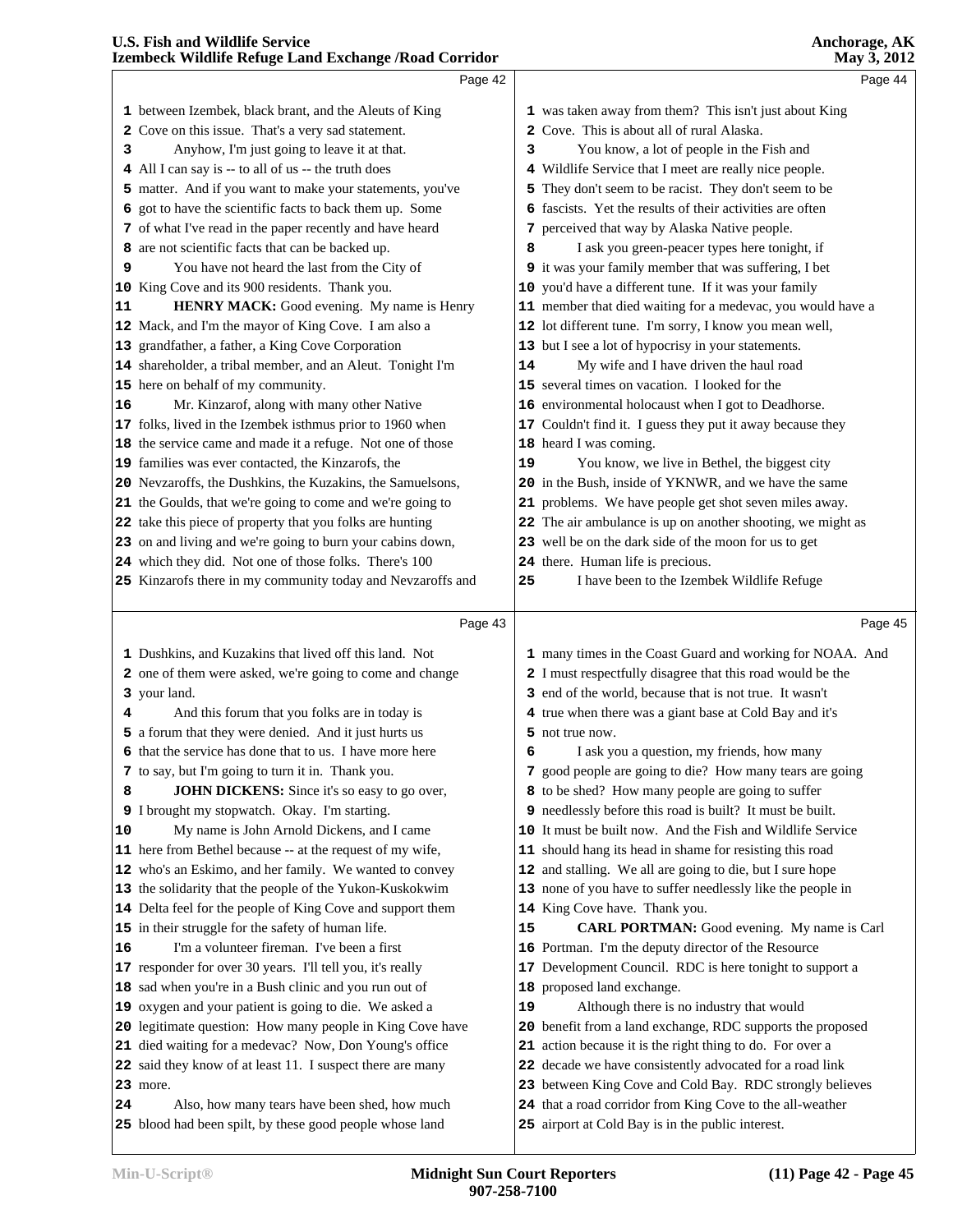|    | Page 46                                                                                                                |    | Page 48                                                                                                            |  |
|----|------------------------------------------------------------------------------------------------------------------------|----|--------------------------------------------------------------------------------------------------------------------|--|
| 1  | In our view, this is a public safety and human                                                                         |    | 1 airport, and the proposed action is a big step in the                                                            |  |
|    | 2 rights issue, which should be given the highest                                                                      |    | 2 right direction. Thank you.                                                                                      |  |
|    | 3 priority. Specifically, RDC supports alternative two                                                                 | 3  | POLLY WHEELER: Number nine.                                                                                        |  |
|    | 4 and encourages the Corps of Engineers and Fish and                                                                   | 4  | ED FOGELS: Thank you. For the record, my                                                                           |  |
|    | 5 Wildlife Service to adopt this option as the preferred                                                               |    | 5 name is Ed Fogels. I'm the deputy commissioner of the                                                            |  |
|    | 6 alternative. This alternative would provide safe,                                                                    |    | 6 Alaska Department of Natural Resources. Last name is                                                             |  |
|    | 7 reliable, and affordable transportation for King Cove                                                                |    | 7 spelled F-o-g-e-l-s.                                                                                             |  |
|    | 8 residents.                                                                                                           |    |                                                                                                                    |  |
| 9  | Clearly, the land exchange outlined in the                                                                             | 8  | On behalf of the State of Alaska, I'm here to                                                                      |  |
|    |                                                                                                                        |    | 9 express the governor's support for a land exchange to                                                            |  |
|    | 10 DEIS would provide a net gain for the National Wildlife                                                             |    | 10 construct a road connecting the cities of King Cove and                                                         |  |
|    | 11 Refuge System while providing a vital public health and                                                             |    | 11 Cold Bay.                                                                                                       |  |
|    | 12 safety corridor for King Cove residents. The road would                                                             | 12 | Access to the Cold Bay Airport for the                                                                             |  |
|    | 13 be narrow and unobtrusive. It would be used primarily                                                               |    | 13 residents of King Cove has been a longstanding struggle                                                         |  |
|    | 14 for health and safety purposes and would be closed to                                                               |    | 14 as the community continues to fight for an improved                                                             |  |
|    | 15 commercial traffic. Mitigation strategies will allow                                                                |    | 15 quality of life. The City of King Cove's decades of                                                             |  |
|    | 16 the road, the environment, and wildlife to coexist.                                                                 |    | 16 perseverance and determination to get this road built                                                           |  |
| 17 | There is adequate existing information to                                                                              |    | 17 speaks volumes to their character and strength, and the                                                         |  |
|    | 18 allow for a final EIS to proceed, a record of decision                                                              |    | 18 State of Alaska stands with you and applauds your                                                               |  |
|    | 19 issued, and for the Secretary of the Interior to make a                                                             |    | 19 resilience.                                                                                                     |  |
|    | 20 public interest finding that meets the intent of                                                                    | 20 | A road linking the City of King Cove to Cold                                                                       |  |
|    | 21 Congress and of course equitable treatment for the Aleut                                                            |    | 21 Bay Airport would provide safe and dependable                                                                   |  |
|    | 22 people.                                                                                                             |    | 22 transportation to emergency health services in crisis                                                           |  |
| 23 | The road would solve the community's perennial                                                                         |    | 23 situations, which is most often complicated by harsh                                                            |  |
|    | 24 problem with access to the outside world, especially in                                                             |    | 24 weather conditions limiting other modes of                                                                      |  |
|    | 25 poor weather conditions. The proposed land exchange                                                                 |    | 25 transportation.                                                                                                 |  |
|    |                                                                                                                        |    |                                                                                                                    |  |
|    |                                                                                                                        |    | Page 49                                                                                                            |  |
|    | Page 47                                                                                                                |    |                                                                                                                    |  |
|    | 1 would provide for a long-term, safe, and reliable                                                                    | 1  | The current situation for King Cove residents                                                                      |  |
|    | 2 year-round transportation system between King Cove and                                                               |    | 2 is life-threatening, and this EIS is taking a critical                                                           |  |
|    | 3 Cold Bay. The marine life between the two communities                                                                |    | 3 step towards providing the infrastructure needs of this                                                          |  |
|    | 4 has not solved King Cove's transportation challenges in                                                              |    | 4 community. The importance of this project to the State                                                           |  |
|    | 5 reaching Cold Bay and its airport. The community has                                                                 |    | 5 of Alaska and the local residents is evident by the                                                              |  |
|    | 6 not found the hovercraft to be an effective solution to                                                              |    | 6 unprecedented 50,000 acres of land the State of Alaska                                                           |  |
|    | 7 their problems, which is why King Cove and tribal                                                                    |    | 7 and the King Cove Corporation is willing to exchange for                                                         |  |
|    | 8 leaders are united in their support of a road link.                                                                  |    | 8 a 206-acre road corridor to Cold Bay. For the 131 acres                                                          |  |
| 9  | Affordable, reliable, and practical                                                                                    |    | 9 of land that will be removed from the wilderness                                                                 |  |
|    | 10 transportation is not available to King Cove residents.                                                             |    | 10 designation, 44,000 acres will replace it and become                                                            |  |
|    | 11 Air transportation is limited by weather, availability                                                              |    | 11 designated the Alaska Peninsula National Wildlife Refuge                                                        |  |
|    | 12 of aircraft, and the topography constraints of the King                                                             |    | 12 Wilderness.                                                                                                     |  |
|    | 13 Cove Airport. Cost for the air travel is also an issue                                                              | 13 | In good faith, residents have fought for and                                                                       |  |
|    | 14 for many residents. The hovercraft has proven expensive                                                             |    | 14 have implemented other non-road options to improve                                                              |  |
|    | 15 and more difficult to keep in service than originally                                                               |    | 15 health services in the area. Unfortunately, those                                                               |  |
|    | 16 expected. That option was attempted in good faith, but                                                              |    | 16 efforts have not proved to be feasible or economical;                                                           |  |
|    | 17 it has now been shut down. The road has always been the                                                             |    | 17 therefore, the only viable option to resolving this                                                             |  |
|    | 18 community's first choice because it provides residents                                                              |    | 18 longstanding problem is to build the road.                                                                      |  |
|    | 19 with the greatest amount of security.                                                                               | 19 | I would like to encourage Alaskans to get                                                                          |  |
| 20 | The King Cove Corporation is giving up                                                                                 |    | 20 involved, express your opinions about why a road is                                                             |  |
|    | 21 20 percent of its land for a single-lane gravel road.                                                               |    | 21 needed to protect the residents of King Cove. Thank you                                                         |  |
|    | 22 That demonstrates how much of a priority emergency                                                                  |    | 22 very much.                                                                                                      |  |
|    | 23 access to the airport in Cold Bay is to local residents.<br>24 Residents of King Cove have been waiting for over 20 | 23 | <b>POLLY WHEELER:</b> If I could remind people that<br>24 if they have written testimony, if you could leave it up |  |

years to build a service transportation link to the

here. You can also submit your comments through the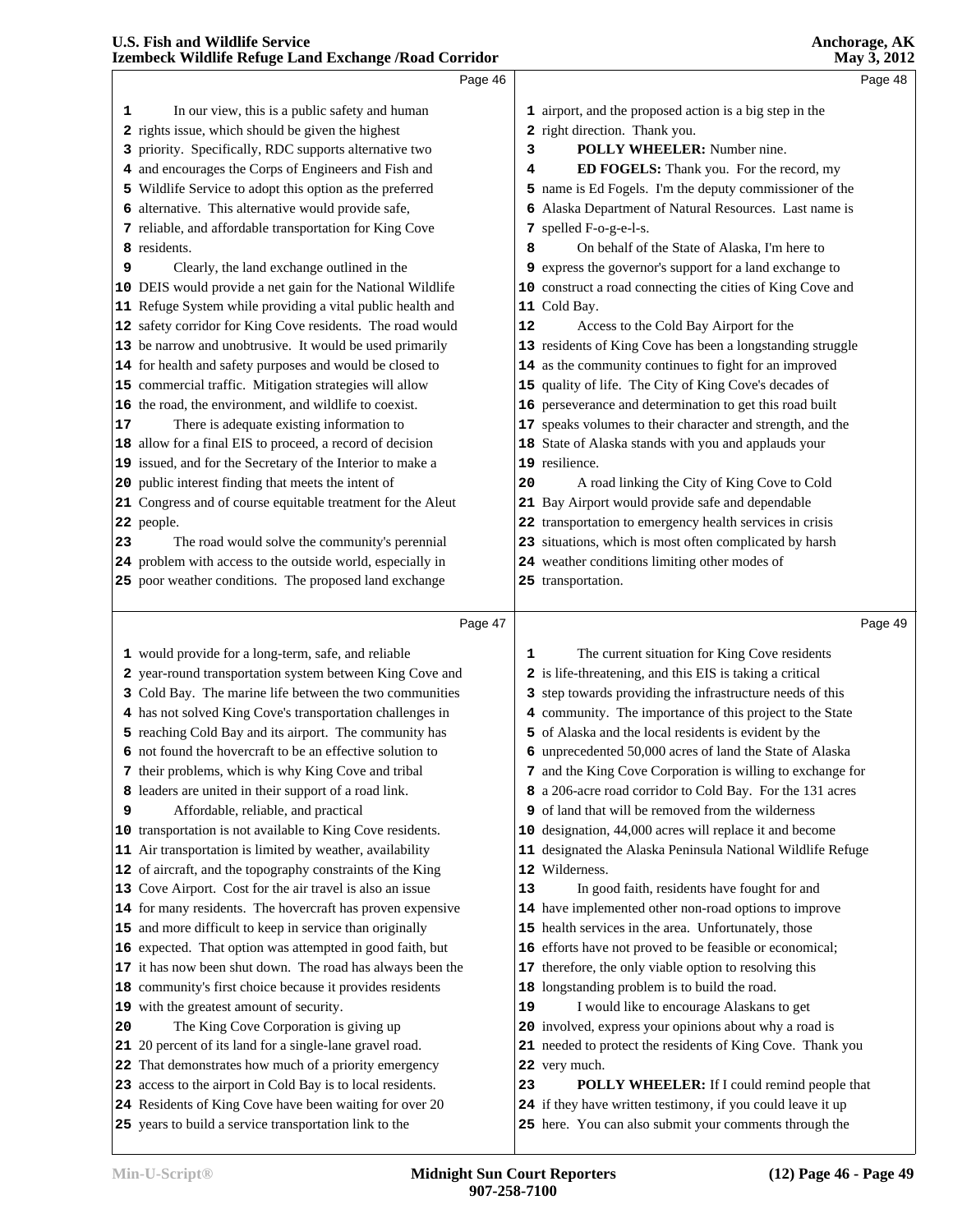|    | LECHNOCOS TERRITO INCREAD LATINI L'ACHANGO / INVAN COLLINOI                                                   |    | 1710 y <i>3</i> , 2012                                                                                    |
|----|---------------------------------------------------------------------------------------------------------------|----|-----------------------------------------------------------------------------------------------------------|
|    | Page 50                                                                                                       |    | Page 52                                                                                                   |
|    | 1 various means that we listed earlier. But if you have                                                       | 1  | Imagine if the federal government about four                                                              |
|    | 2 written comments, if you can leave them up there, we'd                                                      |    | 2 years earlier had contacted us and asked us when they                                                   |
|    | 3 appreciate it.                                                                                              |    | 3 drew those wilderness boundaries. We would not be here                                                  |
| 4  | ED FOGELS: We'll submit some later.                                                                           |    | 4 today. We would have this road. We would not have lost                                                  |
| 5  | POLLY WHEELER: Okay. Thank you.                                                                               |    | 5 the lives that we have or contributed to the health of                                                  |
| 6  | JOAN KLUWE: Whatever you presented tonight                                                                    |    | 6 many of the people in our community.                                                                    |
|    | 7 will help the court reporter with the transcription,                                                        | 7  | For over 15 years I've sat through hours of                                                               |
|    | 8 though. If you have any written comments, it would be                                                       |    | 8 testimony by road opponents. I've heard about the                                                       |
|    | 9 very --                                                                                                     |    | 9 dangerous precedent, the blow to the heart of the                                                       |
| 10 | POLLY WHEELER: Yeah. She's doing her best,                                                                    |    | 10 wilderness, a scar on a world-class refuge. And in one                                                 |
|    | 11 and I'm sure she's going to catch everything, but                                                          |    | 11 particular instance, after that House hearing, we                                                      |
|    | 12 there's always those little words here and there that                                                      |    | 12 were -- a comment was made, this is like cutting a baby                                                |
|    | 13 are problematic. So if you have written testimony, if                                                      |    | 13 in half, referring to the area between the two lagoons,                                                |
|    | 14 you can provide it to her, that would be great.                                                            |    | 14 when we are trying to save the lives of babies.                                                        |
| 15 | Number ten.                                                                                                   | 15 | I'm here to testify to the terrible example                                                               |
| 16 | DAN ROWLEY: I would like to just hand my                                                                      |    | 16 already set by the federal officials who failed                                                        |
|    | 17 comments in and yield my time to number 11.                                                                |    | 17 completely to consult with us when this refuge was                                                     |
| 18 | POLLY WHEELER: Duly noted.                                                                                    |    | 18 created. And I'm here to testify that no refuge would                                                  |
| 19 | Number 11.                                                                                                    |    | 19 have ever been possible without the ways of the Aleut                                                  |
| 20 | <b>DELLA TRUMBLE:</b> Good evening. My name is                                                                |    | 20 people who walked lightly on these lands.                                                              |
|    | 21 Della Trumble. Some of you don't know me. I've been                                                        | 21 | People in King Cove have lived this road issue                                                            |
|    | 22 involved in this road issue for the majority of my life.                                                   |    | 22 for way too many years of our lives, and we continue to                                                |
|    | 23 Trust me, this has been a very long road.                                                                  |    | 23 stand back and watch the hardship and the lives that are                                               |
| 24 | Today, you know, we're all here for a very                                                                    |    | 24 put in jeopardy day by day. And, at this point, enough                                                 |
|    | 25 good reason. You understand why we're here, many of                                                        |    | 25 is enough. I thought when the Izembek land exchange                                                    |
|    |                                                                                                               |    |                                                                                                           |
|    | Page 51                                                                                                       |    | Page 53                                                                                                   |
|    |                                                                                                               |    |                                                                                                           |
|    |                                                                                                               |    |                                                                                                           |
|    | 1 you, because of the same transportation issue between                                                       |    | 1 passed that we were truly on our way to make this                                                       |
|    | 2 King Cove and Cold Bay. Congress directed the Secretary                                                     |    | 2 happen. Now three years later we are here once again to                                                 |
|    | 3 of the Interior to prepare an environmental impact                                                          |    | 3 testify again to all the communities. Time after time                                                   |
|    | 4 statement under the National Environmental Policy Act                                                       |    | 4 after time the people have been put through this.                                                       |
|    | 5 and conduct an analysis of a proposed land exchange                                                         | 5  | I ask why a conservation group stated that the                                                            |
|    | 6 among the State of Alaska and the King Cove Corporation                                                     |    | 6 value of the land that we are giving up are not enough                                                  |
|    | 7 in the potential construction and operation of a road                                                       |    | 7 when the State and the King Cove Corporation are putting                                                |
|    | 8 between the communities of King Cove and Cold Bay, and                                                      |    | 8 up over 60,000 acres of land? I ask why a conservation                                                  |
|    | <b>9</b> that is why we are here.                                                                             | 9  | group comes to the King Cove Corporation to purchase                                                      |
| 10 | That also requires that the EIS contain an                                                                    |    | 10 Mortensens Lagoon to give to the Fish and Wildlife? How                                                |
|    | 11 evaluation of a specific road corridor through the                                                         |    | 11 do you say that the lands we're giving up are not enough                                               |
|    | 12 refuge that is identified in consultation with the                                                         |    | 12 when they are adjacent to the wilderness areas? The                                                    |
|    | 13 State, the city, the tribe. And the Secretary of the                                                       |    | 13 lands we're giving up, the 5,400 acres, include the hot                                                |
|    | 14 Interior delegated the coordination of this EIS to Fish                                                    |    | 14 spring areas.                                                                                          |
|    | 15 and Wildlife. We all know that. That's why we're here.                                                     | 15 | We will not stand silent for this. There is                                                               |
| 16 | Imagine my reaction when a friend shared with                                                                 |    | 16 no reason why we cannot work together to make this work,                                               |
|    | 17 me recently, conservation organizations have been making                                                   |    | 17 and we will continue this fight for as long as it takes                                                |
|    | 18 great strides for recognizing that protected areas must                                                    |    | 18 to get a road between these two communities. For the                                                   |
|    | 19 respect the rights of indigenous people as enshrined in                                                    |    | 19 well-being of the people in King Cove, we have given up                                                |
|    | 20 international law, including the right to give or                                                          |    | 20 enough. And what have you given? What have you given?                                                  |
|    | 21 withhold their free, prior, and informed consent to the                                                    | 21 | Thank you.                                                                                                |
|    | 22 establishment of new protected areas in their customary                                                    | 22 | POLLY WHEELER: Number 12.                                                                                 |
|    | 23 territories. Yet, in practice, these organizations<br>24 often continue to exclude local people from using | 23 | JENIFER SAMUELSON-NELSON: Good evening. My<br>24 name is Jenifer Samuelson-Nelson, and I'm here on behalf |

forests and other resources.

of the Aleut Corporation. And I thank you for the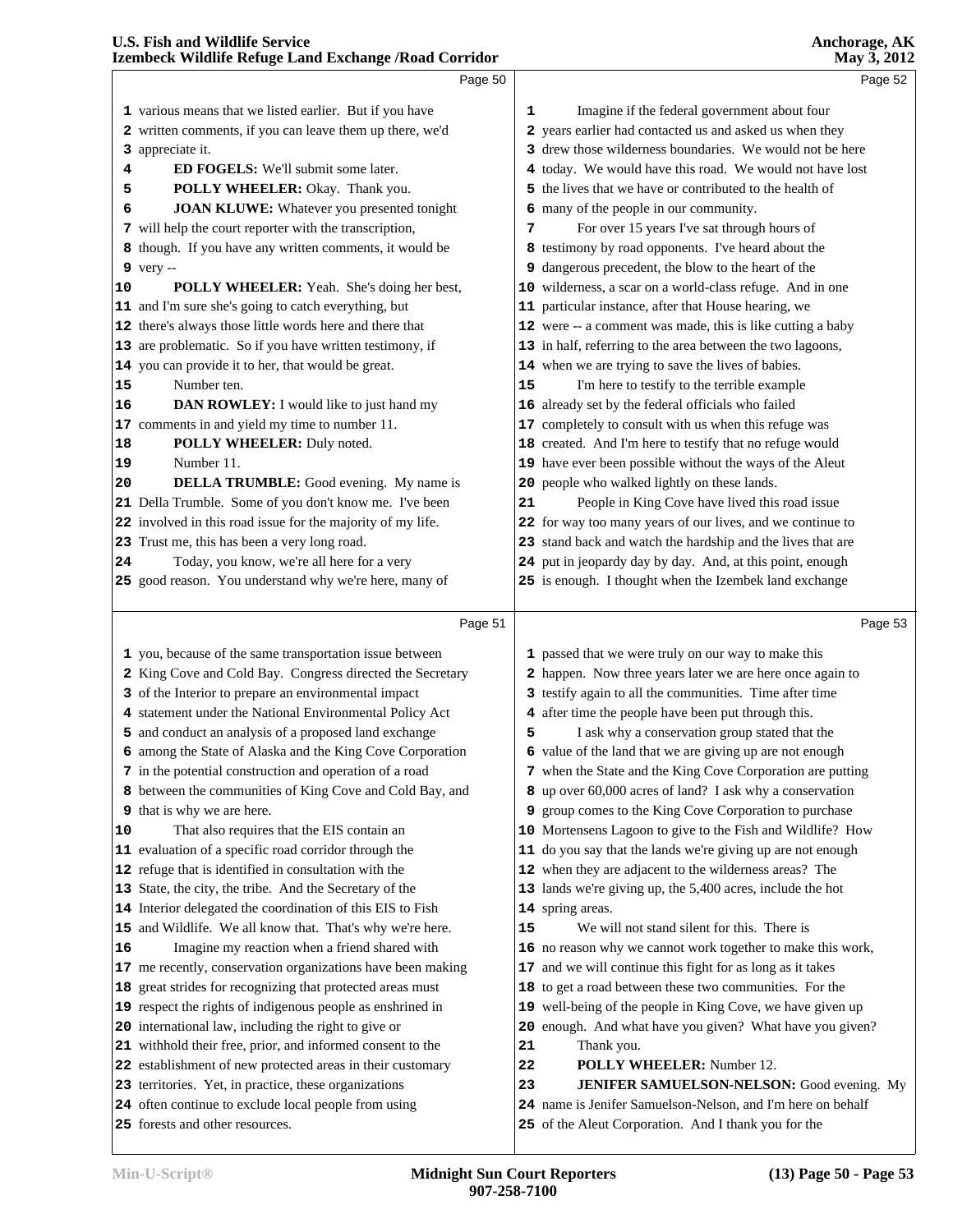|    | izembeck whame Ketuge Land Exchange / Koad Corridor                                                                     |    |                                                                                                                 | NIAY 3, 2012 |
|----|-------------------------------------------------------------------------------------------------------------------------|----|-----------------------------------------------------------------------------------------------------------------|--------------|
|    | Page 54                                                                                                                 |    | Page 56                                                                                                         |              |
|    | 1 opportunity to testify tonight.                                                                                       |    | 1 in a construction of a 19-mile long, all-weather gravel                                                       |              |
| 2  | Also on behalf of the Aleut Corporation. But                                                                            |    | 2 road on 227 acres of land. However, we also would                                                             |              |
|    | 3 I was raised in King Cove and now live here in                                                                        |    | 3 support any of the options as long as it results in a                                                         |              |
|    | 4 Anchorage. I serve as the vice chairman of the board                                                                  |    | 4 road built that connects the communities, and that is                                                         |              |
|    | 5 for the Aleut Corporation, the chair of the shareholder                                                               |    | 5 our goal. Thank you.                                                                                          |              |
|    | 6 affairs committee. I'm also a King Cove Corporation                                                                   | 6  | POLLY WHEELER: Okay. Number 13.                                                                                 |              |
|    | 7 shareholder, as well as an Agdaagux tribal member.                                                                    | 7  | ADAM BERG: Hi. My name is Adam Berg. The                                                                        |              |
| 8  | I, like many others you'll hear from tonight,                                                                           |    | 8 last name, B-e-r-g. Under your -- just passing on a                                                           |              |
|    | 9 have had my share of turbulent flights, seasick boat                                                                  |    | 9 brief comment from my boss, Representative Bryce Edgmon.                                                      |              |
|    | 10 rides, and have felt the anguish when loved ones have                                                                |    | 10 He's the State representative for the King Cove/Cold Bay                                                     |              |
|    | 11 been denied access to urgent medical care due to a lack                                                              |    | 11 area.                                                                                                        |              |
|    | 12 of reliable transportation or when people with medical                                                               | 12 | And here it is: As the State representative                                                                     |              |
|    | 13 conditions can't go to King Cove to visit family or are                                                              |    | 13 who sponsored the legislation confirming Alaska's                                                            |              |
|    | 14 forced to leave the community they live in because there                                                             |    | 14 agreement to the land exchange authorized by Congress, I                                                     |              |
|    | 15 is not a reliable means of transportation for them to                                                                |    | 15 would like to encourage U.S. Fish and Wildlife Service                                                       |              |
|    | 16 get out.                                                                                                             |    | 16 and the Army Corps of Engineers to select either                                                             |              |
| 17 | When I was about four months pregnant with my                                                                           |    | 17 alternative two or three as outlined in your draft EIS.                                                      |              |
|    | 18 twin daughters, I asked my doctor, you know, "Can I                                                                  | 18 | The intent of both Congress and Alaska is to                                                                    |              |
|    | 19 travel?"                                                                                                             |    | 19 permit the construction of a road across a small area of                                                     |              |
| 20 | She was like, "Oh, yeah. Go ahead." She's                                                                               |    | 20 the refuge in order to establish a safe and reliable                                                         |              |
|    | 21 like, "Where are you going to go?"                                                                                   |    | 21 transportation route between King Cove and the Cold Bay                                                      |              |
| 22 | I said, "King Cove."                                                                                                    |    | 22 Airport. The focus has always been on improving health                                                       |              |
| 23 | She goes, "No. You can't." She said, "I've                                                                              |    | 23 and safety for King Cove residents who again and again                                                       |              |
|    | 24 been waiting for a patient from there for ten days.                                                                  |    | 24 have been cut off from Cold Bay's airport during medical                                                     |              |
|    | 25 There's no way you can go there."                                                                                    |    | 25 emergencies.                                                                                                 |              |
|    |                                                                                                                         |    |                                                                                                                 |              |
|    | Page 55                                                                                                                 |    | Page 57                                                                                                         |              |
| 1  |                                                                                                                         | 1  |                                                                                                                 |              |
|    | So being told from my own doctor that I was<br>2 forbid to go he home to visit my family was pretty                     |    | The comprehensive information in the EIS shows<br>2 the land exchange as tens of thousands of acres of          |              |
|    | 3 heart-wrenching.                                                                                                      |    | 3 pristine fish, waterfowl, caribou, brown bear, and                                                            |              |
| 4  | As we all know, the road from King Cove to                                                                              |    | 4 endangered species habitat to the refuge. This study                                                          |              |
|    | 5 Cold Bay has been an issue for decades. The Land                                                                      |    | 5 reaffirms my conviction that the major health and safety                                                      |              |
|    | <b>6</b> Exchange Act in 2009, the King Cove Corporation, the                                                           |    | 6 benefits that a single-lane road will bring to the                                                            |              |
|    | 7 State of Alaska, proposed over 60,000 acres in exchange                                                               |    | 7 nearly thousand residents of King Cove will far outweigh                                                      |              |
|    | 8 for 206 acres, on which to construct a single-lane                                                                    |    | 8 its limited environmental impacts.                                                                            |              |
|    | 9 gravel road. Although at face value this may not seem                                                                 | 9  | <b>POLLY WHEELER:</b> Number 14.                                                                                |              |
|    | 10 like an equitable trade, the 200 acres really represents                                                             | 10 | THERESA FIORINO: Thank you for the                                                                              |              |
|    | 11 the missing link needed to allow transportation between                                                              |    | 11 opportunity to comment on the proposed land exchange and                                                     |              |
|    | 12 King Cove and the Cold Bay Airport.                                                                                  |    | 12 road corridor through Izembek National Wildlife Refuge.                                                      |              |
| 13 | I'll share a few points, but then I'll sit                                                                              |    | 13 My name is Theresa Fiorino, F-i-o-r-i-n-o, and I am the                                                      |              |
|    | 14 down to allow others to -- time to share their thoughts.                                                             |    | 14 Alaska representative for Defenders of Wildlife.                                                             |              |
|    | 15 We all agree that it's tough to get in and out of King                                                               | 15 | Defenders have long been involved in this                                                                       |              |
|    | 16 Cove. There's no air service at night due to local                                                                   |    | 16 issue for more than a decade. We strongly oppose the                                                         |              |
|    | 17 topography and weather. A road is a simple,                                                                          |    | 17 land exchange and road corridor through Izembek Refuge,                                                      |              |
|    | 18 uncomplicated solution to a very real need and a large                                                               |    | 18 as these actions would set a harmful precedent for                                                           |              |
|    | 19 problem. And other more complicated expensive solutions                                                              |    | 19 public lands, damage the ecosystem, and cost taxpayers                                                       |              |
|    | 20 have been tried, such as the hovercraft at a cost of                                                                 |    | 20 millions of dollars.                                                                                         |              |
|    | 21 over \$1 million per year.                                                                                           | 21 | The proposal to build a road through a                                                                          |              |
| 22 | We feel that alternative two in the EIS is the                                                                          |    | 22 designated wilderness area within Izembek requires an                                                        |              |
|    | 23 preferred group that would provide safe, reliable, and                                                               |    | 23 exchange of land that would remove not only the area's                                                       |              |
|    | 24 affordable transportation between the City of King Cove<br>25 and the Cold Bay Airport. Alternative two would result |    | 24 classification as a National Wildlife Refuge, but also<br>25 its wilderness designation. Besides eroding the |              |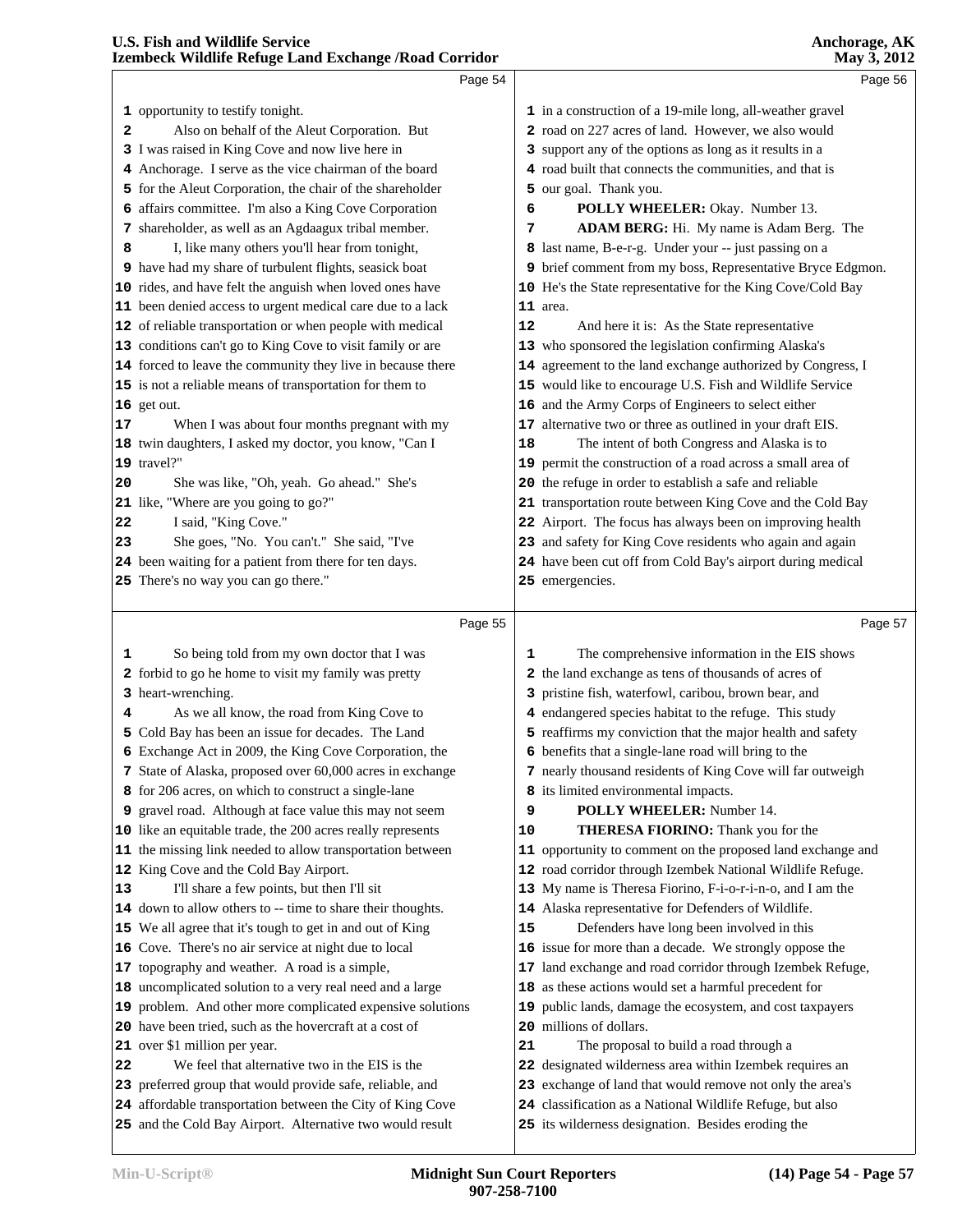|    | membeen whume iterage mana machange / itoma Corrito<br>Page 58                                            |    | 1114, 0, 012<br>Page 60                                                                                                |  |
|----|-----------------------------------------------------------------------------------------------------------|----|------------------------------------------------------------------------------------------------------------------------|--|
|    |                                                                                                           |    |                                                                                                                        |  |
|    | 1 effectiveness of the Wilderness Act, the additional                                                     |    | 1 goes along with construction and increased motorized use                                                             |  |
|    | 2 acres offered by the State of Alaska and the King Cove                                                  |    | 2 and repeated maintenance of the road.                                                                                |  |
|    | 3 Corporation under the exchange are ecologically inferior                                                | 3  | POLLY WHEELER: Number 15.                                                                                              |  |
|    | 4 to those that would be lost and, therefore, provide no                                                  | 4  | <b>BARBARA WINKLEY:</b> My name is Barbara Winkley,                                                                    |  |
|    | 5 net benefit to the refuge.                                                                              |    | 5 and I'm a 45-year resident of Alaska. And I would just                                                               |  |
| 6  | Designated as a Wetland of International                                                                  |    | 6 like to make a couple of comments.                                                                                   |  |
|    | 7 Significance under the Ramsar Convention, Izembek Refuge                                                | 7  | This critical wildlife habitat of eelgrass                                                                             |  |
|    | 8 is home to one of the largest eelgrass beds in the                                                      |    | 8 beds of Izembek Lagoon and surrounding areas for the                                                                 |  |
|    | 9 world. These beds support abundant plant, animal, and                                                   |    | 9 migrating brant and other migrating waterfowl is even                                                                |  |
|    | 10 sea life on and around the refuge, including hundreds of                                               |    | 10 more critical today than when it was studied and                                                                    |  |
|    | 11 thousands of waterfowl.                                                                                |    | 11 declared a wildlife refuge in the early '70s.                                                                       |  |
| 12 | The proposed road corridor cuts through                                                                   | 12 | As wildlife habitat areas diminish in North                                                                            |  |
|    | 13 sensitive terrain that would make road building costly                                                 |    | 13 America, we need to protect the wildlife refuges                                                                    |  |
|    | 14 and difficult and potentially dangerous to drive due to                                                |    | 14 established under the Wilderness Act of 1964. I urge                                                                |  |
|    | 15 the region's extreme weather. The isthmus along which                                                  |    | 15 you not to bisect this contiguous wilderness area, which                                                            |  |
|    | 16 the road would be constructed is dotted with hundreds of                                               |    | 16 gives refuge and a food source to marine mammals, such                                                              |  |
|    | 17 wetlands and depressions.                                                                              |    | 17 as otters and Steller sea lions in the surrounding                                                                  |  |
| 18 | In the best of weather, travel to Cold Bay by                                                             |    | 18 inlets, as well as the protected, undisturbed resting                                                               |  |
|    | 19 this road would take an hour and a half. But high winds                                                |    | 19 place and food source for migrating waterfowl.                                                                      |  |
|    | 20 are common throughout the year and in winter snow                                                      | 20 | The 20-minute hovercraft trip between Cold Bay                                                                         |  |
|    | 21 blowing from wetland depressions will not only further                                                 |    | 21 and King Cove, put in place in 1998, is a much shorter                                                              |  |
|    | 22 increase maintenance costs, but will make the road                                                     |    | 22 time than it would take to drive a patient over a rough                                                             |  |
|    | 23 extremely dangerous for travelers.                                                                     |    | 23 expensive road. I testify today to oppose the                                                                       |  |
| 24 | Constructing and maintaining this road would                                                              |    | 24 construction of this unnecessary road.                                                                              |  |
|    | 25 cost the State and federal taxpayers millions of                                                       | 25 | THE REPORTER: Can I have your name again?                                                                              |  |
|    |                                                                                                           |    |                                                                                                                        |  |
|    |                                                                                                           |    |                                                                                                                        |  |
|    | Page 59                                                                                                   |    | Page 61                                                                                                                |  |
|    |                                                                                                           |    |                                                                                                                        |  |
|    | 1 dollars. The road's development continues to be pursued                                                 | 1  | <b>BARBARA WINKLEY: Barbara Winkley,</b>                                                                               |  |
|    | 2 despite there already being a transportation system that                                                |    | $2$ W-i-n-k-l-e-y.                                                                                                     |  |
|    | 3 has been proven safe and effective. In 1998, U.S.                                                       | 3  | <b>POLLY WHEELER:</b> Sixteen.                                                                                         |  |
|    | 4 taxpayers paved \$37.5 million to improve King Cove's                                                   | 4  | MICHAEL CHRISTENSEN: My name is Michael                                                                                |  |
|    | 5 medical facilities, build a connecting road from the                                                    |    | 5 Christensen. That's spelled Christ-e-n-s-e-n. I'm the                                                                |  |
|    | 6 village to a new marine terminal, and purchased a                                                       |    | 6 executive director of Eastern Aleutian Tribes, the CEO                                                               |  |
|    | 7 state-of-the-art 9-million-dollar hovercraft. The                                                       |    | 7 of the organization responsible for health care in both                                                              |  |
|    | 8 hovercraft is capable of transporting an ambulance to                                                   |    | 8 Cold Bay and King Cove.                                                                                              |  |
|    | 9 Cold Bay in as soon as 20 minutes and has been proven                                                   | 9  | I want to first let everyone, including the                                                                            |  |
|    | 10 successful in all medical evacuations for which it has                                                 |    | 10 Secretary, know that on Tuesday this week the tribal                                                                |  |
|    | 11 been used.                                                                                             |    | 11 health directors of the State of Alaska unanimously                                                                 |  |
| 12 | Despite its success, the AEB suspended                                                                    |    | 12 voted in favor of a road for the health of the people in                                                            |  |
|    | 13 hovercraft service between King Cove and Cold Bay in                                                   |    | 13 King Cove. On Wednesday, the Alaska Native Health                                                                   |  |
|    | 14 2010. However, AEB has plans to move this hovercraft                                                   |    | 14 Board, responsible for all health care for tribal health                                                            |  |
|    | 15 for use between Akutan and an airport on Akutan [sic]                                                  |    | 15 in the state, voted unanimously in support of a road                                                                |  |
|    | 16 Island, and has committed to paying for its operation                                                  |    | 16 from King Cove to Cold Bay, indicating that they have                                                               |  |
|    | 17 there for the next 20 years. AEB's preparations for                                                    |    | 17 strong support for continued saving of life by utilizing                                                            |  |
|    | 18 this transfer also include the addition of de-icing                                                    |    | 18 a road.                                                                                                             |  |
|    | 19 equipment. Given that the problems that led the AEB to                                                 | 19 | I also have with me letters from the medical                                                                           |  |
|    | 20 halt the hovercraft's service for King Cove have been                                                  |    | 20 director, who is responsible, particularly, for the King                                                            |  |
|    | 21 resolved, it appears that the need for an alternative                                                  |    | 21 Cove Clinic, Dr. Cotten, and the doctor who is assigned                                                             |  |
|    | 22 form of transportation no longer exists.                                                               |    | 22 to the clinic in King Cove, who also wanted to be here,                                                             |  |
| 23 | Pursuing the proposed road and land exchange<br>24 would remove a unique and fragile area from the public |    | 23 but both of them are providing health care. They asked<br>24 that we read their letters. And in three minutes, that |  |

conservation estate and subject it to degradation that

would be impossible, so I want to read just some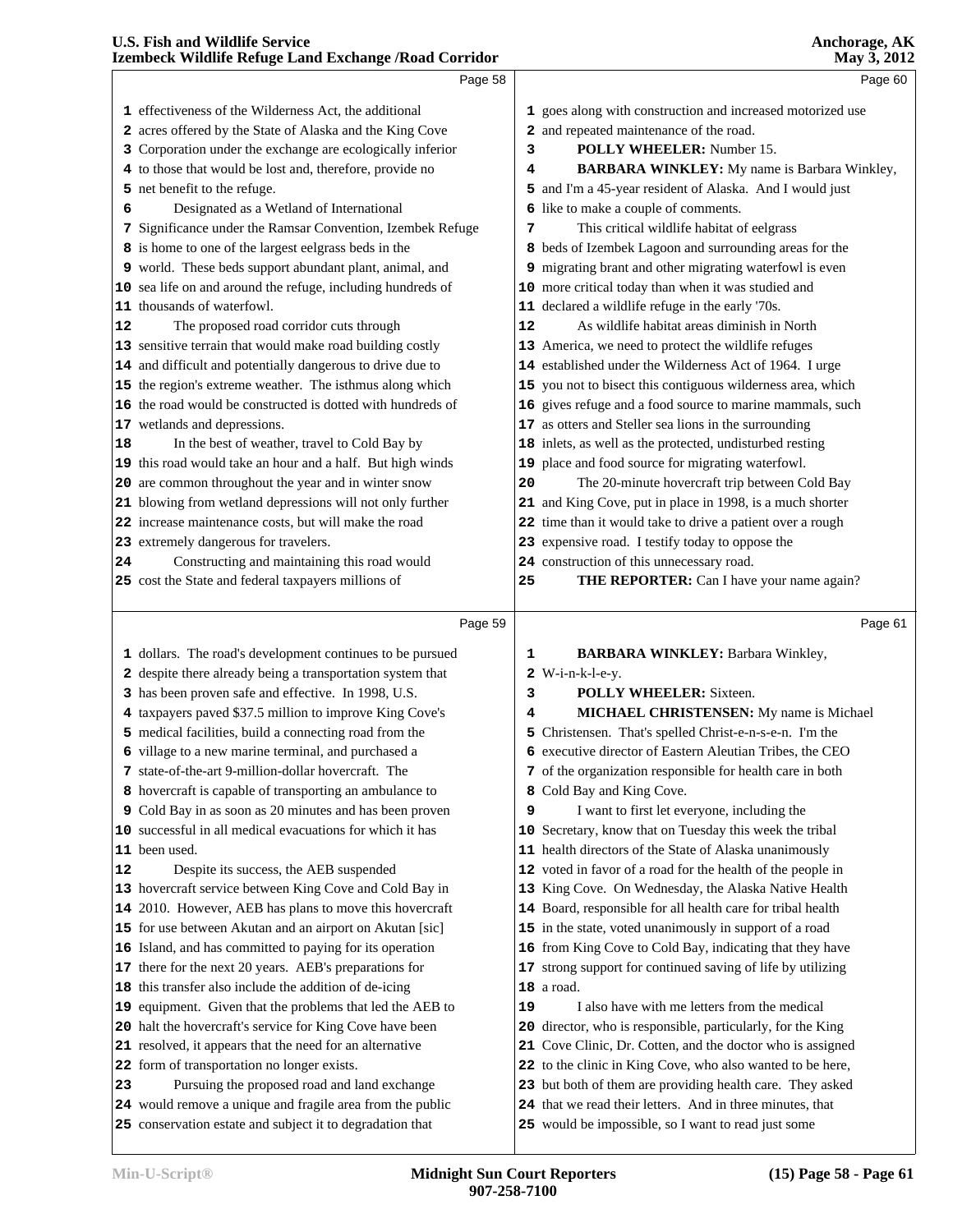|    | Page 62                                                     |    | Page 64                                                                           |  |
|----|-------------------------------------------------------------|----|-----------------------------------------------------------------------------------|--|
|    | 1 highlights from those two letters.                        |    | 1 place to nest and breed.                                                        |  |
| 2  | The first, which comes from Elizabeth Clawson,              | 2  | And the time that I spent in Cold Bay, I did                                      |  |
|    | 3 who is the physician in charge of the clinic in King      |    | 3 not insure my car because every time I drove it, I never                        |  |
|    | 4 Cove, indicates, "I think the road from King Cove to      | 4  | saw maybe one other car maybe really close to the store.                          |  |
|    | 5 Cold Bay is a complete medical necessity, particularly    |    | 5 It just was ridiculous to think that you would ever meet                        |  |
|    | since the road is only to be used for emergency/medical     | 6  | another car on the road. So how can that one car that                             |  |
| 6  | 7 travel and not for private use. That means the road       |    |                                                                                   |  |
|    |                                                             |    | 7 might travel between King Cove and Cold Bay affect                              |  |
|    | 8 cannot be used for individual financial gain.             |    | 8 anything? It's just ridiculous.<br>And I just am here mainly to say, I wrote to |  |
| 9  | "Currently the King Cove Clinic is                          | 9  |                                                                                   |  |
|    | 10 well-equipped with personnel and supplies. The clinic    |    | 10 Clinton, President Clinton, in -- years ago. And to                            |  |
|    | 11 is not equipped to handle continuing care for lengthy    |    | 11 find out last week that this road doesn't exist, it --                         |  |
|    | 12 treatment of any patient, nor are there providers."      |    | 12 it just amazed me that we have waited this long to give                        |  |
| 13 | I want to read now a statement from                         |    | 13 people a road that they need.                                                  |  |
|    | 14 Dr. Cotten's letter. She says, "I am writing to          | 14 | POLLY WHEELER: Eighteen.                                                          |  |
|    | 15 encourage you to take a proactive stance on the King     | 15 | BETHANY MARCUM: Bethany Marcum, M-a-r-c-u-m.                                      |  |
|    | 16 Cove to Cold Bay road. The road would be a major step    |    | 16 And I'm just here to speak in support of alternative                           |  |
|    | 17 towards ensuring safety and best possible care for the   |    | 17 numbers two and three in terms of building a road, both                        |  |
|    | 18 village residents of King Cove."                         |    | 18 for the health and safety reasons that have been cited.                        |  |
| 19 | She says, "On average, we lose one to two                   | 19 | One other person earlier mentioned the cost                                       |  |
|    | 20 patients a year due to transfer delays. We have lost     |    | 20 concerns. And you can see by the analysis that the cost                        |  |
|    | 21 children and adults. We have had pregnancy disasters     |    | 21 of the other alternatives in the long run will certainly                       |  |
|    | 22 and major trauma. We have a challenge keeping health     |    | 22 within 20 years or so exceed -- meet and then continue                         |  |
|    | 23 care providers in a stressful environment." She goes on  |    | 23 to exceed the cost of the initial outlay for the road.                         |  |
|    | 24 to give an example of her own experience where she       |    | 24 So the road in the long run is actually going to be a                          |  |
|    | 25 nearly lost her life in the last medevac she             |    | 25 better fiscal consideration.                                                   |  |
|    | Page 63                                                     |    | Page 65                                                                           |  |
|    |                                                             |    |                                                                                   |  |
|    | 1 participated in.                                          | 1  | But the other thing is, that's the main                                           |  |
| 2  | On behalf of the health care providers and                  | 2  | purpose of our government, is to provide infrastructure                           |  |
|    | 3 those responsible, we strongly encourage that human life  |    | 3 so that our citizens have the ability to get the health                         |  |
|    | 4 be considered and a road be allowed. Thank you.           |    | 4 and safety that they're supposed to be provided by our                          |  |
| 5  | <b>POLLY WHEELER:</b> Seventeen.                            |    | 5 government. That is what the government is supposed to                          |  |
| 6  | BETTY SMITH: My name is Betty Smith, and I'm                |    | 6 be spending money for, not many of these other programs                         |  |
|    | 7 here for myself. I was a resident for a time in Cold      |    | 7 that they're spending it for. So let's make sure that                           |  |
|    | 8 Bay. And you would have to be deaf and blind and          |    | 8 we invest the money in the proper things, the                                   |  |
|    | 9 heartless not to recognize the terrible situation the     |    | 9 infrastructure that will last, that will allow our                              |  |
|    | 10 residents of King Cove find themselves when they're      |    | 10 citizens to have the health and safety they deserve.                           |  |
|    | 11 unable to travel back and forth to their village.        | 11 | <b>SAM COTTEN:</b> My name is Sam Cotten. And in                                  |  |
| 12 | I have seen emaciated people in the airport                 |    | 12 the interest of full disclosure, I used to be an                               |  |
|    | 13 that I would be shocked to know that they survived. I    |    | 13 employee of the Aleutians East Borough and currently                           |  |
|    | 14 have had people come to my house when they had to stay   |    | 14 have a contractual relationship with them as a fisheries                       |  |
|    | 15 overnight in the airport for days because a boat could   |    | 15 consultant.                                                                    |  |
|    | 16 not come into Cold Bay to pick them up.                  | 16 | The road to Cold Bay should be an easy                                            |  |
| 17 | And it is ridiculous to think that a narrow                 |    | 17 decision. In my opinion, there's no significant impact                         |  |
|    | 18 road across the Izembek Refuge is going to affect        |    | 18 on the habitat, no loss of eelgrass. The birds and                             |  |
|    | 19 wildlife in any way. God gave bear and caribou legs.     |    | 19 animals are used to people and vehicles, as evidenced by                       |  |
|    | 20 They can walk right across it like they do all the other |    | 20 the existing roads, activities, and hunting that                               |  |
|    | 21 roads. They gave birds wings -- God gave birds wings.    |    | 21 currently takes place in and around Cold Bay.                                  |  |
|    | 22 I have seen millions, it seems, hundreds, thousands of   | 22 | And a lot of that is by folks from Anchorage                                      |  |
|    | 23 birds fly across the bay and up over the edge of the     |    | 23 and other parts of the United States who have a lot                            |  |
|    | 24 bay. They don't crash into anything. They just keep      |    | 24 easier and safer access to the area than the people in                         |  |
|    | 25 going. There's a huge refuge there. They will find a     |    | 25 King Cove. So what's the problem?                                              |  |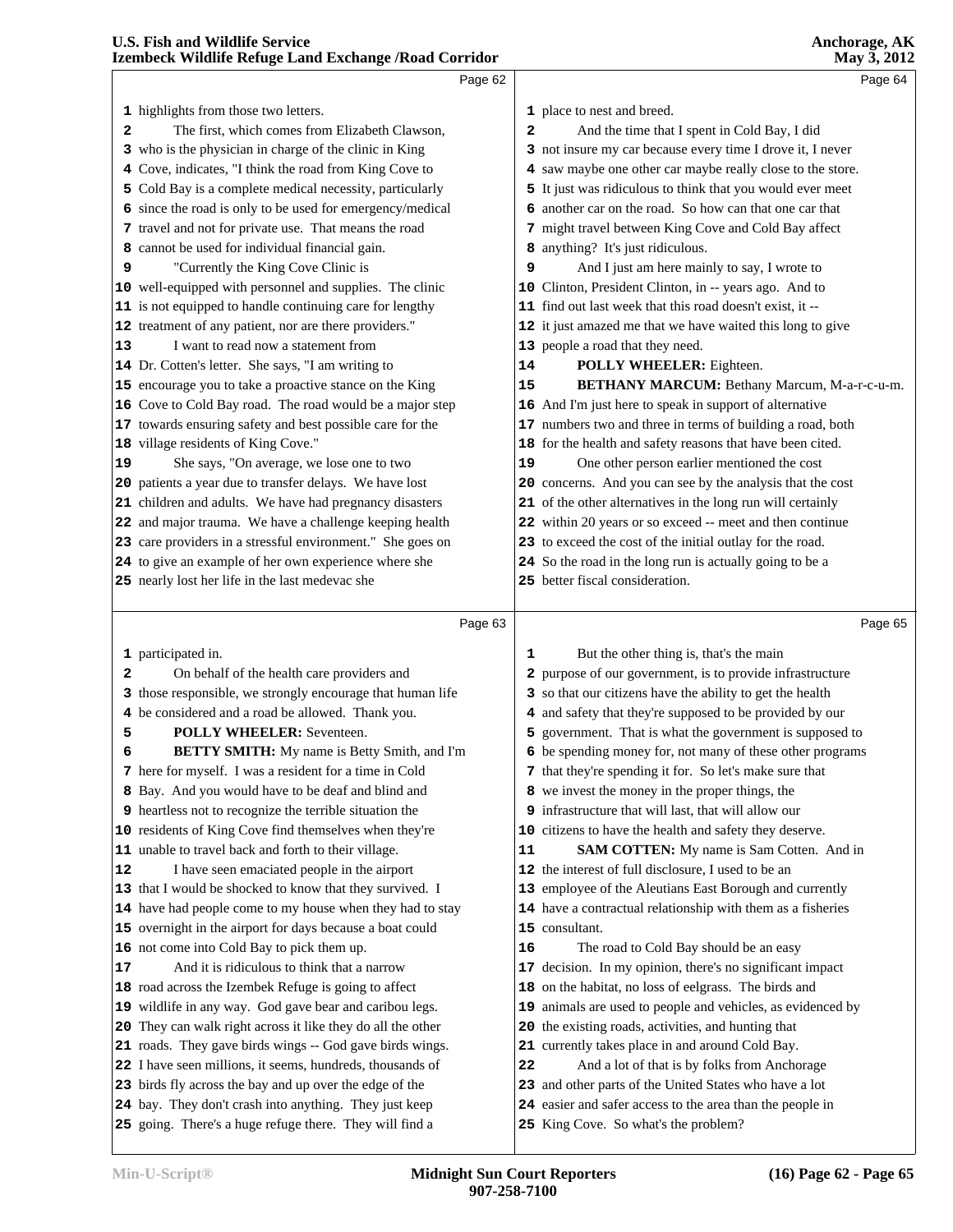|    | Page 66                                                                                                           |        |                                                                                     | Page 68 |
|----|-------------------------------------------------------------------------------------------------------------------|--------|-------------------------------------------------------------------------------------|---------|
| 1  | In my opinion, the land is designated as                                                                          | 1      | POLLY WHEELER: Twenty.                                                              |         |
|    | 2 wilderness and is in a National Wildlife Refuge, a                                                              | 2      | WADE WILLIS: My name is Wade Willis,                                                |         |
|    | 3 designation similar to the Arctic Refuge. My feeling is                                                         |        | 3 W-i-l-l-i-s. I'm here to speak as a former resident of                            |         |
|    | 4 that there's a concern about precedent -- and I've heard                                                        |        | 4 Cold Bay, a hunter in Cold Bay, and somebody who                                  |         |
| 5  | that mentioned here many times tonight -- and that                                                                |        | 5 believes in preserving Alaska with the standards that                             |         |
| 6  | shouldn't be a reason when the merits and the logic are                                                           |        | 6 we've enjoyed since statehood.                                                    |         |
|    | 7 overwhelmingly on the side of the road.                                                                         | 7      | I'm astonished to hear that this is an issue                                        |         |
| 8  | You've heard about the merits, including the                                                                      |        | 8 of quality of life for Cold Bay -- King Cove. Every                               |         |
|    | 9 health and safety issues, as well as the convenience for                                                        |        | 9 rural village in this state suffers the exact same thing                          |         |
|    | 10 the residents of King Cove. The people living there                                                            |        | 10 that you guys are suffering, every single one. They all                          |         |
|    | 11 feel strongly about this and with good reason.                                                                 |        | 11 do. Some worse maybe. Some are more remote.                                      |         |
| 12 | Mr. Christensen mentioned my wife earlier. I                                                                      | 12     | False Pass, Nelson Lagoon, where are they?                                          |         |
|    | 13 was going to say something, too, though. She works in                                                          |        | 13 Why are they not here going, "Oh, well, if King Cove                             |         |
|    | 14 King Cove obviously and has some written testimony. One                                                        |        | 14 gets a road, by golly, we've got to have something                               |         |
|    | 15 point she had really struck home with me. She related                                                          |        | 15 special, too, because we suffer too. When is the spur                            |         |
|    | 16 an incident where a patient needed to leave King Cove                                                          |        | 16 going to go up to Nelson Lagoon?"                                                |         |
|    | 17 and the weather was terrible, but the pilot was willing                                                        | 17     | And the State comes and says, "We promise                                           |         |
|    | 18 to fly anywhere. He was willing to take a risk. It was                                                         |        | 18 we're not going to have commercial use of that road,"                            |         |
|    | 19 a terrible night. And he said he just felt it wasn't                                                           |        | 19 but we all know that once it becomes State land, it's a                          |         |
|    | 20 his time to die. Luckily, they made it to Cold Bay.                                                            |        | 20 given it's going to be commercial use, because the State                         |         |
|    | 21 Her point was, you shouldn't have to rely on luck to get                                                       |        | 21 will call the shots and the State always goes with                               |         |
|    | 22 safe access to Cold Bay Airport in a medical emergency,                                                        |        | 22 commercial use. And a road to that side of the                                   |         |
|    | 23 or for that matter any reason.                                                                                 |        | 23 peninsula is highly beneficial for commercial use.                               |         |
| 24 | I wasn't sure I was going to talk about my                                                                        | 24     | And I also say, when did quality of life mean                                       |         |
|    | 25 friend Ruth Croxton. But I met her in college at the                                                           |        | 25 that the quality of life for caribou, black brants, and                          |         |
|    |                                                                                                                   |        |                                                                                     |         |
|    |                                                                                                                   |        |                                                                                     |         |
|    | Page 67                                                                                                           |        |                                                                                     | Page 69 |
|    | 1 University of Alaska Fairbanks many years ago. She                                                              |        | 1 all the wildlife that the Native people have lived on                             |         |
|    | 2 became a pilot, flew the King Cove route. She died                                                              |        | 2 for millennium become second-class citizens?                                      |         |
|    | 3 there.                                                                                                          | 3      | I want you to know that this 40,000 acres                                           |         |
| 4  | And sometimes I've -- I've been on flights                                                                        |        | 4 that's supposedly going to get transferred from the                               |         |
|    | 5 where you're sort of white-knuckling and you're flying                                                          |        | 5 State to the U.S. Fish and Wildlife Service, well,                                |         |
|    | 6 sideways next to the mountain to stay out of the middle                                                         |        | 6 that's the camping grounds of the southern Alaska                                 |         |
|    | 7 of the pass where all the real wind is, and I think --                                                          |        | 7 Peninsula caribou herd. Now, you've all enjoyed and                               |         |
|    | 8 and the pilot, that day that was really terrible, we                                                            |        | 8 fought strong and hard for predator control in those                              |         |
|    | 9 were flying sideways. He said he would have never done                                                          |        | 9 areas -- right? -- because you say caribou are important                          |         |
|    | 10 that, but -- had he known the weather was going to be                                                          |        | 10 to your way of life. Well, there won't be any more                               |         |
|    | 11 that bad. But there's just no way to know. It can come                                                         |        | 11 predator control there. Right? So you're giving that                             |         |
|    | 12 up pretty quick and you're already in the air and it can                                                       | 12 up. |                                                                                     |         |
|    | 13 be bad.                                                                                                        | 13     | And as a hunter, who's hunted in Cold Bay, I                                        |         |
| 14 | Thirty seconds. Okay.                                                                                             |        | 14 have stalked geese and black brant and I have pulled up                          |         |
| 15 | So I'll conclude by saying the reluctance of                                                                      |        | 15 next to that Izembek Lagoon and I've taken one shot and                          |         |
|    | 16 the United States government to allow this road is a                                                           |        | 16 I've sent tens of thousands of birds to flight. I                                |         |
|    | 17 good example of a bad decision to presume a one-size-all                                                       |        | 17 hunted on that lagoon one time, and I said morally I                             |         |
|    | 18 land designation should trump the logic and merits of                                                          |        | 18 cannot do this to these birds who are here in a critical                         |         |
|    | 19 this particular project.                                                                                       |        | 19 moment in their life cycle to get fed so they can fly                            |         |
| 20 | And I just wanted to say that I heard a few                                                                       |        | 20 nonstop to Mexico. This is an asset for all Americans.                           |         |
|    | 21 things tonight that I guess I haven't been exposed to.                                                         |        | 21 This is an asset for all humans.                                                 |         |
|    | 22 Some of the people have been following this issue for a                                                        | 22     | And for you guys to think that sport hunters                                        |         |
|    | 23 long time. But to think that this is a shenanigan or a                                                         |        | 23 from around the world would not negatively impact the                            |         |
|    | 24 scheme or a strategy to circumvent the Wilderness Act, I<br>25 couldn't believe what I was hearing. Thank you. |        | 24 wildlife resources by opening up this road is crazy. I<br>25 support option one. |         |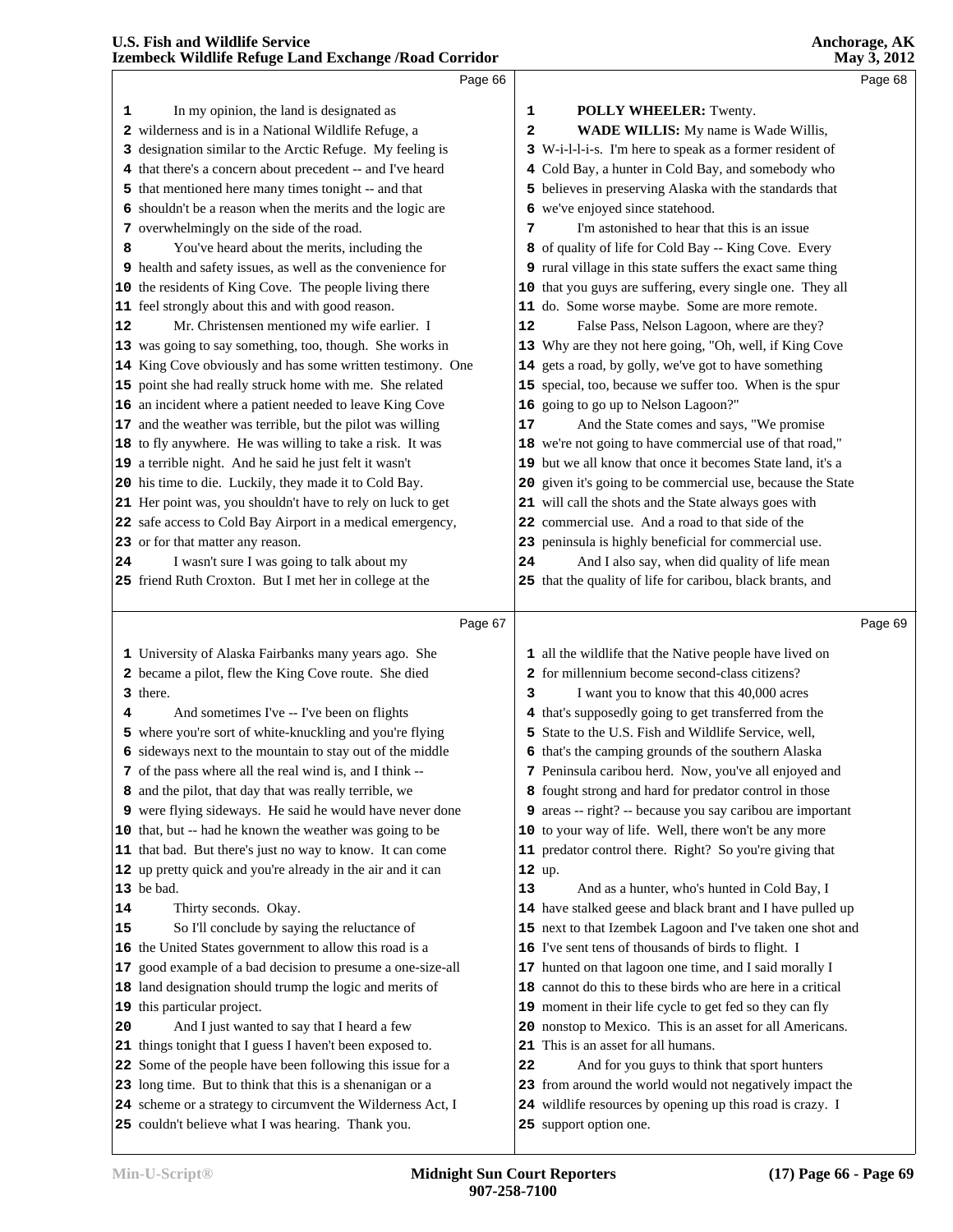|              | <b>U.S. Fish and Wildlife Service</b><br>Izembeck Wildlife Refuge Land Exchange / Road Corridor |    | Anchorage, AK<br>May 3, 2012                                |
|--------------|-------------------------------------------------------------------------------------------------|----|-------------------------------------------------------------|
|              | Page 70                                                                                         |    | Page 72                                                     |
| 1            | <b>POLLY WHEELER:</b> Number 21. We've got two 21s?                                             |    | 1 speak to you, too. They want to tell you about the        |
| $\mathbf{z}$ | ERNIE WEISS: My name is Ernie Weiss. I do                                                       |    | 2 swans and caribou, how they must come first. They live    |
|              | 3 work for the Aleutians East Borough. I've got comments                                        |    | 3 in a world -- and maybe you do, too -- I don't know --    |
|              | 4 I'll pass in on my own behalf. I'm here to read                                               |    | 4 where roads and wildlife are automatically bad news. I    |
|              | 5 comments for the mayor of the Aleutians East Borough,                                         |    | 5 am looking you in the eye today and telling you that in   |
|              | 6 Stanley Mack. He wanted to be here. He was not able                                           |    | 6 this world we live in, and have always lived in,          |
|              | 7 to, but I believe he's listening in.                                                          |    | 7 wildlife have nothing to fear from us. Stop and look at   |
| 8            | So his statement is: "I was born in King                                                        |    | 8 the record where wildlife are concerned and you have to   |
|              | 9 Cove, have lots of family there. I go back there a lot,                                       |    | 9 admit it's pretty good and pretty simple: We take what    |
|              | 10 and this is personal. I can't even remember how many                                         |    | 10 we need to our families and then we leave them alone.    |
|              | 11 times I've stood up in front of this many people or                                          | 11 | "I have only lived in this part of the world,               |
|              | 12 testified in front of Congress and tried to get them to                                      |    | 12 but I've traveled extensively to where your experts      |
|              | 13 see why this road is so important, not just for King                                         |    | 13 live. It's not hard to notice the difference between     |
|              | 14 Cove, but when you go there, you'll see that it's a big                                      |    | 14 the two. And if you're a swan or any other animal who    |
|              | 15 deal all over the borough. And now here we are in                                            |    | 15 wants a life in this world, you're pretty happy with the |
|              | 16 Anchorage, many hundreds of miles from home, and we're                                       |    | 16 Aleut way. Help us keep that way of life alive and       |
|              | 17 still talking about if we should get a road and not                                          |    | $17$ well.                                                  |
|              | 18 when. But we Aleuts have learned to be patient.                                              | 18 | "Thank you for hearing me out."                             |
| 19           | "There is no one to speak up for our survival                                                   | 19 | POLLY WHEELER: Twenty-two. I think we have                  |
|              | 20 except us, so please choose either alternative two or                                        |    | 20 two twenty-twos.                                         |
|              | 21 three and let us move into the circle of Americans                                           | 21 | <b>ARNOLD NEWMAN:</b> Hello. Good evening. My name          |
|              | 22 instead of feeling we are on the outside looking in. We                                      |    | 22 is Arnold Newman, and I'm from King Cove. People that    |
|              | 23 need to know that our government really thinks our lives                                     |    | 23 oppose this road, I want you guys to be in our shoes.    |
|              | 24 count. At the moment, all that is for sure is that if                                        |    | 24 We lost people in our home trying to get a boat from     |
|              | 25 we would have waited for someone to ask us what we want,                                     |    | 25 King Cove to Cold Bay. We've had weather -- winds 60 to  |
|              | Page 71                                                                                         |    | Page 73                                                     |

|    | Page <i>I</i> I                                                 |    | Page 13                                                           |  |
|----|-----------------------------------------------------------------|----|-------------------------------------------------------------------|--|
|    | 1 we would wait forever.                                        |    | 1 100 mile an hour. If you guys were in our shoes and             |  |
| 2  | "We know for sure that our cabins got burned                    |    | 2 seen the problem trying to dock a boat by the Cold Bay          |  |
|    | 3 to the ground without so much as a form letter from our       |    | 3 dock, it's -- sometimes it's impossible. We lose lives;         |  |
|    | 4 government. We also know for sure the government never        |    | 4 we lose family members.                                         |  |
|    | 5 asked us what we thought about them creating the Izembek      | 5  | And people that oppose this road, I would like                    |  |
|    | 6 Wilderness in our backyard and how that would impact our      |    | 6 you to be in our shoes. If you lost a family member or          |  |
|    | 7 transportation access to the Cold Bay Airport.                |    | 7 a person from your town, you'd be for this road and             |  |
| 8  | "We also heard local U.S. Fish and Wildlife                     |    | 8 that's why we're for this. So many people have lost             |  |
|    | <b>9</b> Service staff tell us there is no way a road should be |    | <b>9</b> their lives trying to get to Cold Bay to get a flight to |  |
|    | 10 built through the Izembek Refuge. Recalling these            |    | 10 Anchorage. And when you guys think this road is crazy,         |  |
|    | 11 events continue to make me sad and bewildered as to why      |    | 11 I think you guys are crazy because our families --             |  |
|    | 12 my federal government does not respect us and our need       |    | 12 our -- people from our village, when you lose somebody,        |  |
|    | 13 for this simple road connection so that we can have          |    | 13 it's -- the whole town hurts. And I would like you guys        |  |
|    | 14 safer and more dependable transportation access to the       |    | 14 to be in our shoes. And if you were, you would be for          |  |
|    | 15 outside world.                                               |    | 15 this road. Thank you.                                          |  |
| 16 | "It is true that we've been at this road issue                  | 16 | <b>POLLY WHEELER:</b> The other 22.                               |  |
|    | 17 for many decades and have spent long hours away from         | 17 | <b>MARVIN MOSER:</b> My name is Marvin Moser. I've                |  |
|    | 18 home to reach this point. So even though I'm tired of        |    | 18 been in Anchorage for 32 years. I've been to King Cove,        |  |
|    | 19 talking, I know that being able to discuss this draft        |    | 19 and I was there in a situation that I was there for            |  |
|    | 20 EIS report is some progress and I'm glad for that. Let       |    | 20 three days. And I'm in support of this road.                   |  |
|    | 21 me say again, without any doubt, either alternative two      | 21 | I want to say, when this road is built, if it                     |  |
|    | 22 or three is the way to go.                                   |    | 22 saves one life, it's worth any birds that are lost, any        |  |
| 23 | "We know at the end of all the talking the                      |    | 23 birds. If it's a couple hundred, if it's a couple              |  |
|    | 24 answer still might be no. You're going to hear no from       |    | 24 thousand, it's worth one life -- it's worth those birds        |  |
|    | 25 some of the people sitting here tonight. They want to        |    | 25 if it saves a life.                                            |  |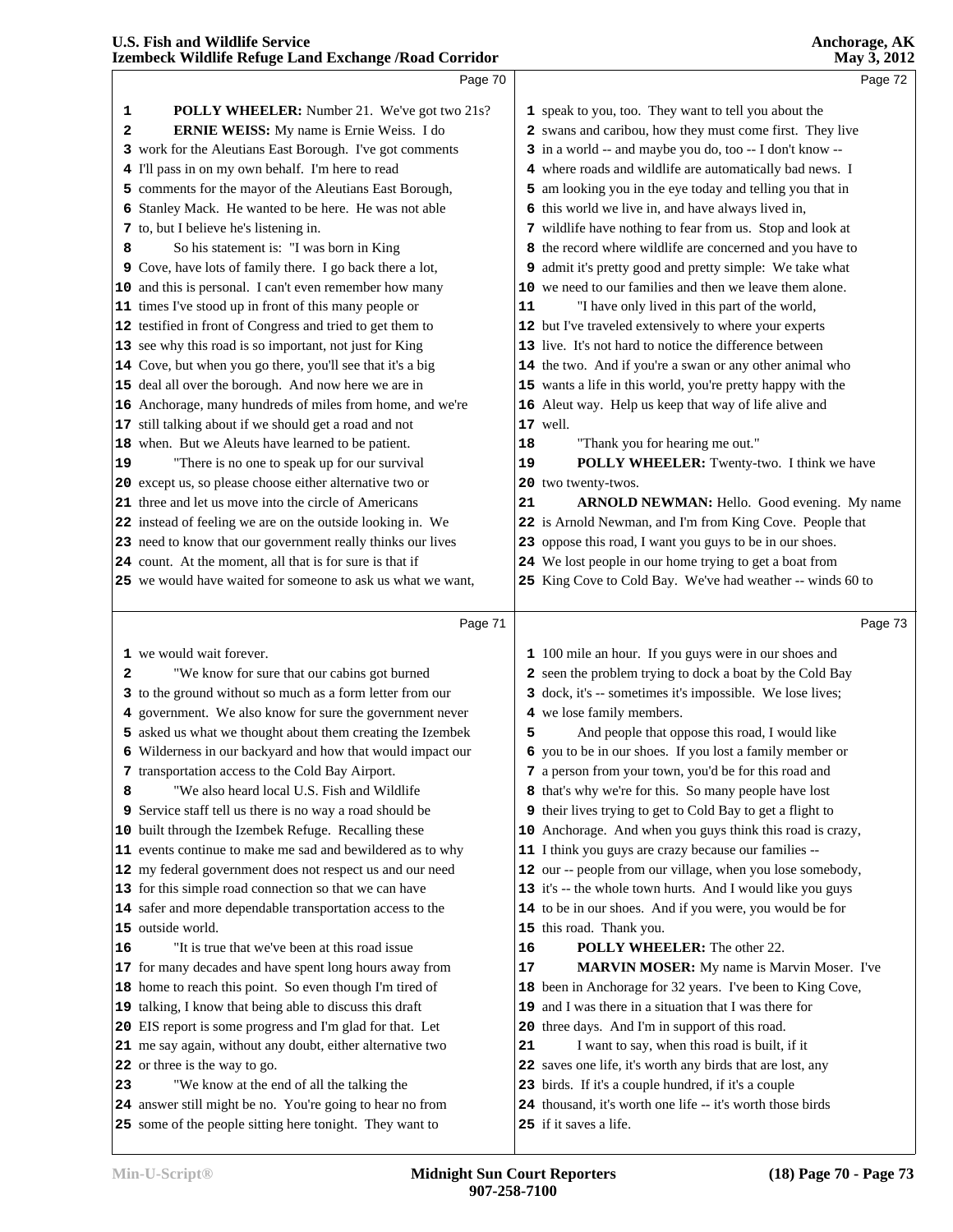|          | Page 74                                                                                                                |    | Page 76                                                                                                                |  |
|----------|------------------------------------------------------------------------------------------------------------------------|----|------------------------------------------------------------------------------------------------------------------------|--|
| 1        | And I'm curious about the folks that are here                                                                          |    | 1 waterfowl. Make the choice to save a life. Thank you.                                                                |  |
|          | 2 against that road, if they live out in King Cove. I bet                                                              | 2  | POLLY WHEELER: Twenty-four.                                                                                            |  |
|          | 3 you don't. It's the people that are against that road                                                                | 3  | AARON CHRISTIANSEN: Hi. My name is Aaron                                                                               |  |
|          | 4 that don't even live there. And I feel like the people                                                               |    | 4 Christiansen, and I'm also from King Cove.                                                                           |  |
|          | 5 that live there ought to have the road to protect their                                                              | 5  | And for the people who are against the road,                                                                           |  |
|          | 6 lives, to give them the kind of quality of life that we,                                                             |    | 6 Della Trumble here has been fighting for the road all                                                                |  |
|          | 7 that live in Anchorage, have and we expect. We have                                                                  |    | 7 her life. But you guys don't know, her daughter had                                                                  |  |
|          | 8 trails that the city builds so that people can walk and                                                              |    | 8 crashed on a plane trying to get home. That was kind of                                                              |  |
|          | 9 hike. These people need a road so they can have the                                                                  |    | 9 ironic.                                                                                                              |  |
|          | 10 same quality of life that we have in Anchorage.                                                                     | 10 | And one of the other things I wanted to say                                                                            |  |
| 11       | And, also, I wanted to just say, the lady that                                                                         |    | 11 was that we've got these guys, you know, talking about                                                              |  |
|          | 12 mentioned about the health and the birds, the wings, and                                                            |    | 12 budgets and stuff and they're trying to build a road to                                                             |  |
|          | 13 stuff like that, we have a situation where we have put                                                              |    | 13 Knik that costs -- what? -- almost three quarters of a                                                              |  |
|          | 14 priority on the creature instead of the creative and                                                                |    | 14 billion dollars, a bridge, and all we want is a -- you                                                              |  |
|          | 15 people that deserve life, you know, some of the same                                                                |    | 15 know -- what? -- \$30 million more, if possible. And                                                                |  |
|          | 16 people that don't care about other people's lives.                                                                  |    | 16 they just want to cut the time in half. We want to save                                                             |  |
| 17       | And I think about this situation where it was                                                                          |    | 17 people. That's all I want to say.                                                                                   |  |
|          | 18 in Cordova about four to six years ago, something like                                                              | 18 | THE REPORTER: Can you state your name again?                                                                           |  |
|          | 19 that, there was four pilots -- four people on a plane                                                               | 19 | <b>AARON CHRISTIANSEN:</b> Aaron Christiansen,                                                                         |  |
|          | 20 that lost their lives. And I wondered, if they would                                                                |    | 20 Christian with S-E-N.                                                                                               |  |
|          | 21 have had a road, they could have drove out. Thank you.                                                              | 21 | LINDSEY HAJDUK: My name is Lindsey Hajduk.                                                                             |  |
| 22       | POLLY WHEELER: Twenty-three.                                                                                           |    | 22 My last name is H-a-j-d-u-k. And I work for the Sierra                                                              |  |
| 23       | AMBERLY WEISS: My name is Amberly Weiss. I'm                                                                           |    | 23 Club here in Anchorage.                                                                                             |  |
|          | 24 from King Cove. I am a member of the Agdaagux Tribe and                                                             | 24 | The Sierra Club is a grassroot environmental                                                                           |  |
|          | 25 a King Cove Corporation shareholder. I was also a                                                                   |    | 25 organization with about 1500 members within Alaska. A                                                               |  |
|          |                                                                                                                        |    |                                                                                                                        |  |
|          |                                                                                                                        |    |                                                                                                                        |  |
|          | Page 75                                                                                                                |    | Page 77                                                                                                                |  |
|          | 1 hovercraft captain for Aleutians East Borough.                                                                       |    | 1 core value of our membership is to protect America's                                                                 |  |
| 2        | I hear everyone talking about the 32 medevacs                                                                          |    | 2 public lands and waters. In this case, the objective is                                                              |  |
|          | 3 that were completed. More than half of those were                                                                    |    | 3 to protect the public land of the Izembek National                                                                   |  |
|          | 4 completed in near perfect weather conditions. In other                                                               |    | 4 Wildlife Refuge, which is also designated as wilderness.                                                             |  |
|          | 5 words, those patients were lucky. The other half of                                                                  |    | 5 The land exchange, in order to build a road through the                                                              |  |
|          | 6 those medevacs -- sorry -- were completed in pretty                                                                  |    | 6 refuge, sets a terrible precedent for lands in our                                                                   |  |
|          | 7 rough weather, weather bad enough to keep my crew and I                                                              |    | 7 wilderness preservation systems throughout the country                                                               |  |
|          | 8 from returning home from medevacs for over a week, but                                                               |    | 8 and it violates the purpose and mission of the refuge.                                                               |  |
|          | 9 we were glad to do it to save a life.                                                                                | 9  | Over numerous administrations, this unique                                                                             |  |
|          | One time it took us over four hours to get to                                                                          |    | 10 wilderness and invaluable wildlife habitat has been                                                                 |  |
|          | 11 Cold Bay, which is usually a 20-minute ride. The                                                                    |    | 11 deemed a benefit to the general public and to the                                                                   |  |
|          | 12 patient had severe trauma and is very lucky to be alive.                                                            |    | 12 international community. The Sierra Club and our                                                                    |  |
|          | 13 It was a very dark and very cold, very windy night.                                                                 |    | 13 members urge U.S. Fish and Wildlife Service to adopt the                                                            |  |
| 10<br>14 | But I don't hear anything about the medevacs                                                                           |    | 14 no-action alternative in the Izembek land exchange. An                                                              |  |
|          | 15 that we were not able to complete. Sorry. I can                                                                     |    | 15 essential anchor of biodiversity and wilderness is in                                                               |  |
|          | 16 testify to at least one during my appointment with the                                                              |    | 16 the refuge system. The Izembek Refuge's conservation                                                                |  |
|          | 17 Aleutians East Borough. We could not complete this                                                                  |    | 17 benefits extend beyond its boundaries.                                                                              |  |
|          | 18 medevac due to extreme cold temperatures and winds in                                                               | 18 | Road development and use will wreak                                                                                    |  |
|          | 19 excess of 70 miles per hour. It's the worst feeling in                                                              |    | 19 devastation on the federal wetlands, ecosystem, and                                                                 |  |
|          | 20 the world to tell someone that, "Sorry, we can't help                                                               |    | 20 wilderness area, and likely set a practice that would                                                               |  |
|          | 21 you."                                                                                                               |    | 21 lead to the unraveling of conservation policies                                                                     |  |
|          | But the Fish and Wildlife Service and the                                                                              |    | 22 affecting other refuges and land agencies.                                                                          |  |
|          | 23 government has a choice. I pray to God they do not have                                                             | 23 | America's great outdoors and the service's new                                                                         |  |
| 22       | 24 to say that, "Sorry, we can't help you." Put the lives<br>25 of the people in King Cove before the inconvenience of |    | 24 vision for the refuge system conserving the future were<br>25 built around the concept of greater public engagement |  |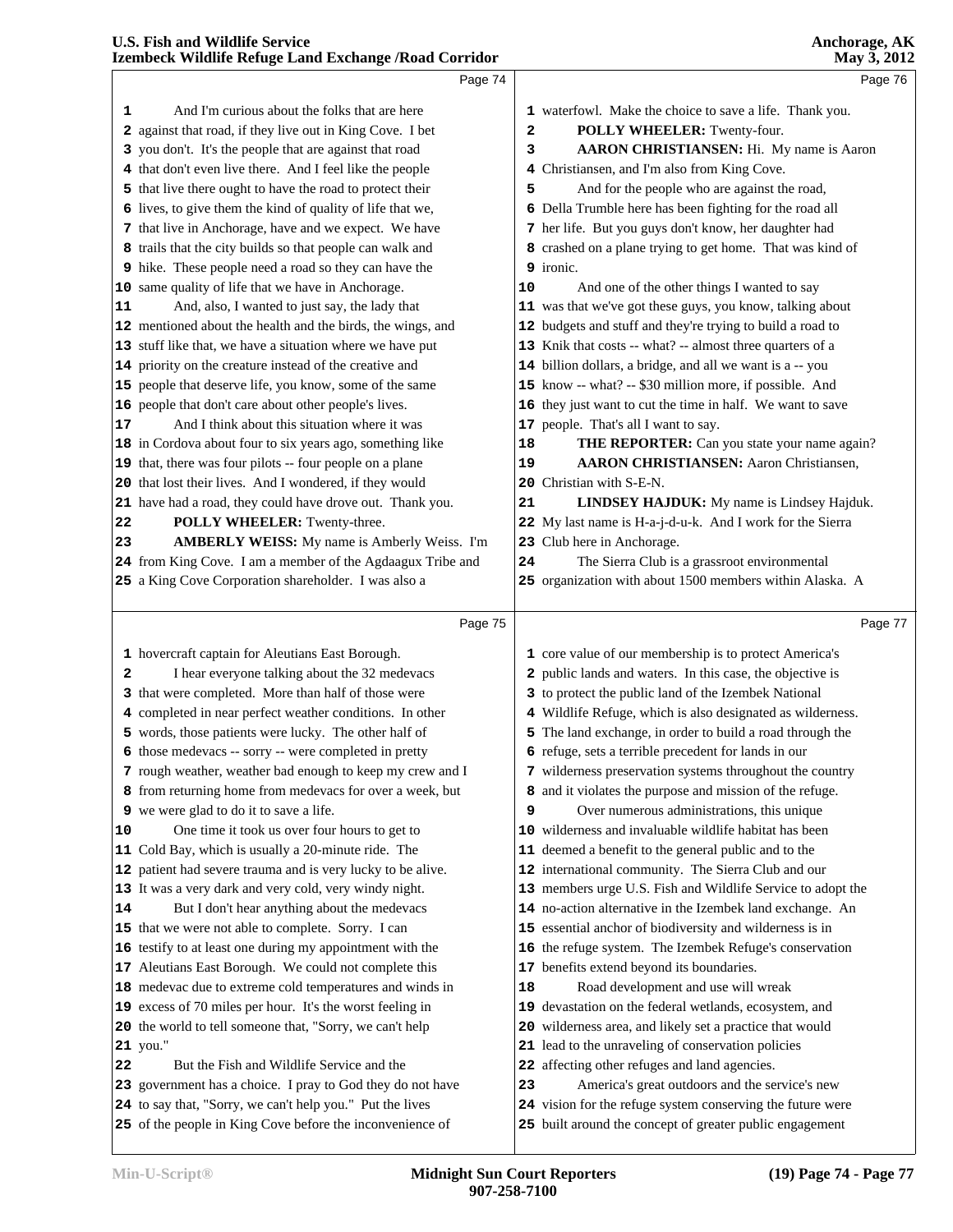|    | Page 78                                                                               |    | Page 80                                                                                  |
|----|---------------------------------------------------------------------------------------|----|------------------------------------------------------------------------------------------|
|    | 1 related to the conversation of public lands. Conserving                             |    | 1 extreme and will be even more extreme with climate                                     |
|    | 2 our public lands is but one reason to object to the road                            |    | 2 change. The Fish and Wildlife Service underestimated                                   |
| 3  | proposal through the Izembek Refuge.                                                  |    | 3 the cost of building and maintaining a road under these                                |
| 4  | The Sierra Club will submit more detailed                                             |    | 4 current and future challenging conditions. Maintaining                                 |
| 5. | comments that will further explain why the no-action                                  |    | 5 the proposed road will be both costly and difficult.                                   |
| 6  | alternative should be supported in this process. Thank                                | 6  | Traveling on this road during such conditions would be                                   |
|    | <b>7</b> you.                                                                         |    | 7 dangerous for both people and wildlife.                                                |
| 8  | POLLY WHEELER: Next. Twenty-six.                                                      | 8  | I've worked as an EMT and I'm -- a first                                                 |
| 9  | KIERSTEN LIPPMANN: Hi. My name is Kiersten                                            |    | 9 responder -- a wilderness responder, and I can say that                                |
|    | 10 Lippman. I'm a wildlife biologist with the Center for                              |    | 10 you ask -- you say, exchange a human life for wildlife                                |
|    | 11 Biological Diversity here in Anchorage.                                            |    | 11 life. Well, there's no way to estimate how many human                                 |
| 12 | We urge the Fish and Wildlife Service to                                              |    | 12 lives were lost. There's no way to know if those people                               |
|    | 13 support the no-action alternative. This is the only                                |    | 13 would have survived. If you're being medevaced, you're                                |
|    |                                                                                       |    |                                                                                          |
|    | 14 alternative that does not cause long-term damage and                               |    | 14 in an extremely bad shape as it is.<br>And so a road is not needed to meet the health |
|    | 15 destruction to the internationally important wildlife                              | 15 |                                                                                          |
|    | 16 habitat of Izembek National Wildlife Refuge.                                       |    | 16 and safety requirements of the people of King Cove.                                   |
| 17 | The proposed land exchange in alternatives two                                        |    | 17 This is not a question of trading human life for the                                  |
|    | 18 and three is totally insufficient and provides no                                  |    | 18 life of a goose because alternative A provides for safe                               |
|    | 19 measure of mitigation for wildlife of Izembek. This is                             |    | 19 and reliable medical evacuations. To date, more than 30                               |
|    | 20 because the qualities that make Izembek such an                                    |    | 20 successful evacuations have occurred.                                                 |
|    | 21 important habitat for migrating birds, marine mammals,                             | 21 | POLLY WHEELER: Twenty-seven.                                                             |
|    | 22 and caribou are irreplaceable and are unique to Izembek.                           | 22 | REBECCA NOBLIN: Hi. Rebecca Noblin. That's                                               |
|    | 23 Nearly all of the world's Pacific black brant, Emperor                             |    | 23 N-o-b-l-i-n. I'm also with the Center for Biological                                  |
|    | 24 geese, and Steller's eider rely on Izembek's eelgrass                              |    | 24 Diversity in Anchorage. And I think -- because my                                     |
|    | 25 beds for food during migration and for over-wintering                              |    | 25 testimony is largely repetitive of what my colleague                                  |
|    |                                                                                       |    |                                                                                          |
|    |                                                                                       |    |                                                                                          |
|    | Page 79                                                                               |    | Page 81                                                                                  |
|    | 1 habitat. Without this critical food source, these                                   |    | 1 just said -- I'm just going to go ahead and hand it in.                                |
|    | 2 already-stressed species are at risk of further                                     |    | 2 I just wrote that we support the no-action alternative.                                |
| 3  | population losses and future extinction.                                              |    | 3 Thanks.                                                                                |
| 4  | Cutting a road through Izembek is especially                                          | 4  | POLLY WHEELER: Twenty-eight.                                                             |
|    | 5 damaging, as this area is currently facing rapid changes                            | 5  | LAMAR COTTEN: I'm Lamar Cotten, spelled                                                  |
|    | 6 due to global warming. Alaska is warming twice as fast                              |    | 6 C-o-t-t-e-n. I represent myself. I am in favor of                                      |
|    | 7 as the rest of the world, which has a range of effects,                             |    | 7 alternative two or three. It's a practical approach to                                 |
|    | 8 including sea level rise, warmer waters, ocean                                      |    | 8 the complicated problem.                                                               |
|    | 9 acidification, melting sea ice, marine current and                                  | 9  | POLLY WHEELER: You win the prize.                                                        |
|    | 10 productivity changes, and increases in extreme                                     | 10 | Twenty-nine. 29? How about 30? We've got 30                                              |
|    | 11 temperature and weather events. All of these will have                             |    | 11 back here.                                                                            |
|    | 12 a negative impact on Izembek's environment and wildlife.                           | 12 | DAVID D'AMATO: My name is David D'Amato. I'm                                             |
| 13 | The impacts of a road, on top of these major                                          |    | 13 the director of government affairs for the Alaska                                     |
|    | 14 changes, would be disastrous. Migrating seabirds can be                            |    | 14 Primary Care Association. We represent 143 small                                      |
|    | 15 highly stressed by human activity. And I speak from                                |    | 15 community health centers scattered all over Alaska. Two                               |
|    | 16 experience. I am a wildlife biologist. I have seen it,                             |    | 16 of our health centers are represented by the                                          |
|    | 17 I've observed this, and I have studied this.                                       |    | 17 Aleutians -- Eastern Aleutian Tribe -- sorry -- in Cold                               |
| 18 | If these animals are unable to consume                                                |    | 18 Bay and King Cove. And we stand with them in supporting                               |
|    | 19 sufficient calories for their long migration because of                            |    | 19 option two or -- rather, alternative two or alternative                               |
|    | 20 avoidance or stress responses to road-related human                                |    | 20 three.                                                                                |
|    | 21 activities, they may not survive the journey south.                                | 21 | This road has been long-studied. The                                                     |
|    | 22 Human disturbance and changes in hydrology and the                                 |    | 22 environmental impacts have been carefully considered.                                 |
|    | 23 impact of the road as a barrier will also negatively                               |    | 23 We believe that the exchange is well beyond fair. And                                 |
| 25 | 24 impact caribou, bear, and birds.<br>Weather conditions in the Alaska Peninsula are | 25 | 24 it's time to get this road built.<br>I wish I could say something -- I'm going to     |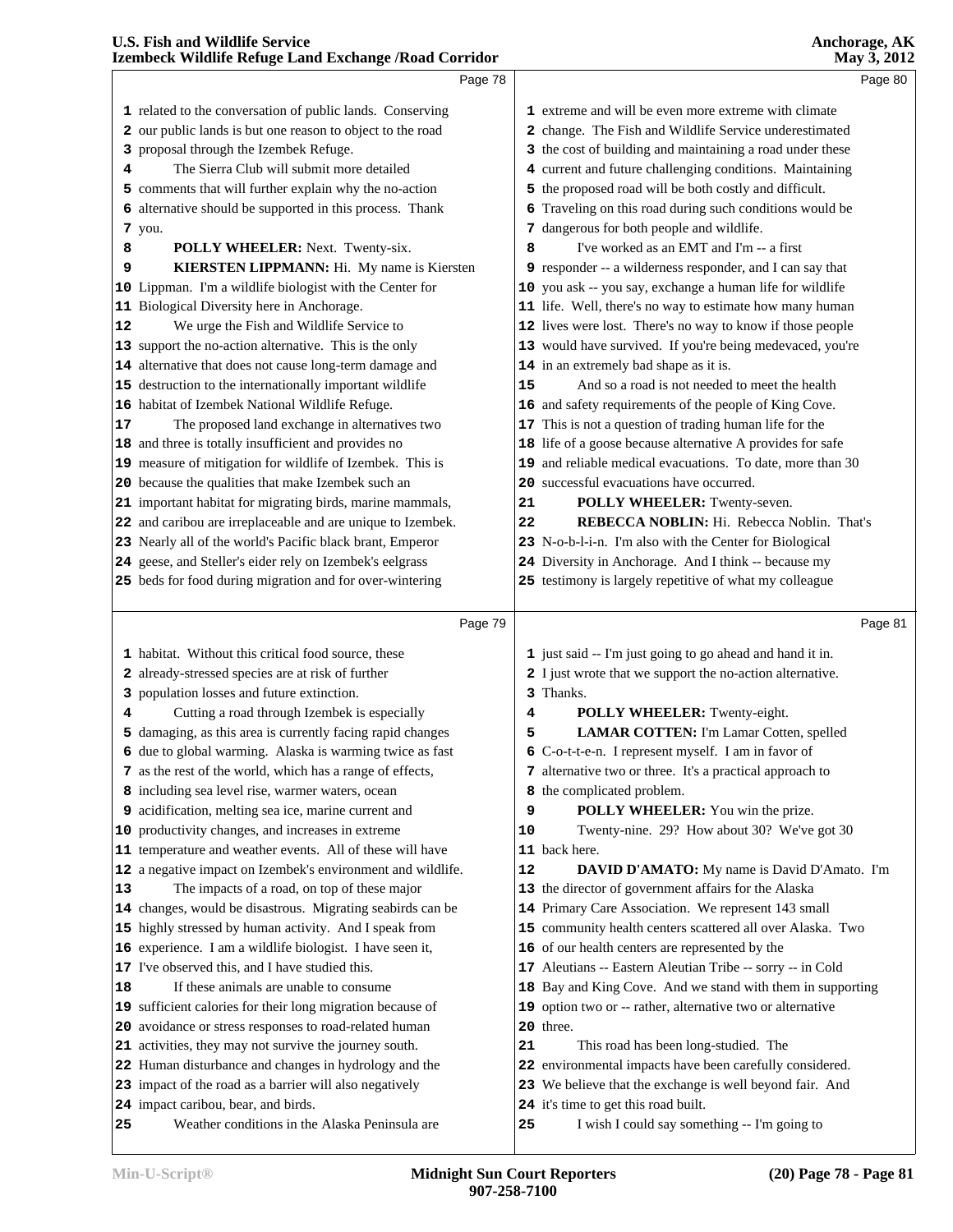|    | LECHIDCCK WHUMC INTUEL Land EXCHANGE / INDAU COLLIQUE                                                 |    | $111a$ y $3, 2012$                                                                                            |  |
|----|-------------------------------------------------------------------------------------------------------|----|---------------------------------------------------------------------------------------------------------------|--|
|    | Page 82                                                                                               |    | Page 84                                                                                                       |  |
|    | 1 get a little bit of my comments here and just say                                                   |    | 1 Henry's 50 when you want to ask about caribou, you want                                                     |  |
|    | 2 something about the precedent that's been set. We keep                                              |    | 2 to ask about brant, you want to ask about what these                                                        |  |
|    | 3 hearing from folks that this will set a dangerous                                                   |    | 3 animals are doing. That's all you have to do is ask.                                                        |  |
|    | 4 precedent to environmental policy to cut a road through                                             |    | 4 And that's pretty much all I have to say for that.                                                          |  |
|    | 5 King Cove in the Izembek National Wildlife Refuge. I'd                                              | 5  | But I do want to mention one other thing.                                                                     |  |
|    | 6 like to take vigorous exception to that. The reason                                                 |    | 6 When I was reading through the executive summary -- and                                                     |  |
|    | 7 being is that that law, ANILCA, the law that set out                                                |    | 7 I also went through portions of the full version -- one                                                     |  |
|    | 8 that wildlife refuge, is 32 years old. That area of the                                             |    | 8 of the secondary impacts that they talked about was                                                         |  |
|    | 9 world has been populated for 5,000 years.                                                           |    | 9 socioeconomics. And in the full version, you guys spoke                                                     |  |
| 10 | The precedent that has been set by the Aleut                                                          |    | 10 of education as kind of a -- I guess a side effect of                                                      |  |
|    | 11 people and the people of King Cove and Bristol Bay is                                              |    | 11 reliable transportation, that you thought that people                                                      |  |
|    | 12 respect for the land and respect for the people. And                                               |    | 12 could stay in school longer, there would be more people                                                    |  |
|    | 13 the Alaska Primary Care Association stands with those                                              |    | 13 graduating. But in the executive summary, I noticed                                                        |  |
|    | 14 people in looking out for their health and the access of                                           |    | 14 that under the effects of the socioeconomics you said                                                      |  |
|    | 15 all people within Alaska and America to get safe, easy,                                            |    | 15 they were negligible. And I would like some of that                                                        |  |
|    | 16 full access to medical care. Thank you.                                                            |    | 16 corrected, because I think education is very important                                                     |  |
| 17 | POLLY WHEELER: Thirty-one.                                                                            |    | 17 and the education especially in rural Alaska is                                                            |  |
| 18 | LISA WILSON: My name is Lisa Wilson,                                                                  |    | 18 extremely important, as you pointed out in the full                                                        |  |
|    | 19 W-i-l-s-o-n. And I have lived in King Cove since 1974.                                             |    | 19 version. But I didn't think that was reflected in the                                                      |  |
|    | 20 My husband was born and raised there, as well as our                                               |    | 20 summary because, as I said, you said it's negligible.                                                      |  |
|    | 21 three children. And we support this necessary road to                                              | 21 | Also, in the PowerPoint presentation, you guys                                                                |  |
|    | 22 Cold Bay. We also live in Cold Bay part of the year,                                               |    | 22 might want to change -- you mentioned it was 3,000                                                         |  |
|    | 23 for the past nine years, so we've lived in both -- we                                              |    | 23 years, I heard somebody else mention 5,000, and in your                                                    |  |
|    | 24 live there. We don't just go there to hunt and to play,                                            |    | 24 full version you do say that -- you know, according to                                                     |  |
|    | 25 we live there and fish there. And that's where our                                                 |    | 25 the Anangula Site and some of the other archeological                                                      |  |
|    |                                                                                                       |    |                                                                                                               |  |
|    |                                                                                                       |    |                                                                                                               |  |
|    | Page 83                                                                                               |    | Page 85                                                                                                       |  |
|    |                                                                                                       |    |                                                                                                               |  |
|    | 1 family is, and we support it fully.                                                                 |    | 1 findings around the peninsula, it's closer to 8,000 to                                                      |  |
| 2  | POLLY WHEELER: Thirty-two.                                                                            |    | 2 10,000 years of experience that the Aleuts have out in                                                      |  |
| з  | SEAN MACK: Hi. My name is Sean Mack. I was                                                            |    | 3 the region. So you might want to correct that slide.                                                        |  |
|    | 4 born in King Cove. I went to school at the University                                               | 4  | That's all. Thank you.                                                                                        |  |
|    | 5 of Washington, studied history and anthropology; got my                                             | 5  | POLLY WHEELER: Thirty-three.                                                                                  |  |
|    | 6 master's degree from Idaho State University, studied                                                | 6  | JULES TILESTON: For the record, I'm Jules                                                                     |  |
|    | 7 anthropology and GIS.                                                                               |    | 7 Tileston. I'm an independent consultant, and I'm                                                            |  |
| 8  | One thing that I have learned in academia is                                                          |    | 8 working for King Cove Corporation -- the City of King                                                       |  |
|    | 9 that you find a lot of these studies have kind of come                                              |    | 9 Cove. But I think you also need to know that for the                                                        |  |
|    | 10 full circle, resorting back to just asking -- they call                                            |    | 10 last 12 years I've lived with this particular project,                                                     |  |
|    | 11 it traditional ecological knowledge. They find that the                                            |    | 11 first, as the project EIS third-party contractor for the                                                   |  |
|    | 12 most reliable information comes from the people who have                                           |    | 12 Corps of Engineers that studied and authorized the                                                         |  |
|    | 13 lived there. And I find that that's true as well, which                                            |    | 13 hovercraft operation; secondly, for the State when                                                         |  |
|    | 14 is why at the beginning I was asking about whether the                                             |    | 14 funding was requested to complete the road for the                                                         |  |
|    | 15 study was done using the history of the previous roads                                             |    | 15 hovercraft in 2007 and 2008; and now with this project.                                                    |  |
|    | 16 and how those impacted the birds.                                                                  |    | 16 So I've got quite a history of working in EIS's,                                                           |  |
| 17 | And one of the reasons why I asked that is                                                            |    | 17 particularly in this area.                                                                                 |  |
|    | 18 because if you want to know how they impacted the birds,                                           | 18 | Rather than talk about what I would prefer or                                                                 |  |
|    | 19 all you've got to do is ask, you know. You can ask the                                             |    | 19 what I see, I'm going to address the process. There was                                                    |  |
|    | 20 people of King Cove. You can ask the people who have                                               |    | 20 a major screw-up at the end of the process where                                                           |  |
|    | 21 lived in Cold Bay and know the impact of the roads, that                                           |    | 21 everyone had commented, all the cooperating agencies had                                                   |  |
|    | 22 know these animals.                                                                                |    | 22 commented on the graph that we were given to review, and                                                   |  |
| 23 | I heard a lot of people talk about studying<br>24 these birds, what they know. And I'll tell you, I'd |    | 23 then we were told by phone that the service had<br>24 unilaterally decided to increase impact judgments on |  |

their own without distribution. And it was sometime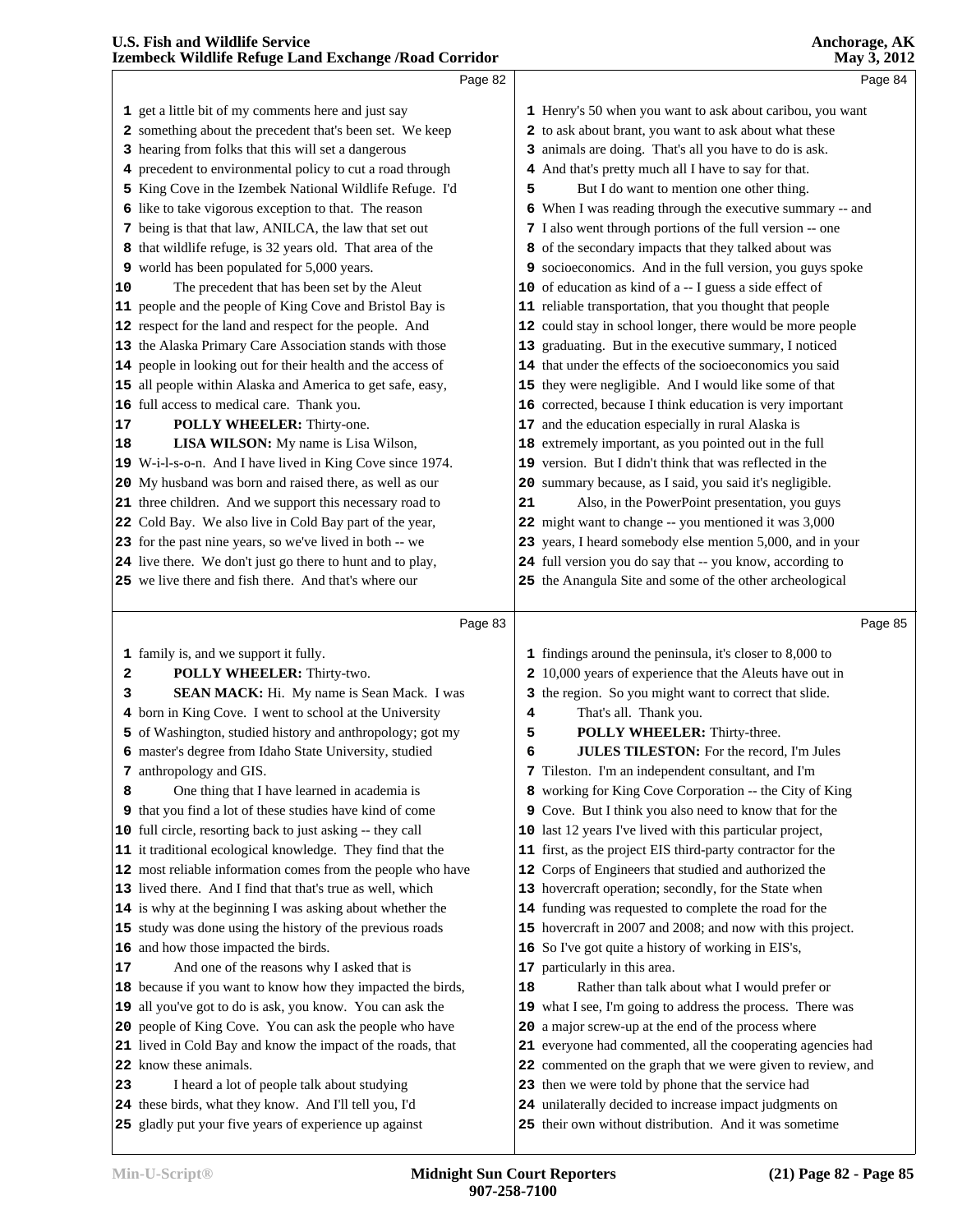|    | Page 86                                                                                                     |    | Page 88                                                                                                                 |  |
|----|-------------------------------------------------------------------------------------------------------------|----|-------------------------------------------------------------------------------------------------------------------------|--|
|    | 1 later that we actually got a copy of why they were doing                                                  |    | 1 publicity about eelgrass. Well, the eelgrass is in the                                                                |  |
|    | 2 this. As a result of that, they said, tundra swans are                                                    |    | 2 lagoons, Izembek, of course, and Kinzarof, by the way.                                                                |  |
| 3  | going from this to a major impact. We asked what was                                                        |    | 3 And the road is not going to impact that. So there's a                                                                |  |
|    | 4 the basis for that, and they couldn't tell us. We asked                                                   |    | 4 few tundra swan that will move around, like somebody                                                                  |  |
|    | 5 for their swan nesting data, which they provided, and                                                     | 5. | said, and just -- they don't need to go anywhere. The                                                                   |  |
|    | 6 unfortunately the King Cove city had to hire a                                                            |    | 6 road is not even going to be in their habitat. And                                                                    |  |
|    | 7 contractor to take the Fish and Wildlife data, take the                                                   |    | 7 they've got 500 miles from King Salmon to Cape Sarichef                                                               |  |
|    | 8 Fish and Wildlife ordinance for the road, and                                                             |    | 8 to land and breed in.                                                                                                 |  |
|    | <b>9</b> superimpose those to determine how many tundra swans                                               | 9  | I lost my train of thought. Oh, the point was                                                                           |  |
|    | 10 were actually involved. We're not completed with the                                                     |    | 10 made that -- a good point about, if you're going to do                                                               |  |
|    | 11 analysis. We will provide that to the service as part                                                    |    | 11 it in King Cove, why don't you do it in all the                                                                      |  |
|    | 12 of our formal comments.                                                                                  |    | 12 communities, Nelson Lagoon, False Pass. Well, that                                                                   |  |
| 13 | You've heard about the definitions not being                                                                |    | 13 would be admirable and I would love to see every                                                                     |  |
|    | 14 applied uniformly. We'll comment on that. The biggest                                                    |    | 14 community in the state have good access to a large                                                                   |  |
|    | 15 thing, though, is the Act also requires Kinzarof Lagoon                                                  |    | 15 airport, all-weather, but it comes down to economics.                                                                |  |
|    | 16 to be added to the Izembek State Game Refuge, who by the                                                 |    | 16 It's not economically feasible to support many of these                                                              |  |
|    | 17 way owns and manages Izembek Lagoon. That is not                                                         |    | 17 communities. This is such a simple deal to support King                                                              |  |
|    | 18 mentioned. I've heard eelgrass beds. There's 2,300                                                       |    | 18 Cove and help 900 people down there. Thank you.                                                                      |  |
|    | 19 acres of eelgrass beds in that one piece that could be                                                   | 19 | <b>SHARON BOYETTE:</b> My name is Sharon Boyette,                                                                       |  |
|    | 20 added to the refuge, surrounded completely by                                                            |    | 20 B-o-y-e-t-t-e. Until this past Tuesday, I was the                                                                    |  |
|    | 21 wilderness. Thank you.                                                                                   |    | 21 administrator of the Aleutians East Borough and I                                                                    |  |
| 22 | POLLY WHEELER: Thirty-four. Are you looking                                                                 |    | 22 retired on that day.                                                                                                 |  |
|    | 23 for me?                                                                                                  | 23 | I just had a couple of little comments. It                                                                              |  |
| 24 | ORIN SEYBERT: Yeah. Thank you.                                                                              |    | 24 seems like we're at the point in the agenda where just                                                               |  |
| 25 | I am Orin Seybert, O-r-i-n S-e-y-b-e-r-t. I'm                                                               |    | 25 about everything has been said. But I did want to say                                                                |  |
|    |                                                                                                             |    |                                                                                                                         |  |
|    |                                                                                                             |    |                                                                                                                         |  |
|    | Page 87                                                                                                     |    | Page 89                                                                                                                 |  |
|    | 1 the founder of PenAir, Peninsula Airways. I started it                                                    |    | 1 that I am very much going to miss visiting with the                                                                   |  |
|    | 2 just me and one airplane in 1955. I moved out to                                                          |    | 2 wonderful people in King Cove. I will not miss having                                                                 |  |
|    | 3 Bristol Bay when I was 13 years old, grew up there                                                        |    | 3 to fly in there or back out. It truly is a terrifying                                                                 |  |
|    | 4 hunting, fishing, trapping, to feed my family and then                                                    |    | 4 flight. And even when it's not a terrifying flight,                                                                   |  |
|    | 5 started flying down -- I think I made my first trip to                                                    |    | 5 you're ready for a terrifying flight. And so this road                                                                |  |
|    | 6 Cold Bay in 1956. King Cove had no runway at all, and I                                                   |    | 6 is really needed.                                                                                                     |  |
|    | 7 didn't get my Grumman until 1963 when I started flying                                                    | 7  | I'll also not miss not being able to fly back                                                                           |  |
|    | 8 to King Cove and Akutan.                                                                                  |    | 8 to Cold Bay and having to jump from a bucking fishing                                                                 |  |
| 9  | I'm asked once in a while, "Why would you                                                                   |    | 9 vessel onto an icy ladder to get up on the Cold Bay                                                                   |  |
|    | 10 support this road? It's going to take business away                                                      |    | 10 dock. People shouldn't have to do that. It's not                                                                     |  |
|    | 11 from you, your airline." And there's a much larger                                                       |    | 11 right. A road is the right thing do to. We need to do                                                                |  |
|    | 12 picture. We built our company by helping the people and                                                  |    | 12 it soon.                                                                                                             |  |
|    | 13 working with them. And anything that's good for our                                                      | 13 | The other comment I think I have to make,                                                                               |  |
|    | 14 customers, we support. And believe me, this road is                                                      |    | 14 although I no longer speak for the borough, is to just                                                               |  |
|    | 15 absolutely necessary. And in the long run, we                                                            |    | 15 mention the hovercraft briefly. The Aleutians East                                                                   |  |
|    | 16 benefit -- we'd be glad to get rid of that link                                                          |    | 16 Borough tried very hard to make the hovercraft work for                                                              |  |
|    | 17 between -- that we have to fly between Cold Bay to King                                                  | 17 | three years at an expense that other local governments                                                                  |  |
|    | 18 Cove.                                                                                                    | 18 | would never have considered. \$3 million is a huge                                                                      |  |
| 19 | Anyway, I support strongly alternative two.                                                                 | 19 | amount for a small rural Alaskan government. We tried                                                                   |  |
|    | 20 The impact on the wildlife, that's ridiculous. I've                                                      |    | 20 very hard to make it work. It doesn't work.                                                                          |  |
|    | 21 been looking at various situations up and down the                                                       | 21 | So in King Cove and Cold Bay, it's not the                                                                              |  |
|    | 22 peninsula and the Aleutians hundreds of times and,                                                       |    | 22 answer. We're hoping that it will find a use in Akutan,                                                              |  |
| 24 | 23 believe me, this little road would not have any impact.<br>You talk about fish. The road doesn't go near |    | 23 as to not waste any more of the taxpayer's dollars that<br>24 we've heard so much about. But we'll take it to Akutan |  |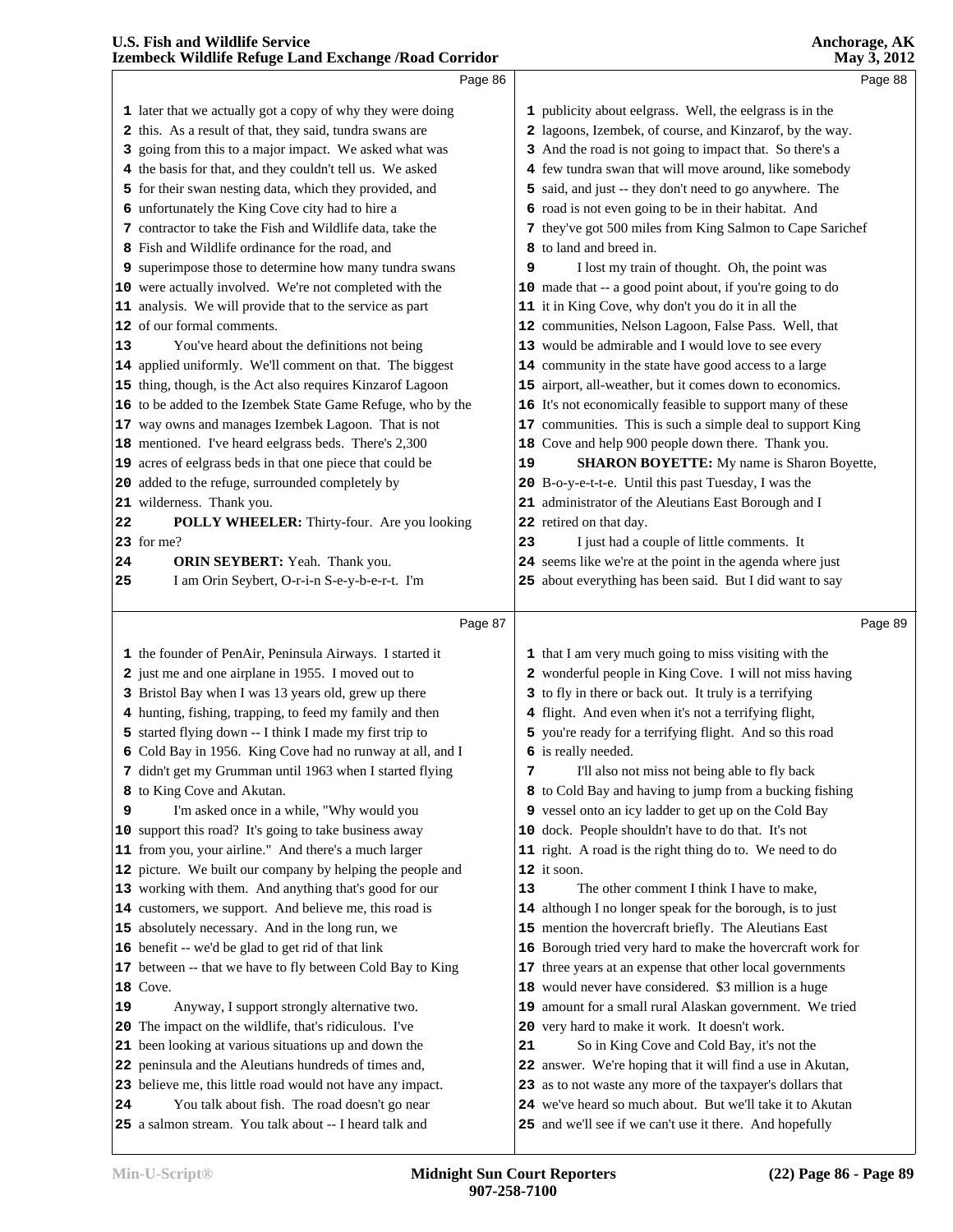|          | Page 90                                                                                                                  |    | Page 92                                                                                                              |  |
|----------|--------------------------------------------------------------------------------------------------------------------------|----|----------------------------------------------------------------------------------------------------------------------|--|
|          | 1 it will be a success there. Thank you.                                                                                 |    | 1 refuge. The proposed road would de-designate federally                                                             |  |
|          |                                                                                                                          |    |                                                                                                                      |  |
| 2        | POLLY WHEELER: Thirty-six.                                                                                               |    | 2 protected wilderness in order to build a road that<br>3 Congress has already determined would be incompatible      |  |
| з        | LIZA MACK: Hi. My name is Liza Mack. I was                                                                               |    |                                                                                                                      |  |
| 4        | born and raised in King Cove. I have my master's degree                                                                  |    | 4 with the wildlife and habitat protection purposes for                                                              |  |
|          | 5 in anthropology, and I'm currently pursuing my Ph.D. in                                                                |    | 5 which Izembek was established.                                                                                     |  |
|          | 6 indigenous studies at the University of Alaska Fairbanks                                                               | 6  | The internationally significant wetlands                                                                             |  |
|          | 7 where I am in the marine ecosystems sustainability in                                                                  |    | 7 complex through which the road would be built is a                                                                 |  |
|          | 8 the arctic and subarctic program.                                                                                      |    | 8 critically important habitat for hundreds of thousands                                                             |  |
| 9        | One of the things that we talk about a lot in                                                                            |    | 9 of migrating birds that rely on the refuge's eelgrass                                                              |  |
|          | 10 these classes is the way that -- the human dimension is                                                               |    | 10 beds to nest, rest, and feed and is vital to a number of                                                          |  |
|          | 11 a lot of times taken out of an ecosystem. Well, the                                                                   |    | 11 marine mammals, including threatened species. Nearly                                                              |  |
|          | 12 Aleut people have been in this ecosystem for 20,000                                                                   |    | 12 all of the world's Pacific black brant and Emperor geese                                                          |  |
|          | 13 years. We've been there longer than the Defenders of                                                                  |    | 13 rely on Izembek's eelgrass for their survival.                                                                    |  |
|          | 14 Wildlife, longer than the Audubon, longer than the                                                                    | 14 | The isthmus is a critical migration corridor                                                                         |  |
|          | 15 Sierra Club, longer than a lot of the hunters that have                                                               |    | 15 for caribou and grizzly bears and is important tundra                                                             |  |
|          | 16 been flying in. We have been the stewards of this land                                                                |    | 16 swan nesting habitat. The road would fragment the                                                                 |  |
|          | 17 and we have taken care of it.                                                                                         |    | 17 isthmus, an important winter habitat for caribou, which                                                           |  |
| 18       | This road is necessary for our people. It's                                                                              |    | 18 is already facing habitat challenges and declining<br>19 numbers.                                                 |  |
|          | 19 necessary for our health and safety. And I strongly                                                                   |    |                                                                                                                      |  |
|          | 20 support alternative two. I think that it is safe, I                                                                   | 20 | The majority of the exchanged lands being                                                                            |  |
|          | 21 think that it is reliable, and I think that a lot of the                                                              |    | 21 proposed do not provide habitat comparable to the                                                                 |  |
|          | 22 negative terminology that has been used to define these<br>23 alternatives as far as wreaking devastation, unraveling |    | 22 lagoon's complex. They provide quantity, but not<br>23 similar quality of the 43,000 acres proposed to be         |  |
|          | 24 policies of wilderness areas, are false and I don't                                                                   |    | 24 included as wilderness. Half of them are uplands with                                                             |  |
|          | 25 think that they properly reflect what this road would                                                                 |    | 25 no waterfowl value and the other half contain no                                                                  |  |
|          |                                                                                                                          |    |                                                                                                                      |  |
|          | Page 91                                                                                                                  |    | Page 93                                                                                                              |  |
|          |                                                                                                                          |    |                                                                                                                      |  |
|          |                                                                                                                          |    |                                                                                                                      |  |
|          | 1 do. And I do not think that is what would happen to the                                                                |    | 1 eelgrass beds and only limited value for the waterfowl                                                             |  |
|          | 2 wilderness, to the birds.                                                                                              |    | 2 species found in the lagoon's complex. There is no                                                                 |  |
| 3        | As you can see, we have been there. We are                                                                               |    | 3 comparable habitat anywhere else in the Izembek Refuge                                                             |  |
| 4        | resilient. So is our land. So is our animals. And we                                                                     |    | 4 or in the proposed exchange lands that would make up for                                                           |  |
| 5        | will respect that. Thank you.                                                                                            |    | 5 the loss of the wilderness lands found in the isthmus                                                              |  |
| 6        | POLLY WHEELER: Number 37.                                                                                                |    | 6 between Izembek and Kinzarof Lagoons.                                                                              |  |
| 7        | NICOLE WHITTINGTON-EVANS: Thanks. My name is                                                                             | 7  | There will be impacts to subsistence. I know                                                                         |  |
|          | 8 Nicole Whittington-Evans, and I'm here representing the                                                                | 9  | 8 I'm running out of time.<br>We do not believe that the road will offer                                             |  |
|          | 9 Wilderness Society tonight. And we have members both in<br>10 Alaska and elsewhere in the nation that care about the   |    |                                                                                                                      |  |
|          |                                                                                                                          |    | 10 safe or reliable transportation. You know, hazardous<br>11 conditions and winter, snow blowing, will be very      |  |
|          | 11 future of Izembek National Wildlife Refuge. Our office                                                                |    |                                                                                                                      |  |
|          | 12 has been engaged in the Izembek road debate since the                                                                 |    | 12 difficult to maintain the road if opened. I appreciate                                                            |  |
|          | 13 1990s. I appreciate the opportunity to comment tonight.<br>I have been fortunate to spend time at Izembek             |    | 13 the comments here tonight regarding life-threatening<br>14 situations. I think the road will not -- the road will |  |
|          |                                                                                                                          |    |                                                                                                                      |  |
|          | 15 National Wildlife Refuge. I have visited both<br>16 communities of King Cove and Cold Bay and have talked             |    | 15 not actually be a panacea for King Cove and will<br>16 potentially cost lives. We also are doing a                |  |
|          | 17 with many people over the years about the proposed road                                                               |    | 17 cost-benefit analysis and will submit detailed comments.                                                          |  |
|          | 18 and sat through many meetings on the topic. Thanks to                                                                 | 18 | POLLY WHEELER: Thank you.                                                                                            |  |
|          | 19 Aleutians East Borough representatives and Della                                                                      | 19 | That's all we have signed up to give public                                                                          |  |
|          | 20 Trumble, I have toured King Cove, flown through its                                                                   |    | 20 testimony tonight, but I would encourage -- I would like                                                          |  |
|          | 21 airport, spent time on the refuge, and also flown over                                                                |    | 21 to thank everybody for being here and for offering their                                                          |  |
|          | 22 the proposed exchange lands during my visits.                                                                         |    | 22 testimony. I'd like to thank everybody for being                                                                  |  |
| 14<br>23 | This road would be incompatible with the                                                                                 |    | 23 respectful of everybody offering the testimony.                                                                   |  |
|          | 24 primary purposes of the Izembek National Wildlife Refuge                                                              | 24 | I encourage people -- again, here's the public                                                                       |  |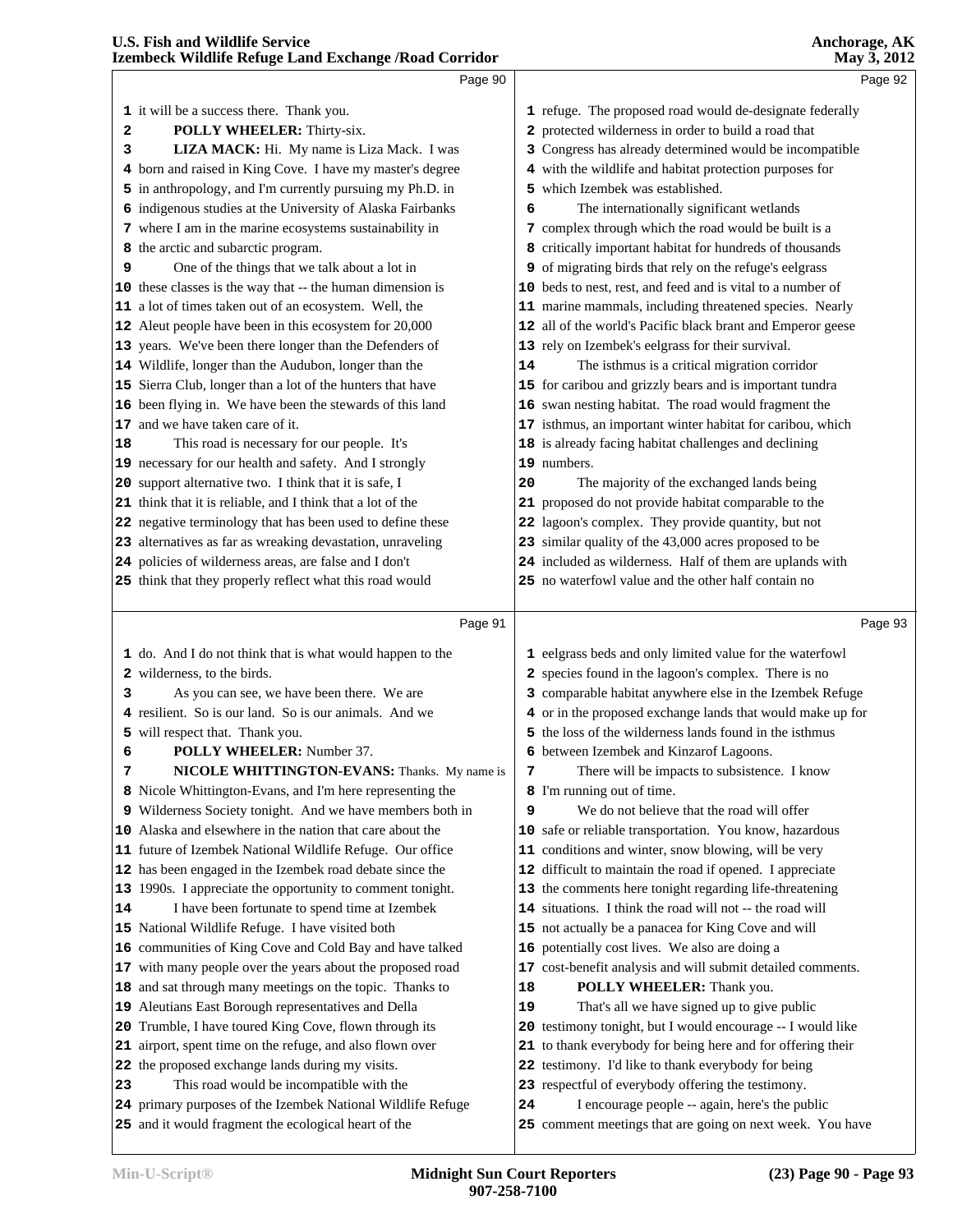|    | Page 94                                                      |
|----|--------------------------------------------------------------|
|    |                                                              |
|    | 1 until May 18th to submit any written comments. I really    |
|    | 2 encourage you to do that. There's the e-mail address up    |
|    | 3 there and fax. And there's also a -- you can do it the     |
|    | 4 old-fashioned way by mailing hard copies in. So I          |
|    | 5 really encourage people to do that.                        |
| 6  | And, again, thank you very, very much for your               |
|    | 7 time and thank you for being here -- I appreciate it --    |
| 8  | on behalf of the Fish and Wildlife Service.                  |
| 9  | (Proceedings adjourned at 9:17 p.m.)                         |
| 10 |                                                              |
| 11 |                                                              |
| 12 |                                                              |
| 13 |                                                              |
| 14 |                                                              |
| 15 |                                                              |
| 16 |                                                              |
| 17 |                                                              |
| 18 |                                                              |
| 19 |                                                              |
| 20 |                                                              |
| 21 |                                                              |
| 22 |                                                              |
| 23 |                                                              |
| 24 |                                                              |
| 25 |                                                              |
|    |                                                              |
|    | Page 95                                                      |
| 1  | REPORTER'S CERTIFICATE                                       |
| 2  | I, VALERIE MARTINEZ, RPR, and Notary Public in               |
| 3  | and for the State of Alaska do hereby certify:               |
| 4  | That the proceedings were taken before me at the             |
| 5  | time and place herein set forth; that the proceedings        |
| 6  | were reported stenographically by me and later               |
| 7  | transcribed under my direction by computer                   |
| 8  | transcription; that the foregoing is a true record of        |
| 9  | the proceedings taken at that time; and that I am not a      |
| 10 | party to nor have I any interest in the outcome of the       |
| 11 | action herein contained.                                     |
| 12 | IN WITNESS WHEREOF, I have hereunto subscribed               |
| 13 | my hand and affixed my seal this 17th day of May, 2012.      |
| 14 |                                                              |
| 15 |                                                              |
| 16 |                                                              |
| 17 | VALERIE MARTINEZ,                                            |
| 18 | Registered Professional Reporter<br>Notary Public for Alaska |
| 19 |                                                              |
| 20 |                                                              |
| 21 | My Commission Expires: June 22, 2014                         |
| 22 |                                                              |
| 23 |                                                              |
|    |                                                              |
| 24 |                                                              |
| 25 |                                                              |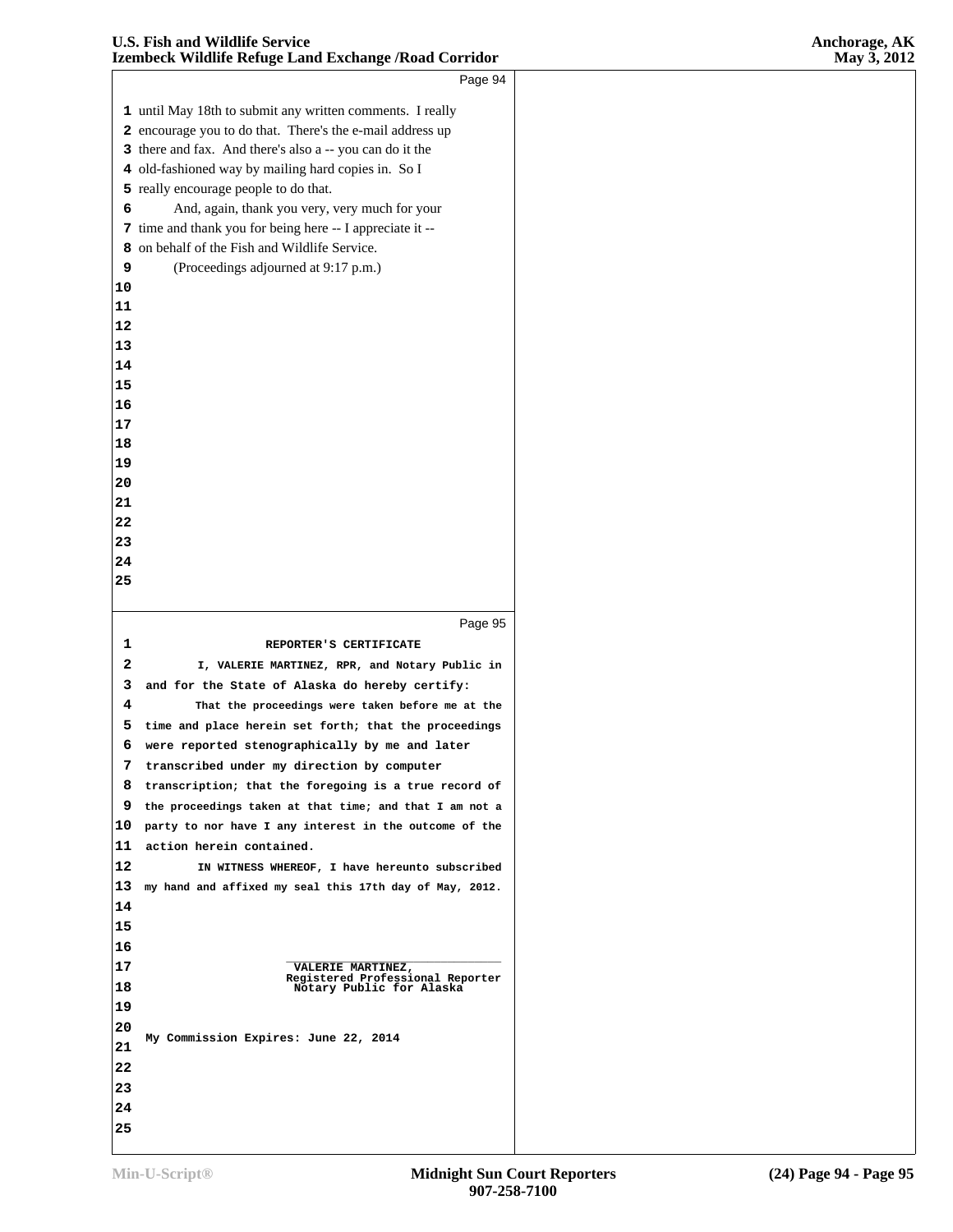|                   | 131(2)           | 2.4(1)                    | 15:8;16:8                 | 60(1)                 |
|-------------------|------------------|---------------------------|---------------------------|-----------------------|
| \$                | 14:23;49:8       | 16:8                      | 30(8)                     | 72:25                 |
|                   | 14(1)            | 20(6)                     | 5:22;23:13;32:15;         | 60,000(2)             |
|                   | 57:9             | 30:6;47:21,24;59:9,       | 38:1;43:17;80:19;81:10,   | 53:8;55:7             |
| \$1(4)            | 143(1)           | 17:64:22                  | 10                        |                       |
| 14:10;18:22;19:7; | 81:14            | 20,000(1)                 | 300,000(1)                | $\overline{7}$        |
| 55:21             | 15(2)            | 90:12                     | 35:15                     |                       |
| \$149,000(2)      | 52:7;60:3        |                           |                           |                       |
| 15:13:21:1        |                  | 200(1)                    | 32(4)                     | 70(2)                 |
| \$158,000(1)      | 1500(1)          | 55:10                     | 30:5;73:18;75:2;82:8      | 38:22;75:19           |
| 21:1              | 76:25            | 2003(3)                   | 35(1)                     | 70-million-dollar (1) |
| \$2(1)            | 16(1)            | 16:15,19;17:21            | 5:22                      | 17:24                 |
| 21:21             | 11:2             | 2007(1)                   | 37(1)                     | 70s(1)                |
| \$2.3(2)          | 1600(1)          | 85:15                     | 91:6                      | 60:11                 |
| 17:23;22:11       | 9:22             | 2008(1)                   | 3rd(1)                    | 7th(1)                |
| \$20.7(1)         | $17$ -mile $(1)$ | 85:15                     | 22:14                     | 22:15                 |
| 15:13             | 30:1             | 2009(3)                   |                           |                       |
| \$200(1)          | 18th(3)          | 6:24;7:14;55:6            | $\overline{\mathbf{4}}$   | 8                     |
| 12:23             | 11:21;22:13;94:1 | $200$ -and-some $(1)$     |                           |                       |
|                   | 19(1)            | 15:21                     | 4(1)                      | 8,000(2)              |
| \$23.4(1)         | 11:13            | 201(1)                    | 25:9                      | 16:1;85:1             |
| 15:14             | 19.4(1)          | 14:21                     | 40(2)                     |                       |
| \$26(1)           | 15:3             | 2010(2)                   | 5:2,5                     | 8,092(1)              |
| 30:1              |                  |                           |                           | 14:24                 |
| \$26.3(1)         | 1955(1)          | 30:10;59:14               | 40,000(1)                 | 8th(1)                |
| 14:11             | 87:2             | 2011(2)                   | 69:3                      | 22:15                 |
| \$27(1)           | 1956(1)          | 14:5;31:1                 | 43,000(1)                 |                       |
| 17:22             | 87:6             | 2012(5)                   | 92:23                     | 9                     |
| \$3(1)            | 1960(2)          | 14:13;23:4,5,6;31:6       | 43,093(2)                 |                       |
| 89:18             | 10:19;42:17      | 206(5)                    | 8:18;9:13                 | 9:17(1)               |
| \$30(1)           | 1963(1)          | 8:11,13;9:8,21;55:8       | 44,000(2)                 | 94:9                  |
| 76:15             | 87:7             | 206-acre $(1)$            | 20:11;49:10               | 900(2)                |
| \$37.5(2)         | 1964(1)          | 49:8                      | 44,500(2)                 | 42:10;88:18           |
|                   | 60:14            | $20$ -mile $(2)$          | 14:25;16:1                | 907-786-3695 (1)      |
| 29:21;59:4        | 1974(1)          | 30:13;32:21               | 44-million-dollar (1)     | 22:18                 |
|                   | 82:19            | $20$ -minute $(2)$        | 17:1                      | 98(1)                 |
| ſ                 | 1976(1)          | 60:20;75:11               | $45$ -year $(1)$          |                       |
|                   | 11:10            |                           | 60:5                      | 11:15                 |
| $[sic]$ (2)       |                  | 21(2)                     |                           | 99503(1)              |
| 22:19;59:15       | 1977(1)          | 16:4;70:1                 | 48(1)                     | 22:22                 |
|                   | 37:17            | 21.6(1)                   | 38:16                     | 9-million-dollar (2)  |
| $\mathbf{1}$      | 1980(2)          | 16:5                      |                           | 29:25;59:7            |
|                   | 10:22;35:14      | 21s(1)                    | 5                         | 9th(2)                |
| 1,600(1)          | 1985(1)          | 70:1                      |                           | 22:16,16              |
| 8:14              | 38:5             | 22(1)                     | 5,000(2)                  |                       |
| 1.6(1)            | 1986(1)          | 73:16                     | 82:9;84:23                | $\mathbf{A}$          |
| 16:6              | 11:13            | 227(1)                    | 5,400(2)                  |                       |
|                   | 1990s(1)         | 56:2                      | 21:10;53:13               | Aaron (4)             |
| 10,000(1)         | 91:13            | $227$ -acre $(1)$         | 5,430(6)                  | 76:3,3,19,19          |
| 85:2              | 1997(1)          | 15:24                     | 9:1;10:3;15:1;16:2;       | abandoned (1)         |
| 100(3)            | 37:22            | 231(1)                    | 19:2;21:19                | 36:24                 |
| 16:7;42:24;73:1   | 1998(3)          | 22:21                     | 50(3)                     |                       |
| 1011(1)           | 29:19;59:3;60:21 | 23rd(1)                   |                           | ability $(2)$         |
| 22:21             |                  |                           | 26:5;35:11;84:1           | 12:20;65:3            |
| 107(1)            | 1999(1)          | 40:11                     | 50,000(1)                 | able $(6)$            |
| 15:7              | 26:22            | 25(2)                     | 49:6                      | 6:14;28:19;70:6;      |
| 10th(1)           | 19-mile $(1)$    | 12:5,7                    | 500(1)                    | 71:19;75:15;89:7      |
| 22:16             | 56:1             | 29(1)                     | 88:7                      | absolutely $(1)$      |
| 11(5)             | 19th $(2)$       | 81:10                     | $52,000$ -something $(1)$ | 87:15                 |
| 16:5;23:24;43:22; | 11:22;22:12      | $2$ -million-dollar $(1)$ | 15:25                     | abundant $(1)$        |
| 50:17,19          | 1st(1)           | 16:25                     | 52,500(1)                 | 58:9                  |
| 12(3)             | 31:6             |                           | 14:24                     | academia (1)          |
|                   |                  | $\mathbf{3}$              | 5th(1)                    | 83:8                  |
| 15:4;53:22;85:10  | $\overline{2}$   |                           | 31:1                      | access(19)            |
| 13(2)             |                  | 3,000(3)                  |                           | 16:20;18:12;19:24;    |
| 56:6;87:3         | 2,300(1)         | 11:20,20;84:22            | 6                         |                       |
| 13,300(2)         |                  |                           |                           | 31:17;33:1,2,10,12;   |
| 8:20;10:1         | 86:18            | 3.8(2)                    |                           | 46:24;47:23;48:12;    |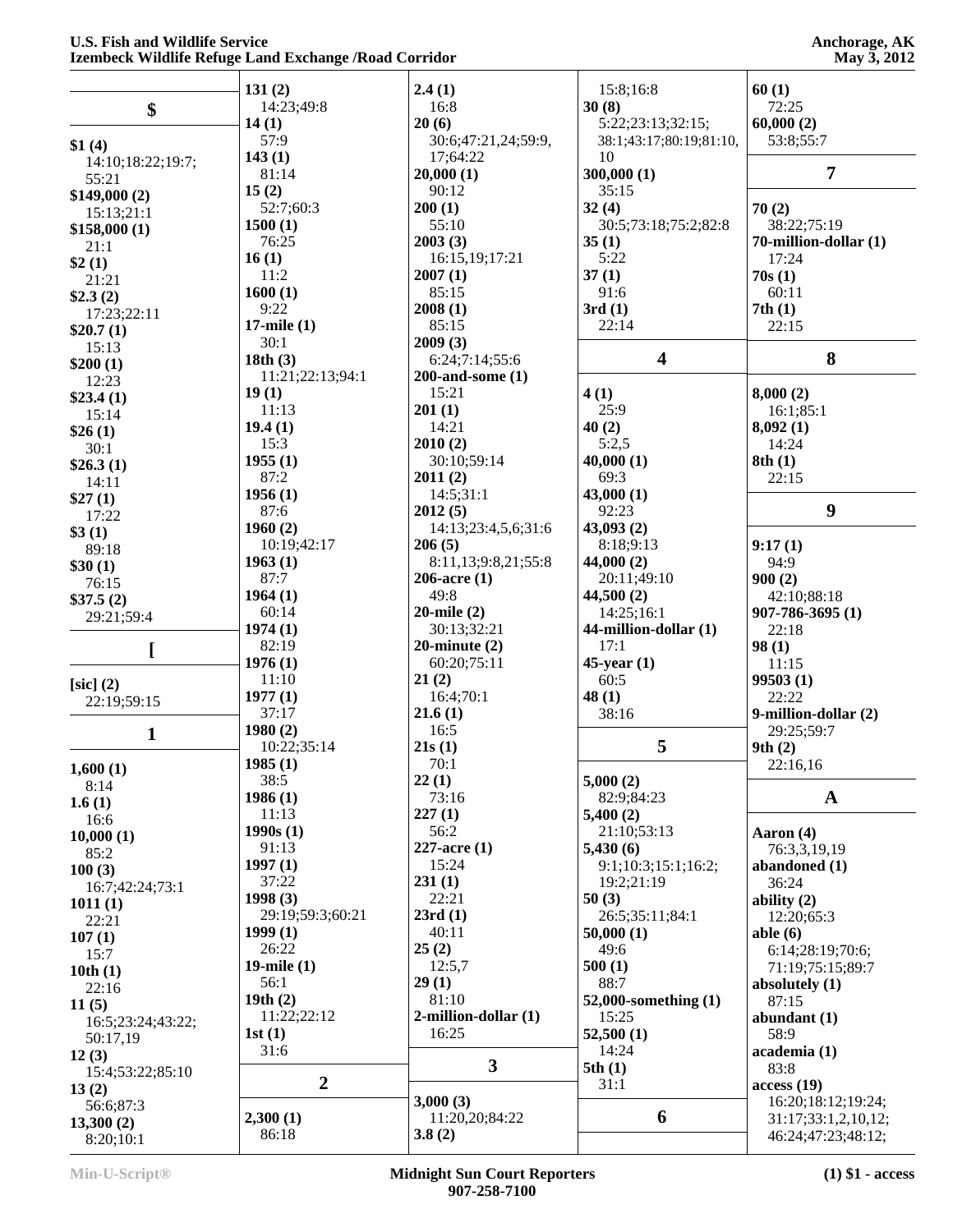54:11;65:24;66:22;71:7, 14;82:14,16;88:14 **according (1)** 84:24 **accurately (1)** 28:25 **achieved (1)** 36:2 **acidification (1)** 79:9 **acknowledgment (1)** 24:6 **acreage (3)** 10:13;15:25;40:4 **acres (43)** 8:11,13,14,18,20;9:1, 8,13,21,22;10:1,3;14:22, 23,24,25,25;15:1,8,8,21; 16:1,2,7;19:2;20:11; 21:10,19;35:15;49:6,8, 10;53:8,13;55:7,8,10; 56:2;57:2;58:2;69:3; 86:19;92:23 **across (7)** 18:3;30:22;38:6; 56:19;63:18,20,23 **Act (21)** 6:24;7:14,22;8:10; 10:6,22;26:22;35:16; 36:3,5,9,10,15;37:10; 38:25;51:4;55:6;58:1; 60:14;67:24;86:15 **action (11)** 7:1;8:3;13:24;14:12, 17;16:15;18:19;37:1,22; 45:21;48:1 **actions (1)** 57:18 **actively (1)** 37:18 **activities (5)** 16:18;29:15;44:6; 65:20;79:21 **activity (1)** 79:15 **actually (4)** 64:24;86:1,10;93:15 **ADAM (2)** 56:7,7 **add (1)** 36:23 **added (6)** 8:19;14:24;15:25; 20:12;86:16,20 **addition (4)** 9:20,21;34:9;59:18 **additional (2)** 18:14;58:1 **address (3)** 12:15;85:19;94:2 **addressed (2)** 27:15;38:3 **addresses (1)**

 22:22 **adequate (1)** 46:17 **adjacent (4)** 33:1,6,12;53:12 **adjourned (1)** 94:9 **adjustment (1)** 15:9 **administrations (1)** 77:9 **administrator (1)** 88:21 **admirable (1)** 88:13 **admit (1)** 72:9 **ado (1)** 6:7 **adopt (2)** 46:5;77:13 **adults (1)** 62:21 **advance (1)** 5:2 **adverse (10)** 10:10;20:2,5,9,14,20; 21:5,16,23;22:7 **advocate (1)** 35:6 **advocated (1)** 45:22 **advocating (2)** 12:5,6 **AEB (10)** 30:6,9,20;31:1,6,23; 32:6;59:12,14,19 **AEB's (1)** 59:17 **affairs (2)** 54:6;81:13 **affect (2)** 63:18;64:7 **affecting (1)** 77:22 **afford (1)** 31:10 **affordable (5)** 12:22;30:19;46:7; 47:9;55:24 **again (22)** 5:15;6:12,18;14:17; 16:10,13;17:24;19:7,14; 22:3;25:12,22;27:6; 53:2,3;56:23,23;60:25; 71:21;76:18;93:24;94:6 **against (4)** 74:2,3;76:5;83:25 **Agdaagux (4)** 4:7;40:21;54:7;74:24 **agencies (6)** 4:6;7:22,23;41:16; 77:22;85:21 **ago (4) air (6)**

**agency (3)** 7:1,25;41:15 **agenda (2)** 6:22;88:24 35:11;64:10;67:1; 74:18 **agree (1)** 55:15 **agreement (3)** 29:19;33:13;56:14 **ahead (2)** 54:20;81:1 14:1;44:22;47:11,13; 55:16;67:12 **aircraft (2)** 19:4;47:12 **airfare (1)** 12:23 **airline (1)** 87:11 **airplane (1)** 87:2 **airport (28)** 12:16,20,21;18:2; 19:24;21:15;22:5;24:7; 29:25;31:5;45:25;47:5, 13,23;48:1,12,21;55:12, 25;56:22,24;59:15; 63:12,15;66:22;71:7; 88:15;91:21 **Airways (1)** 87:1 **Akun (1)** 30:22 **Akutan (8)** 30:22,25;31:4;59:15, 15;87:8;89:22,24 **Alaska (50)** 4:9;8:14,19;10:21; 11:4;20:12;29:10,14; 31:23;34:5;35:3;36:16, 25;37:15,17,21;38:20, 22,23;39:5,20;44:2,7; 48:6,8,18;49:5,6,11; 51:6;55:7;56:18;57:14; 58:2;60:5;61:11,13; 67:1;68:5;69:6;76:25; 79:6,25;81:13,15;82:13, 15;84:17;90:6;91:10 **Alaskan (2)** 32:19;89:19 **Alaskans (1)** 49:19 **Alaska's (2)** 11:2;56:13 **Aleut (11)** 11:19,24;42:14;46:21; 52:19;53:25;54:2,5; 72:16;82:10;90:12 **Aleutian (3)** 11:8;61:6;81:17 **America (2)** 60:13;82:15 **American (5)**

**Aleutians (15)** 14:5,14;24:12;29:20; 40:21;65:13;70:3,5; 75:1,17;81:17;87:22; 88:21;89:15;91:19 **Aleuts (3)** 42:1;70:18;85:2 **alignment (10)** 13:10,11;14:21;15:10, 16,18,19,23;19:16,17 **alignments (2)** 13:12;15:17 **alive (2)** 72:16;75:12 **allow (7)** 12:12;46:15,18;55:11, 14;65:9;67:16 **allowed (1)** 63:4 **all-volunteer (1)** 29:12 **all-weather (3)** 45:24;56:1;88:15 **almost (1)** 76:13 **alone (1)** 72:10 **along (3)** 42:16;58:15;60:1 **already-stressed (1)** 79:2 **alternative (52)** 7:17;9:2;13:7,8,9,10, 13,20,24;14:8,9,12,20; 15:22;16:11,16;17:9; 18:19;19:9,14,16;21:3, 22,23;24:9,17,18;25:2; 32:6;37:6,21;46:3,6,6; 55:22,25;56:17;59:21; 64:16;70:20;71:21; 77:14;78:6,13,14;80:18; 81:2,7,19,19;87:19; 90:20 **alternatives (11)** 7:4;9:11;13:6,12,23; 20:5;24:21;39:24;64:21; 78:17;90:23 **Although (4)** 19:4;45:19;55:9;89:14 **aluminum (1)** 14:14 **always (5)** 47:17;50:12;56:22; 68:21;72:6 **amazed (1)** 64:12 **Amberly (2)** 74:23,23 **ambulance (2)** 44:22;59:8

**Anchorage, AK May 3, 2012**

 11:11;29:22;30:25; 35:24;41:7 **Americans (2)** 69:20;70:21 **America's (2)** 77:1,23 **among (1)** 51:6 **amount (4)** 26:1;40:4;47:19;89:19 **Anaktuvuk (1)** 34:6 **analysis (17)** 16:14;22:25;24:5,5, 19;25:13,16;26:11,12; 27:18,23;28:1,1;51:5; 64:20;86:11;93:17 **analyzed (5)** 7:18,18;24:23;25:9; 27:14 **Anangula (1)** 84:25 **anchor (1)** 77:15 **Anchorage (12)** 12:22;22:21;54:4; 65:22;70:16;73:10,18; 74:7,10;76:23;78:11; 80:24 **ANCSA (1)** 21:12 **anguish (1)** 54:10 **ANILCA (3)** 10:21,23;82:7 **animal (2)** 58:9;72:14 **animals (5)** 65:19;79:18;83:22; 84:3;91:4 **announced (2)** 14:6;30:20 **annual (8)** 14:10;15:13;16:25; 17:23;19:7;20:25;21:19; 22:10 **anthropology (3)** 83:5,7;90:5 **anxious (1)** 5:12 **apparently (2)** 34:9,11 **appears (1)** 59:21 **applauds (1)** 48:18 **applied (1)** 86:14 **appointment (1)** 75:16 **appreciate (5)** 32:14;50:3;91:13; 93:12;94:7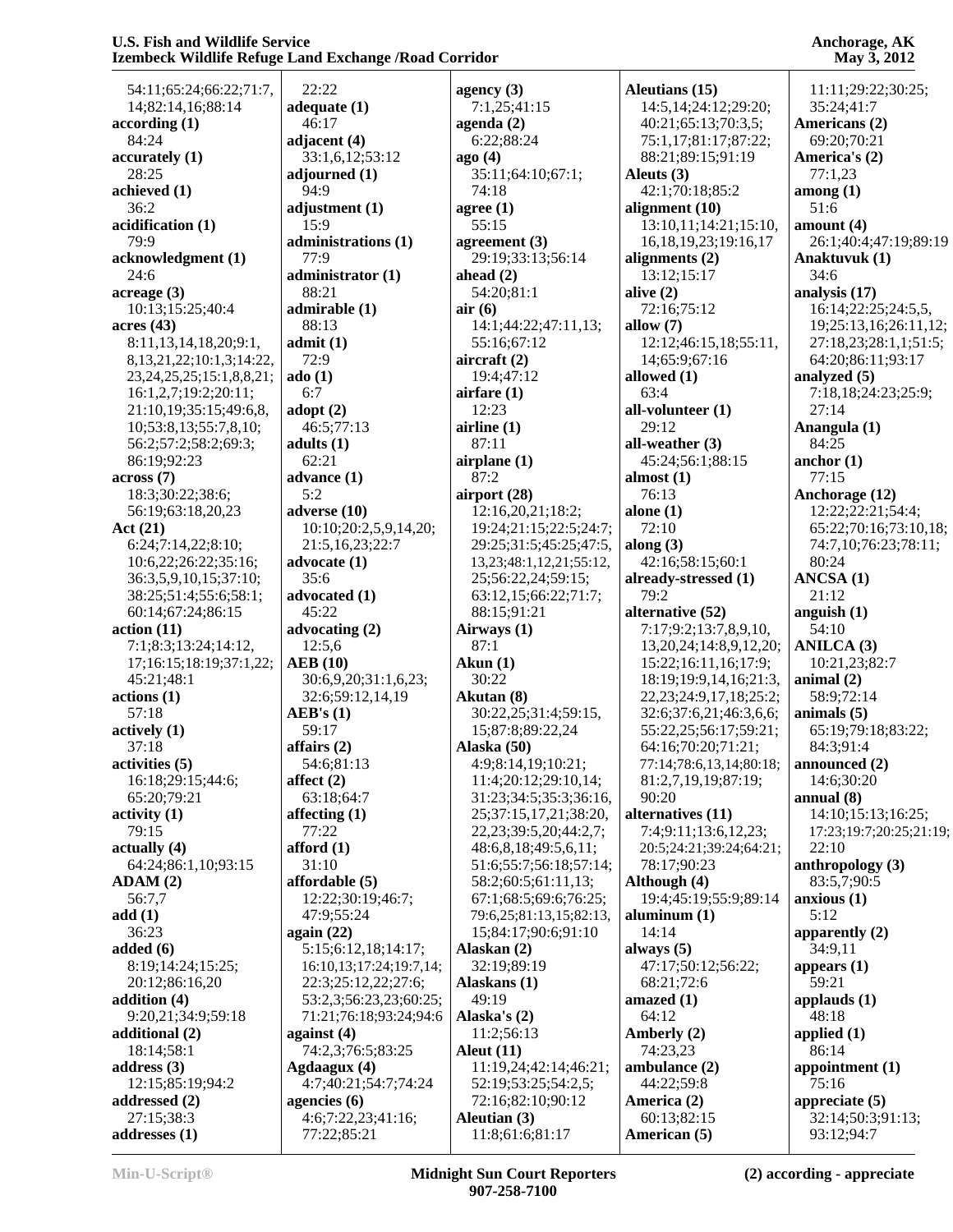| approach $(1)$          | availability (3)       | 8:6;12:14,21,24;              | Bering $(1)$            | 69:14;78:23;92:12        |
|-------------------------|------------------------|-------------------------------|-------------------------|--------------------------|
| 81:7                    | 21:15;22:5;47:11       | 13:15,21,22;16:22;17:8,       | 36:21                   | blind $(1)$              |
| appropriate (1)         | available (4)          | 15;18:3;19:24;21:14;          | Besides (1)             | 63:8                     |
| 35:6                    | 11:25;19:25;24:14;     | 22:5,9,15;24:15;29:17;        | 57:25                   | blink $(1)$              |
| appropriated (1)        | 47:10                  | 30:5,24;31:16;32:20;          | best $(4)$              | 33:8                     |
| 29:21                   | average $(1)$          | 45:4,23,25;47:3,5,23;         | 24:19;50:10;58:18;      | Blinn $(1)$              |
| approximately (3)       | 62:19                  | 48:11,12,21;49:8;51:2,8;      | 62:17                   | 15:10                    |
| 9:7,8:19:2              | averaged $(1)$         | 55:5,12,25;56:10,21;          | bet $(2)$               | $blood (1)$              |
| archeological (1)       | 30:6                   | 58:18;59:9,13;60:20;          | 44:9;74:2               | 43:25                    |
| 84:25                   | avian(2)               | 61:8,16;62:5,16;63:8,16,      | Beth $(2)$              | blow $(1)$               |
| Arctic (2)              | 39:3,14                | 23, 24; 64: 2, 7; 65: 16, 21; | 37:14,14                | 52:9                     |
| 66:3;90:8               | avoid(1)               | 66:20,22;68:4,4,8;69:13;      | Bethany (2)             | blowing $(2)$            |
| area(20)                | 39:23                  | 71:7:72:25:73:2,9;            | 64:15,15                | 58:21:93:11              |
| 11:15,22;12:21;14:7;    | avoidance (1)          | 75:11;81:18;82:11,22,         | Bethel (2)              | board $(2)$              |
| 32:2;35:12;39:11,19;    | 79:20                  | 22;83:21;87:3,6,17;89:8,      | 43:11;44:19             | 54:4;61:14               |
|                         |                        |                               |                         |                          |
| 49:15;52:13;56:11,19;   | avoiding $(1)$         | 9,21;91:16                    | better $(3)$            | boat $(4)$               |
| 57:22;59:24;60:15;      | 10:12                  | Bay's $(1)$                   | 25:17;41:20;64:25       | 54:9;63:15;72:24;73:2    |
| 65:24;77:20;79:5;82:8;  | away (6)               | 56:24                         | Betty $(2)$             | bogus $(1)$              |
| 85:17                   | 24:10;44:1,17,21;      | BC(1)                         | 63:6,6                  | 41:17                    |
| areas(12)               | 71:17;87:10            | 11:20                         | bewildered (1)          | born $(4)$               |
| 28:9;35:20;36:5,16;     |                        | bear $(6)$                    | 71:11                   | 70:8;82:20;83:4;90:4     |
| 51:18,22;53:12,14;60:8, | B                      | 11:7;20:20;39:10;             | beyond $(4)$            | Borough (17)             |
| 12;69:9;90:24           |                        | 57:3;63:19;79:24              | 16:18;39:19;77:17;      | 14:6,14;18:22;24:10,     |
| area's(1)               | babies (1)             | bears $(2)$                   | 81:23                   | 12;29:20;40:21;65:13;    |
| 57:23                   | 52:14                  | 39:12;92:15                   | biased $(1)$            | 70:3,5,15;75:1,17;88:21; |
| Army $(2)$              | baby $(1)$             | beautiful $(1)$               | 41:3                    | 89:14,16;91:19           |
| 32:6;56:16              | 52:12                  | 3:9                           | big(2)                  | borough's $(1)$          |
| Arnold (3)              | back $(13)$            | became $(1)$                  | 48:1;70:14              | 19:10                    |
| 43:10;72:21,22          | 3:23;5:6,10,16;22:23;  | 67:2                          | biggest $(2)$           | boss(1)                  |
| around (6)              | 42:6;52:23;63:11;70:9; | become $(5)$                  | 44:19;86:14             | 56:9                     |
| 58:10;65:21;69:23;      | 81:11;83:10;89:3,7     | 9:15,18,19;49:10;69:2         | Bill $(2)$              | both $(11)$              |
| 77:25;85:1;88:4         | backed (1)             | becomes $(1)$                 | 4:9,10                  | 15:20;34:7;56:18;        |
|                         |                        | 68:19                         |                         |                          |
| array(2)                | 42:8                   |                               | billion $(1)$           | 61:7,23;64:17;80:5,7;    |
| 11:3;41:21              | backyard (1)           | beds(8)                       | 76:14                   | 82:23;91:9,15            |
| assessment $(1)$        | 71:6                   | 58:8,9;60:8;78:25;            | biodiversity (1)        | boundaries (3)           |
| 18:8                    | bad(7)                 | 86:18,19;92:10;93:1           | 77:15                   | 33:24;52:3;77:17         |
| asset $(2)$             | 33:18;67:11,13,17;     | beginning $(3)$               | biological (5)          | boundary $(2)$           |
| 69:20,21                | 72:4;75:7;80:14        | 23:20;25:10;83:14             | 13:3;18:6,10;78:11;     | 15:9;33:21               |
| assigned (1)            | ball(1)                | begun $(1)$                   | 80:23                   | Boyer $(1)$              |
| 61:21                   | 33:20                  | 13:17                         | biologically (1)        | 4:14                     |
| Association (2)         | <b>Ballard</b> (1)     | behalf (9)                    | 10:25                   | Boyette (2)              |
| 81:14;82:13             | 4:9                    | 29:10;35:3;42:15;             | biologist $(3)$         | 88:19,19                 |
| assumed $(1)$           | bankrupt (1)           | 48:8;53:24;54:2;63:2;         | 25:13;78:10;79:16       | $B-o-y-e-t-e(1)$         |
| 33:9                    | 34:14                  | 70:4;94:8                     | Biosphere $(2)$         | 88:20                    |
| assure $(2)$            | <b>BARBARA (4)</b>     | believes (2)                  | 11:9,10                 | Boylan (6)               |
| 35:18;36:2              | 60:4,4;61:1,1          | 45:23;68:5                    | bird(3)                 | 4:23;6:11;7:11;9:6,17,   |
| astonished (1)          | barge(1)               | Belkofski (1)                 | 11:15:37:19:39:6        | 19                       |
| 68:7                    | 17:20                  | 40:22                         | birds $(23)$            | Brady(1)                 |
| attempted (1)           | barracks (1)           | belongs $(1)$                 | 20:17;25:4;26:17;       | 22:19                    |
| 47:16                   | 12:1                   | 36:25                         | 28:7;38:15,19;63:21,21, | branch (13)              |
| auctioneer $(1)$        | barrier $(5)$          | beneficial (11)               | 23;65:18;69:16,18;      | 11:16:20:15:27:19;       |
| 6:15                    | 10:7,8,9;17:15;79:23   | 19:6,18,20;20:10;             | 73:22,23,24;74:12;      | 38:19;39:4,15,21;42:1;   |
|                         |                        |                               |                         |                          |
| Audubon (6)             | base $(2)$             | 21:6,8,13,24,25;22:3;         | 78:21;79:24;83:16,18,   | 60:9;69:14;78:23;84:2;   |
| 37:15,16,17,21,22;      | 36:21;45:4             | 68:23                         | 24;91:2;92:9            | 92:12                    |
| 90:14                   | based $(7)$            | benefit $(5)$                 | bisect $(1)$            | brants $(1)$             |
| Audubon's (1)           | 24:22;26:3,4,7,8,11,13 | 34:1;45:20;58:5;              | 60:15                   | 68:25                    |
| 39:5                    | basic $(1)$            | 77:11;87:16                   | bisecting (1)           | breed(2)                 |
| authorize (1)           | 28:9                   | benefits (3)                  | 32:25                   | 64:1;88:8                |
| 30:12                   | basically (1)          | 35:25;57:6;77:17              | bit $(8)$               | breeding (7)             |
| authorized (3)          | 20:8                   | Berg(2)                       | 3:16;4:21;7:1;10:18;    | 20:16;25:14;26:6,17;     |
| 16:18;56:14;85:12       | basis $(2)$            | 56:7,7                        | 15:23;16:4,8;82:1       | 35:12;38:17,24           |
| automatically (1)       | 40:3;86:4              | B-e-r-g $(1)$                 | black $(6)$             | Brelsford (2)            |
| 72:4                    | <b>Bay</b> (78)        | 56:8                          | 11:16;42:1;68:25;       | 3:23;4:1                 |
|                         |                        |                               |                         |                          |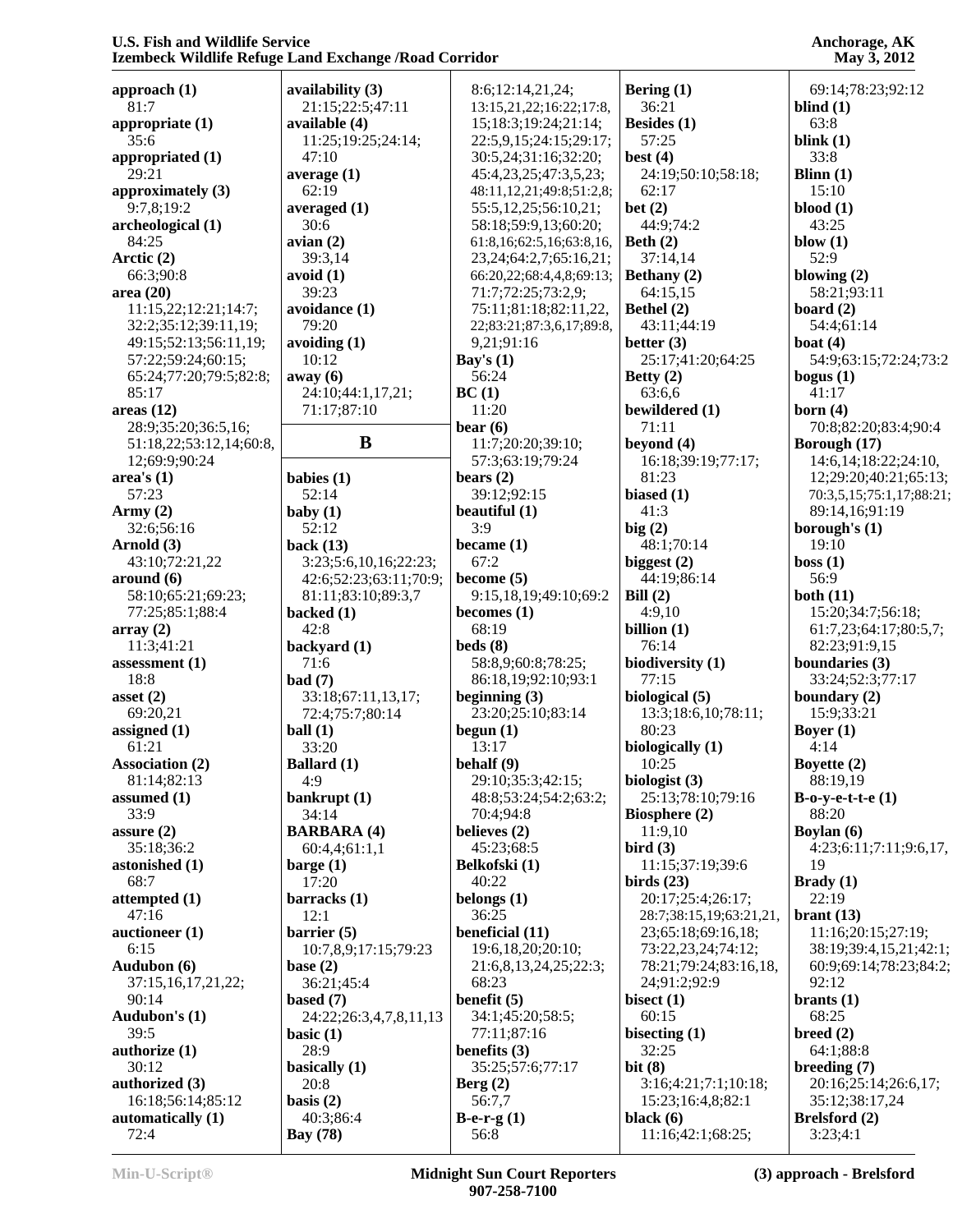| bridge(1)               | calories (1)            | CD(1)                     | 65:3,10;69:2             | colleague $(1)$             |
|-------------------------|-------------------------|---------------------------|--------------------------|-----------------------------|
| 76:14                   | 79:19                   | 5:17                      | City(15)                 | 80:25                       |
| brief (1)               | came $(2)$              | Center (2)                | 4:6;29:20;31:12;         | $\text{college} (1)$        |
| 56:9                    | 42:18;43:10             | 78:10;80:23               | 40:12,12,23;42:9;44:19;  | 66:25                       |
| briefly $(1)$           | camping $(1)$           | centers $(2)$             | 48:15,20;51:13;55:24;    | coming $(3)$                |
| 89:15                   | 69:6                    | 81:15,16                  | 74:8;85:8;86:6           | 4:16,20;44:18               |
| bring (2)               | can $(45)$              | central $(4)$             | claiming $(1)$           | comment (16)                |
| 20:8;57:6               | 3:18;4:5;5:9,24;12:16;  | 13:11;15:19,23;19:17      | 30:10                    | 7:6;22:12,25;23:18;         |
|                         |                         |                           |                          | 24:22;28:11,14;29:2;        |
| bringing $(1)$          | 13:1;22:14;23:7;27:8,   | centuries (1)             | clarifying $(3)$         |                             |
| 32:2                    | 14;28:16,24;29:3,6,7;   | 11:22                     | 28:13,17,20              | 41:14;52:12;56:9;57:11;     |
| Bristol (2)             | 32:11,16,24;33:14;40:3; | CEO(1)                    | classes $(1)$            | 86:14;89:13;91:13;          |
| 82:11;87:3              | 42:4,8;49:25;50:2,14;   | 61:6                      | 90:10                    | 93:25                       |
| broad(1)                | 54:18,25;60:25;63:20;   | certainly (1)             | classification (1)       | commented (2)               |
| 25:23                   | 64:6,20;67:11,12;69:19; | 64:21                     | 57:24                    | 85:21,22                    |
| broad-level (1)         | 71:13;74:8,9;75:15;     | cetera(1)                 | Clawson(1)               | comments (30)               |
| 28:8                    | 76:18;79:14;80:9;83:19, | 37:5                      | 62:2                     | 5:14,24;22:17,25;           |
| brought $(1)$           | 20;91:3;94:3            | chair $(1)$               | cleaned (1)              | 23:1,18;24:22;27:8,12,      |
| 43:9                    | Canada (1)              | 54:5                      | 12:2                     | 12, 14, 14; 28: 16; 32: 12; |
| brown (4)               | 38:20                   | chairman (1)              | clear(1)                 | 34:23;40:17;49:25;50:2,     |
| 11:7;39:9,12;57:3       | capabilities (2)        | 54:4                      | 30:18                    | 8,17;60:6;70:3,5;78:5;      |
| Bryce(1)                | 17:18;29:24             | challenge (2)             | clearly $(3)$            | 82:1;86:12;88:23;93:13,     |
| 56:9                    | capable $(1)$           | 41:3;62:22                | 28:3;31:18;46:9          | 17;94:1                     |
| bucking $(1)$           | 59:8                    | challenges (2)            | climate $(2)$            | commercial (9)              |
| 89:8                    | Cape $(1)$              | 47:4;92:18                | 17:12;80:1               | 31:21;32:1;36:4,11;         |
| budgets (1)             | 88:7                    |                           | clinic(8)                | 46:15;68:18,20,22,23        |
|                         |                         | challenging $(1)$<br>80:4 |                          |                             |
| 76:12                   | captain $(1)$           |                           | 19:25;29:23;43:18;       | commissioner (1)            |
| build $(7)$             | 75:1                    | change $(4)$              | 61:21,22;62:3,9,10       | 48:5                        |
| 47:25;49:18;57:21;      | capture $(1)$           | 13:25;43:2;80:2;84:22     | Clinton $(2)$            | commitment (1)              |
| 59:5;76:12;77:5;92:2    | 28:25                   | changes $(5)$             | 64:10,10                 | 12:7                        |
| building $(3)$          | car(4)                  | 19:20;79:5,10,14,22       | close $(3)$              | committed (1)               |
| 58:13;64:17;80:3        | 64:3,4,6,6              | Chapter $(2)$             | 18:2;29:4;64:4           | 59:16                       |
| builds $(1)$            | care $(15)$             | 25:9;35:4                 | closed $(1)$             | committee $(1)$             |
| 74:8                    | 12:18;54:11;61:7,14,    | character $(1)$           | 46:14                    | 54:6                        |
| built $(13)$            | 23;62:11,17,23;63:2;    | 48:17                     | closely $(2)$            | common $(3)$                |
| 33:4,14;45:9,9,10;      | 74:16;81:14;82:13,16;   | charge (1)                | 4:19:24:25               | 20:15;39:17;58:20           |
| 48:16;56:4;71:10;73:21; | 90:17;91:10             | 62:3                      | closer $(1)$             | communities (11)            |
| 77:25;81:24;87:12;92:7  | carefully $(1)$         | checked (1)               | 85:1                     | 8:6;11:21;33:14;47:3;       |
| bunch $(1)$             | 81:22                   | 23:12                     | Club(5)                  | 51:8;53:3,18;56:4;          |
| 22:23                   | caribou (16)            | chief(1)                  | 76:23,24;77:12;78:4;     | 88:12,17;91:16              |
| bureaucrat (1)          | 11:6;20:20,22,24;       | 3:13                      | 90:15                    | community (12)              |
| 6:19                    | 39:10;57:3;63:19;68:25; | children $(2)$            | clue(1)                  | 37:25;40:13;42:15,25;       |
| burn(1)                 | 69:7,9;72:2;78:22;      | 62:21;82:21               | 40:15                    | 47:5;48:14;49:4;52:6;       |
| 42:23                   | 79:24;84:1;92:15,17     | choice $(3)$              | Coast $(2)$              | 54:14;77:12;81:15;          |
| burned $(1)$            | CARL(2)                 | 47:18;75:23;76:1          | 38:19;45:1               | 88:14                       |
|                         |                         |                           |                          |                             |
| 71:2                    | 45:15,15                | choose $(1)$              | coexist(1)               | community's (2)             |
| Bush $(2)$              | Carroll(1)              | 70:20                     | 46:16                    | 46:23;47:18                 |
| 43:18;44:20             | 4:8                     | <b>CHRISTENSEN (3)</b>    | Cold (76)                | companies $(1)$             |
| business $(1)$          | carry $(1)$             | 61:4,5;66:12              | 8:6;12:14,21,24;         | 36:20                       |
| 87:10                   | 30:21                   | Christ-e-n-s-e-n (1)      | 13:15,21,22;16:22;17:8,  | company $(1)$               |
|                         | case $(3)$              | 61:5                      | 15;18:3;19:24;21:14;     | 87:12                       |
| $\mathbf C$             | 33:13;36:11;77:2        | Christian (1)             | 22:5,9,15;24:15;29:17;   | comparable (3)              |
|                         | cases $(1)$             | 76:20                     | 30:5,24;31:16;32:20;     | 39:25;92:21;93:3            |
| cabins $(2)$            | 41:4                    | <b>CHRISTIANSEN (4)</b>   | 45:4,23,25;47:3,5,23;    | compensate $(2)$            |
| 42:23;71:2              | $\text{catch} (1)$      | 76:3,4,19,19              | 48:11,12,20;49:8;51:2,8; | 40:1,4                      |
| cable(2)                | 50:11                   | circle (2)                | 55:5,12,25;56:21,24;     | complete $(4)$              |
| 10:7,9                  | categorized (1)         | 70:21;83:10               | 58:18;59:9,13;60:20;     | 62:5;75:15,17;85:14         |
| call $(6)$              | 25:20                   | circumvent(3)             | 61:8,16;62:5,16;63:7,16; | completed (9)               |
| 10:6;13:12;15:3,18;     | category $(1)$          | 36:10,14;67:24            | 64:2,7;65:16,21;66:20,   | 13:18;17:6,6;30:5;          |
| 68:21;83:10             | 36:18                   | cited(1)                  | 22;68:4,4,8;69:13;71:7;  | 38:1;75:3,4,6;86:10         |
| called $(3)$            | cause (2)               | 64:18                     | 72:25;73:2,9;75:11,13,   | completely $(3)$            |
| 13:7,11;17:21           | 38:9;78:14              | cities(1)                 | 18;81:17;82:22,22;       | 26:14;52:17;86:20           |
| calls $(4)$             | caution $(1)$           | 48:10                     | 83:21;87:6,17;89:8,9,21; | completion $(1)$            |
| 10:6;15:23;17:9;19:11   | 33:22                   | citizens (3)              | 91:16                    | 16:19                       |
|                         |                         |                           |                          |                             |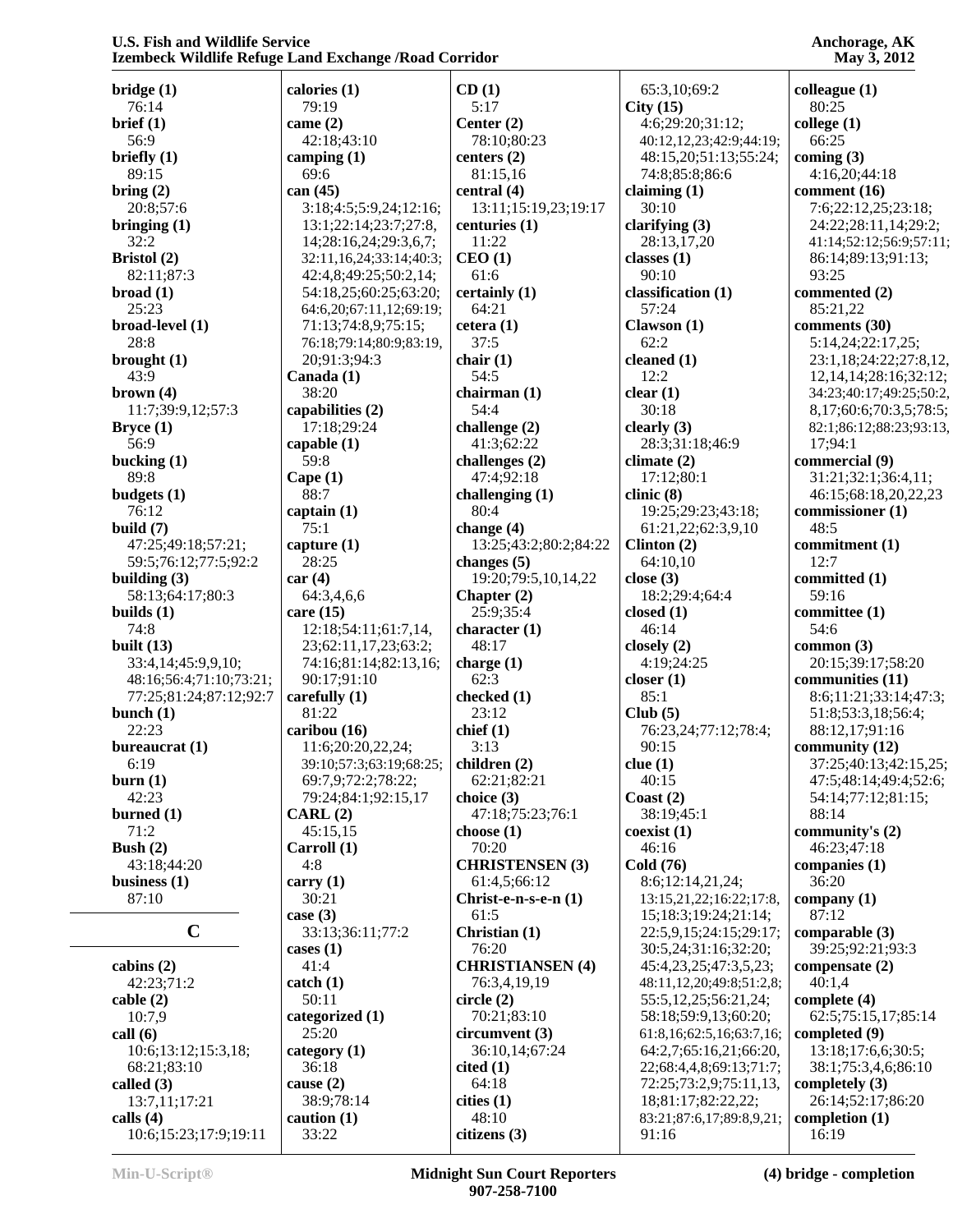**complex (5)** 38:17;40:2;92:7,22;  $93.2$ **complicated (3)** 48:23;55:19;81:8 **compounded (1)** 39:22 **comprehensive (1)** 57:1 **compromise (1)** 41:25 **compromising (1)** 38:4 **conceived (1)** 13:17 **concept (1)** 77:25 **concern (5)** 12:8;37:24;39:18; 41:11;66:4 **concerned (1)** 72:8 **concerning (1)** 37:19 **concerns (4)** 5:14;18:11;31:14; 64:20 **concise (1)** 5:24 **conclude (1)** 67:15 **concluded (1)** 12:8 **conclusion (5)** 18:18,18;20:17;24:21; 25:2 **conclusions (1)** 7:5 **condition (1)** 35:23 **conditions (8)** 46:25;48:24;54:13; 75:4;79:25;80:4,6;93:11 **conduct (1)** 51:5 **confirming (1)** 56:13 **Congress (13)** 29:21;30:12;33:8,19; 35:15,24;41:25;46:21; 51:2;56:14,18;70:12; 92:3 **Congressionally-designated (1)** 30:3 **Congressman (1)** 23:23 **connecting (2)** 48:10;59:5 **connection (1)** 71:13 **connects (1)** 56:4 **consent (1)**

 51:21 **Conservation (12)** 10:22;34:5;35:5; 36:14,16;37:19;51:17; 53:5,8;59:25;77:16,21 **conserving (2)** 77:24;78:1 **consider (3)** 7:16;27:8;36:7 **consideration (1)** 64:25 **considered (7)** 18:4,16;19:6;26:13; 63:4;81:22;89:18 **considering (1)** 20:6 **consistently (2)** 38:6;45:22 **constitute (1)** 32:21 **constraints (1)** 47:12 **construct (2)** 48:10;55:8 **constructed (4)** 14:16;15:5;16:24; 58:16 **constructing (2)** 8:4;58:24 **construction (15)** 10:14;12:12;15:5,13; 16:5,17,23;17:22;22:8; 39:13;51:7;56:1,19; 60:1,24 **consult (1)** 52:17 **consultant (2)** 65:15;85:7 **consultation (1)** 51:12 **consume (1)** 79:18 **contacted (3)** 32:6;42:19;52:2 **contain (2)** 51:10;92:25 **contiguous (1)** 60:15 **continents (1)** 38:16 **continue (9)** 11:20;14:1,17;17:2; 51:24;52:22;53:17; 64:22;71:11 **continued (1)** 61:17 **continues (3)** 16:16;48:14;59:1 **continuing (1)** 62:11 **contractor (3)** 3:13;85:11;86:7 **contractual (1)**

 65:14 **contributed (1)** 52:5 **control (4)** 18:7,9;69:8,11 **Controlling (1)** 33:1 **convenience (1)** 66:9 **Convention (1)** 58:7 **conversation (1)** 78:1 **convey (1)** 43:12 **conveyance (3)** 19:1;21:10,19 **conveyed (4)** 8:13,15,18,22 **conviction (1)** 57:5 **cooperating (7)** 4:6;6:25;7:22,23; 41:15,16;85:21 **cooperators (5)** 3:16;4:3,15;7:9,11 **coordination (1)** 51:14 **copies (5)** 5:6,16,16,18;94:4 **copy (1)** 86:1 **Cordova (1)** 74:18 **core (1)** 77:1 **Corporation (21)** 3:21;4:8;8:21,25;10:2; 21:11;40:22;42:13; 47:20;49:7;51:6;53:7,9, 25;54:2,5,6;55:6;58:3; 74:25;85:8 **corporations (1)** 36:19 **Corps (5)** 4:14;32:7;46:4;56:16; 85:12 **corrected (1)** 84:16 **corridor (15)** 8:14;10:10;12:12; 14:22;15:24;20:23;36:8; 45:24;46:12;49:8;51:11; 57:12,17;58:12;92:14 **corridors (2)** 9:7,10 **cost (18)** 14:9;15:12;16:23; 17:1,22;21:20;22:11; 31:7,10;47:13;55:20; 57:19;58:25;64:19,20, 23;80:3;93:16 **cost-benefit (1)**

 93:17 **costly (4)** 29:18;30:10;58:13; 80:5 **costs (5)** 19:7,21;20:25;58:22; 76:13 **Cotten (5)** 61:21;65:11,11;81:5,5 **C-o-t-t-e-n (1)** 81:6 **Cotten's (1)** 62:14 **Council (2)** 40:22;45:17 **count (1)** 70:24 **country (2)** 34:14;77:7 **couple (4)** 60:6;73:23,23;88:23 **course (2)** 46:21;88:2 **court (5)** 6:2;28:24;32:12; 34:25;50:7 **Cove (139)** 4:7,8;8:6,21,25;10:2; 12:4,13,24;13:15,21; 16:12,22;17:5,8;18:2; 19:3,23;20:1;21:4,11; 22:16;23:22;24:2,15; 26:22;29:17,20,24; 30:25;31:12,16,18,23; 32:20;37:25;40:12,20, 21,22,23;41:6;42:2,10, 12,13;43:14,20;44:2; 45:14,23,24;46:7,12; 47:2,7,10,13,20,24; 48:10,13,20;49:1,7,21; 51:2,6,8;52:21;53:7,9, 19;54:3,6,13,22;55:4,6, 12,16,24;56:21,23;57:7; 58:2;59:13,20;60:21; 61:8,13,16,21,22;62:4,4, 9,16,18;63:10;64:7; 65:25;66:10,14,16;67:2; 68:8,13;70:9,14;72:22, 25;73:18;74:2,24,25; 75:25;76:4;80:16;81:18; 82:5,11,19;83:4,20;85:8, 9;86:6;87:6,8,18;88:11, 18;89:2,21;90:4;91:16, 20;93:15 **Cove/Cold (1)** 56:10 **cover (1)** 5:8 **covered (2)** 28:9,11 **Cove's (4)** 29:22;47:4;48:15;59:4 **craft (2)** 19:12;31:5 **craft/passenger (1)** 14:15 **crash (1)** 63:24 **crashed (1)** 76:8 **crazy (3)** 69:24;73:10,11 **created (1)** 52:18 **creating (2)** 35:12;71:5 **creative (1)** 74:14 **creature (1)** 74:14 **credit (1)** 40:14 **crew (2)** 31:5;75:7 **crisis (1)** 48:22 **criteria (1)** 33:24 **criterion (1)** 34:4 **critical (6)** 49:2;60:7,10;69:18; 79:1;92:14 **critically (1)** 92:8 **Cross (5)** 13:14;16:12,22;17:8; 21:4 **crossed (1)** 26:14 **Croxton (1)** 66:25 **cultural (2)** 11:18;20:2 **curious (1)** 74:1 **current (7)** 13:25;14:17;19:11; 41:2;49:1;79:9;80:4 **currently (6)** 20:13;62:9;65:13,21; 79:5;90:5 **customary (1)** 51:22 **customers (1)** 87:14 **cut (3)** 56:24;76:16;82:4 **cuts (1)** 58:12 **cutting (3)** 32:25;52:12;79:4 **cycle (5)** 14:11;15:15;17:1,24; 69:19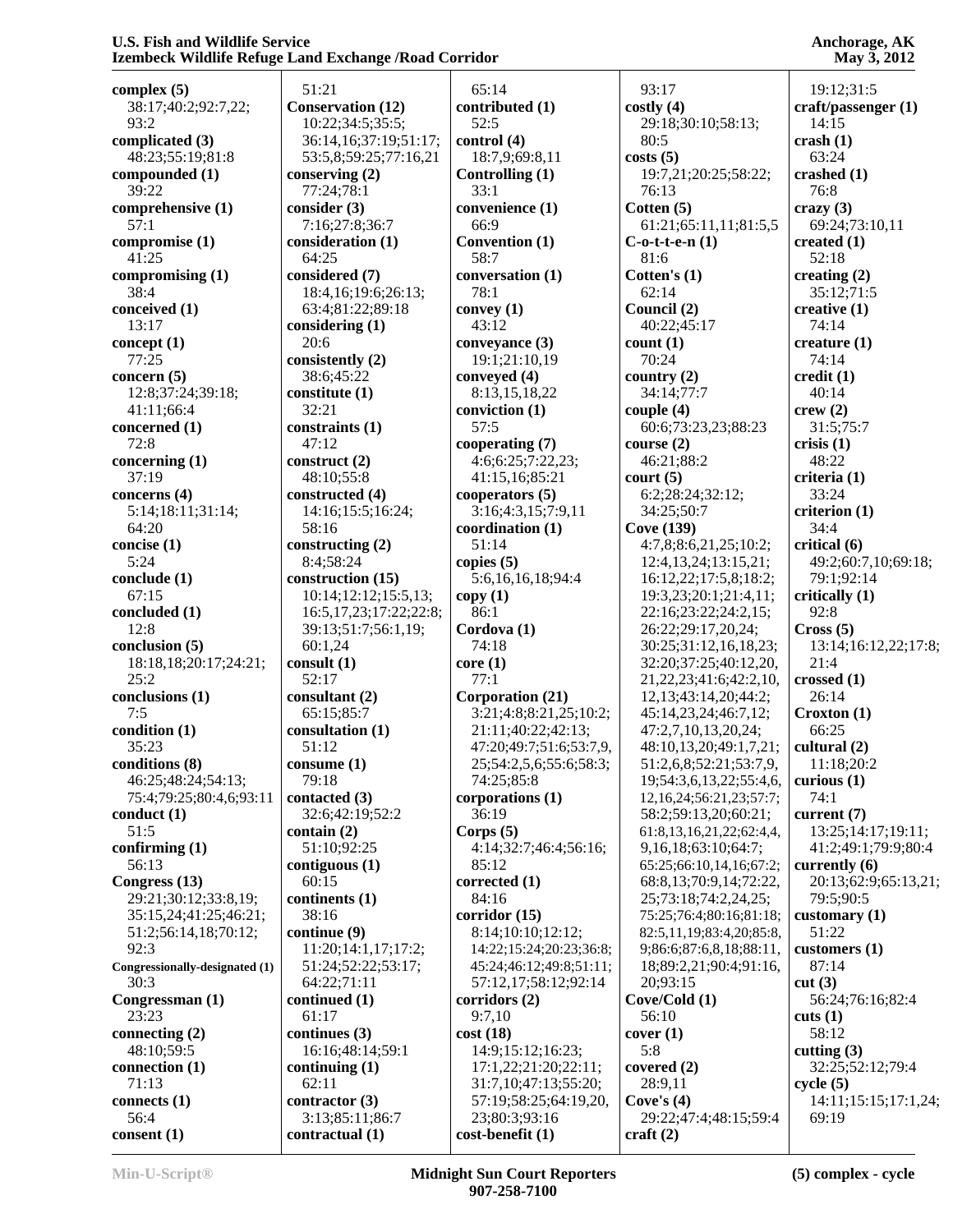| D                                           | 39<br>de-d  |
|---------------------------------------------|-------------|
|                                             | 92<br>dedi  |
| Dalton (1)<br>33:11                         | 12          |
| damage (3)                                  | deen<br>77  |
| 38:10;57:19;78:14<br>damaging (2)           | <b>Defe</b> |
| 29:18;79:5<br>D'AMATO(2)                    | 57<br>defer |
| 81:12,12                                    | 25          |
| DAN(1)<br>50:16                             | defic<br>31 |
| dangerous (5)                               | defir<br>90 |
| 52:9;58:14,23;80:7;<br>82:3                 | defir       |
| dark $(2)$                                  | 26<br>defir |
| 44:23;75:13<br>data(2)                      | 25          |
| 86:5,7<br>date $(4)$                        | defir<br>24 |
| 23:3;24:6;31:4;80:19                        | defir       |
| dated $(1)$<br>31:1                         | 25<br>degr  |
| daughter (1)                                | 37          |
| 76:7<br>daughters (1)                       | degr<br>10  |
| 54:18                                       | de-ic<br>59 |
| DAVID $(5)$<br>32:14,17,17;81:12,12         | <b>DEIS</b> |
| day $(4)$<br>52:24,24;67:8;88:22            | 41<br>delay |
| days (6)                                    | 62          |
| 13:15;14:4;17:21;<br>54:24;63:15;73:20      | deleg<br>51 |
| Deadhorse (1)                               | Della       |
| 44:16<br>$\text{deaf}(1)$                   | 4:<br>91    |
| 63:8                                        | Delta<br>39 |
| deal(2)<br>70:15;88:17                      | dem         |
| death(4)                                    | 28<br>dem   |
| 6:13;27:20,24;28:1<br>deaths(2)             | 47          |
| 24:5;27:22<br>debate(1)                     | deni<br>43  |
| 91:12                                       | Depa<br>48  |
| debris $(1)$<br>12:3                        | depe        |
| decade (3)                                  | 48<br>depe  |
| 37:20;45:22;57:16<br>decades (3)            | 39          |
| 48:15;55:5;71:17<br>December (2)            | depr<br>12  |
| 23:6;31:1                                   | depu        |
| decided(1)<br>85:24                         | 45<br>dese  |
| decision (8)                                | 65<br>desig |
| 8:1;10:9;23:5;41:9,10;<br>46:18;65:17;67:17 | 10          |
| declared (2)                                | 14<br>22    |
| 35:23;60:11<br>$\Delta$ declining $(2)$     | 58          |

 39:6;92:18 **de-designate (1)** 92:1 **dedication (1)** 12:8 **deemed (1)** 77:11 **Defenders (3)** 57:14,15;90:13 **defer (1)** 25:18 **deficit (1)** 31:8 **define (1)** 90:22 **defined (1)** 26:2 **definitely (1)** 25:15 **definition (1)** 24:25 **definitions (2)** 25:10;86:13 **degradation (3)** 37:4;40:1;59:25 **degree (3)** 10:15;83:6;90:4 **de-icing (1)** 59:18 **DEIS (2)** 41:3;46:10 **delays (1)** 62:20 **delegated (1)** 51:14 **Della (5)** 4:7;50:20,21;76:6; 91:19 **Delta (2)** 39:19;43:14 **demonstrated (1)** 28:3 **demonstrates (1)** 47:22 **denied (2)** 43:5;54:11 **Department (1)** 48:6 **dependable (2)** 48:21;71:14 **dependent (1)** 39:20 **depressions (3)** 12:1;58:17,21 **deputy (2)** 45:16;48:5 **deserve (2)** 65:10;74:15 **designated (15)** 10:17;11:2,9,11; 14:25;16:1;32:4;35:15, 22;36:5;49:11;57:22; 58:6;66:1;77:4

**designation (4)** 49:10;57:25;66:3; 67:18 **despite (2)** 59:2,12 **destruction (1)** 78:15 **detailed (3)** 34:23;78:4;93:17 **determination (2)** 24:21;48:16 **determine (3)** 7:20;30:14;86:9 **determined (1)** 92:3 **determining (1)** 7:25 **devastation (2)** 77:19;90:23 **developed (2)** 31:2;36:14 **developing (1)** 27:9 **development (4)** 36:15;45:17;59:1; 77:18 **DICKENS (3)** 23:21;43:8,10 **die (7)** 25:4;28:6,7;43:19; 45:7,12;66:20 **died (6)** 23:22,25;24:1;43:21; 44:11;67:2 **difference (1)** 72:13 **different (2)** 44:10,12 **difficult (6)** 18:24;39:23;47:15; 58:14;80:5;93:12 **dimension (1)** 90:10 **diminish (1)** 60:12 **directed (4)** 6:24;7:15,16;51:2 **direction (1)** 48:2 **directly (1)** 41:24 **director (4)** 45:16;61:6,20;81:13 **directors (1)** 61:11 **disagree (2)** 28:10;45:2 **disappeared (1)** 3:23 **disasters (1)** 62:21 **disastrous (1)** 79:14

**disclosure (1)** 65:12 **discuss (1)** 71:19 **discussed (1)** 26:25 **discussion (1)** 27:18 **displacement (1)** 17:17 **disposal (1)** 17:19 **distribution (1)** 85:25 **disturbance (5)** 18:12;21:18;22:9; 39:10;79:22 **diverse (1)** 11:3 **diversion (1)** 34:11 **Diversity (2)** 78:11;80:24 **dock (7)** 13:22;17:13,15;18:3; 73:2,3;89:10 **docks (1)** 22:9 **doctor (3)** 54:18;55:1;61:21 **document (2)** 41:8,13 **Dog (1)** 34:6 **dollars (4)** 57:20;59:1;76:14; 89:23 **Don (1)** 43:21 **done (4)** 33:22;43:6;67:9;83:15 **door (1)** 33:15 **DOT (2)** 4:9;12:2 **dotted (1)** 58:16 **doubt (2)** 21:13;71:21 **down (9)** 6:5,6;42:23;47:17; 55:14;87:5,21;88:15,18 **downplays (2)** 27:4,4 **Dr (2)** 61:21;62:14 **draft (12)** 3:14;5:17;7:3,4;13:6, 16;18:4,17;20:17,19; 56:17;71:19 **drew (1)** 52:3 **drive (4)**

**Anchorage, AK May 3, 2012**

 12:20;33:5;58:14; 60:22 **driven (1)** 44:14 **drove (2)** 64:3;74:21 **due (7)** 22:10;54:11;55:16; 58:14;62:20;75:18;79:6 **Duly (1)** 50:18 **dumped (1)** 36:24 **dunlin (1)** 39:4 **dunlins (1)** 39:2 **during (6)** 24:2;56:24;75:16; 78:25;80:6;91:22 **Dushkins (2)** 42:20;43:1 **E**

**earlier (6)** 16:9;35:9;50:1;52:2; 64:19;66:12 **early (1)** 60:11 **easier (1)** 65:24 **East (15)** 14:5,14;22:21;24:12; 29:20;39:8;40:21;65:13; 70:3,5;75:1,17;88:21; 89:15;91:19 **Eastern (2)** 61:6;81:17 **easy (3)** 43:8;65:16;82:15 **ecological (4)** 26:9;38:12;83:11; 91:25 **ecologically (1)** 58:3 **economical (1)** 49:16 **economically (1)** 88:16 **economics (1)** 88:15 **ecosystem (4)** 57:19;77:19;90:11,12 **ecosystems (1)** 90:7 **ED (7)** 4:11,11,12,13;48:4,5; 50:4 **edge (1)** 63:23 **Edgmon (1)** 56:9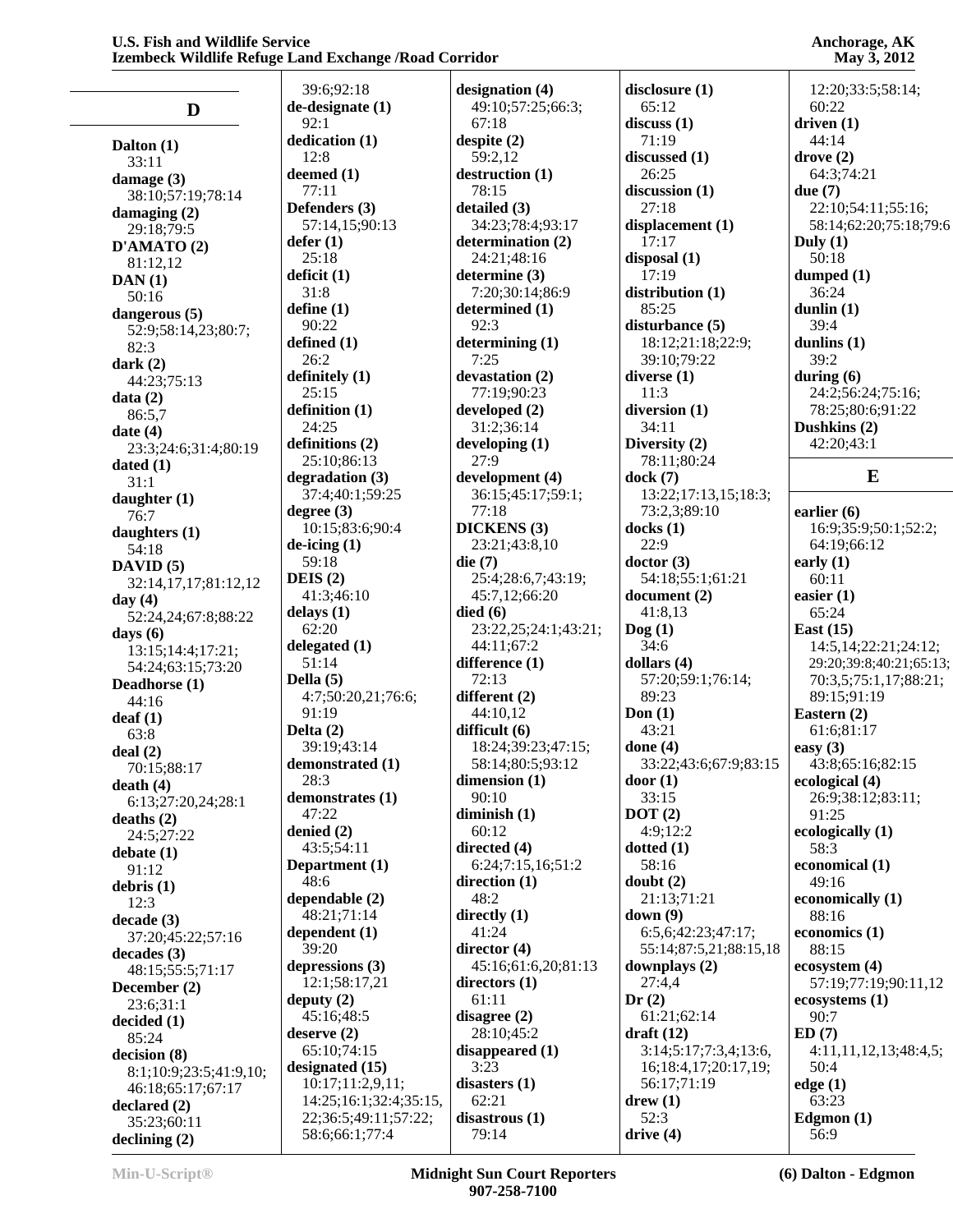|                                         |                                                                                                                                                                                                                                                                                                                                                                                                                                                                                                                                                                                                                                                                                                                          |                                                                                                                                                                                                                                                                                                                                                                                                                                                                                                                                                                                                                                                                                                                   | 59:22                                                                                                                                                                                                                                                                                                                                                                                                                                                                                                                                                                                                                                                                                                                                                                                                            |
|-----------------------------------------|--------------------------------------------------------------------------------------------------------------------------------------------------------------------------------------------------------------------------------------------------------------------------------------------------------------------------------------------------------------------------------------------------------------------------------------------------------------------------------------------------------------------------------------------------------------------------------------------------------------------------------------------------------------------------------------------------------------------------|-------------------------------------------------------------------------------------------------------------------------------------------------------------------------------------------------------------------------------------------------------------------------------------------------------------------------------------------------------------------------------------------------------------------------------------------------------------------------------------------------------------------------------------------------------------------------------------------------------------------------------------------------------------------------------------------------------------------|------------------------------------------------------------------------------------------------------------------------------------------------------------------------------------------------------------------------------------------------------------------------------------------------------------------------------------------------------------------------------------------------------------------------------------------------------------------------------------------------------------------------------------------------------------------------------------------------------------------------------------------------------------------------------------------------------------------------------------------------------------------------------------------------------------------|
|                                         |                                                                                                                                                                                                                                                                                                                                                                                                                                                                                                                                                                                                                                                                                                                          |                                                                                                                                                                                                                                                                                                                                                                                                                                                                                                                                                                                                                                                                                                                   | expanding $(1)$                                                                                                                                                                                                                                                                                                                                                                                                                                                                                                                                                                                                                                                                                                                                                                                                  |
|                                         |                                                                                                                                                                                                                                                                                                                                                                                                                                                                                                                                                                                                                                                                                                                          |                                                                                                                                                                                                                                                                                                                                                                                                                                                                                                                                                                                                                                                                                                                   | 35:19                                                                                                                                                                                                                                                                                                                                                                                                                                                                                                                                                                                                                                                                                                                                                                                                            |
|                                         |                                                                                                                                                                                                                                                                                                                                                                                                                                                                                                                                                                                                                                                                                                                          |                                                                                                                                                                                                                                                                                                                                                                                                                                                                                                                                                                                                                                                                                                                   | expect (2)                                                                                                                                                                                                                                                                                                                                                                                                                                                                                                                                                                                                                                                                                                                                                                                                       |
|                                         |                                                                                                                                                                                                                                                                                                                                                                                                                                                                                                                                                                                                                                                                                                                          |                                                                                                                                                                                                                                                                                                                                                                                                                                                                                                                                                                                                                                                                                                                   | 19:19;74:7                                                                                                                                                                                                                                                                                                                                                                                                                                                                                                                                                                                                                                                                                                                                                                                                       |
|                                         |                                                                                                                                                                                                                                                                                                                                                                                                                                                                                                                                                                                                                                                                                                                          |                                                                                                                                                                                                                                                                                                                                                                                                                                                                                                                                                                                                                                                                                                                   | expected $(3)$                                                                                                                                                                                                                                                                                                                                                                                                                                                                                                                                                                                                                                                                                                                                                                                                   |
|                                         |                                                                                                                                                                                                                                                                                                                                                                                                                                                                                                                                                                                                                                                                                                                          |                                                                                                                                                                                                                                                                                                                                                                                                                                                                                                                                                                                                                                                                                                                   | 31:4;33:14;47:16                                                                                                                                                                                                                                                                                                                                                                                                                                                                                                                                                                                                                                                                                                                                                                                                 |
|                                         |                                                                                                                                                                                                                                                                                                                                                                                                                                                                                                                                                                                                                                                                                                                          |                                                                                                                                                                                                                                                                                                                                                                                                                                                                                                                                                                                                                                                                                                                   | expense $(1)$                                                                                                                                                                                                                                                                                                                                                                                                                                                                                                                                                                                                                                                                                                                                                                                                    |
|                                         |                                                                                                                                                                                                                                                                                                                                                                                                                                                                                                                                                                                                                                                                                                                          |                                                                                                                                                                                                                                                                                                                                                                                                                                                                                                                                                                                                                                                                                                                   | 89:17                                                                                                                                                                                                                                                                                                                                                                                                                                                                                                                                                                                                                                                                                                                                                                                                            |
|                                         |                                                                                                                                                                                                                                                                                                                                                                                                                                                                                                                                                                                                                                                                                                                          |                                                                                                                                                                                                                                                                                                                                                                                                                                                                                                                                                                                                                                                                                                                   | expensive (4)                                                                                                                                                                                                                                                                                                                                                                                                                                                                                                                                                                                                                                                                                                                                                                                                    |
|                                         |                                                                                                                                                                                                                                                                                                                                                                                                                                                                                                                                                                                                                                                                                                                          |                                                                                                                                                                                                                                                                                                                                                                                                                                                                                                                                                                                                                                                                                                                   | 30:11;47:14;55:19;                                                                                                                                                                                                                                                                                                                                                                                                                                                                                                                                                                                                                                                                                                                                                                                               |
|                                         |                                                                                                                                                                                                                                                                                                                                                                                                                                                                                                                                                                                                                                                                                                                          |                                                                                                                                                                                                                                                                                                                                                                                                                                                                                                                                                                                                                                                                                                                   | 60:23                                                                                                                                                                                                                                                                                                                                                                                                                                                                                                                                                                                                                                                                                                                                                                                                            |
|                                         |                                                                                                                                                                                                                                                                                                                                                                                                                                                                                                                                                                                                                                                                                                                          |                                                                                                                                                                                                                                                                                                                                                                                                                                                                                                                                                                                                                                                                                                                   | experience (5)                                                                                                                                                                                                                                                                                                                                                                                                                                                                                                                                                                                                                                                                                                                                                                                                   |
|                                         |                                                                                                                                                                                                                                                                                                                                                                                                                                                                                                                                                                                                                                                                                                                          |                                                                                                                                                                                                                                                                                                                                                                                                                                                                                                                                                                                                                                                                                                                   |                                                                                                                                                                                                                                                                                                                                                                                                                                                                                                                                                                                                                                                                                                                                                                                                                  |
|                                         |                                                                                                                                                                                                                                                                                                                                                                                                                                                                                                                                                                                                                                                                                                                          |                                                                                                                                                                                                                                                                                                                                                                                                                                                                                                                                                                                                                                                                                                                   | 30:22;62:24;79:16;<br>83:25;85:2                                                                                                                                                                                                                                                                                                                                                                                                                                                                                                                                                                                                                                                                                                                                                                                 |
|                                         |                                                                                                                                                                                                                                                                                                                                                                                                                                                                                                                                                                                                                                                                                                                          |                                                                                                                                                                                                                                                                                                                                                                                                                                                                                                                                                                                                                                                                                                                   |                                                                                                                                                                                                                                                                                                                                                                                                                                                                                                                                                                                                                                                                                                                                                                                                                  |
|                                         |                                                                                                                                                                                                                                                                                                                                                                                                                                                                                                                                                                                                                                                                                                                          |                                                                                                                                                                                                                                                                                                                                                                                                                                                                                                                                                                                                                                                                                                                   | expertise $(1)$                                                                                                                                                                                                                                                                                                                                                                                                                                                                                                                                                                                                                                                                                                                                                                                                  |
|                                         |                                                                                                                                                                                                                                                                                                                                                                                                                                                                                                                                                                                                                                                                                                                          |                                                                                                                                                                                                                                                                                                                                                                                                                                                                                                                                                                                                                                                                                                                   | 40:24                                                                                                                                                                                                                                                                                                                                                                                                                                                                                                                                                                                                                                                                                                                                                                                                            |
|                                         |                                                                                                                                                                                                                                                                                                                                                                                                                                                                                                                                                                                                                                                                                                                          |                                                                                                                                                                                                                                                                                                                                                                                                                                                                                                                                                                                                                                                                                                                   | experts $(1)$                                                                                                                                                                                                                                                                                                                                                                                                                                                                                                                                                                                                                                                                                                                                                                                                    |
|                                         |                                                                                                                                                                                                                                                                                                                                                                                                                                                                                                                                                                                                                                                                                                                          |                                                                                                                                                                                                                                                                                                                                                                                                                                                                                                                                                                                                                                                                                                                   | 72:12                                                                                                                                                                                                                                                                                                                                                                                                                                                                                                                                                                                                                                                                                                                                                                                                            |
|                                         |                                                                                                                                                                                                                                                                                                                                                                                                                                                                                                                                                                                                                                                                                                                          |                                                                                                                                                                                                                                                                                                                                                                                                                                                                                                                                                                                                                                                                                                                   | explain(1)                                                                                                                                                                                                                                                                                                                                                                                                                                                                                                                                                                                                                                                                                                                                                                                                       |
|                                         |                                                                                                                                                                                                                                                                                                                                                                                                                                                                                                                                                                                                                                                                                                                          |                                                                                                                                                                                                                                                                                                                                                                                                                                                                                                                                                                                                                                                                                                                   | 78:5                                                                                                                                                                                                                                                                                                                                                                                                                                                                                                                                                                                                                                                                                                                                                                                                             |
|                                         |                                                                                                                                                                                                                                                                                                                                                                                                                                                                                                                                                                                                                                                                                                                          |                                                                                                                                                                                                                                                                                                                                                                                                                                                                                                                                                                                                                                                                                                                   | explains (1)                                                                                                                                                                                                                                                                                                                                                                                                                                                                                                                                                                                                                                                                                                                                                                                                     |
|                                         |                                                                                                                                                                                                                                                                                                                                                                                                                                                                                                                                                                                                                                                                                                                          |                                                                                                                                                                                                                                                                                                                                                                                                                                                                                                                                                                                                                                                                                                                   | 35:16                                                                                                                                                                                                                                                                                                                                                                                                                                                                                                                                                                                                                                                                                                                                                                                                            |
|                                         |                                                                                                                                                                                                                                                                                                                                                                                                                                                                                                                                                                                                                                                                                                                          |                                                                                                                                                                                                                                                                                                                                                                                                                                                                                                                                                                                                                                                                                                                   | explore $(1)$                                                                                                                                                                                                                                                                                                                                                                                                                                                                                                                                                                                                                                                                                                                                                                                                    |
|                                         |                                                                                                                                                                                                                                                                                                                                                                                                                                                                                                                                                                                                                                                                                                                          |                                                                                                                                                                                                                                                                                                                                                                                                                                                                                                                                                                                                                                                                                                                   | 36:21                                                                                                                                                                                                                                                                                                                                                                                                                                                                                                                                                                                                                                                                                                                                                                                                            |
|                                         |                                                                                                                                                                                                                                                                                                                                                                                                                                                                                                                                                                                                                                                                                                                          |                                                                                                                                                                                                                                                                                                                                                                                                                                                                                                                                                                                                                                                                                                                   | explored $(1)$                                                                                                                                                                                                                                                                                                                                                                                                                                                                                                                                                                                                                                                                                                                                                                                                   |
|                                         |                                                                                                                                                                                                                                                                                                                                                                                                                                                                                                                                                                                                                                                                                                                          |                                                                                                                                                                                                                                                                                                                                                                                                                                                                                                                                                                                                                                                                                                                   | 11:22                                                                                                                                                                                                                                                                                                                                                                                                                                                                                                                                                                                                                                                                                                                                                                                                            |
|                                         |                                                                                                                                                                                                                                                                                                                                                                                                                                                                                                                                                                                                                                                                                                                          |                                                                                                                                                                                                                                                                                                                                                                                                                                                                                                                                                                                                                                                                                                                   | exposed(1)                                                                                                                                                                                                                                                                                                                                                                                                                                                                                                                                                                                                                                                                                                                                                                                                       |
| 37:18;91:12                             | established (7)                                                                                                                                                                                                                                                                                                                                                                                                                                                                                                                                                                                                                                                                                                          | 41:10                                                                                                                                                                                                                                                                                                                                                                                                                                                                                                                                                                                                                                                                                                             | 67:21                                                                                                                                                                                                                                                                                                                                                                                                                                                                                                                                                                                                                                                                                                                                                                                                            |
| engagement $(1)$                        | 10:19,23;11:23;35:11;                                                                                                                                                                                                                                                                                                                                                                                                                                                                                                                                                                                                                                                                                                    | exchange (54)                                                                                                                                                                                                                                                                                                                                                                                                                                                                                                                                                                                                                                                                                                     | express $(3)$                                                                                                                                                                                                                                                                                                                                                                                                                                                                                                                                                                                                                                                                                                                                                                                                    |
| 77:25                                   | 38:9;60:14;92:5                                                                                                                                                                                                                                                                                                                                                                                                                                                                                                                                                                                                                                                                                                          | 6:25;7:16,20,21;8:3,                                                                                                                                                                                                                                                                                                                                                                                                                                                                                                                                                                                                                                                                                              | 40:17;48:9;49:20                                                                                                                                                                                                                                                                                                                                                                                                                                                                                                                                                                                                                                                                                                                                                                                                 |
| <b>Engineers</b> (5)                    | establishment (1)                                                                                                                                                                                                                                                                                                                                                                                                                                                                                                                                                                                                                                                                                                        | 10;12:11;13:9,11;14:19,                                                                                                                                                                                                                                                                                                                                                                                                                                                                                                                                                                                                                                                                                           | extend $(1)$                                                                                                                                                                                                                                                                                                                                                                                                                                                                                                                                                                                                                                                                                                                                                                                                     |
|                                         | 51:22                                                                                                                                                                                                                                                                                                                                                                                                                                                                                                                                                                                                                                                                                                                    | 20;15:22;17:2,25;19:15,                                                                                                                                                                                                                                                                                                                                                                                                                                                                                                                                                                                                                                                                                           | 77:17                                                                                                                                                                                                                                                                                                                                                                                                                                                                                                                                                                                                                                                                                                                                                                                                            |
| 85:12                                   |                                                                                                                                                                                                                                                                                                                                                                                                                                                                                                                                                                                                                                                                                                                          |                                                                                                                                                                                                                                                                                                                                                                                                                                                                                                                                                                                                                                                                                                                   | extends $(1)$                                                                                                                                                                                                                                                                                                                                                                                                                                                                                                                                                                                                                                                                                                                                                                                                    |
|                                         | 59:25                                                                                                                                                                                                                                                                                                                                                                                                                                                                                                                                                                                                                                                                                                                    |                                                                                                                                                                                                                                                                                                                                                                                                                                                                                                                                                                                                                                                                                                                   | 39:18                                                                                                                                                                                                                                                                                                                                                                                                                                                                                                                                                                                                                                                                                                                                                                                                            |
| 29:14                                   |                                                                                                                                                                                                                                                                                                                                                                                                                                                                                                                                                                                                                                                                                                                          |                                                                                                                                                                                                                                                                                                                                                                                                                                                                                                                                                                                                                                                                                                                   | extensively (1)                                                                                                                                                                                                                                                                                                                                                                                                                                                                                                                                                                                                                                                                                                                                                                                                  |
|                                         |                                                                                                                                                                                                                                                                                                                                                                                                                                                                                                                                                                                                                                                                                                                          |                                                                                                                                                                                                                                                                                                                                                                                                                                                                                                                                                                                                                                                                                                                   | 72:12                                                                                                                                                                                                                                                                                                                                                                                                                                                                                                                                                                                                                                                                                                                                                                                                            |
|                                         |                                                                                                                                                                                                                                                                                                                                                                                                                                                                                                                                                                                                                                                                                                                          |                                                                                                                                                                                                                                                                                                                                                                                                                                                                                                                                                                                                                                                                                                                   | extinction (1)                                                                                                                                                                                                                                                                                                                                                                                                                                                                                                                                                                                                                                                                                                                                                                                                   |
|                                         |                                                                                                                                                                                                                                                                                                                                                                                                                                                                                                                                                                                                                                                                                                                          |                                                                                                                                                                                                                                                                                                                                                                                                                                                                                                                                                                                                                                                                                                                   | 79:3                                                                                                                                                                                                                                                                                                                                                                                                                                                                                                                                                                                                                                                                                                                                                                                                             |
|                                         |                                                                                                                                                                                                                                                                                                                                                                                                                                                                                                                                                                                                                                                                                                                          |                                                                                                                                                                                                                                                                                                                                                                                                                                                                                                                                                                                                                                                                                                                   | extra(1)                                                                                                                                                                                                                                                                                                                                                                                                                                                                                                                                                                                                                                                                                                                                                                                                         |
|                                         |                                                                                                                                                                                                                                                                                                                                                                                                                                                                                                                                                                                                                                                                                                                          |                                                                                                                                                                                                                                                                                                                                                                                                                                                                                                                                                                                                                                                                                                                   | 3:4                                                                                                                                                                                                                                                                                                                                                                                                                                                                                                                                                                                                                                                                                                                                                                                                              |
|                                         |                                                                                                                                                                                                                                                                                                                                                                                                                                                                                                                                                                                                                                                                                                                          |                                                                                                                                                                                                                                                                                                                                                                                                                                                                                                                                                                                                                                                                                                                   | extreme(6)                                                                                                                                                                                                                                                                                                                                                                                                                                                                                                                                                                                                                                                                                                                                                                                                       |
|                                         |                                                                                                                                                                                                                                                                                                                                                                                                                                                                                                                                                                                                                                                                                                                          |                                                                                                                                                                                                                                                                                                                                                                                                                                                                                                                                                                                                                                                                                                                   | 33:22;58:15;75:18;                                                                                                                                                                                                                                                                                                                                                                                                                                                                                                                                                                                                                                                                                                                                                                                               |
|                                         |                                                                                                                                                                                                                                                                                                                                                                                                                                                                                                                                                                                                                                                                                                                          |                                                                                                                                                                                                                                                                                                                                                                                                                                                                                                                                                                                                                                                                                                                   | 79:10;80:1,1                                                                                                                                                                                                                                                                                                                                                                                                                                                                                                                                                                                                                                                                                                                                                                                                     |
|                                         |                                                                                                                                                                                                                                                                                                                                                                                                                                                                                                                                                                                                                                                                                                                          |                                                                                                                                                                                                                                                                                                                                                                                                                                                                                                                                                                                                                                                                                                                   | extremely $(5)$                                                                                                                                                                                                                                                                                                                                                                                                                                                                                                                                                                                                                                                                                                                                                                                                  |
|                                         |                                                                                                                                                                                                                                                                                                                                                                                                                                                                                                                                                                                                                                                                                                                          |                                                                                                                                                                                                                                                                                                                                                                                                                                                                                                                                                                                                                                                                                                                   | 18:24;29:18;58:23;                                                                                                                                                                                                                                                                                                                                                                                                                                                                                                                                                                                                                                                                                                                                                                                               |
|                                         |                                                                                                                                                                                                                                                                                                                                                                                                                                                                                                                                                                                                                                                                                                                          |                                                                                                                                                                                                                                                                                                                                                                                                                                                                                                                                                                                                                                                                                                                   | 80:14;84:18                                                                                                                                                                                                                                                                                                                                                                                                                                                                                                                                                                                                                                                                                                                                                                                                      |
|                                         |                                                                                                                                                                                                                                                                                                                                                                                                                                                                                                                                                                                                                                                                                                                          |                                                                                                                                                                                                                                                                                                                                                                                                                                                                                                                                                                                                                                                                                                                   | eye(2)                                                                                                                                                                                                                                                                                                                                                                                                                                                                                                                                                                                                                                                                                                                                                                                                           |
|                                         |                                                                                                                                                                                                                                                                                                                                                                                                                                                                                                                                                                                                                                                                                                                          |                                                                                                                                                                                                                                                                                                                                                                                                                                                                                                                                                                                                                                                                                                                   | 33:8;72:5                                                                                                                                                                                                                                                                                                                                                                                                                                                                                                                                                                                                                                                                                                                                                                                                        |
|                                         |                                                                                                                                                                                                                                                                                                                                                                                                                                                                                                                                                                                                                                                                                                                          |                                                                                                                                                                                                                                                                                                                                                                                                                                                                                                                                                                                                                                                                                                                   |                                                                                                                                                                                                                                                                                                                                                                                                                                                                                                                                                                                                                                                                                                                                                                                                                  |
|                                         |                                                                                                                                                                                                                                                                                                                                                                                                                                                                                                                                                                                                                                                                                                                          |                                                                                                                                                                                                                                                                                                                                                                                                                                                                                                                                                                                                                                                                                                                   | $\mathbf{F}$                                                                                                                                                                                                                                                                                                                                                                                                                                                                                                                                                                                                                                                                                                                                                                                                     |
|                                         |                                                                                                                                                                                                                                                                                                                                                                                                                                                                                                                                                                                                                                                                                                                          |                                                                                                                                                                                                                                                                                                                                                                                                                                                                                                                                                                                                                                                                                                                   |                                                                                                                                                                                                                                                                                                                                                                                                                                                                                                                                                                                                                                                                                                                                                                                                                  |
|                                         |                                                                                                                                                                                                                                                                                                                                                                                                                                                                                                                                                                                                                                                                                                                          |                                                                                                                                                                                                                                                                                                                                                                                                                                                                                                                                                                                                                                                                                                                   |                                                                                                                                                                                                                                                                                                                                                                                                                                                                                                                                                                                                                                                                                                                                                                                                                  |
| entire $(2)$                            | evaluations (1)                                                                                                                                                                                                                                                                                                                                                                                                                                                                                                                                                                                                                                                                                                          | 15:11                                                                                                                                                                                                                                                                                                                                                                                                                                                                                                                                                                                                                                                                                                             |                                                                                                                                                                                                                                                                                                                                                                                                                                                                                                                                                                                                                                                                                                                                                                                                                  |
| 38:18;39:15                             | 41:17                                                                                                                                                                                                                                                                                                                                                                                                                                                                                                                                                                                                                                                                                                                    | executive (4)                                                                                                                                                                                                                                                                                                                                                                                                                                                                                                                                                                                                                                                                                                     | face $(1)$                                                                                                                                                                                                                                                                                                                                                                                                                                                                                                                                                                                                                                                                                                                                                                                                       |
| entirety $(2)$                          | even $(9)$                                                                                                                                                                                                                                                                                                                                                                                                                                                                                                                                                                                                                                                                                                               | 5:17;61:6;84:6,13                                                                                                                                                                                                                                                                                                                                                                                                                                                                                                                                                                                                                                                                                                 | 55:9                                                                                                                                                                                                                                                                                                                                                                                                                                                                                                                                                                                                                                                                                                                                                                                                             |
| 25:8;32:11                              | 31:8;34:15;60:9;                                                                                                                                                                                                                                                                                                                                                                                                                                                                                                                                                                                                                                                                                                         | exemplary $(1)$                                                                                                                                                                                                                                                                                                                                                                                                                                                                                                                                                                                                                                                                                                   | facilities (1)                                                                                                                                                                                                                                                                                                                                                                                                                                                                                                                                                                                                                                                                                                                                                                                                   |
| entitlement (1)                         | 70:10;71:18;74:4;80:1;                                                                                                                                                                                                                                                                                                                                                                                                                                                                                                                                                                                                                                                                                                   | 35:14                                                                                                                                                                                                                                                                                                                                                                                                                                                                                                                                                                                                                                                                                                             | 59:5                                                                                                                                                                                                                                                                                                                                                                                                                                                                                                                                                                                                                                                                                                                                                                                                             |
| 34:13                                   | 88:6;89:4                                                                                                                                                                                                                                                                                                                                                                                                                                                                                                                                                                                                                                                                                                                | exist(1)                                                                                                                                                                                                                                                                                                                                                                                                                                                                                                                                                                                                                                                                                                          | facility $(1)$                                                                                                                                                                                                                                                                                                                                                                                                                                                                                                                                                                                                                                                                                                                                                                                                   |
| environment (9)                         | evening $(9)$                                                                                                                                                                                                                                                                                                                                                                                                                                                                                                                                                                                                                                                                                                            | 64:11                                                                                                                                                                                                                                                                                                                                                                                                                                                                                                                                                                                                                                                                                                             | 31:23                                                                                                                                                                                                                                                                                                                                                                                                                                                                                                                                                                                                                                                                                                                                                                                                            |
| 13:2,3,3;18:10,13;                      | 3:5,9,20;40:10;42:11;                                                                                                                                                                                                                                                                                                                                                                                                                                                                                                                                                                                                                                                                                                    | existing $(12)$                                                                                                                                                                                                                                                                                                                                                                                                                                                                                                                                                                                                                                                                                                   | facing $(2)$                                                                                                                                                                                                                                                                                                                                                                                                                                                                                                                                                                                                                                                                                                                                                                                                     |
| 19:13;46:16;62:23;                      | 45:15;50:20;53:23;                                                                                                                                                                                                                                                                                                                                                                                                                                                                                                                                                                                                                                                                                                       | 10:15:15:6,7;16:6,7,                                                                                                                                                                                                                                                                                                                                                                                                                                                                                                                                                                                                                                                                                              | 79:5;92:18                                                                                                                                                                                                                                                                                                                                                                                                                                                                                                                                                                                                                                                                                                                                                                                                       |
| 79:12                                   | 72:21                                                                                                                                                                                                                                                                                                                                                                                                                                                                                                                                                                                                                                                                                                                    | 21, 21; 19: 4; 26: 13; 37: 25;                                                                                                                                                                                                                                                                                                                                                                                                                                                                                                                                                                                                                                                                                    | fact $(1)$                                                                                                                                                                                                                                                                                                                                                                                                                                                                                                                                                                                                                                                                                                                                                                                                       |
| environmental (8)<br>7:15;44:16;51:3,4; | events $(3)$<br>30:17;71:11;79:11                                                                                                                                                                                                                                                                                                                                                                                                                                                                                                                                                                                                                                                                                        | 46:17;65:20<br>exists $(1)$                                                                                                                                                                                                                                                                                                                                                                                                                                                                                                                                                                                                                                                                                       | 7:19<br>facts $(2)$                                                                                                                                                                                                                                                                                                                                                                                                                                                                                                                                                                                                                                                                                                                                                                                              |
|                                         | 38:2;47:22;48:22;66:22<br>emergency/medical (1)<br>62:6<br>Emperor (6)<br>20:15;25:1;38:21;<br>39:17;78:23;92:12<br>employee $(2)$<br>23:11;65:13<br>employees (1)<br>3:22<br>EMT(1)<br>80:8<br>encourage (11)<br>25:8;27:9,13;49:19;<br>56:15;62:15;63:3;93:20,<br>24;94:2,5<br>encourages(1)<br>46:4<br>end $(6)$<br>6:18;11:4;37:6;45:3;<br>71:23;85:20<br>endangered (3)<br>13:4;38:25;57:4<br>enduring $(1)$<br>36:1<br>enforcement (1)<br>18:14<br>engaged (2)<br>4:14;32:7;46:4;56:16;<br>enhance (1)<br>enjoyed (2)<br>68:6;69:7<br>enough $(6)$<br>52:24,25;53:6,11,20;<br>75:7<br>enshrined $(1)$<br>51:19<br>ensuring $(2)$<br>32:3;62:17<br>enter $(1)$<br>32:4<br>enterprise (1)<br>36:4<br>entertain $(1)$ | 57:8;76:24;81:22;82:4<br>environmentally (1)<br>41:22<br>environments (1)<br>18:6<br>equipment (1)<br>59:19<br>equipped $(1)$<br>62:11<br>equitable (2)<br>46:21;55:10<br>Ernie $(2)$<br>70:2,2<br>eroding $(1)$<br>57:25<br>Erosion (1)<br>18:7<br>Eskimo (1)<br>43:12<br>especially $(5)$<br>33:17;34:18;46:24;<br>79:4;84:17<br>essential $(3)$<br>20:3,4;77:15<br>essentially $(1)$<br>37:2<br>establish $(1)$<br>56:20<br>estate(1)<br>estimate $(6)$<br>23:21;27:25;28:5,6,9;<br>80:11<br><b>Estimated (11)</b><br>14:9;15:12;16:23;<br>17:20,22;18:22;21:20;<br>26:18;27:20,21,23<br>estimates $(1)$<br>24:1<br>et(1)<br>37:5<br>evacuations (6)<br>21:16;22:6;38:2;<br>59:10;80:19,20<br>evaluation $(1)$ | eventual $(3)$<br>19:1;21:10,18<br>everybody (9)<br>3:2,10;4:5;5:21;27:9;<br>34:13;93:21,22,23<br>everybody's (1)<br>34:16<br>everyone $(3)$<br>61:9:75:2:85:21<br>evidence (1)<br>26:7<br>evidenced (2)<br>33:11;65:19<br>evident $(1)$<br>49:5<br>exact(1)<br>68:9<br>example $(3)$<br>52:15;62:24;67:17<br>exceed (2)<br>64:22,23<br>except (3)<br>18:21;21:5;70:20<br>exception (3)<br>8:8;36:11;82:6<br>excess(1)<br>75:19<br>excessively (1)<br>17;30:12;33:17,25;34:6;<br>36:8, 13, 17, 22, 24, 25;<br>39:24;40:4;41:9,21;<br>45:18,20;46:9,25;48:9;<br>49:7;51:5;52:25;55:6,7;<br>56:14;57:2,11,17,23;<br>58:3;59:23;77:5,14;<br>78:17;80:10;81:23;<br>91:22;93:4<br>exchanged (1)<br>92:20<br>exchanges (1)<br>34:5<br>exclude (1)<br>51:24<br>excluded (1)<br>41:19<br>23:16<br>51:11<br>exclusive (1) |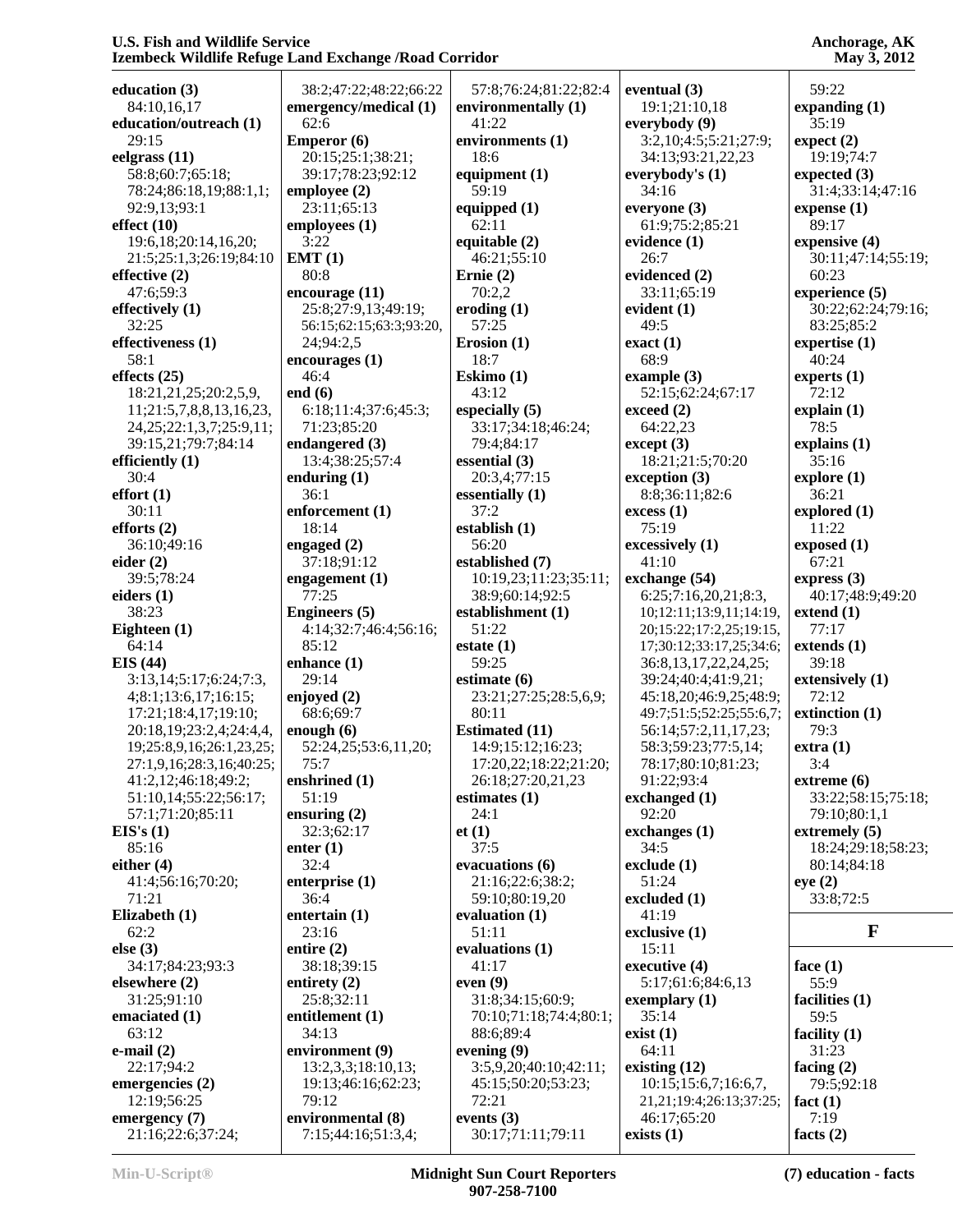| Anchorage, AK |
|---------------|
| May 3, 2012   |

| 42:6,8                 | felt $(2)$                       | fishing $(2)$          | 68:3                     |                      |
|------------------------|----------------------------------|------------------------|--------------------------|----------------------|
| factual $(1)$          | 54:10;66:19                      | 87:4;89:8              | forms $(1)$              | G                    |
| 40:25                  | ferry $(13)$                     | fits $(1)$             | 35:13                    |                      |
|                        |                                  | 7:6                    |                          |                      |
| factually (1)          | 13:21;14:2,15;17:9,              |                        | forth $(1)$              | gain(2)              |
| 41:4                   | 10, 13, 18, 20; 18: 1; 22: 5, 8, | five $(8)$             | 63:11                    | 46:10:62:8           |
| failed $(2)$           | 10;32:7                          | 7:4;11:5;13:6,23;17:9; | fortunate (1)            | Game (2)             |
| 36:25;52:16            | few $(4)$                        | 31:8;40:8;83:25        | 91:14                    | 10:17;86:16          |
| failure $(1)$          | 23:16;55:13;67:20;               | fix(1)                 | forum $(2)$              |                      |
| 34:2                   | 88:4                             | 14:7                   | 43:4,5                   | Gary $(3)$           |
|                        |                                  |                        |                          | 4:6;40:9,10          |
| fair $(4)$             | fifth(1)                         | flew $(1)$             | fought $(2)$             | gave $(3)$           |
| 26:1;40:25;41:5;81:23  | 13:20                            | 67:2                   | 49:13;69:8               | 63:19,21,21          |
| Fairbanks (2)          | fight $(2)$                      | flight $(5)$           | found $(4)$              | geese $(6)$          |
| 67:1;90:6              | 48:14;53:17                      | 69:16;73:9;89:4,4,5    | 38:6;47:6;93:2,5         | 25:1;38:21;39:17;    |
| faith $(2)$            | fighting $(1)$                   | flights $(2)$          | founder $(1)$            |                      |
| 47:16;49:13            | 76:6                             | 54:9;67:4              | 87:1                     | 69:14;78:24;92:12    |
|                        |                                  |                        |                          | general $(4)$        |
| fall $(1)$             | fill(1)                          | flown $(2)$            | four $(14)$              | 25:19;26:10;34:8;    |
| 11:17                  | 16:8                             | 91:20,21               | 13:13;16:11;21:3,23;     | 77:11                |
| False $(4)$            | filled $(1)$                     | fly $(6)$              | 24:9,18;32:19;37:13;     | generally (2)        |
| 22:16;68:12;88:12;     | 15:8                             | 63:23;66:18;69:19;     | 52:1;54:17;74:18,19,19;  | 18:25:21:9           |
| 90:24                  | final $(9)$                      | 87:17;89:3,7           | 75:10                    |                      |
| familiar $(1)$         |                                  |                        | fox $(1)$                | generated $(1)$      |
|                        | 19:10;23:2,4;24:21;              | flying $(5)$           |                          | 23:3                 |
| 34:7                   | 27:9,15;40:25;41:9;              | 67:5,9;87:5,7;90:16    | 11:6                     | generations (1)      |
| families (3)           | 46:18                            | flyway $(1)$           | fragile $(1)$            | 35:25                |
| 42:19;72:10;73:11      | finally $(2)$                    | 39:16                  | 59:24                    | generic $(1)$        |
| family $(10)$          | 8:25;21:22                       | focus $(2)$            | fragment $(2)$           | 26:8                 |
| 43:12;44:9,10;54:13;   | financial $(1)$                  | 40:19;56:22            | 91:25;92:16              |                      |
|                        |                                  |                        |                          | germane $(1)$        |
| 55:2;70:9;73:4,6;83:1; | 62:8                             | focused (1)            | fragmentation (2)        | 26:23                |
| 87:4                   | financially $(1)$                | 41:11                  | 20:7;37:4                | gets(1)              |
| far $(3)$              | 18:24                            | Fogels (6)             | Fran $(3)$               | 68:14                |
| 5:23;57:7;90:23        | find $(8)$                       | 4:11,11,12;48:4,5;     | 35:2,2;37:9              |                      |
| fares $(1)$            | 44:17;63:10,25;64:11;            | 50:4                   | free $(2)$               | giant(1)             |
|                        |                                  |                        |                          | 45:4                 |
| 18:14                  | 83:9,11,13;89:22                 | $F-0-g-e-I-s(1)$       | 5:19;51:21               | GIS(1)               |
| fascists $(1)$         | finding $(2)$                    | 48:7                   | freight $(1)$            | 83:7                 |
| 44:6                   | 41:9;46:20                       | folks $(8)$            | 30:21                    | given $(13)$         |
| fast $(2)$             | findings $(1)$                   | 4:17;42:17,22,24;      | friend $(2)$             | 24:9;30:25;33:15;    |
| 23:11;79:6             | 85:1                             | 43:4;65:22;74:1;82:3   | 51:16;66:25              |                      |
| father $(1)$           | FIORINO(2)                       | follow $(2)$           | Friends (3)              | 35:9;36:6;41:2;46:2; |
|                        |                                  |                        |                          | 53:19,20,20;59:19;   |
| 42:13                  | 57:10,13                         | 5:25;24:16             | 29:10,12;45:6            | 68:20;85:22          |
| favor $(2)$            | $F-i-o-r-i-n-0$ (1)              | following $(2)$        | front $(3)$              | gives(1)             |
| 61:12;81:6             | 57:13                            | 38:18;67:22            | 3:3;70:11,12             | 60:16                |
| fax $(2)$              | fireman $(1)$                    | follows $(1)$          | full $(8)$               | giving(8)            |
| 22:18;94:3             | 43:16                            | 35:18                  | 26:1;65:12;82:16;        |                      |
| fear $(1)$             | first $(20)$                     | food $(4)$             | 83:10;84:7,9,18,24       | 9:12,21;40:14;47:20; |
|                        |                                  |                        |                          | 53:6,11,13;69:11     |
| 72:7                   | 6:22;11:11;13:7;                 | 60:16,19;78:25;79:1    | full-time $(1)$          | glad(3)              |
| feasible (2)           | 22:13;23:17;29:8;30:20;          | footprint $(2)$        | 19:22                    | 71:20;75:9;87:16     |
| 49:16;88:16            | 31:5;32:20;33:25;36:16;          | 15:7;16:7              | fully $(1)$              | gladly(1)            |
| February (1)           | 37:10;43:16;47:18;61:9;          | forbid $(1)$           | 83:1                     | 83:25                |
| 14:13                  | 62:2;72:2;80:8;85:11;            | 55:2                   | <b>Fundamentally (1)</b> |                      |
| fed $(1)$              | 87:5                             |                        | 40:2                     | glance $(1)$         |
|                        |                                  | forced $(1)$           |                          | 4:5                  |
| 69:19                  | fiscal $(4)$                     | 54:14                  | funding $(1)$            | global(2)            |
| federal(10)            | 18:21:21:5,24:64:25              | foremost $(1)$         | 85:14                    | 39:16;79:6           |
| 9:8,20,22;10:13;       | <b>Fish (38)</b>                 | 32:21                  | fur $(1)$                | globally $(2)$       |
| 41:11;52:1,16;58:25;   | 3:6,14;4:23;6:4;8:2;             | forests $(1)$          | 11:23                    |                      |
| 71:12;77:19            | 9:14;18:9;20:3,3,4,21;           | 51:25                  | furbearers $(1)$         | 11:15;40:6           |
|                        |                                  |                        |                          | goal(1)              |
| federally $(1)$        | 22:20;24:13,20;28:15;            | forever $(2)$          | 11:5                     | 56:5                 |
| 92:1                   | 29:13;31:12,22;38:5,10;          | 37:3;71:1              | further $(6)$            | God(3)               |
| feed $(2)$             | 44:3;45:10;46:4;51:14;           | forgot $(1)$           | 6:7;31:11;33:15;         | 63:19,21;75:23       |
| 87:4:92:10             | 53:10;56:15;57:3;69:5;           | 7:8                    | 58:21;78:5;79:2          | goes(4)              |
| feel $(5)$             | 71:8;75:22;77:13;78:12;          | form $(2)$             | Furthermore (1)          |                      |
| 5:18;43:14;55:22;      | 80:2;82:25;86:7,8;               | 59:22;71:3             | 33:7                     | 54:23;60:1;62:23;    |
|                        |                                  |                        |                          | 68:21                |
| 66:11;74:4             | 87:24;94:8                       | formal $(3)$           | future $(5)$             | golden-plovers (1)   |
| feeling $(3)$          | fisheries $(1)$                  | 3:15;27:15;86:12       | 35:25;77:24;79:3;        | 39:1                 |
| 66:3;70:22;75:19       | 65:14                            | former $(1)$           | 80:4;91:11               | golly(1)             |
|                        |                                  |                        |                          |                      |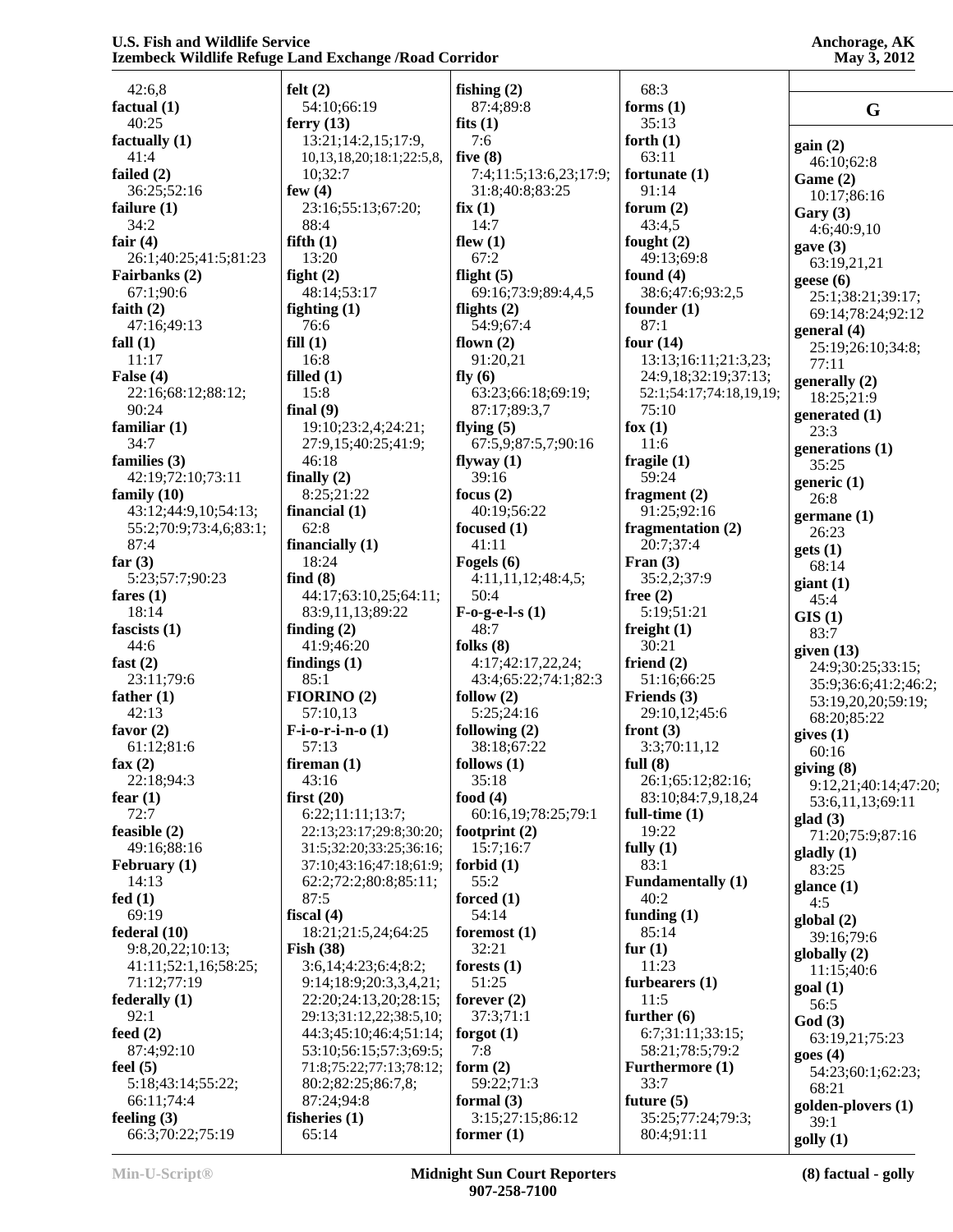| 68:14                          | 33:10                   | hazardous (2)              | 39:11;58:19                          | 23:8                                           |
|--------------------------------|-------------------------|----------------------------|--------------------------------------|------------------------------------------------|
| <b>Good</b> (19)               | Guard $(1)$             | 18:8;93:10                 | highest $(3)$                        | huge $(2)$                                     |
| 3:5,20;40:10;42:11;            | 45:1                    | head $(1)$                 | 25:21;33:20;46:2                     | 63:25;89:18                                    |
| 43:25;45:7,15;47:16;           | guess $(3)$             | 45:11                      | highlights (3)                       | human $(15)$                                   |
| 49:13;50:20,25;53:23;          | 44:17;67:21;84:10       | headed (1)                 | 5:4,5;62:1                           | 27:22,24;28:1;39:10;                           |
|                                |                         |                            |                                      |                                                |
| 66:11;67:17;72:9,21;           | $\text{guides} (1)$     | 4:19                       | highly $(2)$                         | 43:15;44:24;46:1;63:3;                         |
| 87:13;88:10,14                 | 32:2                    | health $(41)$              | 68:23;79:15                          | 79:15,20,22;80:10,11,                          |
| goods(1)                       | guise(1)                | 8:7;12:9,15,17;18:15;      | Highway $(1)$                        | 17;90:10                                       |
| 31:25                          | 3:14                    | 19:5, 19:21: 7, 25: 24: 4; | 33:12                                | humans $(2)$                                   |
| goose $(2)$                    | guys(14)                | 26:22;28:2,4;30:19;        | hike $(1)$                           | 27:20;69:21                                    |
| 20:15:80:18                    | 23:25:25:17:26:2;       | 31:14;46:11,14;48:22;      | 74:9                                 | hundred $(1)$                                  |
| Goulds (1)                     | 68:10;69:22;72:23;73:1, | 49:15;52:5;56:22;57:5;     | hire $(1)$                           | 73:23                                          |
| 42:21                          | 10,11,13;76:7,11;84:9,  | 61:7,11,12,13,14,14,23;    | 86:6                                 | hundreds (8)                                   |
| government (14)                | 21                      | 62:22;63:2;64:18;65:3,     | historic (2)                         | 5:18;38:15;58:10,16;                           |
| 9:20;41:12;52:1;65:2,          |                         | 10;66:9;74:12;80:15;       | 26:4,7                               | 63:22;70:16;87:22;92:8                         |
| 5,5;67:16;70:23;71:4,4,        | $\mathbf H$             | 81:15,16;82:14;90:19       | history $(9)$                        | hunt $(1)$                                     |
| 12;75:23;81:13;89:19           |                         | hear $(12)$                | 10:18;11:19;27:2,4;                  | 82:24                                          |
| governments $(1)$              | habitat $(22)$          | 6:19,20;23:11,12,14;       | 34:4;36:9;83:5,15;85:16              | hunted $(2)$                                   |
| 89:17                          | 20:4;37:4,20;38:10;     | 27:17;28:16;54:8;68:7;     | hit $(1)$                            | 69:13,17                                       |
| governor's $(1)$               | 39:11,25;57:4;60:7,12;  | 71:24;75:2,14              | 5:4                                  | hunter $(2)$                                   |
| 48:9                           | 65:18;77:10;78:16,21;   | heard $(17)$               | hold(1)                              | 68:4;69:13                                     |
| graduating(1)                  | 79:1;88:6;92:4,8,16,17, | 40:14;41:23,24;42:7,       | 6:17                                 | hunters $(3)$                                  |
| 84:13                          | 18,21;93:3              | 9;44:18;52:8;66:4,8;       | holocaust $(1)$                      | 32:2;69:22;90:15                               |
| grain(1)                       | habitats $(2)$          | 67:20;71:8;83:23;84:23;    | 44:16                                | hunting $(4)$                                  |
| 41:15                          | 38:14;40:6              | 86:13,18;87:25;89:24       | home $(8)$                           | 32:1;42:22;65:20;87:4                          |
| grandfather(1)                 | HAJDUK(2)               | hearing $(4)$              | 55:2;58:8;66:15;                     | hurts $(2)$                                    |
| 42:13                          | 76:21,21                | 52:11;67:25;72:18;         | 70:16;71:18;72:24;75:8;              | 43:5;73:13                                     |
| graph(1)                       | $H-a-j-d-u-k(1)$        | 82:3                       | 76:8                                 | husband $(1)$                                  |
| 85:22                          | 76:22                   | heart $(3)$                | honest $(1)$                         | 82:20                                          |
| grassroot (1)                  | half $(12)$             | 38:12;52:9;91:25           | 40:25                                | hydro-acoustic (1)                             |
| 76:24                          | 4:18;15:4;33:1;38:20;   | heartless $(1)$            | honor $(1)$                          | 18:7                                           |
| gravel(5)                      | 39:16;52:13;58:19;75:3, | 63:9                       | 40:13                                | hydrology (1)                                  |
| 8:5;12:13;47:21;55:9;          | 5;76:16;92:24,25        | heart-wrenching (1)        | hope $(1)$                           | 79:22                                          |
| 56:1                           | halt $(1)$              | 55:3                       | 45:12                                | hyped-up $(1)$                                 |
| $gr$ eat (4)                   | 59:20                   | Heather $(1)$              | hopefully $(2)$                      | 41:22                                          |
| 40:12:50:14:51:18;             | hand $(2)$              | 4:14                       | 5:9;89:25                            | hypocrisy $(1)$                                |
| 77:23                          | 50:16;81:1              | Hello $(1)$                | hoping $(1)$                         | 44:13                                          |
|                                |                         |                            |                                      |                                                |
|                                |                         |                            |                                      |                                                |
| greater(1)                     | handle $(2)$            | 72:21                      | 89:22                                |                                                |
| 77:25                          | 20:1;62:11              | help(8)                    | horrible $(1)$                       | I                                              |
| greatest (1)                   | hang $(1)$              | 6:6;29:3;40:24;50:7;       | 33:18                                |                                                |
| 47:19                          | 45:11                   | 72:16;75:20,24;88:18       | horseshoe $(1)$                      | ice $(1)$                                      |
| green-peacer (1)               | happen $(2)$            | helped $(1)$               | 32:24                                | 79:9                                           |
| 44:8                           | 53:2;91:1               | 39:11                      | hot $(1)$                            | icebreaker (1)                                 |
| green(1)                       | happy $(1)$             | helping $(2)$              | 53:13                                | 17:10                                          |
| 87:3                           | 72:15                   | 41:11:87:12                | hour $(3)$                           | icebreaking (1)                                |
| grizzly(1)                     | Harbor (6)              | Hennigh (3)                | 58:19;73:1;75:19                     | 17:18                                          |
| 92:15                          | 13:20;17:10,13;18:2;    | 4:6;40:9,10                | hours $(3)$                          | icy $(1)$                                      |
| gross-level (2)                | 21:22:22:8              | $H-e-n-n-i-g-h(1)$         | 52:7;71:17;75:10                     | 89:9                                           |
| 25:6;28:8                      | hard $(5)$              | 40:11                      | House $(2)$                          | Idaho $(1)$                                    |
| ground(2)                      | 69:8;72:13;89:16,20;    | HENRY $(2)$                | 52:11;63:14                          | 83:6                                           |
| 35:12;71:3                     | 94:4                    | 42:11,11                   | hovercraft (49)                      | identified (6)                                 |
| $ground\text{-}disturbing (1)$ | hardship $(1)$          | Henry's $(1)$              | 13:13, 14, 16, 18; 14: 3, 6;         | 7:3,22;12:25;14:14;                            |
| 16:18                          | 52:23                   | 84:1                       | 16:11, 12, 13, 20, 21; 17:3,         | 20:4;51:12                                     |
| grounds(2)                     | harmful $(1)$           | herd $(1)$                 | 5,7;18:20,23;19:1,3;                 | ignoring $(1)$                                 |
| 38:18;69:6                     | 57:18                   | 69:7                       | 21:3,10,15,17,20;24:10,              | 41:21                                          |
| group(5)                       | harsh $(1)$             | hereby $(1)$               | 14;29:25;30:1,4,7,9,21,              | II(1)                                          |
| 29:12;40:20;53:5,9;            | 48:23                   | 35:23                      | 24;31:7,10;34:12;38:1;               | 11:25                                          |
| 55:23                          |                         | Here's $(2)$               | 47:6,14;55:20;59:7,8,13,             |                                                |
|                                | harvest $(1)$<br>39:18  | 17:4:93:24                 | 14;60:20;75:1;85:13,15;              | Imagine $(2)$                                  |
| growing (2)                    |                         |                            |                                      | 51:16;52:1                                     |
| 35:19;36:13                    | harvesting $(1)$        | $\mathbf{Hi}$ (6)          | 89:15,16                             | impact $(24)$                                  |
| Grumman(1)                     | 20:21                   | 56:7;76:3;78:9;80:22;      | hovercraft's $(1)$                   | 7:5,15;10:10;18:18;                            |
| 87:7<br>guarantees $(1)$       | haul $(1)$<br>44:14     | 83:3;90:3<br>high $(2)$    | 59:20<br>http//izembekfwsgov/eis (1) | 25:21;27:18,20;28:9;<br>33:5;39:13;41:17;51:3; |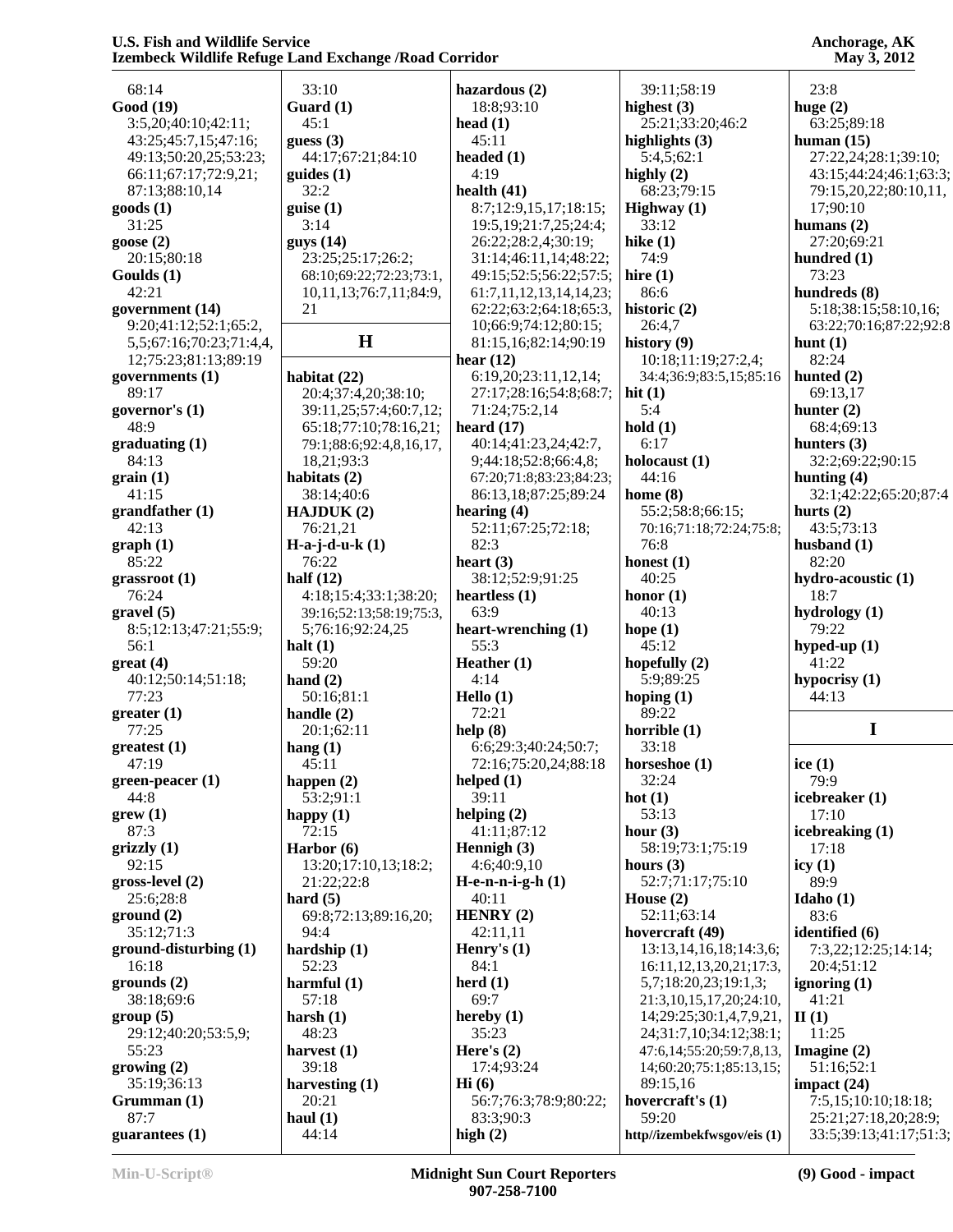| 65:17;69:23;71:6;79:12,        | increasing (1)          | 46:19;51:3,14           | 30:3;32:20,24;35:10;          | 33:19                           |
|--------------------------------|-------------------------|-------------------------|-------------------------------|---------------------------------|
| 23, 24; 83: 21; 85: 24; 86: 3; | 35:18                   | intermittent (1)        | 36:23;37:2,20;38:4,7,8,       | <b>KIERSTEN(2)</b>              |
| 87:20,23;88:3                  | independent (1)         | 21:18                   | 11,12;39:4,7,19;41:6;         | 78:9,9                          |
| impacted $(2)$                 | 85:7                    | International (6)       | 42:1,17;44:25;52:25;          | $\boldsymbol{\text{kind}}(6)$   |
| 83:16,18                       | indicates $(2)$         | 11:10,12,14;51:20;      | 57:12,17,22;58:7;60:8;        | 17:10;19:12;74:6;               |
| impacts $(16)$                 | 31:19;62:4              | 58:6;77:12              | 63:18;69:15;71:5,10;          | 76:8;83:9;84:10                 |
| 10:12;19:14,17;25:14,          | indicating $(2)$        | internationally (2)     | 77:3,14,16;78:3,16,19,        | King $(139)$                    |
| 19;26:13;34:3;37:3,5;          | 24:13:61:16             | 78:15;92:6              | 20, 22; 79: 4; 82: 5; 86: 16, | 4:7,8;8:6,21,25;10:1;           |
| 39:18;40:5;57:8;79:13;         | indigenous $(2)$        | into $(6)$              | 17;88:2;91:11,12,14,24;       | 12:4,13,24;13:21;18:2;          |
| 81:22;84:8;93:7                | 51:19;90:6              | 28:13;32:2,22;63:16,    | 92:5;93:3,6                   | 19:2,23;20:1;21:11;             |
| implemented (1)                | individual (1)          | 24;70:21                | izembek_eis@fwsgov(1)         | 22:16;23:22;24:2,15;            |
| 49:14                          | 62:8                    | introduce (2)           | 22:18                         | 26:21;29:17,20,22,24;           |
| Importance (3)                 | industry $(1)$          | 3:15;4:4                | Izembek-Kinzarof (1)          | 30:25;31:12,16,18,23;           |
| 11:12,14;49:4                  | 45:19                   | intrusion $(1)$         | 40:2                          | 32:20;37:25;40:12,20,           |
| important $(13)$               | inferior $(1)$          | 32:22                   | Izembek's (3)                 | 21, 22, 23; 41: 6; 42: 1, 10,   |
| 3:10;11:15;37:19;              | 58:3                    | invaluable $(1)$        | 78:24;79:12;92:13             | 12, 13; 43: 14, 20; 44: 1;      |
| 38:10;69:9;70:13;78:15,        | inflict $(1)$           | 77:10                   |                               | 45:14,23,24;46:7,12;            |
| 21;84:16,18;92:8,15,17         | 37:3                    | invasive $(1)$          | ${\bf J}$                     | 47:2,4,7,10,12,20,24;           |
| impossible(4)                  | information (5)         | 18:10                   |                               | 48:10,13,15,20;49:1,7,          |
| 31:25;33:2;61:25;73:3          | 5:8;25:15;46:17;57:1;   | invest $(1)$            | Japanese-owned (1)            | 21;51:2,6,8;52:21;53:7,         |
| improve $(2)$                  | 83:12                   | 65:8                    | 31:22                         | 9, 19; 54: 3, 6, 13, 22; 55: 4, |
| 49:14;59:4                     | informed (2)            | involve (1)             | <b>JENIFER</b> (2)            | 6, 12, 15, 24; 56: 10, 21, 23;  |
| improved $(2)$                 | 23:8;51:21              | 13:2                    | 53:23,24                      | 57:7;58:2;59:4,13,20;           |
| 31:17;48:14                    | infrastructure (3)      | involved (6)            | jeopardy $(1)$                | 60:21;61:8,13,16,20,22;         |
| improvement (1)                | 49:3;65:2,9             | 33:25;41:17;49:20;      | 52:24                         | 62:3,4,9,15,18;63:10;           |
| 19:5                           | initial $(2)$           | 50:22;57:15;86:10       | Joan $(24)$                   | 64:7;65:25;66:10,14,16;         |
| improvements (3)               | 33:13;64:23             | ironic $(1)$            | 3:12,19,20,20;4:2,12;         | 67:2;68:8,13;70:8,13;           |
| 13:22;22:9;29:24               | initiated $(1)$         | 76:9                    | 7:8;9:5,15,18;23:16;          | 72:22,25;73:18;74:2,24,         |
| improving $(1)$                | 13:17                   | irrefutable (1)         | 24:3,12,18;25:6;26:11;        | 25;75:25;76:4;80:16;            |
| 56:22                          | injured $(1)$           | 37:3                    | 27:25;29:7;32:9,11;           | 81:18;82:5,11,19;83:4,          |
| inadequate $(1)$               | 6:14                    | irreplaceable (1)       | 34:24;37:8,11;50:6            | 20;85:8,8;86:6;87:6,8,          |
| 41:5                           | inlets $(1)$            | 78:22                   | John $(4)$                    | 17;88:7,11,17;89:2,21;          |
| incident $(1)$                 | 60:18                   | irreversible (1)        | 3:22;23:21;43:8,10            | 90:4;91:16,20;93:15             |
| 66:16                          | inside $(1)$            | 40:5                    | Jones $(1)$                   | Kinzarof (11)                   |
| inclined (1)                   | 44:20                   | Isaacs $(1)$            | 28:23                         | 8:22,23;10:16;15:12;            |
| 3:4                            | insisted $(1)$          | 3:22                    | journey $(1)$                 | 38:7,11;39:7;42:16;             |
| include (3)                    | 31:15                   | Island $(6)$            | 79:21                         | 86:15;88:2;93:6                 |
| 27:13;53:13;59:18              | installation (1)        | 8:16;9:22,24;36:17,     | judgments (1)                 | Kinzarofs (2)                   |
| included $(1)$                 | 31:2                    | 19;59:16                | 85:24                         | 42:19,25                        |
| 92:24                          | instance $(2)$          | Islands $(1)$           | JULES(2)                      | Kluwe $(23)$                    |
| includes $(2)$                 | 34:4;52:11              | 11:9                    | 85:6,6                        | 3:12,20,20;4:2,12;7:8;          |
| 11:5;40:20                     | instead $(3)$           | issue $(17)$            | July (2)                      | 9:5,15,18;23:16;24:3,12,        |
| including $(17)$               | 41:10;70:22;74:14       | 3:10;20:6;26:24;27:5;   | 23:2,3                        | 18;25:6;26:11;27:25;            |
| 10:3,11;12:19;14:1,            | insufficient $(1)$      | 34:12;40:3;42:2;46:2;   | jump(1)                       | 29:7;32:9,11;34:24;             |
| 23;17:15;18:5;32:1;            | 78:18                   | 47:13;50:22;51:1;52:21; | 89:8                          | 37:8,11;50:6                    |
| 38:19;39:1,4;51:20;            | insure $(1)$            | 55:5;57:16;67:22;68:7;  | junkyard (1)                  | Knik $(1)$                      |
| 58:10;61:9;66:8;79:8;          | 64:3                    | 71:16                   | 36:24                         | 76:13                           |
| 92:11                          | integrated $(1)$        | issued $(2)$            | justification (2)             | knowledge $(1)$                 |
| incompatible $(3)$             | 18:11                   | 23:5;46:19              | 31:9,19                       | 83:11                           |
| 38:8;91:23;92:3                | integrity $(2)$         | issues $(5)$            | juxtaposition (1)             | known $(2)$                     |
| incomplete (1)                 | 37:2;38:4               | 7:3;12:15,25;37:18;     | 26:17                         | 38:13;67:10                     |
| 41:5                           | intent $(2)$            | 66:9                    |                               | knows $(1)$                     |
| inconvenience (1)              | 46:20;56:18             | issuing $(1)$           | K                             | 41:16                           |
| 75:25                          | interest $(9)$          | 8:1                     |                               | Kuzakins (2)                    |
| incorporate (1)                | 7:21;10:21;30:15,16;    | isthmus $(10)$          | keep(9)                       | 42:20;43:1                      |
| 10:14                          | 35:17;41:8;45:25;46:20; | 26:15;38:7,12;39:7,     | 23:13,18;27:10;40:16;         |                                 |
| increase $(2)$                 | 65:12                   | 22;42:17;58:15;92:14,   | 47:15;63:24;72:16;75:7;       | L                               |
| 58:22;85:24                    | interests $(3)$         | 17;93:5                 | 82:2                          |                                 |
| increased (4)                  | 31:21;34:5;36:15        | Izembek (69)            | keeping $(1)$                 | lack $(1)$                      |
| 19:22;20:21;21:17;             | interfere $(1)$         | 7:2;8:12,24;9:1,9;      | 62:22                         | 54:11                           |
| 60:1                           | 20:23                   | 10:18,19,20,22,24,25;   | key(1)                        | lacking $(1)$                   |
| increases $(1)$                | Interior (7)            | 11:11,17,18;12:2;14:23; | 39:21                         | 27:3                            |
| 79:10                          | 7:17,20;30:14;41:7;     | 16:15;19:2;21:11;26:15; | kicking $(1)$                 | ladder(1)                       |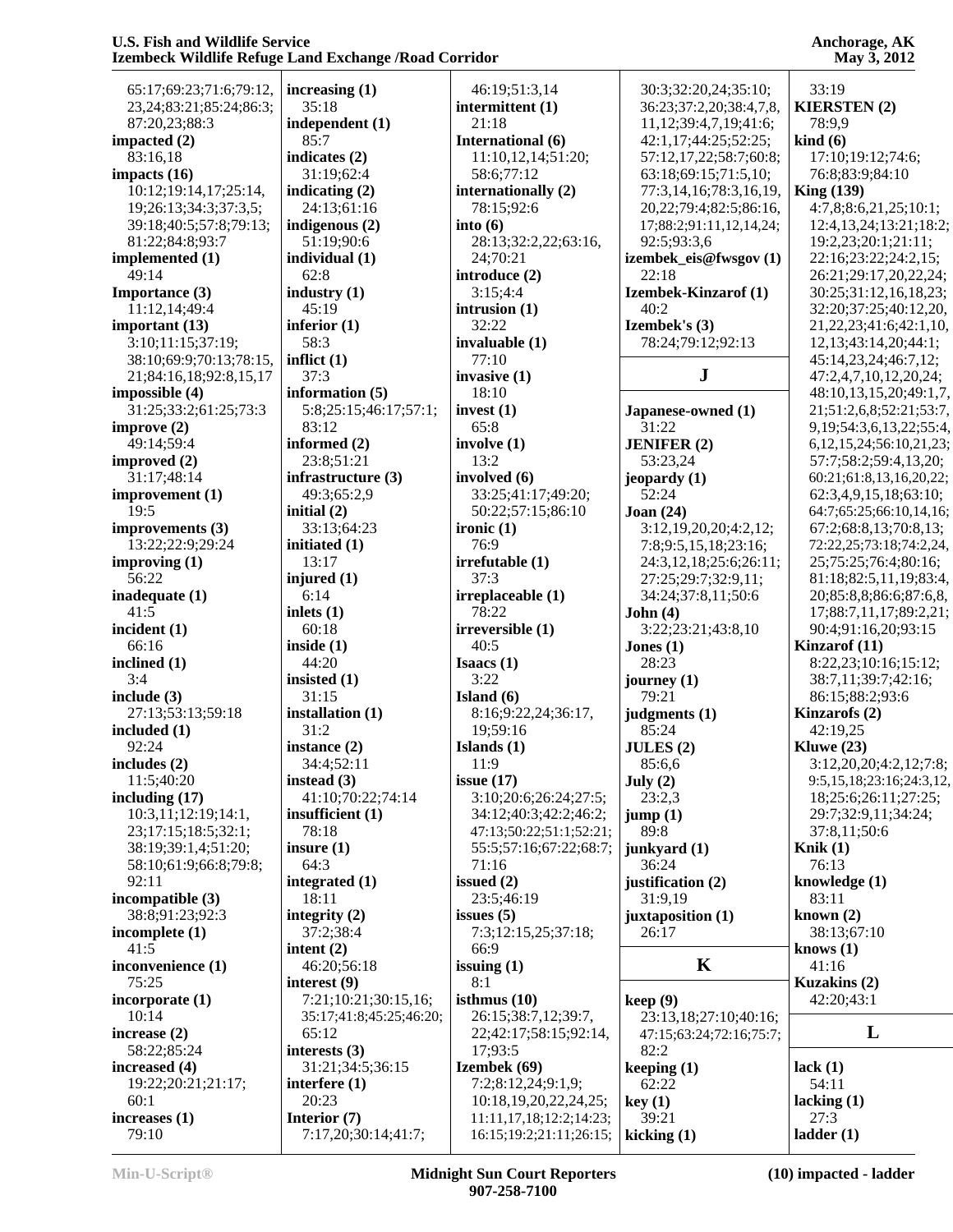| 89:9                             | 18:14;26:24;27:1;                     | 30:7                     | lobbying $(1)$            | love $(1)$                      |
|----------------------------------|---------------------------------------|--------------------------|---------------------------|---------------------------------|
| $\text{lady}(1)$                 | 30:2,13;51:20;82:7,7                  | life-threatening (2)     | 30:11                     | 88:13                           |
| 74:11                            | laws $(3)$                            | 49:2;93:13               | local(8)                  | loved $(1)$                     |
| Lagoon $(17)$                    | 26:23,25;36:14                        | lightly $(1)$            | 11:21;33:14;47:23;        | 54:10                           |
| 8:21,22;10:16;15:12;             | lead $(2)$                            | 52:20                    | 49:5;51:24;55:16;71:8;    | Low(1)                          |
| 22:15;38:7,11;39:8;              | 7:25;77:21                            | likely $(1)$             | 89:17                     | 39:10                           |
| 53:10;60:8;68:12,16;             | leader $(1)$                          | 77:20                    | locally $(1)$             | Lower $(1)$                     |
| 69:15,17;86:15,17;88:12          | 22:20                                 | limited $(4)$            | 19:25                     | 38:16                           |
| lagoons (4)                      | leaders $(1)$                         | 38:21;47:11;57:8;93:1    | locals $(1)$              | LOYA(4)                         |
| 40:2;52:13;88:2;93:6             | 47:8                                  | limiting $(1)$           | 33:5                      | 29:6,9,9;32:10                  |
| lagoon's $(2)$                   | learned $(3)$                         | 48:24                    | located $(1)$             | $L$ -o-y-a $(1)$                |
| 92:22;93:2                       | 41:20;70:18;83:8                      | Lindsey $(2)$            | 15:11                     | 29:9                            |
| lagoons' (1)                     | lease $(1)$                           | 76:21,21                 | location $(3)$            | luck $(1)$                      |
| 38:16                            | 36:20                                 | line $(1)$               | 26:12,16,17               | 66:21                           |
| Lake $(1)$                       | least $(5)$                           | 7:10                     | logic $(2)$               | Luckily $(1)$                   |
| 15:10                            | 7:17;11:20;31:8;                      | linear $(2)$             | 66:6;67:18                | 66:20                           |
| Lamar $(2)$                      | 43:22;75:16                           | 8:13;14:21               | long(13)                  | lucky $(2)$                     |
| 81:5,5                           | leave $(7)$                           | link(7)                  | 5:2;50:23;53:17;56:1,     | 75:5,12                         |
| Land $(80)$                      | 32:3;42:3;49:24;50:2;                 | 14:16;19:22;45:22;       | 3;57:15;64:12,21,24;      | Lushkin $(1)$                   |
| 6:23,25;7:14,16,20,21;           | 54:14;66:16;72:10                     | 47:8,25;55:11;87:16      | 67:23;71:17;79:19;        | 4:10                            |
| 8:3,10,18,21;9:8,9,13,22,        | leaving $(1)$                         | linking $(3)$            | 87:15                     |                                 |
| 25;10:1,13;12:11;13:9,           | 35:21                                 | 8:5;12:21;48:20          | longer $(9)$              | $\mathbf{M}$                    |
| 10,25;14:18,20;15:1,22;          | led(1)                                | $\text{lions}$ $(1)$     | 16:4;24:14;59:22;         |                                 |
| 16:2;17:2,25;19:15,16;           | 59:19                                 | 60:17                    | 84:12;89:14;90:13,14,     | Ma'am(1)                        |
| 20:13;30:12;33:17,21,            | legal(1)                              | Lippman $(1)$            | 14,15                     | 23:21                           |
| 25;34:4,6;36:7,13,17,22,         | 36:6                                  | 78:10                    | longstanding (2)          | machine(1)                      |
| 23, 25; 41: 9, 21; 43: 1, 3, 25; | legislation (1)                       | <b>LIPPMANN</b> (1)      | 48:13;49:18               | 30:7                            |
|                                  |                                       | 78:9                     |                           |                                 |
| 45:18,20;46:9,25;47:21;          | 56:13                                 |                          | long-studied (1)<br>81:21 | MACK(7)                         |
| 48:9;49:6,9;51:5;52:25;          | legitimate (1)                        | LISA(2)                  |                           | 42:11,12;70:6;83:3,3;           |
| 53:6,8;55:5;56:2,14;             | 43:20                                 | 82:18,18                 | long-term $(3)$           | 90:3,3                          |
| 57:2,11,17,23;59:23;             | legs(1)                               | list $(2)$               | 38:10;47:1;78:14          | magnitude(1)                    |
| 66:1;67:18;68:19;77:3,           | 63:19                                 | 26:24;36:13              | look $(3)$                | 33:18                           |
| 5, 14, 22; 78: 17; 82: 12;       | leisure $(1)$                         | listed $(5)$             | 5:10;25:8;72:7            | mail(3)                         |
| 88:8;90:16;91:4                  | 5:19                                  | 26:24;27:1;38:24;        | looked $(1)$              | 22:19,19,21                     |
| landing $(3)$                    | Lenard $(7)$<br>13:20;17:4,9,13;18:2; | 41:14;50:1               | 44:15                     | mailing $(1)$<br>94:4           |
| 14:14;17:20;19:12                |                                       | listen $(1)$<br>5:14     | looking $(7)$             |                                 |
| lands $(25)$                     | 21:22;22:8                            |                          | 5:23;32:23;70:22;         | main(4)                         |
| 10:16,22;14:25;16:1;             | length $(1)$                          | listening (2)            | 72:5;82:14;86:22;87:21    | 6:18;28:18;31:9;65:1            |
| 33:1,6,12;35:22;36:18,           | 15:4                                  | 7:13;70:7                | looks $(1)$               | mainly $(3)$                    |
| 19,20;39:24;40:4;52:20;          | lengthy $(1)$                         | lists $(1)$              | 9:4                       | 16:19;20:22;64:9                |
| 53:11,13;57:19;77:2,6;           | 62:11                                 | 26:23                    | loon(1)                   | $main(2)$                       |
| 78:1,2;91:22;92:20;              | less(2)                               | literature $(1)$         | 20:15                     | 39:11;93:12                     |
| 93:4,5                           | 16:8;23:19                            | 26:9                     | loons $(1)$               | maintained (1)                  |
| landscape $(1)$                  | letter $(4)$                          | little $(11)$            | 39:17                     | 37:22                           |
| 12:2                             | 24:13;34:23;62:14;                    | 3:16;4:21;7:1;10:18;     | loosen $(1)$              | maintaining $(3)$               |
| large $(3)$                      | 71:3                                  | 15:23;16:4,8;50:12;      | 33:8                      | 58:24;80:3,4                    |
| 11:6;55:18;88:14                 | letters $(3)$                         | 82:1;87:23;88:23         | lose $(4)$                | maintenance (10)                |
| largely $(1)$                    | 61:19,24;62:1                         | live $(13)$              | 62:19;73:3,4,12           | 14:10;15:14;16:25;              |
| 80:25                            | level $(3)$                           | 44:19:54:3,14:72:2,6,    | loss(4)                   | 17:24;19:7;20:25;21:20;         |
| larger $(3)$                     | 25:21;33:20;79:8                      | 13;74:2,4,5,7;82:22,24,  | 10:13;40:1;65:18;93:5     | 22:11;58:22;60:2                |
| 15:24;34:12;87:11                | levels $(1)$                          | 25                       | losses(1)                 | major $(24)$                    |
| largest(2)                       | 39:10                                 | lived $(12)$             | 79:3                      | 12:17,20;17:12,14;              |
| 31:23;58:8                       | life $(36)$                           | 11:19;42:17;43:1;        | lost(11)                  | 19:18;20:2,14;21:5,6,23,        |
| last $(13)$                      | 12:19;14:11;15:15;                    | 52:21;69:1;72:6,11;      | 52:4;58:4;62:20,25;       | 24;25:1,3,20;31:24;             |
| 17:4;23:12;30:18;                | 17:1,24;27:21;31:17;                  | 82:19,23;83:13,21;85:10  | 72:24;73:6,8,22;74:20;    | 32:22;33:2;39:14;57:5;          |
| 32:18;37:6;42:9;48:6;            | 43:15;44:24;47:3;48:15;               | lives $(13)$             | 80:12;88:9                | 62:16,22;79:13;85:20;           |
| 56:8;62:25;64:11;65:9;           | 50:22;58:10;61:17;                    | 52:5,14,22,23;70:23;     | lot(19)                   | 86:3                            |
| 76:22;85:10                      | 62:25;63:3;68:8,24,25;                | 73:3,9;74:6,16,20;75:24; | 3:7,8;5:3,5;12:2;         | majority $(2)$                  |
| late $(1)$                       | 69:10,19;72:15,16;                    | 80:12;93:16              | 27:17;40:16;44:3,12,13;   | 50:22;92:20                     |
| 23:6                             | 73:22,24,25;74:6,10,15;               | living $(2)$             | 65:22,23;70:9;83:9,23;    | $\mathbf{making}\left(1\right)$ |
| later $(4)$                      | 75:9;76:1,7;80:10,11,17,              | 42:23;66:10              | 90:9,11,15,21             | 51:17                           |
| 9:11;50:4;53:2;86:1              | 18                                    | Liza $(2)$               | $\text{lots} (2)$         | mammals $(4)$                   |
| law(8)                           | lifesaving $(1)$                      | 90:3,3                   | 3:4;70:9                  | 11:6;60:16;78:21;               |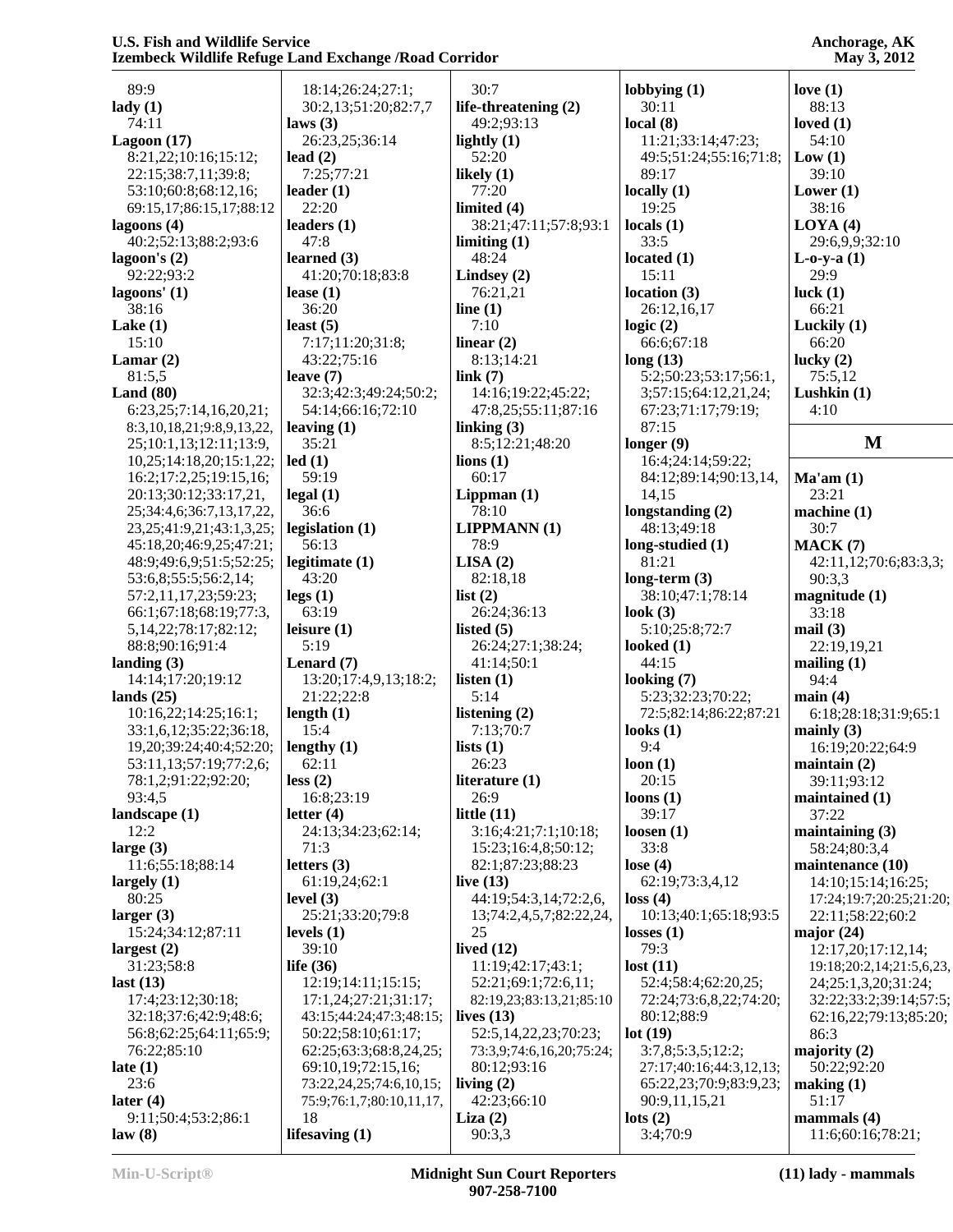| 92:11                              | measure (1             |
|------------------------------------|------------------------|
| <b>Management</b> (4)              | 78:19                  |
| 6:24;7:14;18:11;35:12              | measures (             |
| manager $(2)$                      | 7:5;10:6               |
| 31:12;40:12                        | mechaniza<br>35:20     |
| manages $(1)$<br>86:17             | medevac (4             |
| many $(32)$                        | 43:21;44               |
| 23:22;24:1;38:25;                  | 75:18                  |
| 39:3,20;41:4;42:16;                | medevaced              |
| 43:20,22,24;45:1,6,7,8;            | 80:13                  |
| 47:14;50:25;52:6,22;               | medevacs               |
| 54:8;65:6;66:5;67:1;               | 23:23,25               |
| 70:10,11,16;71:17;73:8;            | 75:2,6,8,              |
| 80:11;86:9;88:16;91:17,<br>18      | medical (1<br>12:18;19 |
| map(3)                             | 22:6;29:               |
| 9:4,6;32:23                        | 37:24;38               |
| March (2)                          | 56:24;59               |
| 14:13;22:12                        | 62:5;66:2              |
| <b>MARCUM (2)</b>                  | meet $(7)$             |
| 64:15,15                           | 4:13;31:               |
| $M$ -a-r-c-u-m $(1)$               | 44:4;64:               |
| 64:15                              | meeting (4             |
| marine (11)<br>14:2,15;37:23;38:2; | 22:13;28               |
| 47:3;59:6;60:16;78:21;             | meetings (<br>40:18;91 |
| 79:9;90:7;92:11                    | meets $(1)$            |
| Maritime (1)                       | 46:20                  |
| 8:14                               | melting (1)            |
| marketing (1)                      | 79:9                   |
| 31:24                              | member (6              |
| <b>MARVIN(2)</b>                   | 42:14;44               |
| 73:17,17                           | 73:6;74:               |
| master's $(2)$<br>83:6;90:4        | members (<br>73:4;76:  |
| materials (2)                      | membersh               |
| 17:19;18:8                         | 29:13;37               |
| matter $(3)$                       | memo $(1)$             |
| 34:8;42:5;66:23                    | 31:1                   |
| Matthew (2)                        | mention (4             |
| 36:17,19                           | 7:8;84:5               |
| <b>MAUER (3)</b>                   | mentioned              |
| 35:2,3;37:9<br>maximum(1)          | 19:12;23<br>64:19;66   |
| 10:15                              | 84:22;86               |
| may(14)                            | merits $(3)$           |
| 5:8,15;19:6;22:13,14,              | 66:6,8;6               |
| 15, 15, 16, 16, 16, 17; 55: 9;     | met(4)                 |
| 79:21;94:1                         | 4:12;30:               |
| maybe $(4)$                        | Mexico (1)             |
| 64:4,4;68:11;72:3                  | 69:20                  |
| mayor $(3)$<br>30:6;42:12;70:5     | mic(1)<br>6:8          |
| MCCARGO (3)                        | <b>Michael</b> (2      |
| 32:14,17,17                        | 61:4,4                 |
| $M-c-C-a-r-g-o(1)$                 | mid(1)                 |
| 32:18                              | 23:2                   |
| mean $(6)$                         | middle(1)              |
| 25:2,4,5;27:10;44:12;              | 67:6                   |
| 68:24                              | might $(6)$            |
| means $(3)$<br>50:1;54:15;62:7     | 10:6;44:<br>71:24;84   |
|                                    |                        |

**measure (1) measures (4)** 7:5;10:6;18:5,16 **mechanization (1) medevac (4)** 43:21;44:11;62:25; **medevaced (1) medevacs (8)** 23:23,25;24:2;30:5; 75:2,6,8,14 **medical (19)** 12:18;19:24;21:16; 22:6;29:22,23;30:8; 37:24;38:2;54:11,12; 56:24;59:5,10;61:19; 62:5;66:22;80:19;82:16 4:13;31:14;37:23; 44:4;64:5,22;80:15 **meeting (4)** 22:13;28:15,19;31:11 **meetings (3)** 40:18;91:18;93:25 **melting (1) member (6)** 42:14;44:9,11;54:7; 73:6;74:24 **members (4)** 73:4;76:25;77:13;91:9 **membership (3)** 29:13;37:18;77:1 **mention (4)** 7:8;84:5,23;89:15 **mentioned (9)** 19:12;23:19;32:5; 64:19;66:5,12;74:12; 84:22;86:18 66:6,8;67:18 4:12;30:9;34:4;66:25 **Mexico (1) Michael (2)** 10:6;44:22;64:7; 71:24;84:22;85:3 **migrate (1)** 38:15 **migrating (7)** 20:16;60:9,9,19; 78:21;79:14;92:9 **migration (4)** 20:24;78:25;79:19; 92:14 **Mike (10)** 4:23,24;6:8,8,11;7:8, 11;9:6,17,19 **mile (2)** 15:6;73:1 **miles (11)** 15:3,4,5;16:5,5,6,6; 44:21;70:16;75:19;88:7 **military (1)** 12:1 **military's (1)** 12:3 **millennium (1)** 69:2 **million (16)** 14:10,11;15:13,14; 17:23,23;18:22;19:8; 21:21;22:11;29:21;30:1; 55:21;59:4;76:15;89:18 **millions (3)** 57:20;58:25;63:22 **minimize (1)** 10:10 **minimum (2)** 10:9,13 **minor (7)** 18:20;19:6;21:5;22:1, 6;25:20;32:5 **minutes (5)** 5:23;23:19;30:6;59:9; 61:24 **miss (3)** 89:1,2,7 **missing (1)** 55:11 **mission (2)** 35:5;77:8 **mistake (1)** 33:19 **mitigation (8)** 7:4;10:6,11,12;18:5, 16;46:15;78:19 **moderate (6)** 18:21;20:16;21:7,25; 22:6;25:20 **modes (3)** 13:25;14:18;48:24 **modification (1)** 17:14 **modifications (1)** 31:3 **modify (1)** 35:20 **modifying (1)** 33:24

**Anchorage, AK May 3, 2012**

**molting (1)** 38:17 **moment (2)** 69:19;70:24 **money (3)** 34:15;65:6,8 **moneys (1)** 34:9 **monohull (1)** 17:17 **monthly (1)** 14:3 **months (1)** 54:17 **moon (1)** 44:23 **morally (1)** 69:17 **more (26)**

 84:12;89:23 **Mortensens (2)** 8:21;53:10 **Moser (2)** 73:17,17 **most (7)**

 83:12 **mostly (1)** 8:16 **motorized (1)** 60:1 **MOU (1)** 7:23 **mountain (1)** 67:6 **mouth (1)** 8:22 **move (6)**

 70:21;88:4 **moved (2)** 23:10;87:2 **moving (1)** 23:13 **much (11)**

**must (8)**

**muted (1)** 7:10 **myself (3)**

10;51:18;72:2

 25:15,18,23;30:5,23; 35:11;37:20;38:1,20; 39:16;43:6,23;47:15; 55:19;57:16;60:10; 68:11;69:10;71:14;75:3; 76:15;78:4;80:1,19; 9:24;10:25;11:2; 21:15;40:17;48:23; 6:1;28:13,18;59:14; 34:22;43:24;47:22; 49:22;60:21;71:3;84:4; 87:11;89:1,24;94:6 7:18,18;41:14;45:2,9, 40:17;63:7;81:6 **N naive (1)** 33:4 **name (42)** 3:5;28:22,23,24;29:8, 9;32:17,18;35:2;37:14; 40:10;42:11;43:10; 45:15;48:5,6;50:20; 53:24;56:7,8;57:13; 60:4,25;61:4;63:6; 65:11;68:2;70:2;72:21; 73:17;74:23;76:3,18,21, 22;78:9;81:12;82:18; 83:3;88:19;90:3;91:7 **narrow (5)** 38:6,12;39:22;46:13; 63:17 **nation (1)** 91:10 **National (27)** 3:6;7:2;8:12,14,19; 10:20,21,22;29:11;35:5, 7,10,23;36:16;37:16; 46:10;49:11;51:4;57:12, 24;66:2;77:3;78:16; 82:5;91:11,15,24 **nation's (2)** 35:7,17 **Native (7)** 36:19;39:20;40:22; 42:16;44:7;61:13;69:1 **Native-selected (1)** 15:1 **natural (2)** 20:9;48:6 **near (4)** 8:21;15:9;75:4;87:24 **nearest (1)** 12:20 **nearly (7)** 31:25;38:18;39:15; 57:7;62:25;78:23;92:11 **necessary (6)** 12:9;40:23;82:21; 87:15;90:18,19 **necessity (1)** 62:5 **need (15)** 7:3;24:7;28:4;34:15; 55:18;59:21;60:13; 64:13;70:23;71:12; 72:10;74:9;85:9;88:5; 89:11 **needed (5)** 49:21;55:11;66:16; 80:15;89:6 **needlessly (2)** 45:9,13 **needs (9)** 12:17;20:1;28:2,2; 29:22;30:8;34:16;41:15;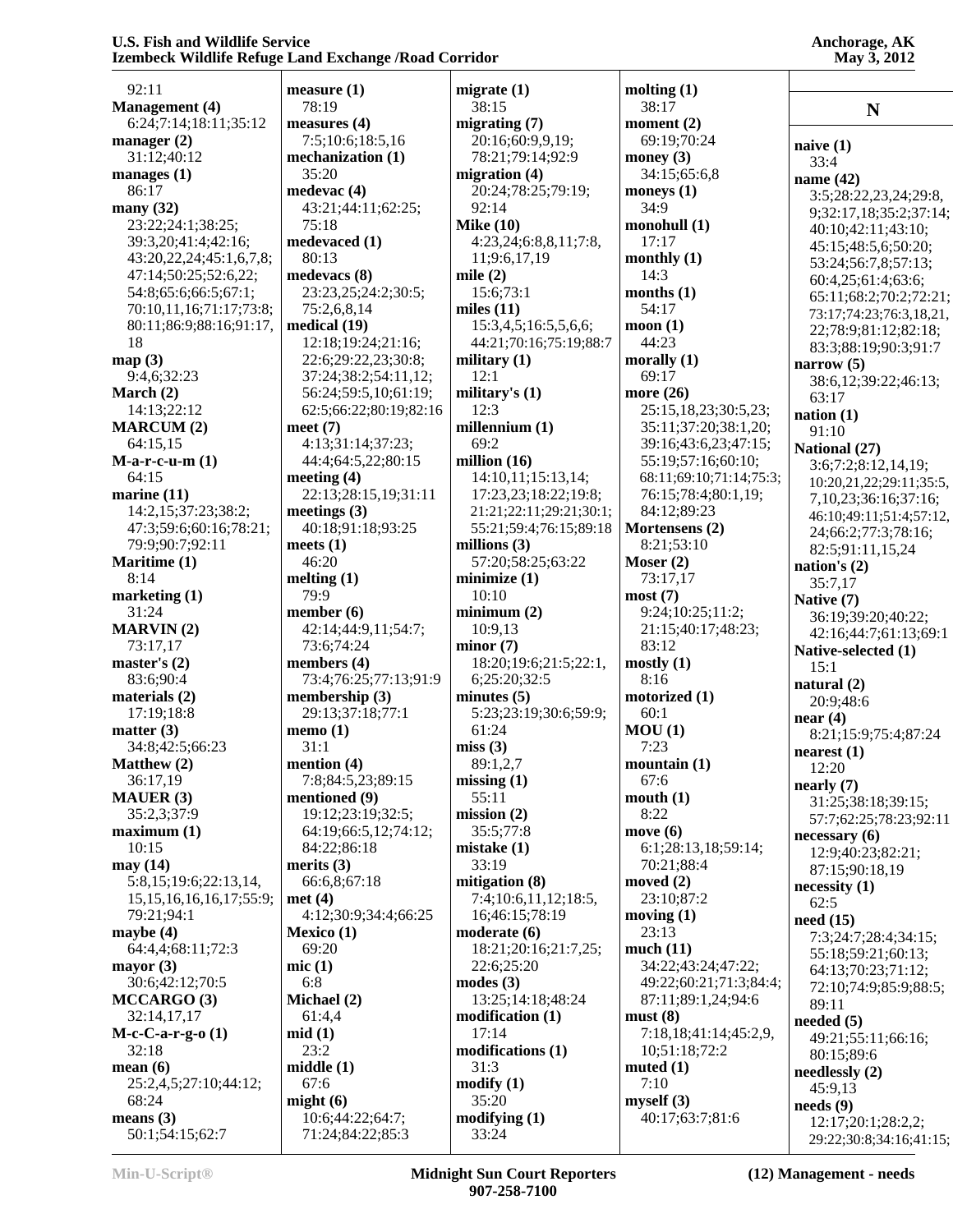| 49:3                                    | 9:17                    | offering (2)                                  | operated $(1)$                     | 18:1;24:11,17;25:21;            |
|-----------------------------------------|-------------------------|-----------------------------------------------|------------------------------------|---------------------------------|
| <b>Negative (3)</b>                     | nor $(2)$               | 93:21,23                                      | 17:5                               | 33:16;40:18;43:18;              |
| 39:21;79:12;90:22                       | 28:6;62:12              | office $(5)$                                  | operating (4)                      | 54:16;55:15;64:11;67:6;         |
| negatively $(2)$                        | North $(1)$             | 23:24;37:16,17;43:21;                         | 8:4;13:16;16:13;31:10              | 72:18;74:2,21;82:7,14;          |
| 69:23;79:23                             | 60:12                   | 91:11                                         | operation (17)                     | 84:18;85:2;87:2;89:3;           |
| Negligible (6)                          | Northeast (5)           | officials (1)                                 | 13:13, 19; 14: 10; 15: 14;         | 90:11:93:8                      |
| 18:20;21:4;22:1;                        | 13:14;16:12,19;17:7;    | 52:16                                         | 16:25;17:23;18:20,23;              | outdoors (1)                    |
| 25:20;84:15,20                          | 21:4                    | off-road $(2)$                                | 19:7;20:25;21:19;22:10;            | 77:23                           |
| negotiated (1)                          | northern $(1)$          | 32:3;33:1                                     | 30:9;31:7;51:7;59:16;              | outlay $(1)$                    |
| 29:19                                   | 15:19                   | offsite (1)                                   | 85:13                              | 64:23                           |
| Neither $(1)$                           | noted(1)                | 34:3                                          | operations (6)                     | outlined (2)                    |
| 34:3                                    | 50:18                   | often $(5)$                                   | 16:11;19:1;21:3,9,17;              | 46:9;56:17                      |
| Nelson (4)                              | notice $(1)$            | 11:23;34:17;44:6;                             | 22:10                              | outside (5)                     |
| 22:15;68:12,16;88:12<br>nest(2)         | 72:13<br>noticed (3)    | 48:23;51:24<br>oil(2)                         | opinion $(5)$<br>27:3;32:21;33:23; | 9:2;31:17;46:24;<br>70:22;71:15 |
| 64:1;92:10                              | 26:20,22;84:13          | 36:20,21                                      | 65:17;66:1                         | outweigh $(1)$                  |
| nesting(2)                              | November (1)            | old(2)                                        | opinions $(1)$                     | 57:7                            |
| 86:5;92:16                              | 14:5                    | 82:8;87:3                                     | 49:20                              | over (31)                       |
| net(2)                                  | number $(25)$           | old-fashioned (1)                             | opponents $(1)$                    | 6:8;11:19;12:5,7,23;            |
| 46:10;58:5                              | 5:21,25;18:4,5;27:22;   | 94:4                                          | 52:8                               | 13:15;14:11;15:14;              |
| <b>Nevzaroffs</b> (2)                   | 28:5,6,22;29:5;32:13;   | Omnibus (1)                                   | opportunities (1)                  | 16:22;17:5,8;20:11;             |
| 42:20,25                                | 35:1;37:13,13;40:8;     | 7:14                                          | 20:10                              | 27:20;37:11;43:8,17;            |
| new(7)                                  | 48:3;50:15,17,19;53:22; | once $(5)$                                    | opportunity (5)                    | 45:21;47:24;52:7;53:8;          |
| 12:6;15:5;16:5;26:16;                   | 56:6;57:9;60:3;70:1;    | 33:4,13;53:2;68:19;                           | 19:23;29:16;54:1;                  | 55:7,21;60:22;63:23;            |
| 51:22;59:6;77:23                        | 91:6;92:10              | 87:9                                          | 57:11;91:13                        | 70:15:75:8,10:77:9;             |
| <b>NEWMAN(2)</b>                        | numbers $(3)$           | one (55)                                      | oppose $(5)$                       | 81:15:91:17,21                  |
| 72:21,22                                | 8:11;64:17;92:19        | 4:4,4;7:17;9:7,9;                             | 41:21;57:16;60:23;                 | overnight $(1)$                 |
| news(1)                                 | numerous $(1)$          | 10:25;11:1,13;13:24;                          | 72:23;73:5                         | 63:15                           |
| 72:4                                    | 77:9                    | 14:12,13;15:17,20,20;                         | optimal (1)                        | overview (1)                    |
| next(8)                                 |                         | 16:9;17:2;18:19;19:10;                        | 19:4                               | 6:23                            |
| 7:6;22:24;40:18;                        | $\mathbf 0$             | 21:1;29:5;32:5,6;34:12;                       | option $(6)$                       | overwhelming (1)                |
| 59:17;67:6;69:15;78:8;<br>93:25         |                         | 36:6,17;37:6,21;42:18,<br>24;43:2;52:10;58:8; | 38:3;46:5;47:16;                   | 34:1<br>overwhelmingly (1)      |
| Nice $(2)$                              | object (1)<br>78:2      | 62:19;64:4,6,19;66:14;                        | 49:17;69:25;81:19<br>options $(5)$ | 66:7                            |
| 4:13;44:4                               | objected (1)            | 68:10;69:15,17,25;                            | 19:6,21;37:23;49:14;               | over-wintering (1)              |
| NICOLE(2)                               | 31:12                   | 70:19;73:22,24;75:10,                         | 56:3                               | 78:25                           |
| 91:7,8                                  | objective (1)           | 16;76:10;78:2;83:8,17;                        | order(6)                           | own(4)                          |
| night(3)                                | 77:2                    | 84:5,7;86:19;87:2;90:9                        | 5:25;28:22;35:18;                  | 55:1;62:24;70:4;85:25           |
| 55:16;66:19;75:13                       | obliterate (1)          | one-lane $(1)$                                | 56:20;77:5;92:2                    | owned $(1)$                     |
| nine $(3)$                              | 37:1                    | 12:13                                         | ordinance (1)                      | 10:1                            |
| 16:5;48:3;82:23                         | observed (1)            | ones $(1)$                                    | 86:8                               | owns(1)                         |
| nine-tenths $(1)$                       | 79:17                   | 54:10                                         | organization (4)                   | 86:17                           |
| 15:6                                    | obviously (2)           | one-size-all (1)                              | 29:13;35:5;61:7;76:25              | oxygen(1)                       |
| NOAA(1)                                 | 18:9;66:14              | 67:17                                         | organizations (2)                  | 43:19                           |
| 45:1                                    | occupied(1)             | ongoing $(2)$                                 | 51:17,23                           | ${\bf P}$                       |
| no-action (8)                           | 35:19                   | 18:25;21:9<br>only (14)                       | original $(1)$<br>16:15            |                                 |
| 13:7;14:8,9;37:6;<br>77:14;78:5,13;81:2 | occupy(1)<br>35:20      | 8:8;9:9;11:13;15:11;                          | originally (1)                     | Pacific (6)                     |
| Noblin $(2)$                            | occur(2)                | 30:6;33:23;39:8;49:17;                        | 47:15                              | 11:16;38:19;39:1,16;            |
| 80:22,22                                | 27:22;30:23             | 57:23;58:21;62:6;72:11;                       | ORIN $(2)$                         | 78:23;92:12                     |
| $N$ -o-b-l-i-n $(1)$                    | occurred(2)             | 78:13;93:1                                    | 86:24,25                           | pages $(1)$                     |
| 80:23                                   | 30:17:80:20             | on-shore $(1)$                                | $O-r-i-n(1)$                       | 5:5                             |
| noise(1)                                | ocean(1)                | 36:21                                         | 86:25                              | paid(1)                         |
| 21:18                                   | 79:8                    | onto $(1)$                                    | others (3)                         | 29:23                           |
| noncommercial (1)                       | October (1)             | 89:9                                          | 36:22;54:8;55:14                   | Pan $(1)$                       |
| 8:8                                     | 23:5                    | open $(2)$                                    | otherwise (1)                      | 31:22                           |
| none $(1)$                              | off(5)                  | 3:3;33:15                                     | 33:5                               | panacea $(1)$                   |
| 45:13                                   | 3:18; 6:22; 33:5; 43:1; | open-deck (1)                                 | otters $(1)$                       | 93:15                           |
| non-road $(1)$                          | 56:24                   | 17:18                                         | 60:17                              | paper $(1)$                     |
| 49:14                                   | offer $(1)$             | opened $(1)$                                  | ought $(1)$                        | 42:7                            |
| nonstop(1)                              | 93:9                    | 93:12                                         | 74:5                               | papers $(1)$                    |
| 69:20<br>non-wilderness (1)             | offered (1)<br>58:2     | opening $(2)$<br>33:11;69:24                  | out $(25)$<br>7:24;13:18;17:12;    | 22:23<br>parcel (1)             |
|                                         |                         |                                               |                                    |                                 |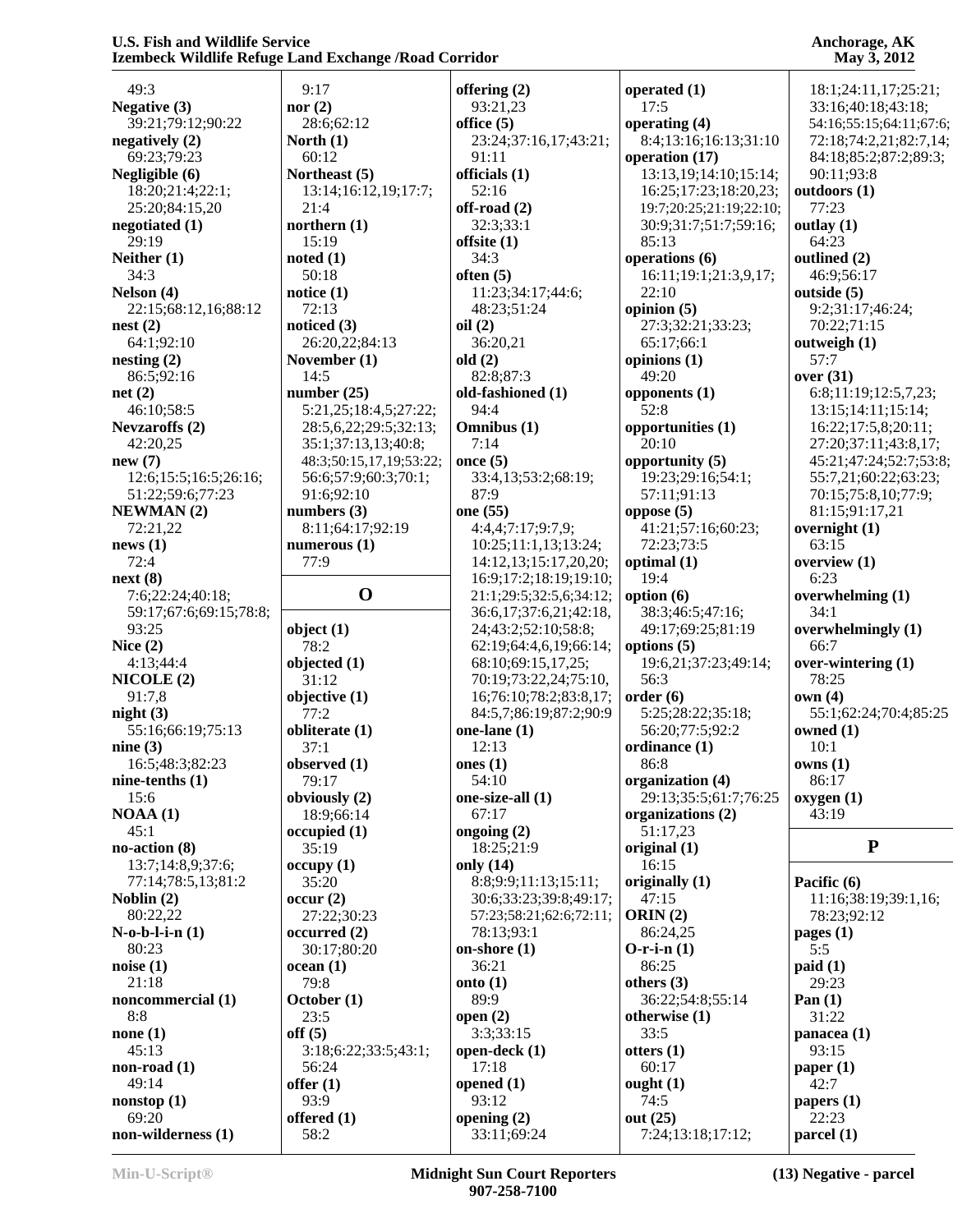**Anchorage, AK May 3, 2012**

| 8:23                                 | $\overline{\phantom{a}}$ |
|--------------------------------------|--------------------------|
| parcels $(1)$                        | $\overline{\phantom{a}}$ |
| 9:23                                 |                          |
| part(8)                              |                          |
| 8:23;11:8;27:2,15;                   |                          |
| 36:12;72:11;82:22;                   |                          |
| 86:11                                |                          |
| participated (1)                     | Ş                        |
| 63:1                                 |                          |
| particular (3)                       |                          |
| 52:11;67:19;85:10                    | Ş                        |
| particularly (3)<br>61:20;62:5;85:17 |                          |
| parts (2)                            | pe                       |
| 38:22;65:23                          | per                      |
| Pass $(5)$                           |                          |
| 22:16;67:7;68:12;                    | per                      |
| 70:4;88:12                           |                          |
| passage (1)                          | per                      |
| 36:8                                 |                          |
| passed $(2)$                         | per                      |
| 32:9;53:1                            |                          |
| passenger (2)                        | per                      |
| 31:5;32:7                            |                          |
| passengers (1)                       | pel                      |
| 30:21                                |                          |
| passing (1)                          |                          |
| 56:8                                 | per                      |
| past (2)                             |                          |
| 82:23;88:20                          | per                      |
| path(1)<br>39:8                      |                          |
| patient (7)                          | pel                      |
| 43:19;54:24;60:22;                   | per                      |
| 62:12;66:16;70:18;                   |                          |
| 75:12                                | pel                      |
| patients (2)                         |                          |
| 62:20;75:5                           | per                      |
| patterns (2)                         |                          |
| 19:21;20:24                          | per                      |
| paved (1)                            |                          |
| 59:4                                 | pel                      |
| pay (3)                              |                          |
| 31:7;34:13,17                        | pel                      |
| paying $(1)$                         |                          |
| 59:16                                | pel                      |
| pedestrian (1)<br>17:16              |                          |
| Peluso (2)                           | pe:                      |
| 37:14,14                             | Pe                       |
| <b>P-e-l-u-s-o</b> $(1)$             |                          |
| 37:15                                | pet                      |
| PenAir (2)                           |                          |
| 12:24;87:1                           | Ph                       |
| Peninsula (10)                       |                          |
| 8:19;11:4;20:12;                     | ph                       |
| 49:11;68:23;69:7;79:25;              |                          |
| 85:1;87:1,22                         | ph                       |
| people (79)                          |                          |
| 5:22,24;11:19;23:13,                 | ph                       |
| 22, 24; 28: 5; 31: 15; 35: 24;       |                          |
| 43:13,14,20,25;44:3,4,7,             | pio                      |
| 21;45:7,8,13;46:22;                  |                          |

| 49:23;51:19,24;52:6,20,                                | picked (1)                        |
|--------------------------------------------------------|-----------------------------------|
| 21;53:4,19;54:12;61:12;<br>63:12,14;64:13;65:19,       | 9:10<br>picture (1)               |
| 24;66:10;67:22;69:1;                                   | 87:12                             |
| 70:11;71:25;72:22,24;                                  | piece (2)                         |
| 73:5,8,12;74:3,4,8,9,15,                               | 42:22;86:19                       |
| 16, 19; 75: 25; 76: 5, 17;                             | pilot(3)                          |
| 80:7,12,16;82:11,11,12,<br>14, 15; 83: 12, 20, 20, 23; | 66:17;67:2,8<br>pilots(1)         |
| 84:11,12;87:12;88:18;                                  | 74:19                             |
| 89:2,10;90:12,18;91:17;                                | place $(5)$                       |
| 93:24;94:5                                             | 17:4;60:19,21;                    |
| people's $(1)$                                         | 65:21                             |
| 74:16<br>per(3)                                        | plan(2)<br>10:11;31:2             |
| 30:6;55:21;75:19                                       | plane (2)                         |
| perceived (3)                                          | 74:19;76:8                        |
| 34:15,16;44:7                                          | planned (1)                       |
| percent (3)                                            | 16:24                             |
| 11:16;38:22;47:21<br>perennial (1)                     | plans $(3)$<br>19:11;30:20;59     |
| 46:23                                                  | plant(1)                          |
| perfect(1)                                             | 58:9                              |
| 75:4                                                   | play (1)                          |
| period (6)                                             | 82:24                             |
| 22:12;23:18;24:2,22;<br>28:14;29:2                     | please (7)<br>5:18;6:18;28:1      |
| permanent (2)                                          | 29:7;34:25;70:                    |
| 36:4;37:3                                              | pm(1)                             |
| permit (1)                                             | 94:9                              |
| 56:19                                                  | Point $(15)$<br>22:15;24:20,23    |
| perseverance (1)<br>48:16                              | 28:12,18;31:11                    |
| persistent (1)                                         | 52:24;66:15,21                    |
| 37:5                                                   | 88:9,10,24                        |
| person(2)                                              | pointed (2)                       |
| 64:19;73:7<br>personal (3)                             | 33:16;84:18<br>points $(1)$       |
| 14:2;31:20;70:10                                       | 55:13                             |
| personnel (1)                                          | policies (2)                      |
| 62:10                                                  | 77:21;90:24                       |
| persuaded (1)<br>30:11                                 | policy (5)<br>34:8;35:24;36:      |
| pertain (1)                                            | 82:4                              |
| 34:11                                                  | politicians (1)                   |
| pertinent (1)                                          | 34:18                             |
| 27:1                                                   | POLLY (40)                        |
| pest(1)<br>18:11                                       | 3:2,5,21;4:21;6<br>23:19;27:6;32: |
| Peter $(1)$                                            | 37:13;40:7;48:                    |
| 31:22                                                  | 50:5,10,18;53:2                   |
| petroleum (1)                                          | 57:9;60:3;61:3                    |
| 18:8<br>PhD(1)                                         | 64:14;68:1;70:<br>73:16;74:22;76  |
| 90:5                                                   | 80:21;81:4,9;8                    |
| phone(3)                                               | 83:2;85:5;86:2                    |
| 7:9,12;85:23                                           | 91:6;93:18                        |
| physical (2)                                           | poor(1)                           |
| 13:2;18:5<br>physician (1)                             | 46:25<br>poorly (1)               |
| 62:3                                                   | 34:6                              |
| pick(1)                                                | populated (1)                     |
| 63:16                                                  | 82:9                              |

| (1)                                     | population (10)                             |
|-----------------------------------------|---------------------------------------------|
|                                         | 11:16;35:19;38:19                           |
| (1)                                     | 23, 24; 39: 2, 15, 16; 7<br>populations (3) |
| C)                                      | 20:15;38:14;39:6                            |
| 2;86:19                                 | port(1)                                     |
| )<br>7:67:2,8                           | 30:1<br>portion $(1)$                       |
| 1)                                      | 15:10                                       |
| )                                       | portions $(1)$                              |
| 5)<br>60:19,21;64:1;                    | 84:7<br>PORTMAN(2)                          |
|                                         | 45:15,16                                    |
|                                         | possessions (1)                             |
| 1;31:2<br>2)                            | 35:21<br>possible $(6)$                     |
| 2;76:8                                  | 10:15;40:24;41:1;                           |
| d(1)                                    | 52:19;62:17;76:15                           |
| I                                       | $\text{posts}(1)$                           |
| 3)<br>:30:20;59:14                      | 11:23<br>potential (5)                      |
| l)                                      | 9:7;14:15;15:17;                            |
|                                         | 20:20;51:7                                  |
| l                                       | potentially (2)<br>58:14;93:16              |
| $\mathcal{L}$                           | powerful (1)                                |
| 6:18;28:11,24;                          | 36:6                                        |
| 34:25;70:20                             | <b>PowerPoint (8)</b>                       |
|                                         | 4:25;5:2,6,10;6:9,1<br>35:10;84:21          |
| 15)                                     | practical (2)                               |
| ;24:20,23;27:7;                         | 47:9;81:7                                   |
| 2,18;31:11;32:5;<br>4;66:15,21;71:18;   | practice (2)<br>51:23;77:20                 |
| 10,24                                   | practices (1)                               |
| (2)                                     | 18:15                                       |
| 5;84:18<br>$\bf(1)$                     | pray(1)<br>75:23                            |
|                                         | precedent (8)                               |
| (2)                                     | 33:18;52:9;57:18;                           |
| :90:24<br>5)                            | 66:4;77:6;82:2,4,1<br>precious(1)           |
| 35:24;36:2;51:4;                        | 44:24                                       |
|                                         | predator (2)                                |
| ans (1)                                 | 69:8,11                                     |
| ζ<br>Y(40)                              | prefer(1)<br>85:18                          |
| ,21;4:21;6:11;                          | preferred $(2)$                             |
| );27:6;32:16;35:1;                      | 46:5;55:23                                  |
| 3;40:7;48:3;49:23;<br>10,18;53:22;56:6; | pregnancy(1)<br>62:21                       |
| 60:3;61:3;63:5;                         | pregnant(1)                                 |
| 4;68:1;70:1;72:19;                      | 54:17                                       |
| 6;74:22;76:2;78:8;<br>1;81:4,9;82:17;   | preparations (1)<br>59:17                   |
| 85:5;86:22;90:2;                        | prepare $(2)$                               |
| 93:18                                   | 22:25;51:3                                  |
| )                                       | preponderance (1)<br>34:1                   |
| $\bf{(1)}$                              | present(1)                                  |
|                                         | 35:25                                       |
| ted (1)                                 | presentation (4)<br>26:21:31:13:35:9:       |
|                                         |                                             |

**p** (10) 5:19;38:19,21, 23,24;39:2,15,16;79:3 **ps** (3) 20:15;38:14;39:6  $\mathbf{N}$  (2)  $\mathbf{s}(1)$  $0:24;41:1;$ 2:17;76:15 **potential (5)** 9:7;14:15;15:17; 20:20;51:7  $y(2)$  $3:16$ **powerful (1)**  $nt(8)$  4:25;5:2,6,10;6:9,13; 1:21  $\mathbf{2}$  $1:20$  $\mathbf{1}$ **precedent (8)**  $2:9:57:18;$ 6;82:2,4,10 **precious (1) (2)**  $(2)$ 23 **pregnancy (1)**  $\mathbf{1}$ **prime** (1) 22:25;51:3 **rance** (1) **press** (4)  $:13;35:9;$  84:21 **presented (2)** 25:7;50:6 **preservation (4)** 35:6,8,22;77:7 **preserving (1)** 68:5 **President (1)** 64:10 **pressure (1)** 20:21 **presume (1)** 67:17 **pretty (8)** 26:1;55:2;67:12;72:9, 9,15;75:6;84:4 **previous (1)** 83:15 **primarily (5)** 8:7;12:15;29:15; 31:16;46:13 **primary (6)** 18:10;35:5;40:19; 81:14;82:13;91:24 **prior (2)** 42:17;51:21 **priority (3)** 46:3;47:22;74:14 **pristine (1)** 57:3 **private (1)** 62:7 **prize (1)** 81:9 **proactive (1)** 62:15 **probably (1)** 6:13 **problem (7)** 38:3;46:24;49:18; 55:19;65:25;73:2;81:8 **problematic (1)** 50:13 **problems (3)** 44:21;47:7;59:19 **proceed (1)** 46:18 **Proceedings (1)** 94:9 **P-R-O-C-E-E-D-I-N-G-S (1)** 3:1 **process (8)** 7:5,6;11:24;41:12,19; 78:6;85:19,20 **processing (1)** 31:22 **productivity (1)** 79:10 **program (2)** 31:24;90:8 **programs (1)** 65:6 **progress (1)**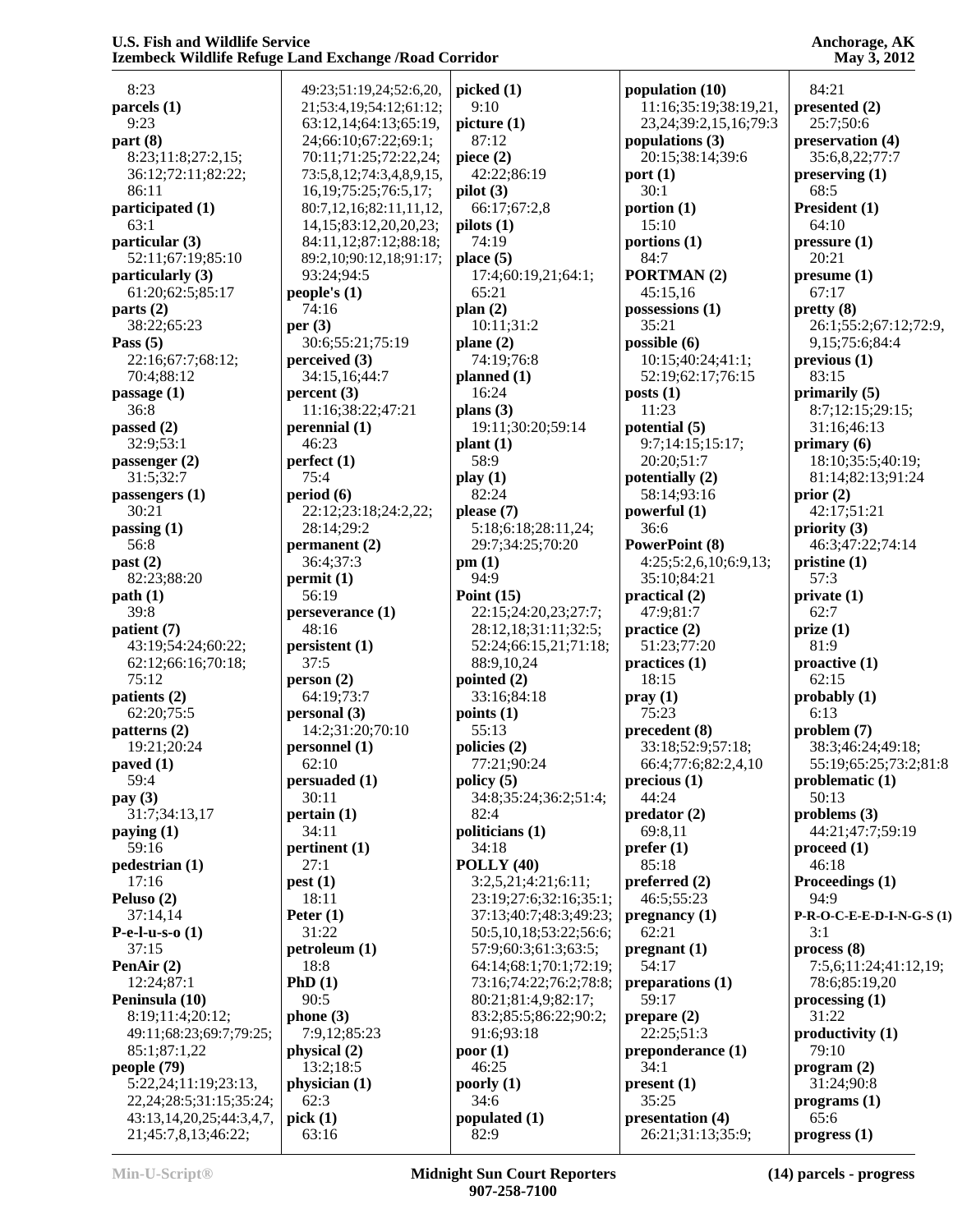| 71:20                    | proving $(1)$               |                            | 63:9                         | 18:25;21:9;66:15;78:1     |
|--------------------------|-----------------------------|----------------------------|------------------------------|---------------------------|
| prohibited (1)           | 38:2                        |                            | recognized (2)               | relates $(1)$             |
| 30:2                     | proximity(1)                | $\mathbf R$                | 35:14;39:5                   | 25:11                     |
| project (12)             | 26:3                        |                            | recognizing $(1)$            | relationship (1)          |
| 4:17;14:11;15:15;        | public $(45)$               | racist $(1)$               | 51:18                        | 65:14                     |
| 18:8;22:20;23:7;27:21;   | 5:20;6:23;7:5,14,21;        | 44:5                       | recollection (3)             | reliable (14)             |
| 49:4;67:19;85:10,11,15   | 19:5, 19: 20: 2: 21: 7, 24; | raised $(3)$               | 25:12,13,17                  | 12:18;30:19;46:7;         |
| projected (1)            | 22:12,13,25;23:1,17,18;     | 54:3;82:20;90:4            | recommend (1)                | 47:1,9;54:12,15;55:23;    |
| 20:22                    | 24:7,22,22;27:12;28:2,4,    | ramp $(1)$<br>17:16        | 37:5                         | 56:20;80:19;83:12;        |
| promise(1)               | 14;29:2;30:15,16;33:12,     |                            | record $(8)$                 | 84:11;90:21;93:10         |
| 68:17                    | 21;40:18;41:7,8;45:25;      | Ramsar $(2)$<br>11:12;58:7 | 8:1;10:8;23:5;27:15;         | relinquish $(2)$          |
| proper $(1)$             | 46:1,11,20;57:19;59:24;     | Range (4)                  | 46:18;48:4;72:8;85:6         | 9:1;10:3                  |
| 65:8                     | 77:2,3,11,25;78:1,2;        | 10:20;38:21;39:14;         | Red(1)                       | reluctance (1)            |
| properly $(1)$           | 93:19,24                    | 79:7                       | 34:6                         | 67:15                     |
| 90:25                    | publicity (1)               | rapid $(1)$                | redefine $(1)$               | rely $(4)$                |
| property (1)             | 88:1                        | 79:5                       | 14:7                         | 66:21;78:24;92:9,13       |
| 42:22                    | $p$ ulled $(1)$             | rated $(1)$                | redeployment (1)             | remember $(1)$            |
| proponents $(1)$         | 69:14                       | 25:21                      | 31:3                         | 70:10                     |
| 34:16                    | purchase (1)                | rather $(3)$               | redesignated (1)             | remind $(1)$              |
| proposal $(2)$           | 53:9                        | 5:8;81:19;85:18            | 10:21                        | 49:23                     |
| 57:21;78:3               | purchased (1)               | rating $(1)$               | reelected (1)                | reminder (2)              |
| proposals (1)            | 59:6                        | 25:22                      | 34:20                        | 5:20;27:7                 |
| 34:17                    | purpose (8)                 | RDC(4)                     | reference $(1)$              | remnants $(1)$            |
| proposed (41)            | 7:2;8:4;28:14;31:13;        | 45:17,20,23;46:3           | 26:21                        | 11:25                     |
| 6:25;7:1,16,21;8:3,10;   | 35:11;38:8;65:2;77:8        | reach $(1)$                | referring $(1)$              | remote(1)                 |
| 9:13,23;10:7;12:5,11,14; | purposes (7)                | 71:18                      | 52:13                        | 68:11                     |
| 16:14,15;26:12;29:17;    | 8:7,8;31:20;36:11;          | reaching $(1)$             | reflect $(2)$                | remove(2)                 |
| 30:12;31:9,19;33:17;     | 46:14;91:24;92:4            | 47:5                       | 19:10;90:25                  | 57:23;59:24               |
| 36:7;37:1,1;39:24;       | pursued $(2)$               | react $(1)$                | reflected (1)                | removed $(2)$             |
| 45:18,20;46:25;48:1;     | 31:24;59:1                  | 26:9                       | 84:19                        | 14:22;49:9                |
| 51:5;55:7;57:11;58:12;   | Pursuing (2)                | reacted $(1)$              | Refuge (66)                  | repair $(1)$              |
| 59:23;78:17;80:5;91:17,  | 59:23;90:5                  | 26:7                       | 3:7;4:24;7:2;8:15,20;        | 31:2                      |
| 22;92:1,21,23;93:4       | push(1)                     | reaction $(1)$             | 10:11,17,19,23;11:18;        | repeated $(1)$            |
| $\text{protect (6)}$     | 33:15                       | 51:16                      | 14:22,24,25;15:25;16:1;      | 60:2                      |
| 29:14;49:21;60:13;       | put $(7)$                   | read $(10)$                | 20:13;26:15;32:22,25;        | repetitive $(1)$          |
| 74:5;77:1,3              | 44:17;52:24;53:4;           | 5:11,19;13:1;25:25;        | 35:10,12;38:4,9,13,13;       | 80:25                     |
| protected (4)            | 60:21;74:13;75:24;          | 37:10;42:7;61:24,25;       | 39:9;42:18;44:25;46:11;      | replace $(1)$             |
| 51:18,22;60:18;92:2      | 83:25                       | 62:13;70:4                 | 49:11;51:12;52:10,17,        | 49:10                     |
| protectting (1)          | putting $(1)$               | reading $(1)$              | 18;56:20;57:4,12,17,24;      | report $(2)$              |
| 35:17                    | 53:7                        | 84:6                       | 58:5,7,10;60:11,16;          | 23:1;71:20                |
| protection (4)           | puzzle(1)                   | ready $(2)$                | 63:18,25;66:2,3;71:10;       | reporter $(6)$            |
| 18:9;33:21;35:22;92:4    | 27:3                        | 31:5;89:5                  | 77:4,6,8,16,24;78:3,16;      | 28:24;32:12;34:25;        |
| protections (1)          |                             | reaffirms $(1)$            | 82:5,8;86:16,20;91:11,       | 50:7;60:25;76:18          |
| 33:9                     | Q                           | 57:5                       | 15,21,24;92:1;93:3           | represent $(3)$           |
| proved(1)                |                             | real $(3)$                 | <b>Refuge/Wilderness (1)</b> | 37:15;81:6,14             |
| 49:16                    | qualities $(2)$             | 31:19;55:18;67:7           | 8:12                         | <b>Representative (4)</b> |
| proven(3)                | 35:17;78:20                 | really $(15)$              | refuges $(6)$                | 56:9,10,12;57:14          |
| 47:14:59:3,9             | quality $(11)$              | 3:10;5:13;13:18;           | 11:1,2;29:11,14;             | representatives (1)       |
| provide (17)             | 12:19;20:9,9;31:17;         | 27:13;34:18;43:17;44:4;    | 60:13;77:22                  | 91:19                     |
| 24:5;27:7,11;28:11;      | 48:15;68:8,24,25;74:6,      | 55:10;64:4;66:15;67:8;     | refuge's $(3)$               | represented (1)           |
| 34:25;39:25;46:6,10;     | 10;92:23                    | 70:23;89:6;94:1,5          | 33:3;77:16;92:9              | 81:16                     |
| 47:1;48:21;50:14;55:23;  | quantity $(1)$              | reason (8)                 | regarding $(2)$              | representing $(1)$        |
| 58:4;65:2;86:11;92:21,   | 92:22                       | 6:19;50:25;53:16;          | 32:7;93:13                   | 91:8                      |
| 22                       | quarters $(1)$              | 66:6, 11, 23; 78: 2; 82: 6 | region $(5)$                 | represents $(1)$          |
| provided (3)             | 76:13                       | reasons $(2)$              | 11:18;12:21;40:18;           | 55:10                     |
| 25:10;65:4;86:5          | quick $(1)$                 | 64:18;83:17                | 41:6;85:3                    | request $(2)$             |
| providers $(3)$          | 67:12                       | Rebecca (2)                | region's $(1)$               | 28:22;43:11               |
| 62:12,23;63:2            | quickly $(4)$               | 80:22,22                   | 58:15                        | requested $(1)$           |
| provides (4)             | 5:9,15;6:16,21              | Recalling $(1)$            | regularly $(2)$              | 85:14                     |
| 38:17;47:18;78:18;       | quite $(2)$                 | 71:10                      | 21:13;22:4                   | require $(3)$             |
| 80:18                    | 27:5;85:16                  | recently $(2)$             | regulate $(1)$               | 17:12,14,19               |
| providing $(3)$          | quote $(1)$                 | 42:7:51:17                 | 32:1                         | required $(2)$            |
| 46:11;49:3;61:23         | 31:1                        | recognize $(1)$            | related $(4)$                | 10:8,14                   |

**recognize (1)**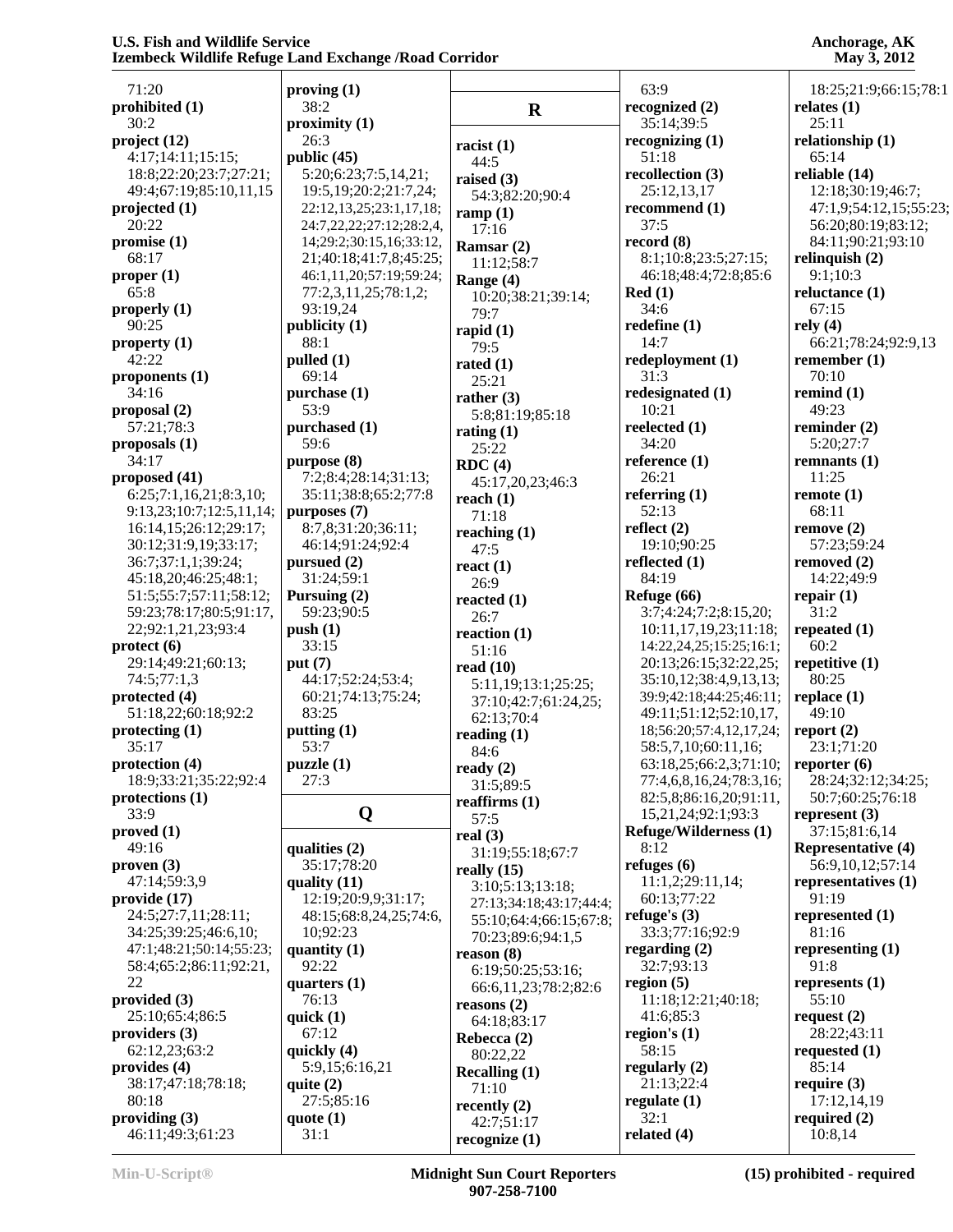| requirements (3)<br>10:5;36:6;80:16<br>requires $(4)$<br>30:13;51:10;57:22; | restrictions (2)                             |                                 |                             |                                         |
|-----------------------------------------------------------------------------|----------------------------------------------|---------------------------------|-----------------------------|-----------------------------------------|
|                                                                             |                                              | 61:12, 15, 18; 62: 4, 6, 7, 16, | 12:18;46:6;47:1;            | scientific $(2)$                        |
|                                                                             | 18:12;33:10                                  | 16;63:4,18;64:6,11,13,          | 48:21;55:23;56:20;59:3;     | 42:6,8                                  |
|                                                                             | result(3)                                    | 17,23,24;65:16;66:7;            | 66:22;80:18;82:15;          | scientifically (1)                      |
|                                                                             | 34:2;55:25;86:2                              | 67:16;68:14,18,22;              | 90:20;93:10                 | 41:4                                    |
| 86:15                                                                       | resulting $(1)$                              | 69:24;70:13,17;71:9,13,         | safely $(1)$                | scientists (1)                          |
| reservation (1)                                                             | 22:3                                         | 16;72:23;73:5,7,10,15,          | 30:4                        | 41:24                                   |
| 34:19                                                                       | results $(2)$                                |                                 | safer $(2)$                 |                                         |
|                                                                             |                                              | 20,21;74:2,3,5,9,21;            |                             | scope $(1)$<br>7:25                     |
| Reserve (2)                                                                 | 44:6;56:3                                    | 76:5,6,12;77:5,18;78:2;         | 65:24;71:14                 |                                         |
| 11:9,10                                                                     | resume $(1)$                                 | 79:4,13,23;80:3,5,6,15;         | safety $(27)$               | scoping $(3)$                           |
| resettling $(1)$                                                            | 14:6                                         | 81:21,24;82:4,21;85:14;         | 8:7;12:9,15,17;18:15;       | 7:4;12:25;31:11                         |
| 11:23                                                                       | retained $(3)$                               | 86:8;87:10,14,23,24;            | 19:19;21:7,25;24:4;         | screw-up $(1)$                          |
| reside(1)                                                                   | 15:2;16:3;24:18                              | 88:3,6;89:5,11;90:18,25;        | 26:22;28:3,4;30:20;         | 85:20                                   |
| 11:21                                                                       | retired $(1)$                                | 91:12,17,23;92:1,2,7,16;        | 31:14;43:15;46:1,12,14;     | Sea $(5)$                               |
| resident $(4)$                                                              | 88:22                                        | 93:9,12,14,14                   | 56:23;57:5;62:17;64:18;     | 36:21;58:10;60:17;                      |
| 39:2;60:5;63:7;68:3                                                         | returning $(1)$                              | road-related $(1)$              | 65:4,10;66:9;80:16;         | 79:8,9                                  |
| residents (24)                                                              | 75:8                                         | 79:20                           | 90:19                       | seabirds $(2)$                          |
| 12:4,10;19:23;31:18;                                                        | revenues $(1)$                               | roads $(14)$                    | salmon $(3)$                | 11:7;79:14                              |
| 39:20;41:6;42:10;46:8,                                                      | 18:15                                        | 10:15:15:6:16:6,10;             | 11:5;87:25;88:7             | Sean $(2)$                              |
| 12;47:10,14,18,23,24;                                                       | review $(2)$                                 | 21:1,2;26:5,8,13;63:21;         | salt $(1)$                  | 83:3,3                                  |
| 48:13;49:1,5,13,21;                                                         | 22:25;85:22                                  | 65:20;72:4;83:15,21             | 41:16                       | seas $(1)$                              |
| 56:23;57:7;62:18;63:10;                                                     | revised $(3)$                                | road's $(1)$                    | Sam $(2)$                   | 30:23                                   |
| 66:10                                                                       |                                              | 59:1                            |                             | seasick (1)                             |
|                                                                             | 14:12;31:15;32:6                             |                                 | 65:11,11                    |                                         |
| resilience (1)                                                              | rich(1)                                      | rock(1)                         | Samantha (1)                | 54:9                                    |
| 48:19                                                                       | 11:18                                        | 39:1                            | 4:8                         | seasonal $(2)$                          |
| resilient $(1)$                                                             | rid(1)                                       | roles $(2)$                     | same $(6)$                  | 14:3;19:3                               |
| 91:4                                                                        | 87:16                                        | 7:1,24                          | 15:24;44:20;51:1;           | seats $(1)$                             |
| resisting $(1)$                                                             | ride(1)                                      | rolling $(1)$                   | 68:9;74:10,15               | 3:4                                     |
| 45:11                                                                       | 75:11                                        | 34:21                           | <b>SAMUELSON-NELSON (2)</b> | second $(2)$                            |
| resolved (2)                                                                | rides $(2)$                                  | room $(2)$                      | 53:23,24                    | 12:19;13:9                              |
| 40:3;59:21                                                                  | 8:9;54:10                                    | 5:7:41:25                       | Samuelsons (1)              | secondary $(1)$                         |
| resolving $(1)$                                                             | ridiculous $(4)$                             | rough $(3)$                     | 42:20                       | 84:8                                    |
| 49:17                                                                       | 63:17;64:5,8;87:20                           | 8:11;60:22;75:7                 | Sand $(2)$                  | second-class (1)                        |
| resorting $(1)$                                                             | right $(10)$                                 | round-trip $(1)$                | 22:15;31:11                 | 69:2                                    |
| 83:10                                                                       | 12:23;28:21;45:21;                           | 12:23                           | sandpipers $(1)$            | secondly $(1)$                          |
| resource $(4)$                                                              | 48:2;51:20;63:20;69:9,                       | route $(4)$                     | 39:2                        | 85:13                                   |
| 22:2;36:1;39:21;45:16                                                       | 11;89:11,11                                  | 15:11;24:15;56:21;              | Sarichef (1)                | seconds $(2)$                           |
| resources (9)                                                               | rights $(3)$                                 | 67:2                            | 88:7                        | 32:15;67:14                             |
| 18:21;20:3;21:6,24;                                                         | 10:4;46:2;51:19                              | row $(1)$                       | sat $(2)$                   |                                         |
| 22:7;40:23;48:6;51:25;                                                      |                                              | 3:3                             | 52:7:91:18                  | Secretary (9)<br>7:17,19;30:14;33:20;   |
|                                                                             | rise $(1)$<br>79:8                           |                                 |                             |                                         |
|                                                                             |                                              | <b>ROWLEY (1)</b>               |                             |                                         |
| 69:24                                                                       |                                              |                                 | satisfy $(1)$               | 41:7;46:19;51:2,13;                     |
| respect $(5)$                                                               | risk(2)                                      | 50:16                           | 34:15                       | 61:10                                   |
| 51:19;71:12;82:12,12;                                                       | 66:18;79:2                                   | run $(10)$                      | save $(4)$                  | section $(3)$                           |
| 91:5                                                                        | road (199)                                   | 4:24;5:15;6:9;18:23;            | 52:14;75:9;76:1,16          | 24:3,4;35:16                            |
| respectable $(1)$                                                           | 6:6;7:17;8:5,6,13;9:7;                       | 31:6,7;43:18;64:21,24;          | saves $(2)$                 | secure $(1)$                            |
| 41:12                                                                       | 10:7, 10, 14; 12:5, 9, 12, 13,               | 87:15                           | 73:22,25                    | 35:24                                   |
| respectful $(2)$                                                            | 14;13:10,11,12;14:16,                        | running $(1)$                   | saving $(1)$                | security $(1)$                          |
| 41:24;93:23                                                                 | 21, 22; 15: 3, 4, 7, 7, 17, 18,              | 93:8                            | 61:17                       | 47:19                                   |
| respectfully $(1)$                                                          | 19, 23, 24; 16: 4, 7, 7, 20;                 | runway $(1)$                    | saw $(1)$                   | sediment (1)                            |
| 45:2                                                                        | 17:5;18:11;19:16,17;                         | 87:6                            | 64:4                        | 18:7                                    |
|                                                                             |                                              |                                 |                             | seeing $(1)$                            |
| respond $(1)$<br>23:1                                                       | 20:5,8,23;22:21;26:3,9,                      | rural $(4)$                     | saying $(1)$                |                                         |
|                                                                             | 12, 14, 16, 18; 27: 22;                      | 44:2;68:9;84:17;89:19           | 67:15                       | 26:4                                    |
| responder (3)                                                               | 29:17;30:1,2,13,14,18;                       | Russia $(2)$                    | scar(1)                     | seem $(3)$                              |
| 43:17;80:9,9                                                                | 31:9,14,16,19;32:1,3,21,                     | 38:20,22                        | 52:10                       | 44:5,5;55:9                             |
| responses $(1)$                                                             | 25;33:4,13;36:4,8;38:6;                      | Russians $(1)$                  | scattered (1)               | seems $(4)$                             |
| 79:20                                                                       | 39:13,22,23;40:5;41:10;                      | 11:22                           | 81:15                       |                                         |
| responsibilities (1)                                                        | 44:14;45:2,9,11,22,24;                       | Ruth(1)                         | scheduled $(2)$             | select $(1)$                            |
| 7:24                                                                        | 46:12,16,23;47:8,17,21;                      | 66:25                           | 21:14;22:4                  | 56:16                                   |
| responsible $(5)$                                                           | 48:10,16,20;49:8,18,20;                      |                                 | scheme $(1)$                | 25:2;27:3;63:22;88:24<br>selected $(2)$ |
| 7:25;61:7,14,20;63:3                                                        | 50:22,23;51:7,11;52:4,8,                     | S                               | 67:24                       | 16:2;21:12                              |
| rest(2)                                                                     | 21;53:18;55:4,9,17;56:2,                     |                                 | schemes $(3)$               | selection $(2)$                         |
| 79:7:92:10                                                                  | 4, 19; 57: 6, 12, 17, 21;                    | sad $(3)$                       | 36:13,22,25                 | 9:1;10:4                                |
| resting $(2)$<br>38:18;60:18                                                | 58:12,13,16,19,22,24;<br>59:5,23;60:2,23,24; | 42:2;43:18;71:11<br>safe $(12)$ | school (2)<br>83:4;84:12    | selections (1)<br>9:2                   |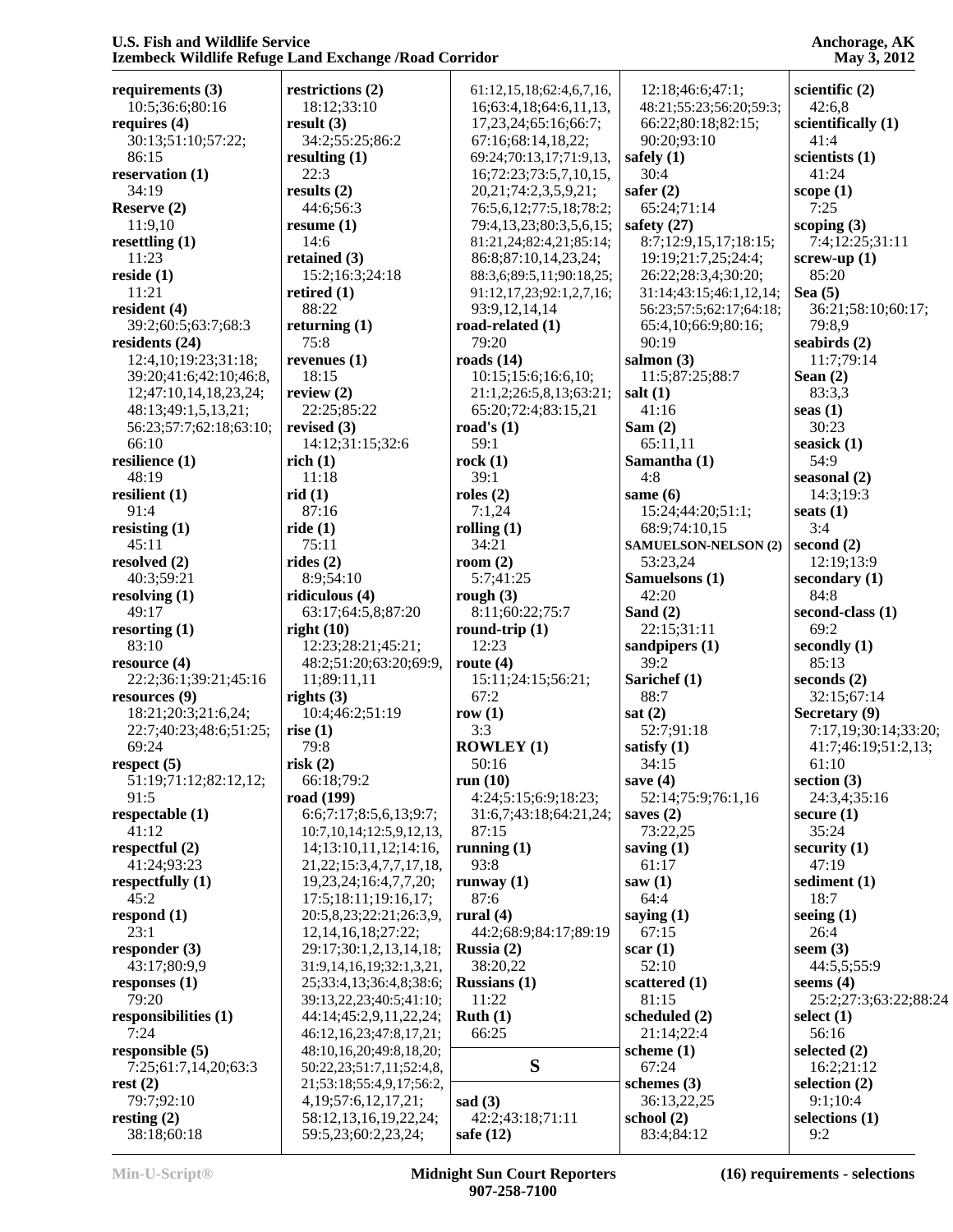**sell (1)** 31:24 **S-E-N (1)** 76:20 **Senator (1)** 29:19 **sense (1)** 34:12 **sensitive (1)** 58:13 **sent (2)** 24:12;69:16 **sentence (1)** 37:10 **separated (1)** 38:11 **September (3)** 23:4,4;31:6 **serious (1)** 33:19 **serve (2)** 36:15;54:4 **served (1)** 34:5 **Service (43)** 3:6,15;4:24;6:4;8:2; 9:14;14:2,2,4,7;17:20; 19:3,22;22:20;24:11,13, 20;28:16;29:14;37:25; 38:5;40:25;41:16;42:18; 43:6;44:4;45:10;46:5; 47:15,25;55:16;56:15; 59:13,20;69:5;71:9; 75:22;77:13;78:12;80:2; 85:23;86:11;94:8 **services (3)** 19:24;48:22;49:15 **service's (1)** 77:23 **set (7)** 52:16;57:18;77:20; 82:2,3,7,10 **sets (1)** 77:6 **settlement (1)** 35:19 **seven (1)** 44:21 **Seventeen (1)** 63:5 **Several (4)** 30:17;36:10,22;44:15 **severe (2)** 30:23;75:12 **SEYBERT (2)** 86:24,25 **S-e-y-b-e-r-t (1)** 86:25 **shall (2)** 8:6;36:3 **shame (1)** 45:11 **shape (1)**

 80:14 **shaped (1)** 32:24 **share (3)** 54:9;55:13,14 **shared (2)** 8:9;51:16 **shareholder (4)** 42:14;54:5,7;74:25 **Sharon (2)** 88:19,19 **shed (2)** 43:24;45:8 **shenanigan (1)** 67:23 **shenanigans (1)** 34:10 **shocked (1)** 63:13 **shoes (4)** 72:23;73:1,6,14 **shooting (1)** 44:22 **shorebird (1)** 38:14 **shorebirds (2)** 11:7;39:1 **short (3)** 4:1;32:15;34:10 **shorter (1)** 60:21 **shot (2)** 44:21;69:15 **shots (1)** 68:21 **show (1)** 34:10 **showed (1)** 16:10 **shown (2)** 21:6;36:9 **shows (3)** 12:7;15:16;57:1 **shut (1)** 47:17 **sicken (1)** 20:7 **side (9)** 4:18,18;10:7;13:21; 16:22;44:23;66:7;68:22; 84:10 **sides (1)** 39:8 **sideways (2)** 67:6,9 **Sierra (5)** 76:22,24;77:12;78:4; 90:15 **signed (4)** 5:21,22;23:13;93:19 **Significance (1)** 58:7 **significant (6)**

 11:1;30:17;38:9;40:6; 65:17;92:6 **significantly (1)** 11:11 **silent (1)** 53:15 **similar (4)** 19:18;21:23;66:3; 92:23 **simple (4)** 55:17;71:13;72:9; 88:17 **simply (3)** 33:3;34:13;41:20 **single (1)** 68:10 **single-lane (5)** 8:5;12:13;47:21;55:8; 57:6 **sit (3)** 29:6,7;55:13 **site (4)** 17:19,19,20;84:25 **Sitkinak (3)** 8:16;9:22,24 **sitting (1)** 71:25 **situation (5)** 49:1;63:9;73:19; 74:13,17 **situations (3)** 48:23;87:21;93:14 **six (4)** 13:15;15:5;17:21; 74:18 **Sixteen (1)** 61:3 **slide (2)** 5:11;85:3 **slides (1)** 5:2 **small (3)** 56:19;81:14;89:19 **smallest (1)** 11:1 **Smith (3)** 28:23;63:6,6 **snail (1)** 22:19 **snow (2)** 58:20;93:11 **social (3)** 13:3;18:6,13 **Society (2)** 37:16;91:9 **socioeconomics (3)** 13:4;84:9,14 **solidarity (1)** 43:13 **solitude (1)** 20:10 **solution (2)** 47:6;55:18

**solutions (1)** 55:19 **solve (2)** 29:21;46:23 **solved (1)** 47:4 **somebody (5)** 34:17;68:4;73:12; 84:23;88:4 **someone (2)** 70:25;75:20 **sometime (1)** 85:25 **sometimes (2)** 67:4;73:3 **soon (2)** 59:9;89:12 **Sorry (10)** 4:12;9:5;25:12,23; 44:12;75:6,15,20,24; 81:17 **sort (3)** 32:15;34:20;67:5 **sounds (1)** 27:19 **source (3)** 60:16,19;79:1 **south (1)** 79:21 **southern (6)** 13:10;14:21;15:11,18; 19:15;69:6 **speak (11)** 7:12;28:19;29:10,16; 35:3;64:16;68:3;70:19; 72:1;79:15;89:14 **SPEAKER (6)** 24:8,16,24;25:25; 26:20;27:17 **speaks (1)** 48:17 **special (1)** 68:15 **species (15)** 11:4,5;13:5;18:10; 25:15,22;38:25,25;39:3, 9,14;57:4;79:2;92:11; 93:2 **specific (4)** 25:23;28:7,11;51:11 **specifically (3)** 30:2;36:3;46:3 **spell (1)** 28:24 **spelled (4)** 32:18;48:7;61:5;81:5 **spells (1)** 7:24 **spend (1)** 91:14 **spending (2)** 65:6,7

**Anchorage, AK May 3, 2012**

 34:9;64:2;71:17;91:21 **spilt (1)** 43:25 **spite (1)** 30:8 **spoke (1)** 84:9 **sponsored (1)** 56:13 **sport (2)** 32:2;69:22 **spring (1)** 53:14 **spur (1)** 68:15 **St (2)** 36:17,19 **staff (1)** 71:9 **stage (1)** 5:21 **stalked (1)** 69:14 **stalling (1)** 45:12 **stance (1)** 62:15 **stand (6)** 4:3;17:11;29:7;52:23; 53:15;81:18 **standard (1)** 18:15 **standards (1)** 68:5 **stands (2)** 48:18;82:13 **Stanley (1)** 70:6 **start (1)** 23:20 **started (6)** 3:11,12,18;87:1,5,7 **Starting (2)** 6:22;43:9 **State (40)** 4:9,9;8:13,15,18;9:12, 13,23,24;10:16,17; 20:13;28:22;31:15; 37:16;48:8,18;49:4,6; 51:6,13;53:7;55:7; 56:10,12;58:2,25;61:11, 15;68:9,17,19,20,21; 69:5;76:18;83:6;85:13; 86:16;88:14 **stated (5)** 30:6;31:6,13;36:3; 53:5 **statehood (1)** 68:6 **statement (6)** 7:15;37:7;42:2;51:4; 62:13;70:8 **statements (4)**

**spent (4)**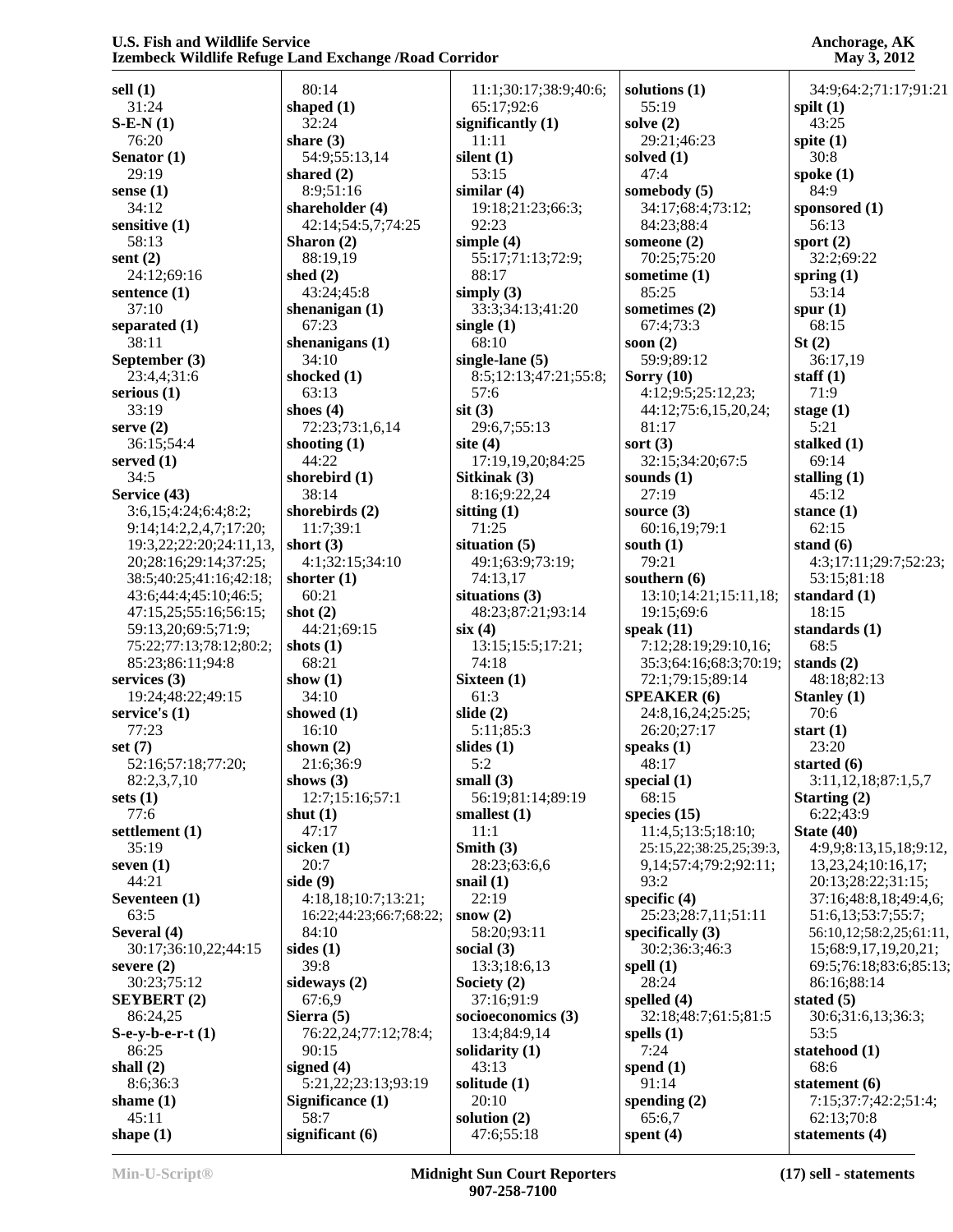| 40:14;41:22;42:5;             | 45:23;57:16;63:3;               | 19:3                     | 40:15;41:18;70:17;       | 91:7,18                       |
|-------------------------------|---------------------------------|--------------------------|--------------------------|-------------------------------|
| 44:13                         | 66:11;87:19;90:19               | supplies $(1)$           | 71:19,23;75:2;76:11      | therefore (2)                 |
| state-of-the-art (2)          | struck $(1)$                    | 62:10                    | tampering $(1)$          | 49:17;58:4                    |
| 29:25;59:7                    | 66:15                           | support $(21)$           | 33:21                    | THERESA (2)                   |
| State-owned (1)               | struggle $(2)$                  | 43:14;45:17;47:8;        | target(1)                | 57:10,13                      |
| 8:16                          | 43:15:48:13                     | 48:9;56:3;58:9;61:15,    | 23:3                     | third-party $(1)$             |
| States (4)                    | studied $(5)$                   | 17;64:16;69:25;73:20;    | taxis(1)                 | 85:11                         |
| 11:14;35:21;65:23;            | 60:10;79:17;83:5,6;             | 78:13;81:2;82:21;83:1;   | 8:9                      | Thirty $(1)$                  |
| 67:16                         | 85:12                           | 87:10,14,19;88:16,17;    | taxpayers $(5)$          | 67:14                         |
| status $(1)$                  | studies $(3)$                   | 90:20                    | 29:23;30:25;57:19;       | Thirty-four $(1)$             |
| 41:2                          | 26:4;83:9;90:6                  | supported $(1)$          | 58:25;59:4               | 86:22                         |
| stay $(4)$                    | study $(5)$                     | 78:6                     | taxpayer's $(1)$         | Thirty-one (1)                |
| 23:8;63:14;67:6;84:12         | 24:24;26:3,7;57:4;              | supporting $(2)$         | 89:23                    | 82:17                         |
| Steller $(1)$                 | 83:15                           | 38:15;81:18              | Taylor $(3)$             | Thirty-six $(1)$              |
| 60:17                         | studying $(1)$                  | supports $(3)$           | 3:23,24;4:1              | 90:2                          |
| Steller's (3)                 | 83:23                           | 37:21;45:20;46:3         | team $(1)$               | Thirty-three (1)              |
| 38:23;39:4;78:24              | stuff $(2)$                     | supposed $(4)$           | 22:20                    | 85:5                          |
| step $(4)$                    | 74:13;76:12                     | 30:8;33:9;65:4,5         | tears $(2)$              | Thirty-two $(1)$              |
| 22:24;48:1;49:3;62:16         | subarctic $(1)$                 | supposedly (1)           | 43:24;45:7               | 83:2                          |
| Stephanie (1)                 | 90:8                            | 69:4                     | telemedicine (1)         | though $(6)$                  |
| 22:19                         | subject $(1)$                   | sure $(8)$               | 29:24                    | 7:13;31:8;50:8;66:13;         |
| steps $(1)$                   | 59:25                           | 40:20;45:12;50:11;       | telling $(1)$            | 71:18;86:15                   |
| 7:7                           | submit $(6)$                    | 65:7;66:24;70:24;71:2,4  | 72:5                     | thought $(4)$                 |
| Stevens (1)                   | 32:11;49:25;50:4;               | surrounded (1)           | temperature $(1)$        | 52:25;71:5;84:11;88:9         |
| 29:19                         | 78:4;93:17;94:1                 | 86:20                    | 79:11                    | thoughts $(1)$                |
| stewards $(1)$                | submitting $(1)$                | surrounding $(2)$        | temperatures (1)         | 55:14                         |
| 90:16                         | 34:22                           | 60:8,17                  | 75:18                    | thousand $(2)$                |
| stewardship (1)               | subsidies (1)                   | survival $(2)$           | temporary $(1)$          | 57:7;73:24                    |
| 35:7                          | 18:14                           | 70:19;92:13              | 17:20                    | thousands $(6)$               |
| stick $(1)$                   | subsistence (3)                 | survive $(1)$            | ten(2)                   | 38:15;57:2;58:11;             |
| 29:1                          | 39:18,21;93:7                   | 79:21                    | 50:15;54:24              | 63:22;69:16;92:8              |
| still $(6)$                   | substandard (1)                 | survived $(2)$           | tens $(2)$               | threat $(1)$                  |
| 11:25;12:1;13:19;             | 41:3                            | 63:13;80:13              | 57:2;69:16               | 33:3                          |
| 14:17;70:17;71:24             | success $(3)$                   | suspect $(1)$<br>43:22   | <b>Terminal</b> (9)      | threaten $(1)$                |
| stood $(1)$                   | 25:14;59:12;90:1                |                          | 13:14;16:12,20,21;       | 32:22                         |
| 70:11                         | successful $(2)$<br>59:10;80:20 | suspended $(1)$<br>59:12 | 17:7,14;21:4;22:8;59:6   | threatened (2)<br>38:24;92:11 |
| Stop(2)                       | successfully $(1)$              | sustainability (1)       | terminated (1)<br>30:9   |                               |
| 22:21;72:7<br>stopwatch $(1)$ | 38:1                            | 90:7                     | terminology $(1)$        | threatening $(1)$<br>13:4     |
| 43:9                          | suffer $(3)$                    | swan $(7)$               | 90:22                    | three $(24)$                  |
| store $(1)$                   | 45:8,13;68:15                   | 20:15;27:18;39:17;       | terms $(4)$              | 5:23;12:22;13:10;             |
| 64:4                          | suffering $(2)$                 | 72:14;86:5;88:4;92:16    | 4:22;15:25;18:13;        | 14:4;15:22;19:16;23:19;       |
| strategies $(1)$              | 44:9;68:10                      | swans $(10)$             | 64:17                    | 25:3;35:1;37:13;39:25;        |
| 46:15                         | suffers $(1)$                   | 25:1,11;26:2,6,7,19;     | terrain $(1)$            | 53:2;56:17;61:24;64:17;       |
| strategy $(2)$                | 68:9                            | 39:3;72:2;86:2,9         | 58:13                    | 70:21;71:22;73:20;            |
| 36:12;67:24                   | sufficient $(1)$                | switch $(1)$             | terrible(6)              | 76:13;78:18;81:7,20;          |
| stream $(1)$                  | 79:19                           | 23:17                    | 52:15;63:9;66:17,19;     | 82:21;89:17                   |
| 87:25                         | sufficiently $(1)$              | System $(10)$            | 67:8;77:6                | throughout $(2)$              |
| streams $(1)$                 | 38:3                            | 3:7;4:24;17:16;35:8;     | $\text{terrifying } (3)$ | 58:20;77:7                    |
| 20:22                         | suggest $(2)$                   | 38:1;46:11;47:2;59:2;    | 89:3,4,5                 | thumbs-up $(1)$               |
| strength $(1)$                | 28:13,18                        | 77:16,24                 | territories $(1)$        | 32:15                         |
| 48:17                         | summarized (1)                  | systems $(1)$            | 51:23                    | thus $(1)$                    |
| stress $(1)$                  | 19:15                           | 77:7                     | testified (1)            | 5:23                          |
| 79:20                         | summary $(9)$                   |                          | 70:12                    | TILESTON (2)                  |
| stressed $(1)$                | 5:17;18:18;22:22;               | T                        | testify $(7)$            | 85:6,7                        |
| 79:15                         | 25:7,19,23;84:6,13,20           |                          | 41:25;52:15,18;53:3;     | timekeeper $(1)$              |
| stressful $(1)$               | summer $(1)$                    | talk (11)                | 54:1;60:23;75:16         | 29:2                          |
| 62:23                         | 14:3                            | 6:14,19;9:11;23:11;      | testimony $(11)$         | times (7)                     |
| strides $(1)$                 | Suna- $X(1)$                    | 66:24;83:23;85:18;       | 5:13,21;6:6;49:24;       | 29:1;44:15;45:1;66:5;         |
| 51:18                         | 31:3                            | 87:24,25,25;90:9         | 50:13;52:8;66:14;80:25;  | 70:11;87:22;90:11             |
| strong $(2)$                  | superimpose (1)                 | talked $(2)$             | 93:20,22,23              | tired $(1)$                   |
| 61:17;69:8                    | 86:9                            | 84:8;91:16               | Thanks (7)               | 71:18                         |
| strongly $(6)$                | supplement $(1)$                | talking $(7)$            | 3:2,7;4:2;6:11;81:3;     | today $(7)$                   |
|                               |                                 |                          |                          |                               |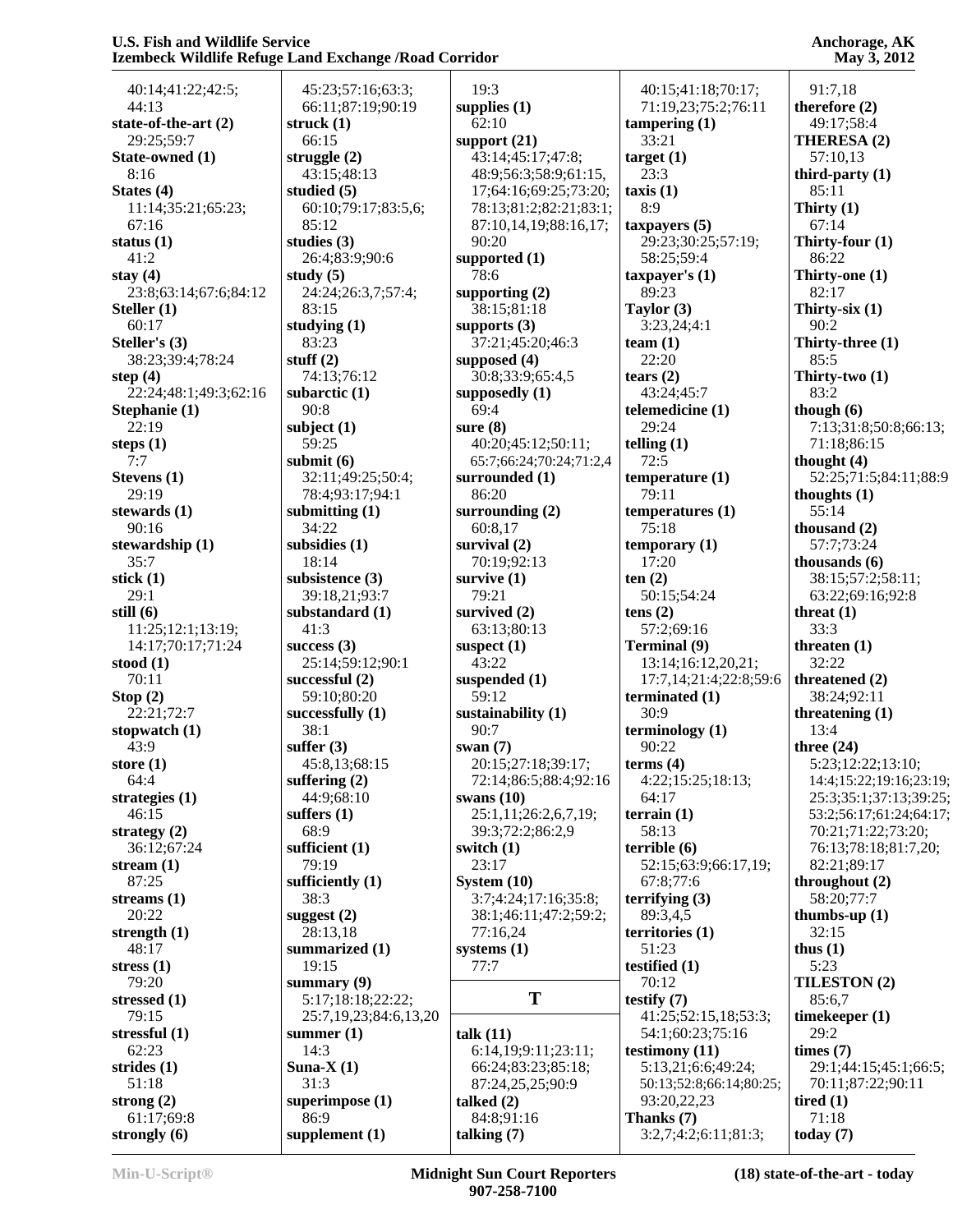| 42:25;43:4;50:24;       | 12:18,22;14:1,16,18;     | 19;27:18;39:3,17;86:2,  | 80:2                     | 62:7;68:18,20,22,23;   |
|-------------------------|--------------------------|-------------------------|--------------------------|------------------------|
| 52:4;60:10,23;72:5      | 19:4,5,20,21,22;21:8,14; | 9;88:4;92:15            | undeveloped (1)          | 77:18;89:22,25         |
| together $(1)$          | 22:1,4;24:3,7;28:2;      | tune $(2)$              | 20:9                     | used $(9)$             |
| 53:16                   | 29:22;30:19;37:23,24;    | 44:10,12                | undisturbed (1)          | 8:7;12:14;46:13;       |
| told(2)                 | 46:7;47:2,4,10,11,25;    | turbulent $(1)$         | 60:18                    | 59:11;62:6,8;65:12,19; |
| 55:1;85:23              | 48:22,25;51:1;54:12,15;  | 54:9                    | Unfortunately (2)        | 90:22                  |
| tolerate $(1)$          | 55:11,24;56:21;59:2,22;  | turn(3)                 | 49:15;86:6               | using $(4)$            |
| 41:20                   | 71:7,14;84:11;93:10      | 6:7,8;43:7              | <b>UNIDENTIFIED (6)</b>  | 32:7;39:3;51:24;83:15  |
| tonight $(27)$          | transporting $(1)$       | Twenty $(1)$            | 24:8,16,24;25:25;        | usually $(1)$          |
| 3:8,17,22;4:15,22;5:1,  | 59:8                     | 68:1                    | 26:20;27:17              | 75:11                  |
| 14;6:22;25:7;27:7;      | trapping $(1)$           | Twenty-eight (1)        | uniformly $(1)$          | utilizing $(1)$        |
| 28:15;29:16;40:14;      | 87:4                     | 81:4                    | 86:14                    | 61:17                  |
| 41:23;42:14;44:8;45:17; | trauma $(2)$             | Twenty-four (1)         | unilaterally $(1)$       |                        |
| 50:6;54:1,8;66:5;67:21; | 62:22;75:12              | 76:2                    | 85:24                    | $\mathbf{V}$           |
| 71:25;91:9,13;93:13,20  | travel $(8)$             | Twenty-nine (1)         | unique $(4)$             |                        |
| took $(2)$              | 19:23;31:20;47:13;       | 81:10                   | 40:6;59:24;77:9;78:22    | vacation (1)           |
| 3:8;75:10               | 54:19;58:18;62:7;63:11;  | Twenty-seven (1)        | United (5)               | 44:15                  |
| top(1)                  | 64:7                     | 80:21                   | 11:14;35:21;47:8;        | value $(6)$            |
| 79:13                   | traveled $(1)$           | Twenty-six $(1)$        | 65:23;67:16              | 39:11;53:6;55:9;77:1;  |
| topic $(2)$             | 72:12                    | 78:8                    | University (4)           | 92:25:93:1             |
| 28:9;91:18              | travelers $(1)$          | Twenty-three (1)        | 67:1;83:4,6;90:6         | values $(2)$           |
| topography $(2)$        | 58:23                    | 74:22                   | unless $(3)$             | 32:23;33:3             |
| 47:12:55:17             | Traveling (1)            | Twenty-two (1)          | 10:8;28:12,17            | vanpools $(1)$         |
| total $(3)$             | 80:6                     | 72:19                   | unnecessary $(2)$        | 8:9                    |
| 9:22;14:23;15:4         | treatment $(2)$          | twenty-twos (1)         | 29:18;60:24              | various (5)            |
| totally $(1)$           | 46:21:62:12              | 72:20                   | unobtrusive $(1)$        | 6:25;26:23;36:10;      |
| 78:18                   | tribal $(5)$             | twice $(2)$             | 46:13                    | 50:1;87:21             |
| tough $(1)$             | 42:14;47:7;54:7;         | 14:3;79:6               | unprecedented (1)        | vehicle (1)            |
| 55:15                   | 61:10,14                 | twin $(1)$              | 49:6                     | 17:15                  |
| toured $(1)$            | Tribe $(5)$              | 54:18                   | unraveling $(2)$         | vehicles (2)           |
| 91:20                   | 4:7;40:21;51:13;         | two(42)                 | 77:21;90:23              | 32:3;65:19             |
| towards $(3)$           | 74:24;81:17              | 3:21;4:19;7:19;9:6,10,  | unreliable (1)           | verbal $(1)$           |
| 4:19;49:3;62:17         | Tribes $(1)$             | 23;13:12,12;14:20;      | 30:10                    | 27:12                  |
| town(2)                 | 61:6                     | 15:17;16:10;19:14;20:5; | untrustworthy (1)        | version $(4)$          |
| 73:7,13                 | tried $(4)$              | 25:3;30:18;32:13;33:23; | 33:11                    | 84:7,9,19,24           |
| track $(1)$             | 55:20;70:12;89:16,19     | 34:2;35:16;39:25;46:3;  | up (40)                  | versus $(1)$           |
| 27:10                   | trip $(3)$               | 47:3;52:13;53:18;55:22, | 3:4;5:22;9:12,13,21;     | 16:8                   |
| trade(1)                | 30:6;60:20;87:5          | 25;56:17;62:1,19;64:17; | 12:2;17:6,11;23:13;      | vessel $(1)$           |
| 55:10                   | true(5)                  | 70:1,20;71:21;72:14,20; | 24:16;37:8;38:12,22;     | 89:9                   |
| trading $(2)$           | 45:3,4,5;71:16;83:13     | 78:17;81:7,15,19,19;    | 42:6,8;44:22;47:20;      | vessels $(1)$          |
| 11:23;80:17             | truly $(2)$              | 87:19;90:20             | 49:24;50:2;53:6,8,11,13, | 14:2                   |
| tradition $(1)$         | 53:1;89:3                | type $(1)$              | 19;63:16,23;67:12;       | viable $(1)$           |
| 33:15                   | Trumble (5)              | 10:8                    | 68:16;69:12,14,24;       | 49:17                  |
| traditional $(1)$       | 4:7;50:20,21;76:6;       | types $(3)$             | 70:11,19;83:25;87:3,21;  | vice(1)                |
| 83:11                   | 91:20                    | 27:8,13;44:8            | 89:9;93:4,19;94:2        | 54:4                   |
| traffic $(1)$           | trump(1)                 |                         | updated $(1)$            | view $(1)$             |
| 46:15                   | 67:18                    | U                       | 19:10                    | 46:1                   |
| trails $(3)$            | Trust(1)                 |                         | updates $(1)$            | vigorous $(1)$         |
| 15:6;16:6;74:8          | 50:23                    | ultramodern (1)         | 23:7                     | 82:6                   |
| train $(1)$             | truth $(1)$              | 29:23                   | uplands $(1)$            | village $(5)$          |
| 88:9                    | 42:4                     | unable $(2)$            | 92:24                    | 59:6;62:18;63:11;      |
| transcription (2)       | try(6)                   | 63:11;79:18             | upset $(1)$              | 68:9;73:12             |
| 6:5;50:7                | 3:10;5:4,11,24,25;       | unacceptable $(2)$      | 41:18                    | violates $(1)$         |
| transcriptionist (2)    | 6:12                     | 34:3;40:5               | $ arg e (3)$             | 77:8                   |
| 6:2;27:11               | trying $(7)$             | unanimously $(2)$       | 60:14;77:13;78:12        | virtually $(1)$        |
| transfer $(5)$          | 6:20;52:14;72:24;        | 61:11,15                | urgent $(1)$             | 33:2                   |
| 9:23;10:13;12:11;       | 73:2,9;76:8,12           | uncomplicated (1)       | 54:11                    | visible $(1)$          |
| 59:18;62:20             | Tudor $(1)$              | 55:18                   | URS(3)                   | 12:1                   |
| transferred (4)         | 22:21                    | under $(12)$            | 3:13,21,22               | vision $(1)$           |
| 9:14;10:2;36:18;69:4    | Tuesday (2)              | 3:14,14;17:2;21:12;     | use $(19)$               | 77:24                  |
| transferring $(1)$      | 61:10;88:20              | 25:2;51:4;56:8;58:3,7;  | 13:25;16:21;17:3;        | visit $(2)$            |
| 30:24                   | tundra $(12)$            | 60:14;80:3;84:14        | 18:11;20:2;30:20;32:1;   | 54:13;55:2             |
| transportation (41)     | 20:14;25:1,11;26:2,      | underestimated (1)      | 39:13;41:7;59:15;60:1;   | visited $(1)$          |
|                         |                          |                         |                          |                        |